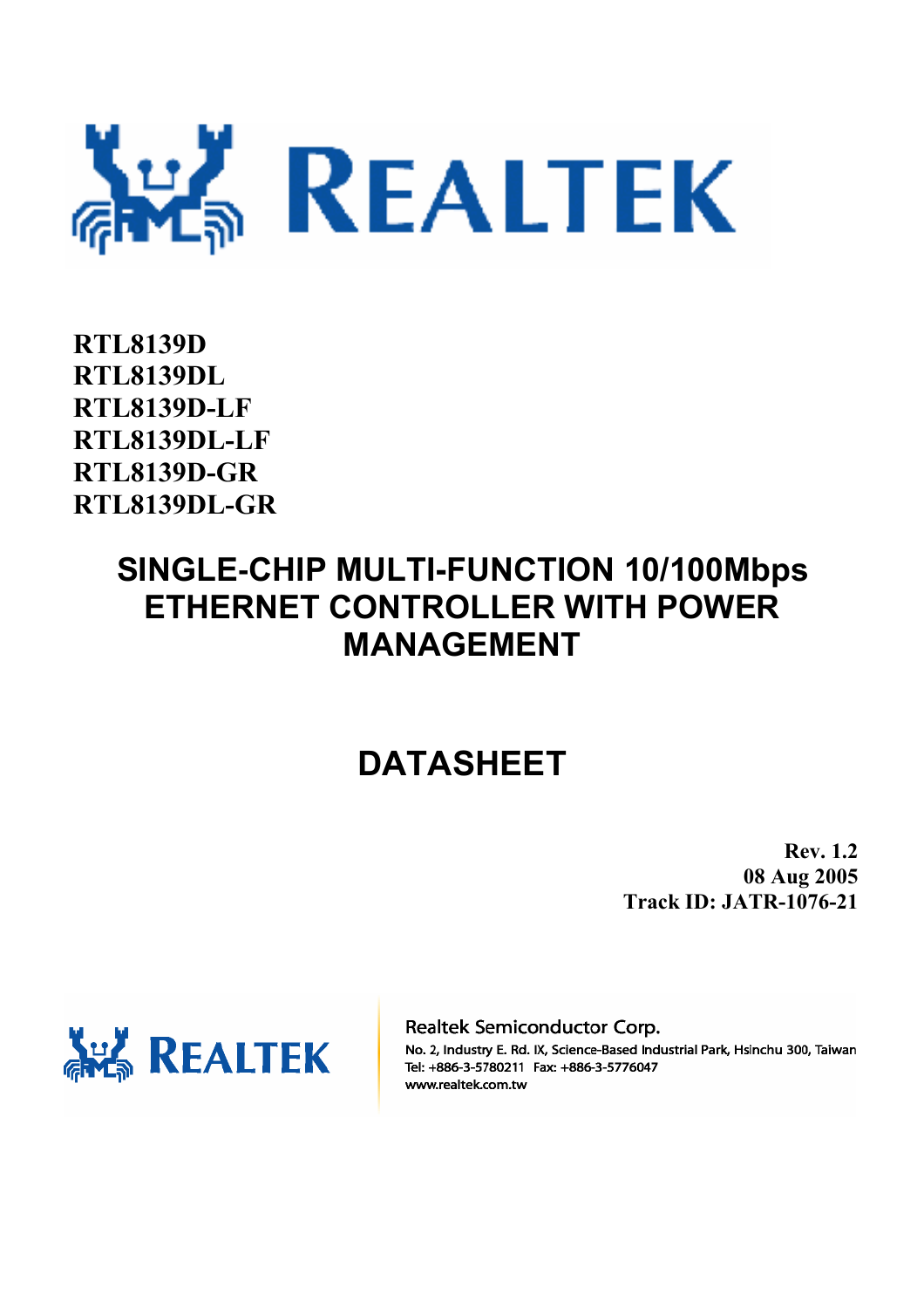

#### **COPYRIGHT**

©2005 Realtek Semiconductor Corp. All rights reserved. No part of this document may be reproduced, transmitted, transcribed, stored in a retrieval system, or translated into any language in any form or by any means without the written permission of Realtek Semiconductor Corp.

#### **DISCLAIMER**

Realtek provides this document "as is", without warranty of any kind, neither expressed nor implied, including, but not limited to, the particular purpose. Realtek may make improvements and/or changes in this document or in the product described in this document at any time. This document could include technical inaccuracies or typographical errors.

#### **TRADEMARKS**

Realtek is a trademark of Realtek Semiconductor Corporation. Other names mentioned in this document are trademarks/registered trademarks of their respective owners.

#### **USING THIS DOCUMENT**

Though every effort has been made to ensure that this document is current and accurate, more information may have become available subsequent to the production of this guide. In that event, please contact your Realtek representative for additional information that may help in the development process.

#### **REVISION HISTORY**

| <b>Revision</b> | <b>Release Date</b> | Summary                                                                |
|-----------------|---------------------|------------------------------------------------------------------------|
|                 | 2005/08/08          | Added section 13 Ordering Information, on page 61.                     |
|                 |                     | Added lead (Pb)-free and version package identification information on |
|                 |                     | page 2 and page 3.                                                     |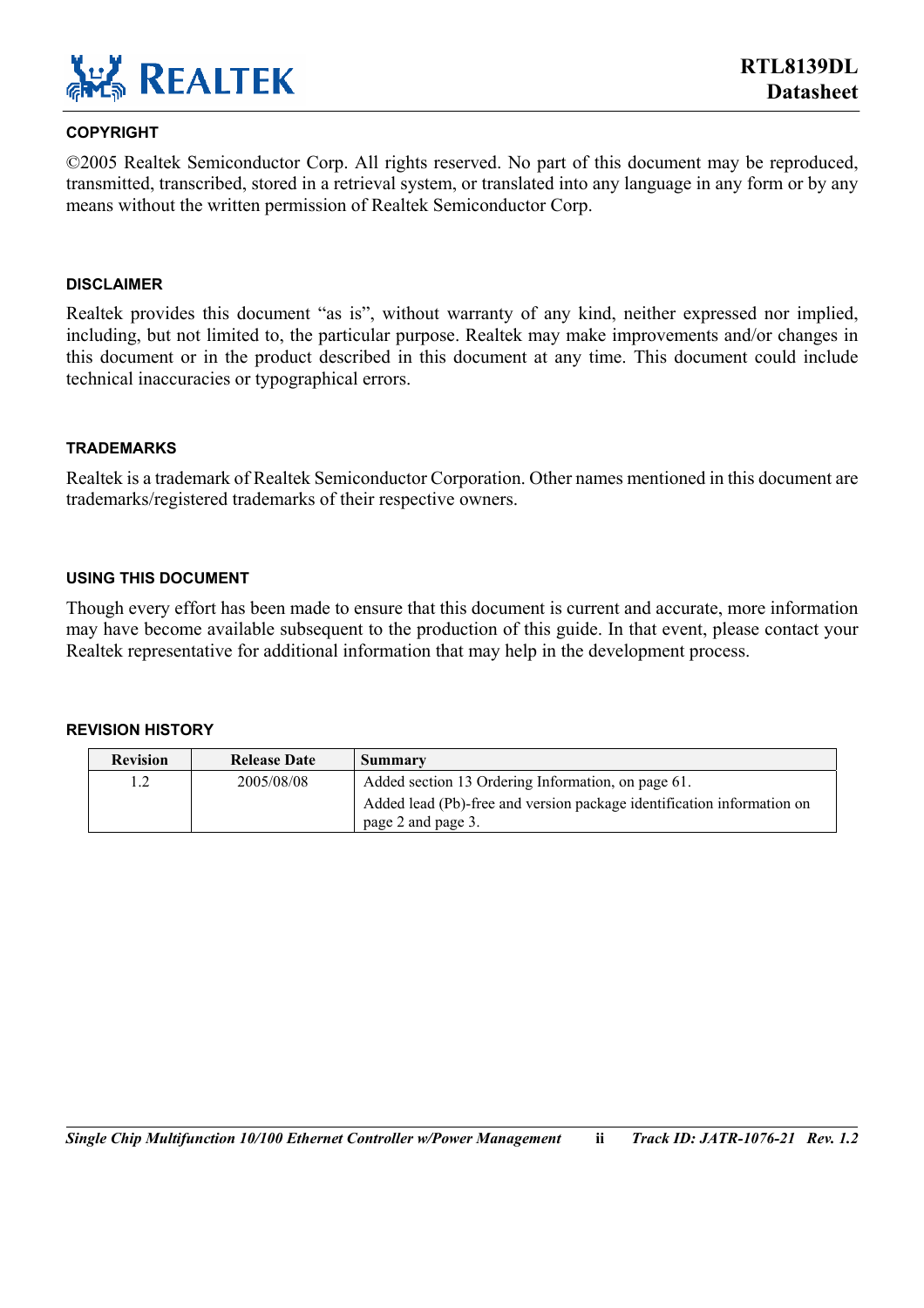

## **Table of Contents**

| 1. |                                                                                                                                               |  |
|----|-----------------------------------------------------------------------------------------------------------------------------------------------|--|
| 2. |                                                                                                                                               |  |
| 3. |                                                                                                                                               |  |
|    | 3.1.<br>3.2.                                                                                                                                  |  |
| 4. |                                                                                                                                               |  |
|    | 4.1.<br>4.2.<br>4.3.<br>4.4.<br>4.5.<br>4.6.<br>4.7.                                                                                          |  |
| 5. | 4.8.                                                                                                                                          |  |
|    | 5.2.<br>5.3.<br>5.4.<br>5.5.<br>5.6.<br>5.7.<br>5.8.<br>5.9.<br>5.10.<br>5.11.<br>5 1 2<br>5.13.<br>5.14.<br>5.15.<br>5.16.<br>5.17.<br>5.18. |  |
|    | 5.19.<br>5.20.<br>5.21.<br>5.22.<br>5.23.                                                                                                     |  |

Single Chip Multifunction 10/100 Ethernet Controller w/Power Management  $\overline{\text{iii}}$ **Track ID: JATR-1076-21 Rev. 1.2**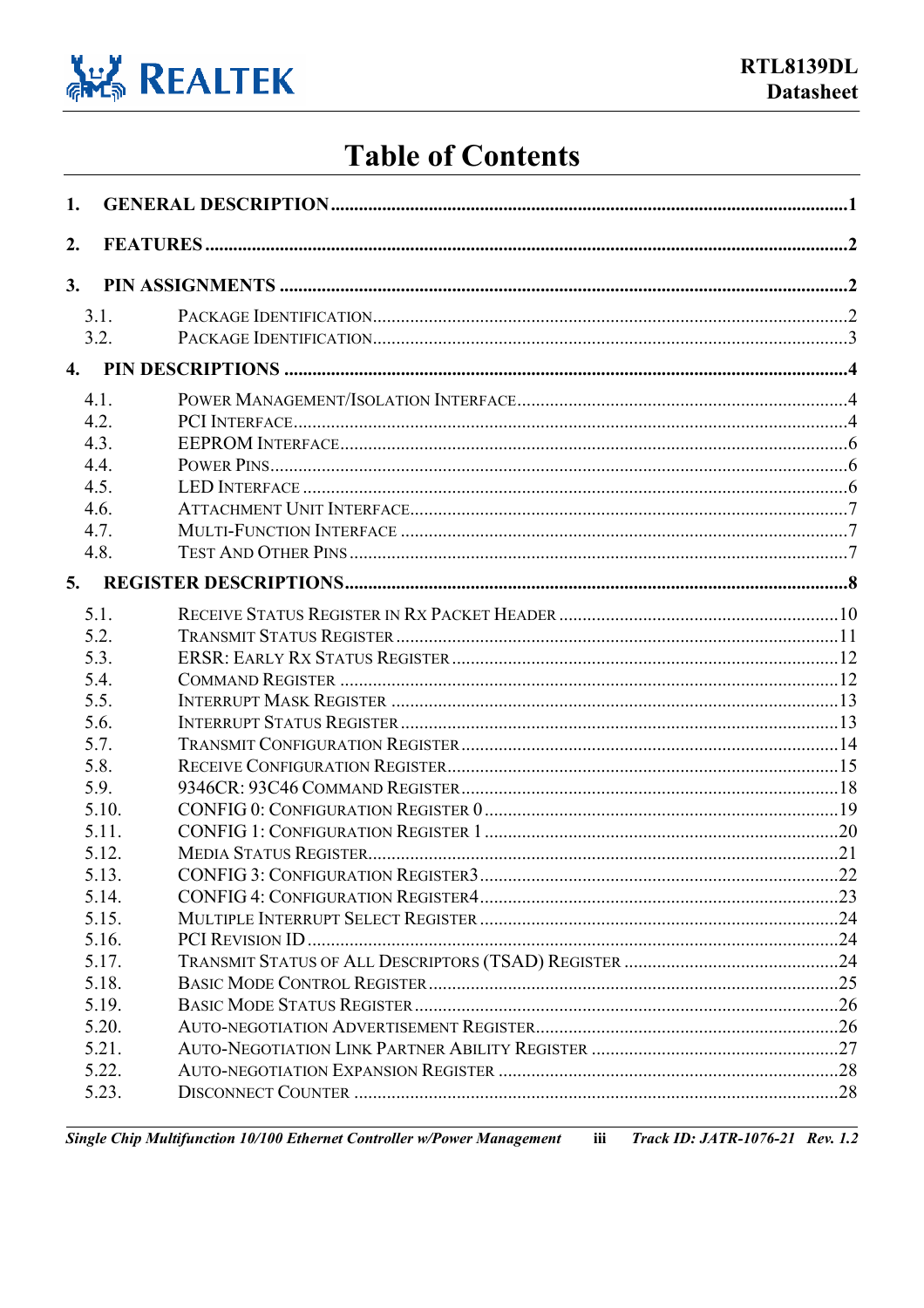

| 5.24.        |  |
|--------------|--|
| 5.25.        |  |
| 5.26.        |  |
| 5.27.        |  |
| 5.28.        |  |
| 6.           |  |
| 6.1.         |  |
| 6.2.         |  |
| 7.           |  |
| 7.1.         |  |
| 7.2.         |  |
| 7.3.         |  |
| 7.4.         |  |
| 8.           |  |
| 9.           |  |
|              |  |
| 9.1.         |  |
| 9.2.         |  |
| 9.3.<br>9.4. |  |
| 9.5.         |  |
| 9.6.         |  |
| 9.7.         |  |
| 9.8.         |  |
| 9.9.         |  |
| 9.10.        |  |
| 9.10.1.      |  |
| 9.10.2.      |  |
| 9.11.        |  |
|              |  |
| 9.11.2.      |  |
| 9.11.3.      |  |
| 9.11.4.      |  |
| 10.          |  |
| 11.          |  |
| 11.1.        |  |
| 11.2.        |  |
| 11.2.1.      |  |
| 11.2.2.      |  |
| 11.3.        |  |
| 11.3.1.      |  |
|              |  |

Single Chip Multifunction 10/100 Ethernet Controller w/Power Management **Track ID: JATR-1076-21 Rev. 1.2**  $\mathbf{iv}$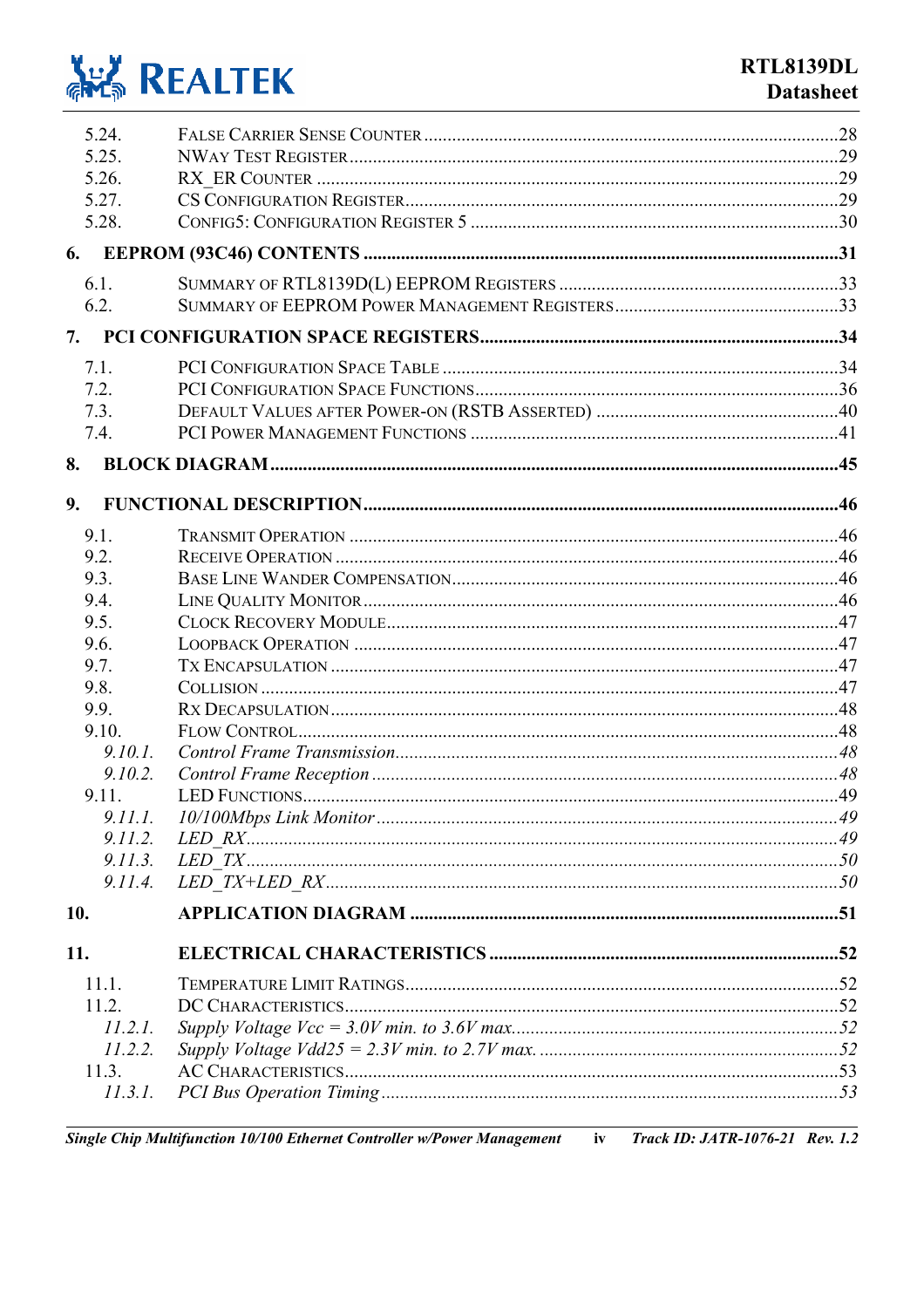

### **RTL8139DL Datasheet**

| 12. |  |
|-----|--|
|     |  |
|     |  |
| 13. |  |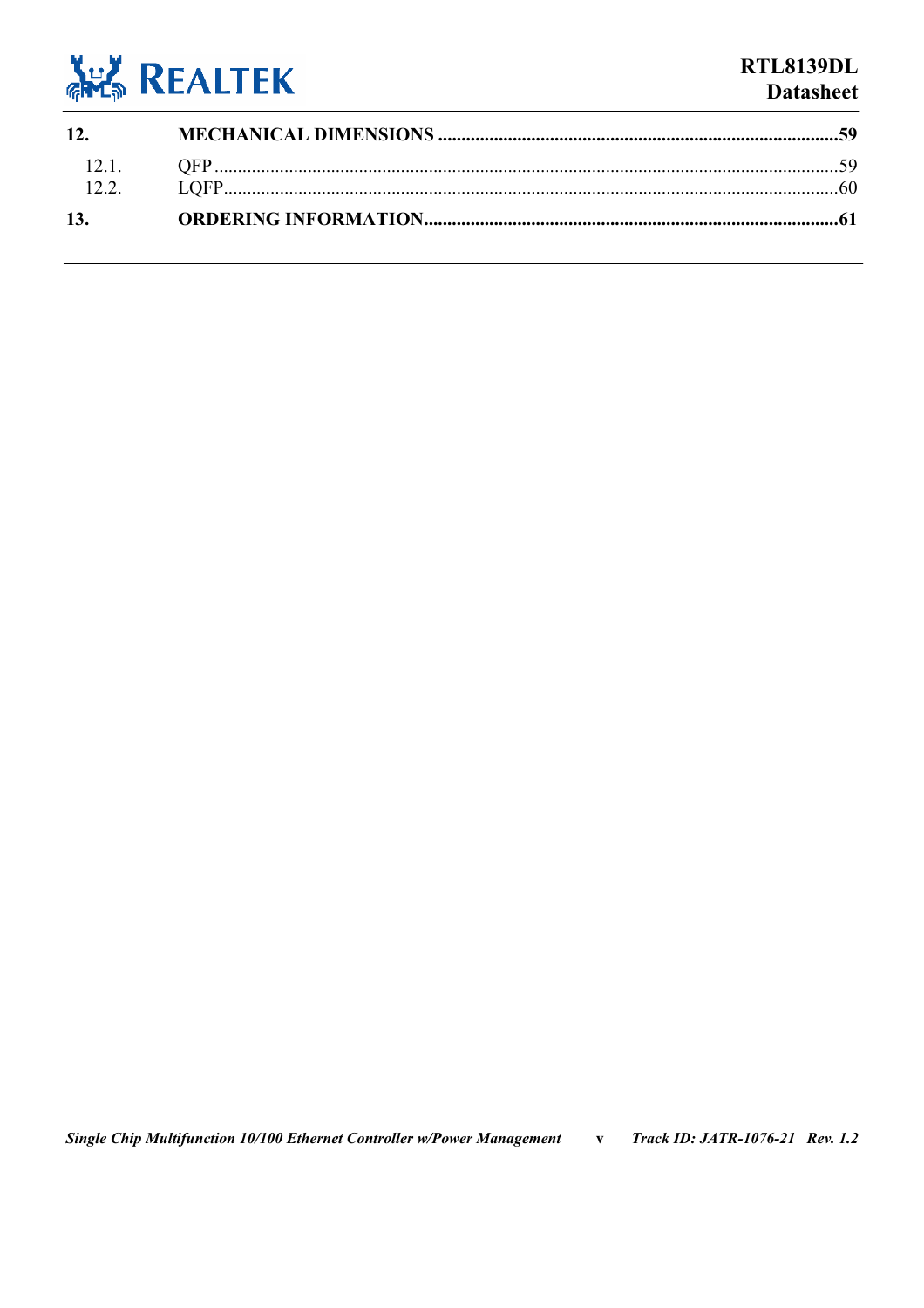

### <span id="page-5-0"></span>**1. General Description**

The Realtek RTL8139D(L) is a highly integrated and cost-effective single-chip Fast Ethernet controller that provides 32-bit performance, PCI bus master capability, and full compliance with IEEE 802.3u 100Base-T specifications and IEEE 802.3x Full Duplex Flow Control. It also supports Advanced Configuration Power management Interface (ACPI), PCI power management for modern operating systems that are capable of Operating System Directed Power Management (OSPM) to achieve the most efficient power management possible. The RTL8139D(L) also supports shared Boot ROM pins & clock run pin.

In addition to the ACPI feature, the RTL8139D(L) also supports remote wake-up (including AMD Magic Packet, LinkChg, and Microsoft® wake-up frame) in both ACPI and APM environments. The RTL8139D(L) is capable of performing an internal reset through the application of auxiliary power. When auxiliary power is applied and the main power remains off, the RTL8139D(L) is ready and is waiting for the Magic Packet or Link Change to wake the system up. Also, the LWAKE pin provides 4 different output signals including active high, active low, positive pulse, and negative pulse. The versatility of the RTL8139D(L) LWAKE pin provides motherboards with Wake-On-LAN (WOL) functionality.

The RTL8139D(L) also supports Analog Auto-Power-down, that is, the analog part of the RTL8139D(L) can be shut down temporarily according to user requirement or when the RTL8139D(L) is in a power down state with the wakeup function disabled. In addition, when the analog part is shut down and the IsolateB pin is low (i.e. the main power is off), then both the analog and digital parts stop functioning and the power consumption of the RTL8139D(L) will be negligible. The RTL8139D(L) also supports an auxiliary power auto-detect function, and will auto-configure related bits of their own PCI power management registers in PCI configuration space.

PCI Vital Product Data (VPD) is also supported to provide the information that uniquely identifies hardware (Ex., the OEM brand name of RTL8139D(L) LAN card). The information may consist of part number, serial number, and other detailed information.

To provide cost down support, the RTL8139D(L) is capable of using a 25MHz crystal or OSC as its internal clock source.

The RTL8139D(L) keeps network maintenance costs low and eliminates usage barriers. It is the easiest way to upgrade a network from 10 to 100Mbps. It also supports full-duplex operation, making 200Mbps bandwidth possible at no additional cost. To improve compatibility with other brands' products, the RTL8139D(L) is also capable of receiving packets with InterFrameGap no less than 40 Bit-Time. The RTL8139D(L) is highly integrated and requires no "glue" logic or external memory.

The RTL8139D(L) provides a flexible multi-function mode (Realtek patent pending) to incorporate other PCI master devices, like a hardware modem. When in multi-function mode, the RTL8139D(L) acts as an arbiter to distinguish LAN signals from those of other devices. The second device recognizes no difference between being connected to the RTL8139D or a regular PCI bus.

The RTL8139D(L) includes a PCI and Expansion Memory Share Interface (Realtek's patent pending) for a boot ROM and can be used in diskless workstations, providing maximum network security and ease of management.

*Single Chip Multifunction 10/100 Ethernet Controller w/Power Management* **1** *Track ID: JATR-1076-21 Rev. 1.2*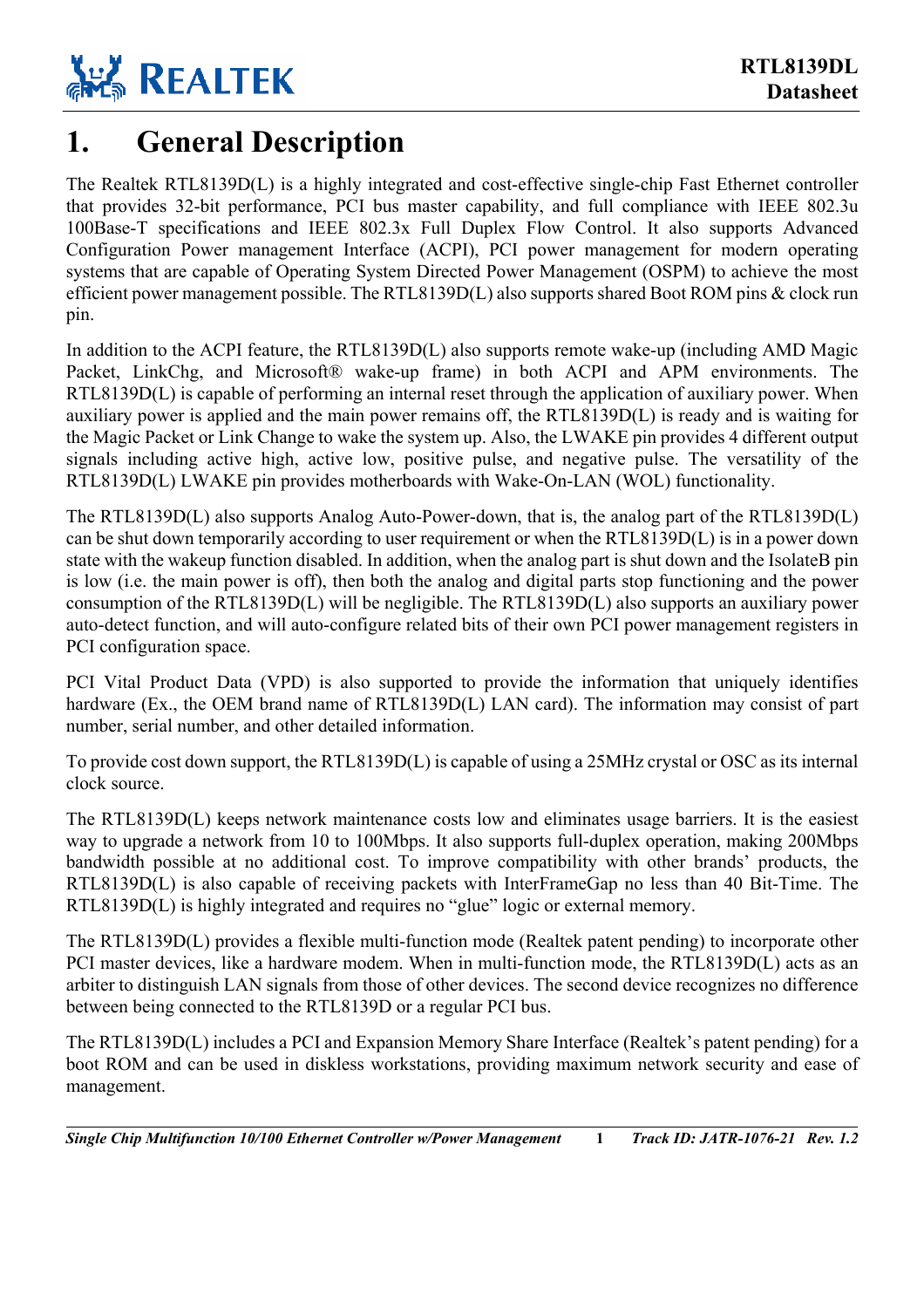# **REALTEK**

### <span id="page-6-0"></span>**2. Features**

- 100 pin QFP/LQFP
- Integrated Fast Ethernet MAC, Physical chip and transceiver in one chip
- 10Mbps and 100Mbps operation
- $\blacksquare$  Supports 10Mbps and 100Mbps N-way Auto-negotiation operation
- $\blacksquare$  Supports PCI multi-function capabilities
- **PCI** local bus single-chip Fast Ethernet controller
	- $\triangleleft$  Complies with PCI Revision 2.2
	- ◆ Supports PCI clock 16.75MHz-40MHz
	- ◆ Supports PCI target fast back-to-back transaction
	- ◆ Provides PCI bus master data transfers and PCI memory space or I/O space mapped data transfers of RTL8139D(L)'s operational registers
	- ◆ Supports PCI VPD (Vital Product Data)
	- ◆ Supports ACPI, PCI power management
	- Supports PCI multi-function to incorporate with other PCI master device
	- ◆ Supports 25MHz crystal or 25MHz OSC as the internal clock source. The frequency deviation of either crystal or OSC must be within 50 PPM.
- Complies with PC99 and PC2001 standards
- Supports Wake-On-LAN function and remote wake-up (Magic Packet\*, LinkChg and Microsoft® wake-up frame)
- Supports 4 Wake-On-LAN (WOL) signals (active high, active low, positive pulse, and negative pulse)
- Supports auxiliary power-on internal reset, to be ready for remote wake-up when main power remains off
- Supports auxiliary power auto-detect, and sets the related capability of power management registers in PCI configuration space
- Includes a programmable, PCI burst size and early Tx/Rx threshold
- Supports a 32-bit general-purpose timer with the external PCI clock as clock source, to generate timer-interrupt
- Contains two large (2Kbyte) independent receive and transmit FIFO's
- Advanced power saving mode when LAN function or wakeup function is not used
- Uses  $93C46 (64*16-bit EEPROM)$  to store resource configuration, ID parameter, and VPD data
- Supports LED pins for various network activity indications
- Supports loopback capability
- $\blacksquare$  Half/Full duplex capability
- Supports Full Duplex Flow Control (IEEE 802.3x)
- $\blacksquare$  2.5/3.3V power supply with 5V tolerant I/Os
- Up to 128K byte Boot ROM interface for both EPROM and Flash memory is supported
- $\Box$  0.25u CMOS process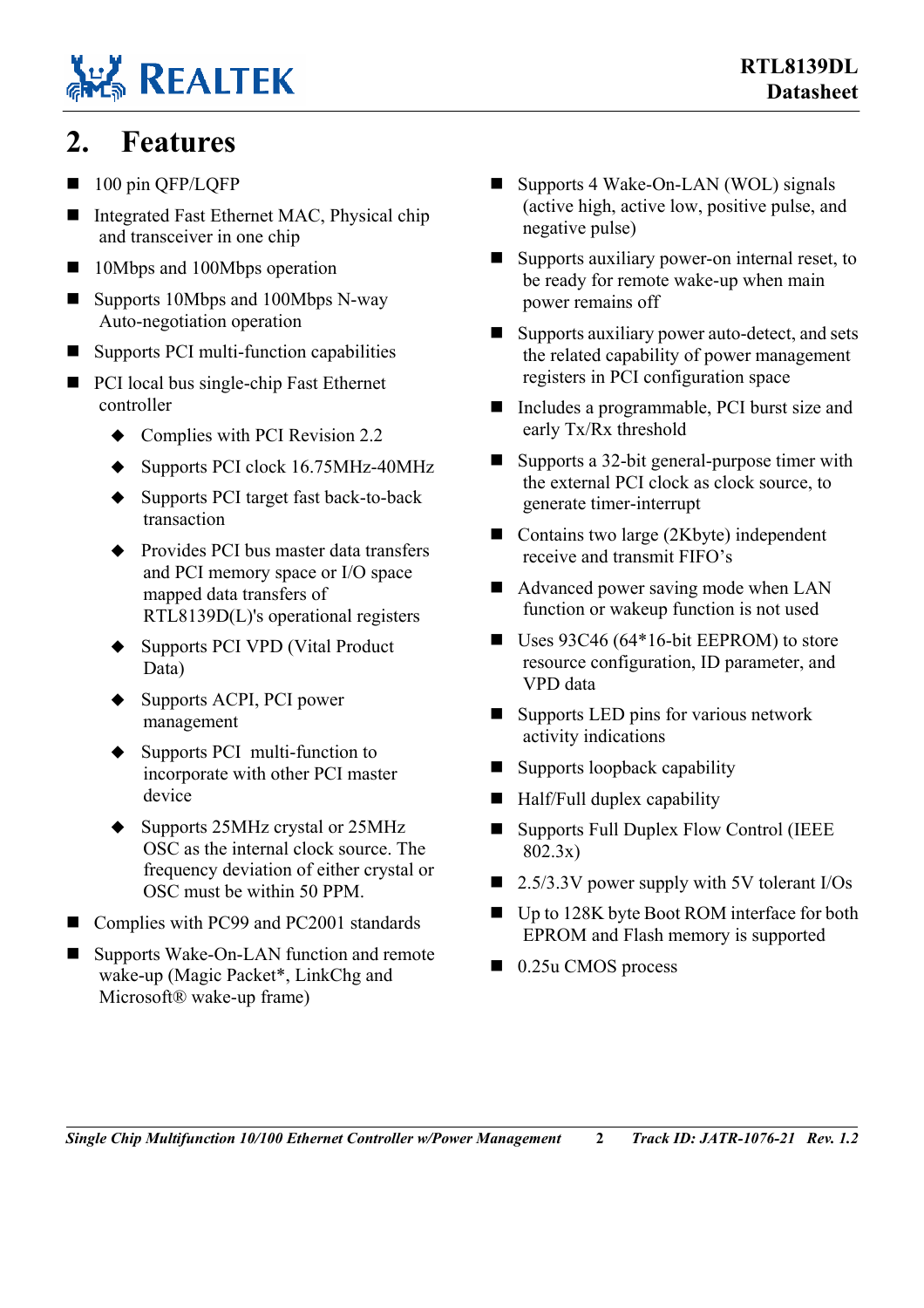

### **3. Pin Assignments**

<span id="page-7-1"></span>

<span id="page-7-2"></span>**Figure 1. Pin Assignments (100-Pin QFP)** 

### <span id="page-7-0"></span>**3.1. Package Identification**

Lead (Pb)-free package is indicated by an 'L' in the location marked 'T' in [Figure 1.](#page-7-2)

'Green' package is indicated by a 'G' in the location marked 'T' in [Figure 1.](#page-7-2)

*Single Chip Multifunction 10/100 Ethernet Controller w/Power Management* **2** *Track ID: JATR-1076-21 Rev. 1.2*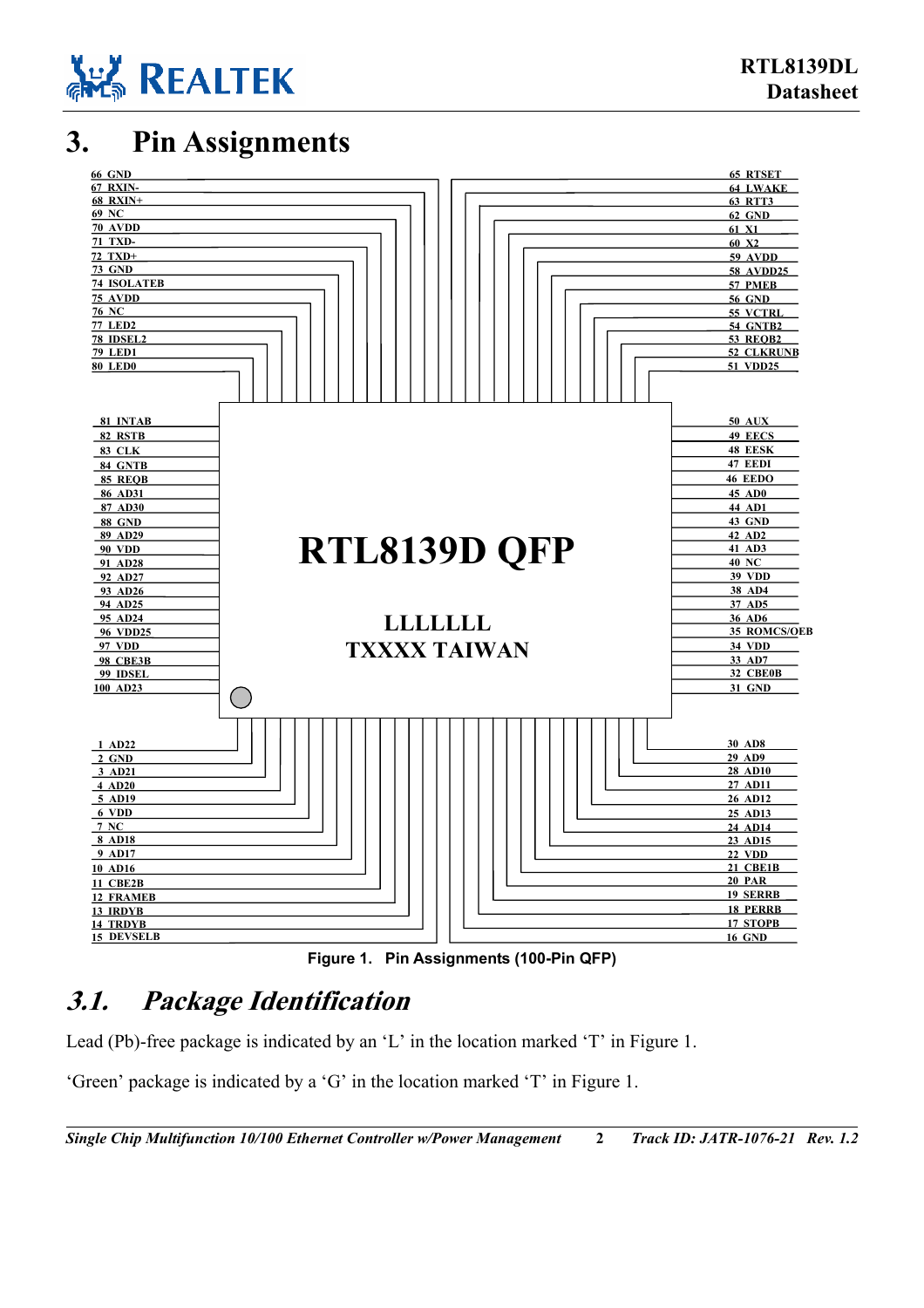



<span id="page-8-1"></span>**Figure 2. Pin Assignments (100-Pin LQFP)** 

### <span id="page-8-0"></span>**3.2. Package Identification**

Lead (Pb)-free package is indicated by an 'L' in the location marked 'T' in [Figure 2.](#page-8-1)

'Green' package is indicated by a 'G' in the location marked 'T' in [Figure 2.](#page-8-1)

*Single Chip Multifunction 10/100 Ethernet Controller w/Power Management* **3** *Track ID: JATR-1076-21 Rev. 1.2*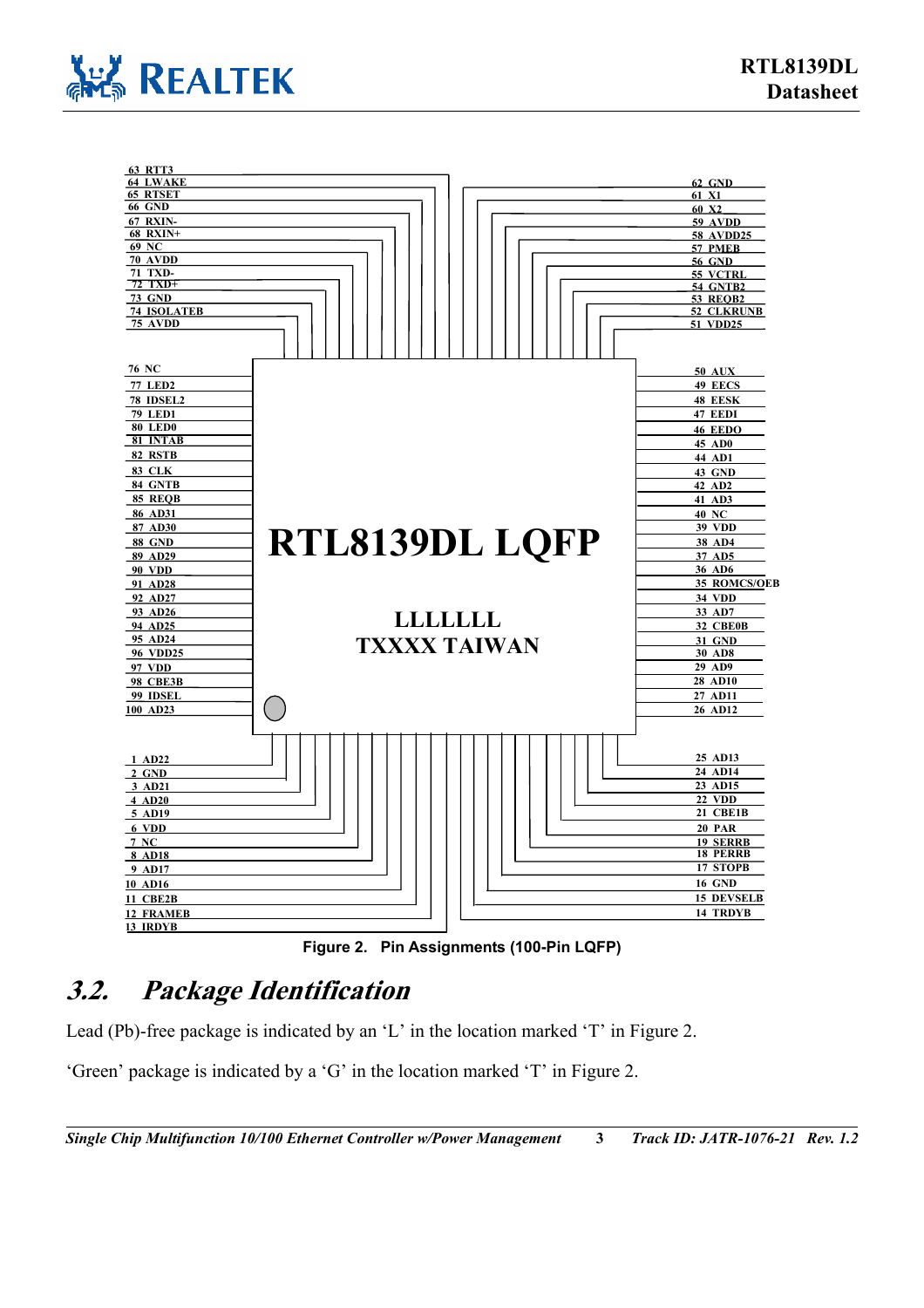

## <span id="page-9-0"></span>**4. Pin Descriptions**

Note that some pins have multiple functions. Refer to the Pin Assignment diagrams for a graphical representation.

## <span id="page-9-1"></span>**4.1. Power Management/Isolation Interface**

| <b>Symbol</b>   | <b>Type</b> | Pin No | <b>Description</b>                                                           |
|-----------------|-------------|--------|------------------------------------------------------------------------------|
| <b>PMEB</b>     | O/D         | 57     | Power Management Event: Open drain, active low. Used by the                  |
| (PME#)          |             |        | $RTL8139D(L)$ to request a change in its current power management            |
|                 |             |        | state and/or to indicate that a power management event has occurred.         |
| <b>ISOLATEB</b> |             | 74     | <b>Isolate pin:</b> Active low. Used to isolate the RTL8139D(L) from the PCI |
| (ISOLATE#)      |             |        | bus. The RTL8139D(L) does not drive its PCI outputs (excluding               |
|                 |             |        | PME#) and does not sample its PCI input (including RST# and                  |
|                 |             |        | PCICLK) as long as the Isolate pin is asserted.                              |
| <b>LWAKE</b>    | $\Omega$    | 64     | LAN WAKE-UP signal: This signal is used to inform the motherboard            |
|                 |             |        | to execute the wake-up process. The motherboard must support                 |
|                 |             |        | Wake-On-LAN (WOL). There are 4 choices of output, including active           |
|                 |             |        | high, active low, positive pulse, and negative pulse, that may be asserted   |
|                 |             |        | from the LWAKE pin. Please refer to the LWACT bit in the CONFIG1             |
|                 |             |        | register and the LWPTN bit in the CONFIG4 register for the setting of        |
|                 |             |        | this output signal. The default output is an active high signal.             |
|                 |             |        | Once a PME event is received, the LWAKE and PMEB assert at the               |
|                 |             |        | same time when the LWPME (bit4, CONFIG4) is set to 0. If the                 |
|                 |             |        | LWPME is set to 1, the LWAKE asserts only when the PMEB asserts              |
|                 |             |        | and the ISOLATEB is low.                                                     |
|                 |             |        | This pin is a 3.3V signaling output pin.                                     |

### <span id="page-9-2"></span>**4.2. PCI Interface**

| <b>Symbol</b>  | <b>Type</b> | Pin No                    | <b>Description</b>                                                          |
|----------------|-------------|---------------------------|-----------------------------------------------------------------------------|
| $AD31-0$       | T/S         | 86, 87, 89, 91 - 95, 100, | PCI address and data multiplexed pins.                                      |
|                |             | $1,3-5,8-10,23-30,33,$    | Pins AD31-24 are shared with BootROM data pins, while AD16-0 are            |
|                |             | 36-38,41,42,44,45         | shared with BootROM address pins.                                           |
| $C/BE3-0$      | T/S         | 98, 11, 21, 32            | PCI bus command and byte enables multiplexed pins.                          |
| CLK.           |             | 83                        | Clock: This PCI Bus clock provides timing for all transactions and bus      |
|                |             |                           | phases, and is input to PCI devices. The rising edge defines the start of   |
|                |             |                           | each phase. The clock frequency ranges from 0 to 33MHz.                     |
| <b>DEVSELB</b> | S/T/S       | 15                        | <b>Device Select:</b> As a bus master, the RTL8139D(L) samples this signal  |
|                |             |                           | to insure that a PCI target recognizes the destination address for the data |
|                |             |                           | transfer. As a target, the RTL8139D(L) asserts this signal low when it      |
|                |             |                           | recognizes its target address after FRAMEB is asserted.                     |
| <b>FRAMEB</b>  | S/T/S       | 12                        | Cycle Frame: As a bus master, this pin indicates the beginning and          |
|                |             |                           | duration of an access. FRAMEB is asserted low to indicate the start of a    |
|                |             |                           | bus transaction. While FRAMEB is asserted, data transfer continues.         |
|                |             |                           | When FRAMEB is deasserted, the transaction is in the final data phase.      |
|                |             |                           |                                                                             |
|                |             |                           | As a target, the device monitors this signal before decoding the address    |
|                |             |                           | to check if the current transaction is addressed to it.                     |

*Single Chip Multifunction 10/100 Ethernet Controller w/Power Management* **4** *Track ID: JATR-1076-21 Rev. 1.2*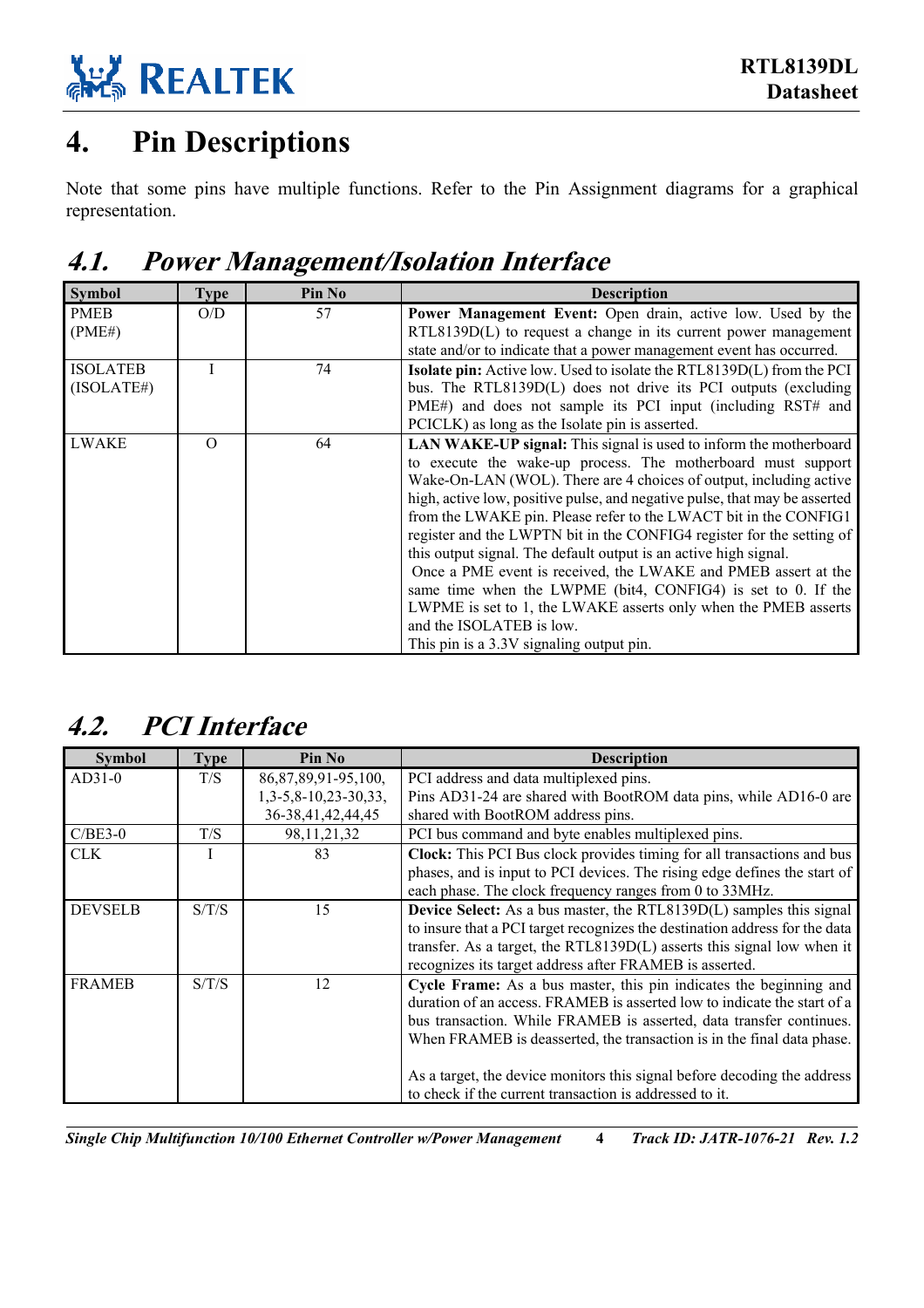

| <b>Symbol</b> | <b>Type</b>             | Pin No | <b>Description</b>                                                           |
|---------------|-------------------------|--------|------------------------------------------------------------------------------|
| <b>GNTB</b>   |                         | 84     | Grant: This signal is asserted low to indicate to the RTL8139D(L) that       |
|               |                         |        | the central arbiter has granted ownership of the bus to the                  |
|               |                         |        | RTL8139D(L). This input is used when the RTL8139D(L) is acting as a          |
|               |                         |        | bus master.                                                                  |
| <b>REQB</b>   | T/S                     | 85     | <b>Request:</b> The RTL8139D(L) will assert this signal low to request the   |
|               |                         |        | ownership of the bus from the central arbiter.                               |
| <b>IDSEL</b>  | $\bf I$                 | 99     | Initialization Device Select: This pin allows the RTL8139D(L) to             |
|               |                         |        | identify when configuration read/write transactions are intended for it.     |
| <b>INTAB</b>  | $\mathrm{O}/\mathrm{D}$ | 81     | <b>INTAB:</b> Used to request an interrupt. It is asserted low when an       |
|               |                         |        | interrupt condition occurs, as defined by the Interrupt Status, Interrupt    |
|               |                         |        | Mask and Interrupt Enable registers.                                         |
| <b>IRDYB</b>  | S/T/S                   | 13     | Initiator Ready: This indicates the initiating agent's ability to complete   |
|               |                         |        | the current data phase of the transaction.                                   |
|               |                         |        | As a bus master, this signal will be asserted low when the RTL8139D(L)       |
|               |                         |        | is ready to complete the current data phase transaction. This signal is used |
|               |                         |        | in conjunction with the TRDYB signal. Data transaction takes place at the    |
|               |                         |        | rising edge of CLK when both IRDYB and TRDYB are asserted low. As            |
|               |                         |        | a target, this signal indicates that the master has put data on the bus.     |
| <b>TRDYB</b>  | S/T/S                   | 14     | Target Ready: This indicates the target agent's ability to complete the      |
|               |                         |        | current phase of the transaction.                                            |
|               |                         |        |                                                                              |
|               |                         |        | As a bus master, this signal indicates that the target is ready for the data |
|               |                         |        | during write operations and with the data during read operations. As a       |
|               |                         |        | target, this signal will be asserted low when the (slave) device is ready    |
|               |                         |        | to complete the current data phase transaction. This signal is used in       |
|               |                         |        | conjunction with the IRDYB signal. Data transaction takes place at the       |
|               |                         |        | rising edge of CLK when both IRDYB and TRDYB are asserted low.               |
| PAR           | T/S                     | 20     | Parity: This signal indicates even parity across AD31-0 and C/BE3-0          |
|               |                         |        | including the PAR pin. As a master, PAR is asserted during address and       |
|               |                         |        | write data phases. As a target, PAR is asserted during read data phases.     |
| <b>PERRB</b>  | S/T/S                   | 18     | <b>Parity Error:</b> When the RTL8139D(L) is the bus master and a parity     |
|               |                         |        | error is detected, the RTL8139D(L) asserts both SERR bit in ISR and          |
|               |                         |        | Configuration Space command bit 8 (SERRB enable). Next, it                   |
|               |                         |        | completes the current data burst transaction, then stops operation and       |
|               |                         |        | resets itself. After the host clears the system error, the RTL8139D(L)       |
|               |                         |        | continues its operation.                                                     |
|               |                         |        | When the RTL8139D $(L)$ is the bus target and a parity error is detected,    |
|               |                         |        | the RTL8139D(L) asserts this PERRB pin low.                                  |
| <b>SERRB</b>  | $\mathrm{O}/\mathrm{D}$ | 19     | System Error: If an address parity error is detected and Configuration       |
|               |                         |        | Space Status register bit 15 (detected parity error) is enabled,             |
|               |                         |        | RTL8139D(L) asserts both SERRB pin low and bit 14 of Status register         |
|               |                         |        | in Configuration Space.                                                      |
| <b>STOPB</b>  | S/T/S                   | 17     | Stop: Indicates the current target is requesting the master to stop the      |
|               |                         |        | current transaction.                                                         |
| <b>RSTB</b>   | I                       | 82     | Reset: When RSTB is asserted low, the RTL8139D(L) performs                   |
|               |                         |        | internal system hardware reset. RSTB must be held for a minimum of           |
|               |                         |        | 120 ns.                                                                      |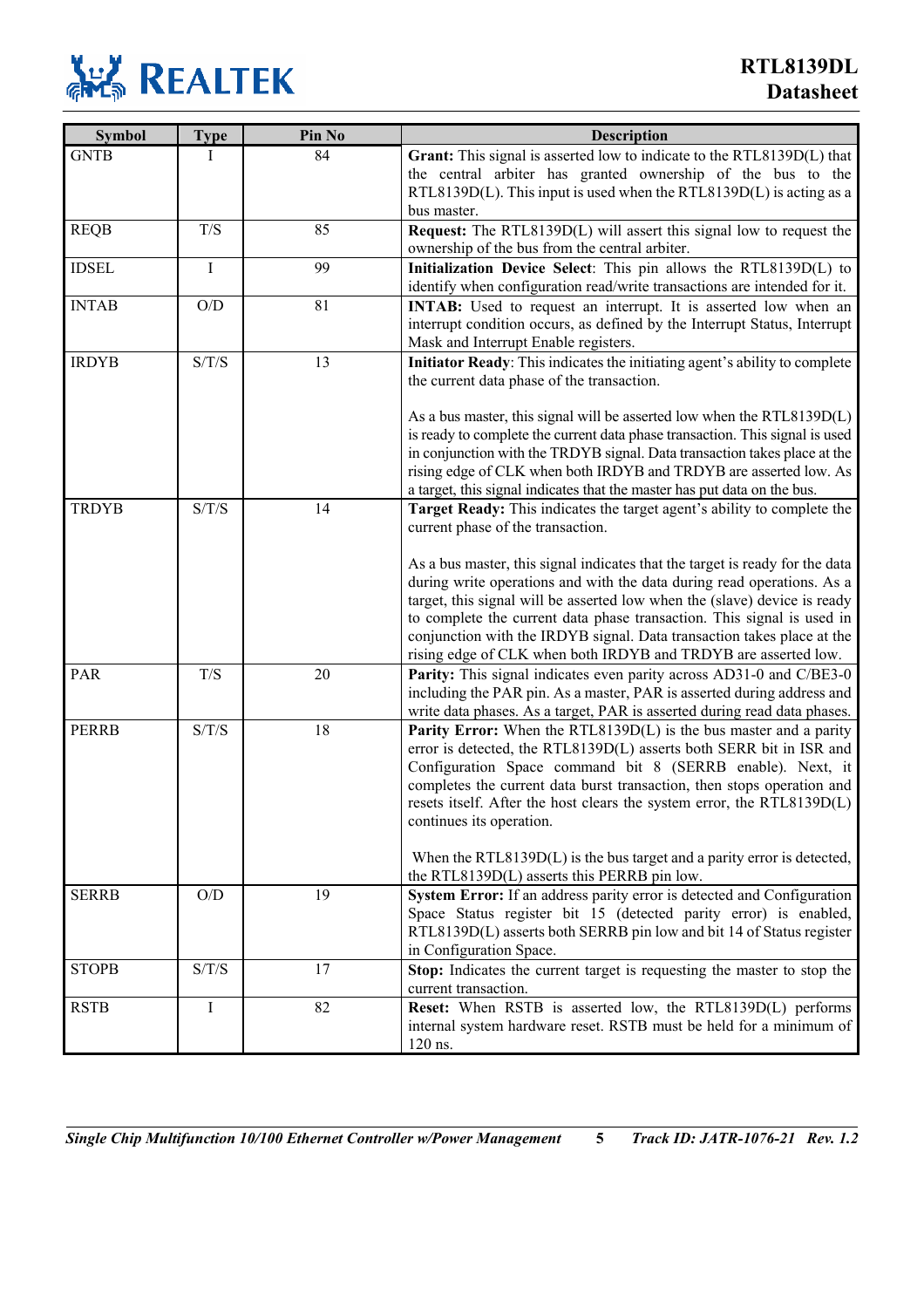

## <span id="page-11-0"></span>**4.3. EEPROM Interface**

| <b>Symbol</b> | Type | Pin No | <b>Description</b>                                                                                                                                                                                                                                                                                                                                                                                                |
|---------------|------|--------|-------------------------------------------------------------------------------------------------------------------------------------------------------------------------------------------------------------------------------------------------------------------------------------------------------------------------------------------------------------------------------------------------------------------|
| <b>AUX</b>    |      | 50     | <b>Aux. Power Detect:</b> This pin is used to notify the RTL8139D(L) of the<br>existence of Aux. power during initial power-on or a PCI reset.<br>This pin should be pulled high to the Aux. power via a resistor to detect<br>the Aux. power. Doing so, will enable wakeup support from ACPI D3<br>cold or APM power-down. If this pin is not pulled high, the<br>RTL8139D(L) assumes that no Aux. power exists. |
| <b>EESK</b>   |      | 48     | The MA2-0 pins are switched to EESK, EEDI, EEDO in 93C46                                                                                                                                                                                                                                                                                                                                                          |
| <b>EEDI</b>   |      | 47     | programming or auto-load mode.                                                                                                                                                                                                                                                                                                                                                                                    |
| <b>EEDO</b>   | O, I | 46     |                                                                                                                                                                                                                                                                                                                                                                                                                   |
| <b>EECS</b>   |      | 49     | <b>EEPROM</b> chip select                                                                                                                                                                                                                                                                                                                                                                                         |

### <span id="page-11-1"></span>**4.4. Power Pins**

| <b>Symbol</b> | <b>Type</b> | Pin No             | <b>Description</b> |
|---------------|-------------|--------------------|--------------------|
| <b>VDD</b>    |             | 6,22,34,39,90,97   | $+3.3V$ (Digital)  |
| <b>AVDD</b>   |             | 59,70,75           | $+3.3V$ (Analog)   |
| VDD25         |             | 51,96              | $+2.5V$ (Digital)  |
| AVDD25        |             | 58                 | $+2.5V$ (Analog)   |
| <b>GND</b>    |             | 2, 16, 31, 43, 56, | Ground             |
|               |             | 62,66,73,88        |                    |

### <span id="page-11-2"></span>**4.5. LED Interface**

| <b>Symbol</b>             | <b>Type</b> | Pin No   |             |              | <b>Description</b>                         |            |         |
|---------------------------|-------------|----------|-------------|--------------|--------------------------------------------|------------|---------|
| LED <sub>0</sub> , $1, 2$ | O           | 80,79,77 | LED pins    |              |                                            |            |         |
|                           |             |          | LEDS1-0     | $\bf{00}$    | 01                                         | 10         | 11      |
|                           |             |          | <b>LED0</b> | <b>TX/RX</b> | TX/RX                                      | TX         | TX      |
|                           |             |          | <b>LED1</b> | LINK100      | LINK10/100                                 | LINK10/100 | LINK100 |
|                           |             |          | <b>LED2</b> | LINK10       | <b>FULL</b>                                | RX         | LINK10  |
|                           |             |          |             |              | During power down mode, the LED's are OFF. |            |         |

*Single Chip Multifunction 10/100 Ethernet Controller w/Power Management* **6** *Track ID: JATR-1076-21 Rev. 1.2*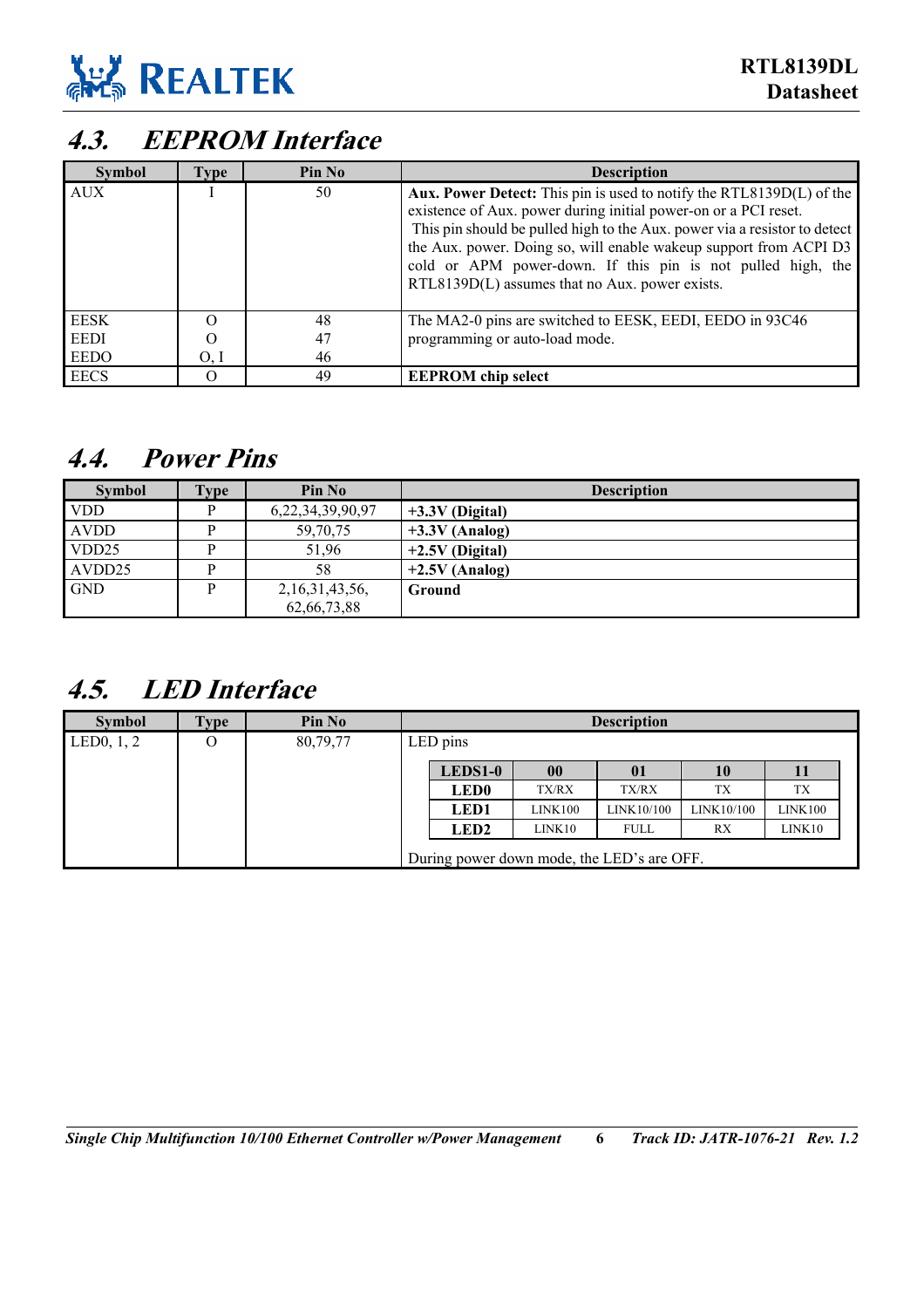

### <span id="page-12-0"></span>**4.6. Attachment Unit Interface**

| <b>Symbol</b>  | l`ype | Pin No | <b>Description</b>                                                         |
|----------------|-------|--------|----------------------------------------------------------------------------|
| $TXD+$         |       | 72     | 100/10BASE-T transmit (Tx) data.                                           |
| TXD-           |       | 71     |                                                                            |
| $RXIN+$        |       | 68     | 100/10BASE-T receive (Rx) data.                                            |
| RXIN-          |       | 67     |                                                                            |
| X1             |       | 61     | 25 MHz crystal/OSC. input.                                                 |
| X <sub>2</sub> |       | 60     | Crystal feedback output: This output is used in crystal connection only.   |
|                |       |        | It must be left open when X1 is driven with an external 25 MHz oscillator. |

### <span id="page-12-1"></span>**4.7. Multi-Function Interface**

| <b>Symbol</b>     | l'vpe  | Pin No | <b>Description</b>                                                              |
|-------------------|--------|--------|---------------------------------------------------------------------------------|
| REQB <sub>2</sub> | IN     | 53     | <b>Request2:</b> The $2^{nd}$ device will assert this pin low to request the    |
|                   |        |        | ownership of the PCI bus.                                                       |
| GNTB2             | T/S, O | 54     | <b>Grant2:</b> This signal is asserted low to indicate that the central arbiter |
|                   |        |        | has granted ownership of the bus to the $2nd$ device.                           |
| <b>IDSEL2</b>     |        | 78     | Initialization Device Select 2: Used as a chip-select during                    |
|                   |        |        | configuration read and write transactions to the $2nd$ device.                  |

### <span id="page-12-2"></span>**4.8. Test And Other Pins**

| <b>Symbol</b>    | <b>Type</b> | Pin No     | <b>Description</b>                                                                                                                                                                                                                                                                                                                                                                                                                                                                                                                                                                 |  |  |  |  |  |
|------------------|-------------|------------|------------------------------------------------------------------------------------------------------------------------------------------------------------------------------------------------------------------------------------------------------------------------------------------------------------------------------------------------------------------------------------------------------------------------------------------------------------------------------------------------------------------------------------------------------------------------------------|--|--|--|--|--|
| RTT3             | <b>TEST</b> | 63         | Chip test pin.                                                                                                                                                                                                                                                                                                                                                                                                                                                                                                                                                                     |  |  |  |  |  |
| <b>RTSET</b>     | I/O         | 65         | This pin must be pulled low by a resistor. Please refer to the application<br>circuit for correct value.                                                                                                                                                                                                                                                                                                                                                                                                                                                                           |  |  |  |  |  |
| <b>VCTRL</b>     | Analog      | 55         | Use this pin and an external PNP type transistor to generate $+2.5V$ for<br>the RTL8139 $D(L)$ .                                                                                                                                                                                                                                                                                                                                                                                                                                                                                   |  |  |  |  |  |
| <b>ROMCS/OEB</b> | $\Omega$    | 35         | ROM Chip Select and Output Enable: This is the chip select signal<br>and output enable for the Boot PROM.                                                                                                                                                                                                                                                                                                                                                                                                                                                                          |  |  |  |  |  |
| <b>CLKRUNB</b>   | I/O         | 52         | <b>Clock Run:</b> This signal is used by the RTL8139 $D(L)$ to request starting<br>(or speeding up) the clock, CLK. CLKRUNB also indicates the clock<br>status. For the RTL8139D(L), CLKRUNB is an open drain output as<br>well as an input. The RTL8139D(L) requests the central resource to<br>start, speed up, or maintain the interface clock by the assertion of<br>CLKRUNB. For the host system, it is an S/T/S signal. The host system<br>(central resource) is responsible for maintaining CLKRUNB asserted,<br>and for driving it high to the negated (deasserted) state. |  |  |  |  |  |
| NC               |             | 7,40,69,76 | <b>Reserved</b>                                                                                                                                                                                                                                                                                                                                                                                                                                                                                                                                                                    |  |  |  |  |  |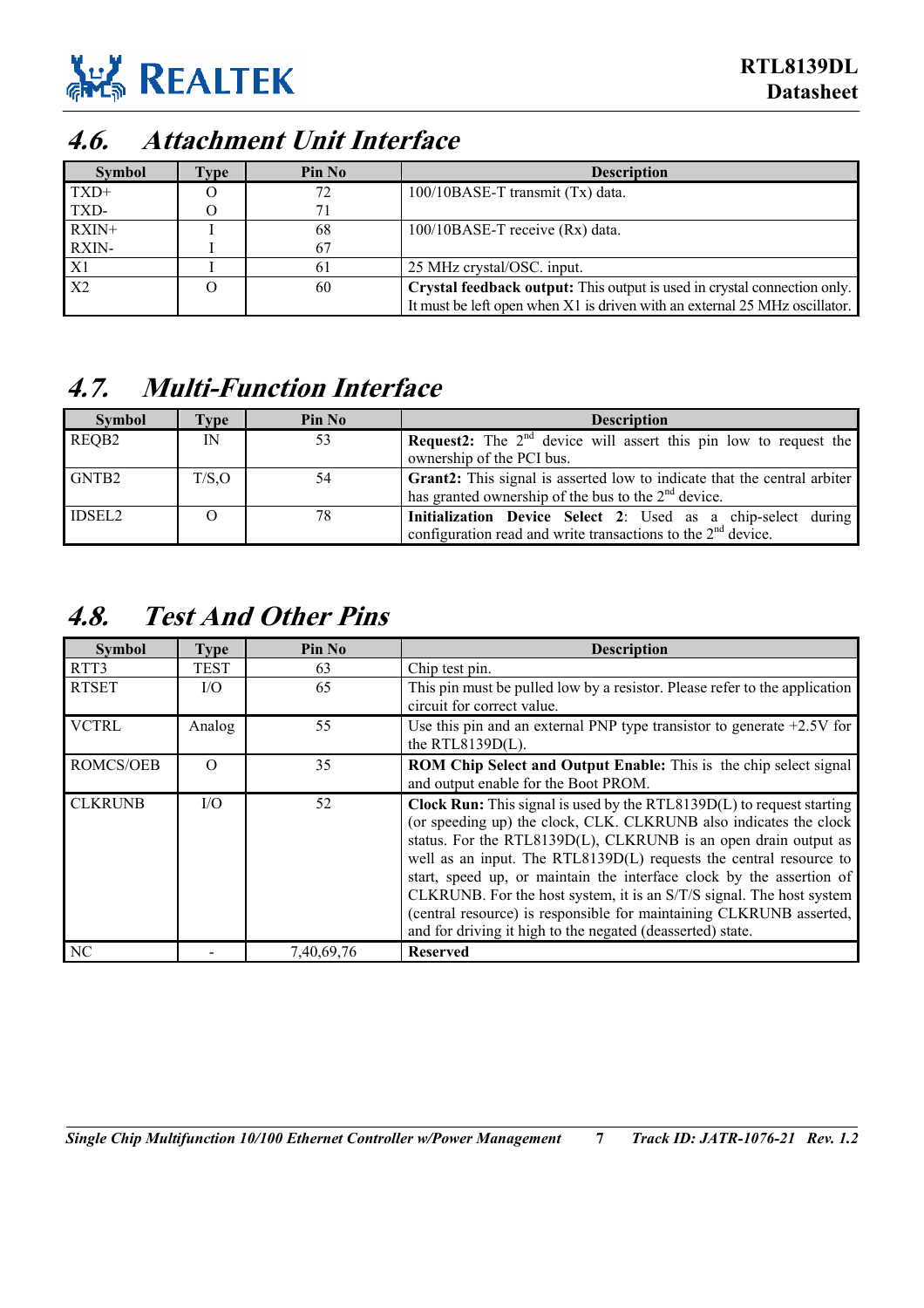

## <span id="page-13-0"></span>**5. Register Descriptions**

The RTL8139D(L) provides the following set of operational registers mapped into PCI memory space or I/O space.

| <b>Offset</b> | R/W         | <b>Tag</b>       | <b>Description</b>                                                       |  |  |  |  |  |
|---------------|-------------|------------------|--------------------------------------------------------------------------|--|--|--|--|--|
| 0000h         | R/W         | IDR <sub>0</sub> | ID Register 0, The ID register0-5 are only permitted to read/write by    |  |  |  |  |  |
|               |             |                  | 4-byte access. Read access can be byte, word, or double word access.     |  |  |  |  |  |
|               |             |                  | The initial value is autoloaded from EEPROM EthernetID field.            |  |  |  |  |  |
| 0001h         | R/W         | IDR1             | ID Register 1                                                            |  |  |  |  |  |
| 0002h         | R/W         | IDR2             | ID Register 2                                                            |  |  |  |  |  |
| 0003h         | R/W         | IDR3             | ID Register 3                                                            |  |  |  |  |  |
| 0004h         | R/W         | IDR4             | ID Register 4                                                            |  |  |  |  |  |
| 0005h         | R/W         | IDR5             | ID Register 5                                                            |  |  |  |  |  |
| 0006h-0007h   |             |                  | Reserved                                                                 |  |  |  |  |  |
| 0008h         | R/W         | MAR <sub>0</sub> | Multicast Register 0, The MAR register0-7 are only permitted to          |  |  |  |  |  |
|               |             |                  | read/write by 4-byte access. Read access can be byte, word, or double    |  |  |  |  |  |
|               |             |                  | word access. Driver is responsible for initializing these registers.     |  |  |  |  |  |
| 0009h         | R/W         | MAR1             | Multicast Register 1                                                     |  |  |  |  |  |
| 000Ah         | R/W         | MAR <sub>2</sub> | Multicast Register 2                                                     |  |  |  |  |  |
| 000Bh         | R/W         | MAR3             | Multicast Register 3                                                     |  |  |  |  |  |
| 000Ch         | R/W         | MAR4             | Multicast Register 4                                                     |  |  |  |  |  |
| 000Dh         | R/W         | MAR5             | Multicast Register 5                                                     |  |  |  |  |  |
| 000Eh         | R/W         | MAR6             | Multicast Register 6                                                     |  |  |  |  |  |
| 000Fh         | R/W         | MAR7             | Multicast Register 7                                                     |  |  |  |  |  |
| 0010h-0013h   | R/W         | TSD <sub>0</sub> | Transmit Status of Descriptor 0                                          |  |  |  |  |  |
| 0014h-0017h   | R/W         | TSD1             | Transmit Status of Descriptor 1                                          |  |  |  |  |  |
| 0018h-001Bh   | R/W         | TSD <sub>2</sub> | Transmit Status of Descriptor 2                                          |  |  |  |  |  |
| 001Ch-001Fh   | R/W         | TSD3             | Transmit Status of Descriptor 3                                          |  |  |  |  |  |
| 0020h-0023h   | R/W         | TSAD0            | Transmit Start Address of Descriptor0                                    |  |  |  |  |  |
| 0024h-0027h   | R/W         | TSAD1            | <b>Transmit Start Address of Descriptor1</b>                             |  |  |  |  |  |
| 0028h-002Bh   | R/W         | TSAD2            | <b>Transmit Start Address of Descriptor2</b>                             |  |  |  |  |  |
| 002Ch-002Fh   | R/W         | TSAD3            | Transmit Start Address of Descriptor3                                    |  |  |  |  |  |
| 0030h-0033h   | R/W         | <b>RBSTART</b>   | Receive (Rx) Buffer Start Address                                        |  |  |  |  |  |
| 0034h-0035h   | ${\bf R}$   | <b>ERBCR</b>     | Early Receive (Rx) Byte Count Register                                   |  |  |  |  |  |
| 0036h         | $\mathbf R$ | <b>ERSR</b>      | Early Rx Status Register                                                 |  |  |  |  |  |
| 0037h         | R/W         | CR               | Command Register                                                         |  |  |  |  |  |
| 0038h-0039h   | R/W         | <b>CAPR</b>      | <b>Current Address of Packet Read</b>                                    |  |  |  |  |  |
| 003Ah-003Bh   | R           | <b>CBR</b>       | Current Buffer Address: The initial value is 0000h. It reflects total    |  |  |  |  |  |
|               |             |                  | received byte-count in the rx buffer.                                    |  |  |  |  |  |
| 003Ch-003Dh   | R/W         | <b>IMR</b>       | <b>Interrupt Mask Register</b>                                           |  |  |  |  |  |
| 003Eh-003Fh   | $\rm R/W$   | <b>ISR</b>       | <b>Interrupt Status Register</b>                                         |  |  |  |  |  |
| 0040h-0043h   | R/W         | <b>TCR</b>       | Transmit (Tx) Configuration Register                                     |  |  |  |  |  |
| 0044h-0047h   | R/W         | <b>RCR</b>       | Receive (Rx) Configuration Register                                      |  |  |  |  |  |
| 0048h-004Bh   | R/W         | <b>TCTR</b>      | Timer CounT Register: This register contains a 32-bit general-purpose    |  |  |  |  |  |
|               |             |                  | timer. Writing any value to this 32-bit register will reset the original |  |  |  |  |  |
|               |             |                  | timer and begin to count from zero.                                      |  |  |  |  |  |
| 004Ch-004Fh   | R/W         | MPC              | Missed Packet Counter: Indicates the number of packets discarded due     |  |  |  |  |  |
|               |             |                  | to Rx FIFO overflow. It is a 24-bit counter. After s/w reset, MPC is     |  |  |  |  |  |
|               |             |                  | cleared. Only the lower 3 bytes are valid.                               |  |  |  |  |  |

*Single Chip Multifunction 10/100 Ethernet Controller w/Power Management* **8** *Track ID: JATR-1076-21 Rev. 1.2*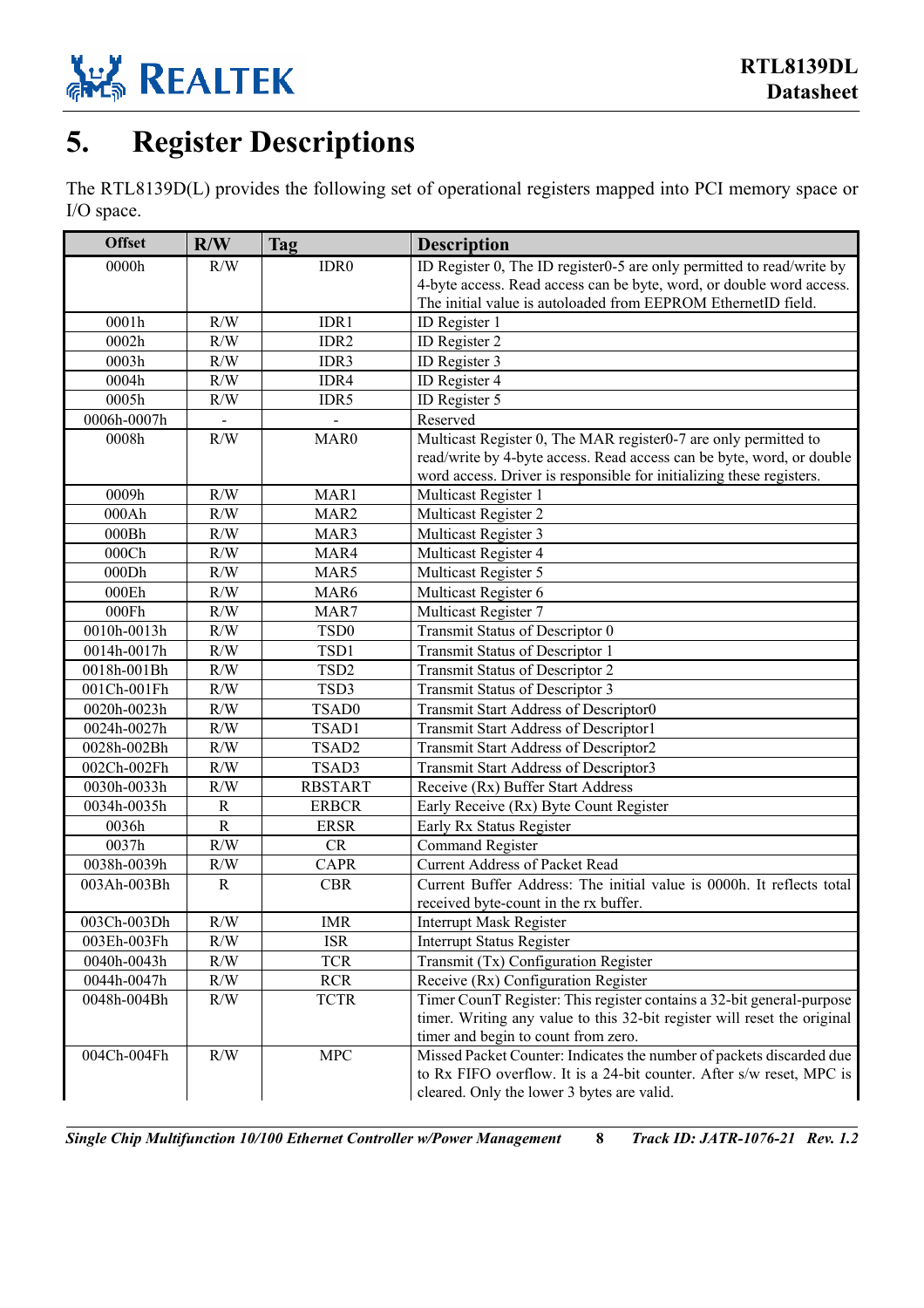

| <b>Offset</b>              | R/W                           | <b>Tag</b>                | <b>Description</b>                                                    |  |  |  |  |
|----------------------------|-------------------------------|---------------------------|-----------------------------------------------------------------------|--|--|--|--|
|                            |                               |                           | When written any value, MPC will be reset also.                       |  |  |  |  |
| 0050h                      | R/W                           | 9346CR                    | 93C46 Command Register                                                |  |  |  |  |
| 0051h                      | R/W                           | <b>CONFIG0</b>            | Configuration Register 0                                              |  |  |  |  |
| 0052h                      | R/W                           | <b>CONFIG1</b>            | Configuration Register 1                                              |  |  |  |  |
| 0053H                      | $\blacksquare$                |                           | Reserved                                                              |  |  |  |  |
| 0054h-0057h                | R/W                           | TimerInt                  | Timer Interrupt Register. Once having written a nonzero value to this |  |  |  |  |
|                            |                               |                           | register, the Timeout bit of ISR register will be set whenever the    |  |  |  |  |
|                            |                               |                           | TCTR reaches to this value. The Timeout bit will never be set as long |  |  |  |  |
|                            |                               |                           | as TimerInt register is zero.                                         |  |  |  |  |
| 0058h                      | R/W                           | <b>MSR</b>                | Media Status Register                                                 |  |  |  |  |
| 0059h                      | R/W                           | CONFIG3                   | Configuration register 3                                              |  |  |  |  |
| 005Ah                      | R/W                           | CONFIG4                   | Configuration register 4                                              |  |  |  |  |
| 005Bh                      |                               |                           | Reserved                                                              |  |  |  |  |
| 005Ch-005Dh                | R/W                           | <b>MULINT</b>             | Multiple Interrupt Select                                             |  |  |  |  |
| 005Eh                      | $\mathbb{R}$                  | <b>RERID</b>              | PCI Revision $ID = 10h$ .                                             |  |  |  |  |
| 005Fh                      |                               |                           | Reserved.                                                             |  |  |  |  |
| 0060h-0061h                | $\mathbf R$                   | <b>TSAD</b>               | <b>Transmit Status of All Descriptors</b>                             |  |  |  |  |
| 0062h-0063h                | R/W                           | <b>BMCR</b>               | Basic Mode Control Register                                           |  |  |  |  |
| 0064h-0065h                | $\mathbf R$                   | <b>BMSR</b>               | <b>Basic Mode Status Register</b>                                     |  |  |  |  |
| 0066h-0067h                | R/W                           | <b>ANAR</b>               | Auto-Negotiation Advertisement Register                               |  |  |  |  |
| 0068h-0069h<br>006Ah-006Bh | $\mathbf R$<br>$\overline{R}$ | <b>ANLPAR</b>             | Auto-Negotiation Link Partner Register                                |  |  |  |  |
|                            | $\rm R$                       | <b>ANER</b>               | Auto-Negotiation Expansion Register                                   |  |  |  |  |
| 006Ch-006Dh<br>006Eh-006Fh | $\mathbf R$                   | <b>DIS</b><br><b>FCSC</b> | Disconnect Counter                                                    |  |  |  |  |
| 0070h-0071h                | R/W                           | <b>NWAYTR</b>             | <b>False Carrier Sense Counter</b>                                    |  |  |  |  |
| 0072h-0073h                | $\mathbf R$                   | <b>REC</b>                | N-way Test Register                                                   |  |  |  |  |
| 0074h-0075h                | R/W                           | <b>CSCR</b>               | RX ER Counter                                                         |  |  |  |  |
| 0076-0077h                 |                               |                           | CS Configuration Register<br>Reserved.                                |  |  |  |  |
| 0078h-007Bh                | R/W                           | PHY1 PARM                 | PHY parameter 1                                                       |  |  |  |  |
| 007Ch-007Fh                | R/W                           | TW PARM                   | Twister parameter                                                     |  |  |  |  |
| 0080h                      | R/W                           | PHY2 PARM                 | PHY parameter 2                                                       |  |  |  |  |
| 0081-0083h                 |                               |                           | Reserved                                                              |  |  |  |  |
| 0084h                      | R/W                           | CRC0                      | Power Management CRC register0 for wakeup frame0                      |  |  |  |  |
| 0085h                      | R/W                           | CRC1                      | Power Management CRC register1 for wakeup frame1                      |  |  |  |  |
|                            |                               |                           |                                                                       |  |  |  |  |
| 0086h                      | R/W                           | CRC <sub>2</sub>          | Power Management CRC register2 for wakeup frame2                      |  |  |  |  |
| 0087h                      | R/W                           | CRC3                      | Power Management CRC register3 for wakeup frame3                      |  |  |  |  |
| 0088h                      | R/W                           | CRC4                      | Power Management CRC register4 for wakeup frame4                      |  |  |  |  |
| 0089h                      | R/W                           | CRC5                      | Power Management CRC register5 for wakeup frame5                      |  |  |  |  |
| 008Ah                      | R/W                           | CRC <sub>6</sub>          | Power Management CRC register6 for wakeup frame6                      |  |  |  |  |
| 008Bh                      | R/W                           | CRC7                      | Power Management CRC register7 for wakeup frame7                      |  |  |  |  |
| 008Ch-0093h                | R/W                           | Wakeup0                   | Power Management wakeup frame0 (64bit)                                |  |  |  |  |
| 0094h-009Bh                | $\rm R/W$                     | Wakeup1                   | Power Management wakeup frame1 (64bit)                                |  |  |  |  |
| 009Ch-00A3h                | $\rm R/W$                     | Wakeup2                   | Power Management wakeup frame2 (64bit)                                |  |  |  |  |
| 00A4h-00ABh                | R/W                           | Wakeup3                   | Power Management wakeup frame3 (64bit)                                |  |  |  |  |
| 00ACh-00B3h                | R/W                           | Wakeup4                   | Power Management wakeup frame4 (64bit)                                |  |  |  |  |
| 00B4h-00BBh                | R/W                           | Wakeup5                   | Power Management wakeup frame5 (64bit)                                |  |  |  |  |
| 00BCh-00C3h                | R/W                           | Wakeup6                   | Power Management wakeup frame6 (64bit)                                |  |  |  |  |
| 00C4h-00CBh                | R/W                           | Wakeup7                   | Power Management wakeup frame7 (64bit)                                |  |  |  |  |
| 00CCh                      | R/W                           | LSBCRC0                   | LSB of the mask byte of wakeup frame0 within offset 12 to 75          |  |  |  |  |

*Single Chip Multifunction 10/100 Ethernet Controller w/Power Management* **9** *Track ID: JATR-1076-21 Rev. 1.2*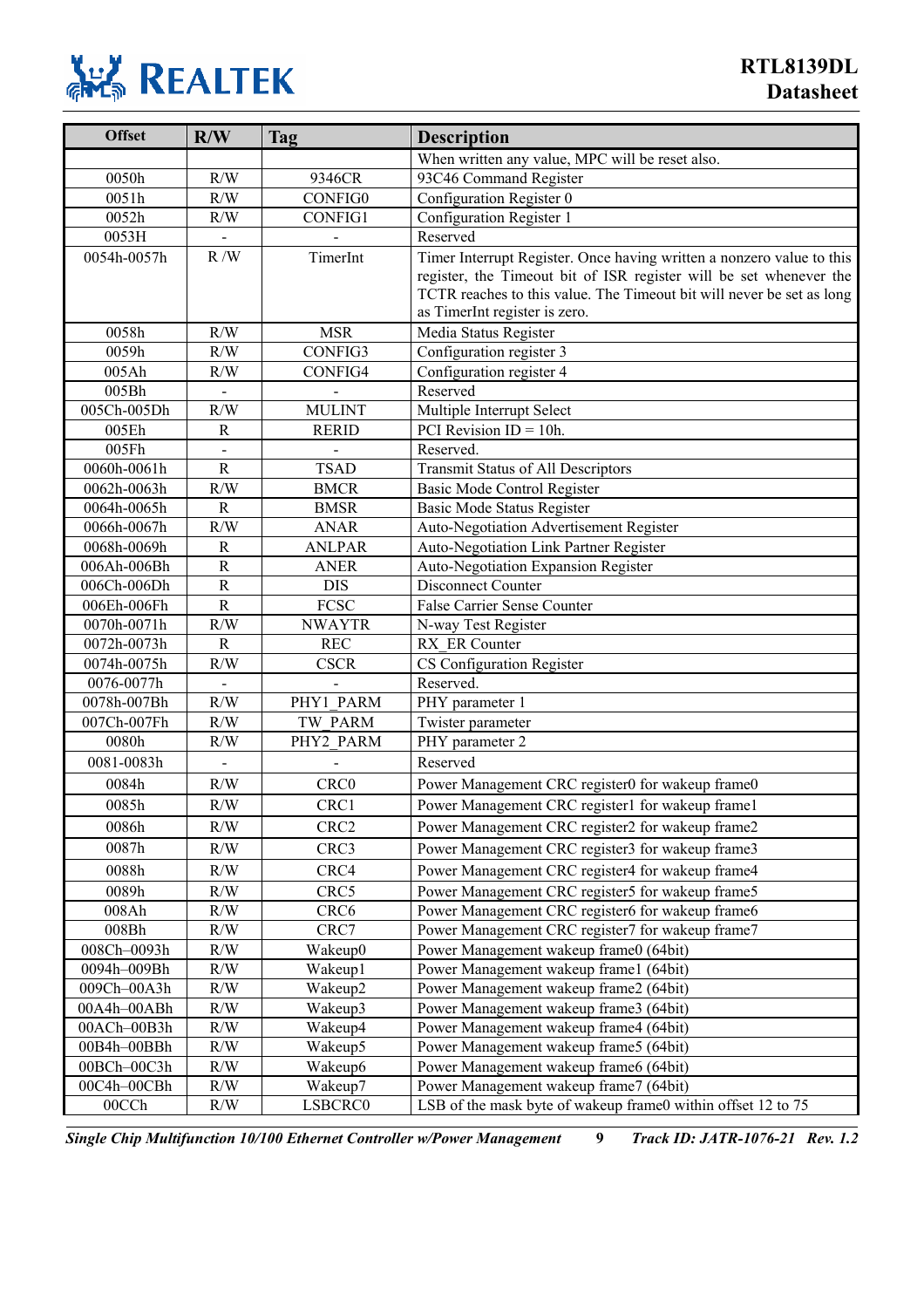

| <b>Offset</b> | R/W                      | Tag     | <b>Description</b>                                           |
|---------------|--------------------------|---------|--------------------------------------------------------------|
| 00CDh         | R/W                      | LSBCRC1 | LSB of the mask byte of wakeup framel within offset 12 to 75 |
| $00$ CEh      | R/W                      | LSBCRC2 | LSB of the mask byte of wakeup frame2 within offset 12 to 75 |
| 00CFh         | R/W                      | LSBCRC3 | LSB of the mask byte of wakeup frame3 within offset 12 to 75 |
| 00D0h         | R/W                      | LSBCRC4 | LSB of the mask byte of wakeup frame4 within offset 12 to 75 |
| 00D1h         | R/W                      | LSBCRC5 | LSB of the mask byte of wakeup frame5 within offset 12 to 75 |
| 00D2h         | R/W                      | LSBCRC6 | LSB of the mask byte of wakeup frame6 within offset 12 to 75 |
| 00D3h         | R/W                      | LSBCRC7 | LSB of the mask byte of wakeup frame7 within offset 12 to 75 |
| 00D4h-00D7h   | $\overline{\phantom{a}}$ |         | Reserved.                                                    |
| 00D8h         | R/W                      | Config5 | Configuration register 5                                     |
| 00D9h-00FFh   |                          |         | Reserved.                                                    |

### <span id="page-15-0"></span>**5.1. Receive Status Register in Rx Packet Header**

| <b>Bit</b>     | R/W          | <b>Symbol</b> | <b>Description</b>                                                                                                                                                    |  |  |  |  |
|----------------|--------------|---------------|-----------------------------------------------------------------------------------------------------------------------------------------------------------------------|--|--|--|--|
| 15             | R            | <b>MAR</b>    | <b>Multicast Address Received:</b> This bit set to 1 indicates that a multicast<br>packet is received.                                                                |  |  |  |  |
| 14             | $\mathbf{R}$ | <b>PAM</b>    | <b>Physical Address Matched:</b> This bit set to 1 indicates that the destination<br>address of this packet matches the value written in ID registers.                |  |  |  |  |
| 13             | R            | <b>BAR</b>    | <b>Broadcast Address Received:</b> This bit set to 1 indicates that a broadcast<br>packet is received. BAR, MAR bit will not be set simultaneously.                   |  |  |  |  |
| $12-6$         |              |               | <b>Reserved</b>                                                                                                                                                       |  |  |  |  |
| 5              | $\mathsf{R}$ | <b>ISE</b>    | <b>Invalid Symbol Error:</b> (100BASE-TX only) This bit set to 1 indicates<br>that an invalid symbol was encountered during the reception of this packet.             |  |  |  |  |
| 4              | R            | <b>RUNT</b>   | <b>Runt Packet Received:</b> This bit set to 1 indicates that the received packet<br>length is smaller than 64 bytes (i.e. media header + data + $CRC < 64$<br>bytes) |  |  |  |  |
| 3              | R            | <b>LONG</b>   | Long Packet: This bit set to 1 indicates that the size of the received<br>packet exceeds 4k bytes.                                                                    |  |  |  |  |
| $\mathfrak{D}$ | $\mathbf{R}$ | <b>CRC</b>    | CRC Error: When set, indicates that a CRC error occurred on the<br>received packet.                                                                                   |  |  |  |  |
|                | R            | <b>FAE</b>    | <b>Frame Alignment Error:</b> When set, indicates that a frame alignment<br>error occurred on this received packet.                                                   |  |  |  |  |
| 0              | R            | <b>ROK</b>    | Receive OK: When set, indicates that a good packet is received.                                                                                                       |  |  |  |  |

*Single Chip Multifunction 10/100 Ethernet Controller w/Power Management* **10** *Track ID: JATR-1076-21 Rev. 1.2*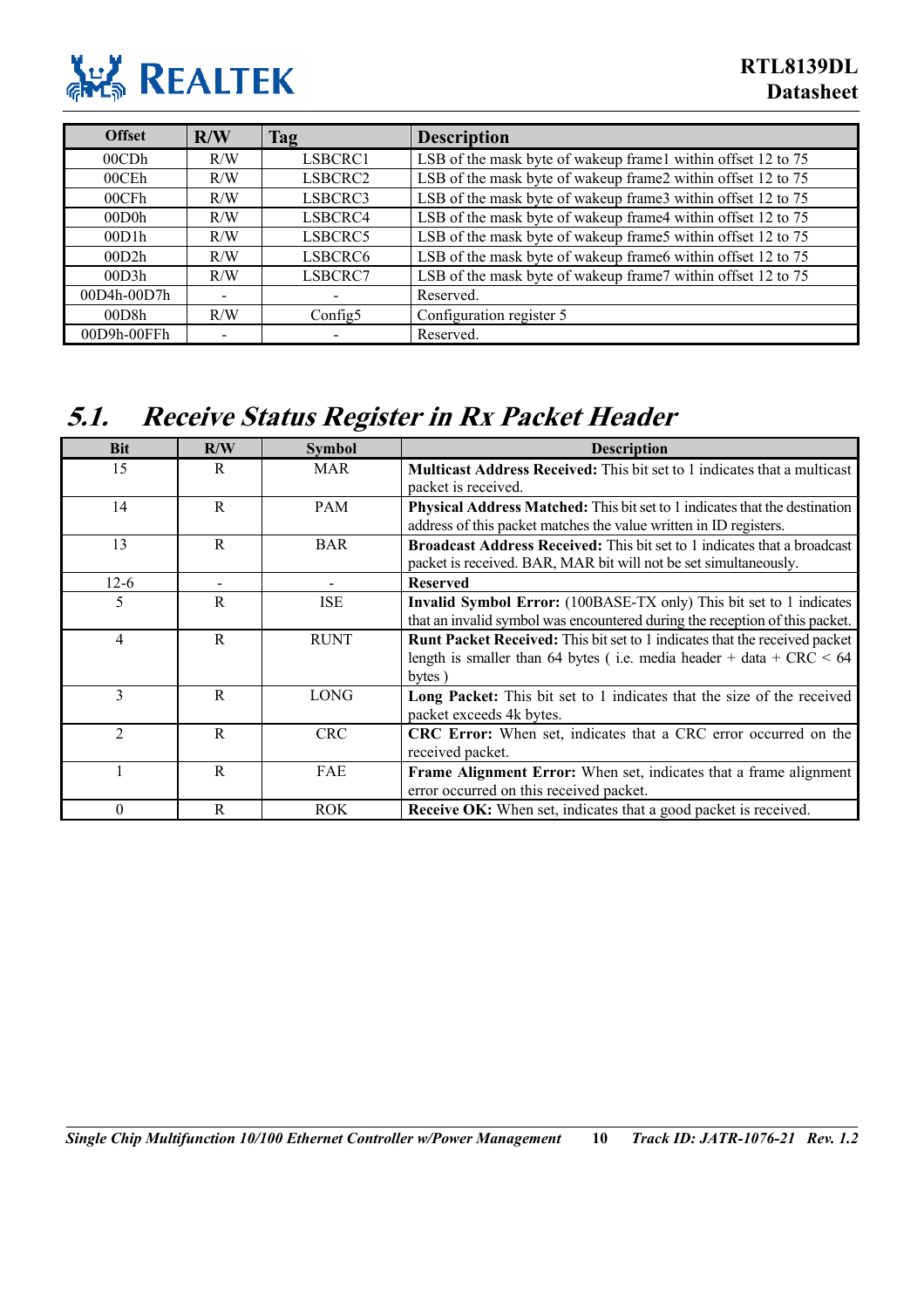

## <span id="page-16-0"></span>**5.2. Transmit Status Register (TSD0-3)(Offset 0010h-001Fh, R/W)**

The read-only bits (CRS, TABT, OWC, CDH, NCC3-0, TOK, TUN) will be cleared by the RTL8139D(L) when the Transmit Byte Count (bits 12-0) in the corresponding Tx descriptor is written. It is not affected when software writes to these bits. These registers are only permitted to write by double-word access. After software reset, all bits except OWN bit are reset to "0".

| <b>Bit</b> | R/W         | <b>Symbol</b> | <b>Description</b>                                                                                                                                                                                                                                                                                                                                                                                             |  |  |  |  |  |
|------------|-------------|---------------|----------------------------------------------------------------------------------------------------------------------------------------------------------------------------------------------------------------------------------------------------------------------------------------------------------------------------------------------------------------------------------------------------------------|--|--|--|--|--|
| 31         | R           | <b>CRS</b>    | Carrier Sense Lost: This bit is set to 1 when the carrier is lost during<br>transmission of a packet.                                                                                                                                                                                                                                                                                                          |  |  |  |  |  |
| 30         | ${\bf R}$   | <b>TABT</b>   | <b>Transmit Abort:</b> This bit is set to 1 if the transmission of a packet was<br>aborted. This bit is read only, writing to this bit is not affected.                                                                                                                                                                                                                                                        |  |  |  |  |  |
| 29         | ${\bf R}$   | <b>OWC</b>    | Out of Window Collision: This bit is set to 1 if the RTL8139D(L)<br>encountered an "out of window" collision during the transmission of a<br>packet.                                                                                                                                                                                                                                                           |  |  |  |  |  |
| 28         | $\mathbf R$ | <b>CDH</b>    | CD Heart Beat: The NIC watches for a collision signal (ie, CD<br>Heartbeat signal) during the first 6.4us of the interframe gap following a<br>transmission. This bit is set if the transceiver fails to send this signal.<br>This bit is cleared in the 100 Mbps mode.                                                                                                                                        |  |  |  |  |  |
| $27 - 24$  | $\mathbf R$ | $NCC3-0$      | Number of Collision Count: Indicates the number of collisions<br>encountered during the transmission of a packet.                                                                                                                                                                                                                                                                                              |  |  |  |  |  |
| $23 - 22$  |             |               | <b>Reserved</b>                                                                                                                                                                                                                                                                                                                                                                                                |  |  |  |  |  |
| $21 - 16$  | R/W         | ERTXTH5-0     | Early Tx Threshold: Specifies the threshold level in the Tx FIFO to<br>begin the transmission. When the byte count of the data in the Tx FIFO<br>reaches this level, (or the FIFO contains at least one complete packet)<br>the RTL8139D(L) will transmit this packet.<br>$000000 = 8$ bytes<br>These fields count from 000001 to 111111 in unit of 32 bytes.<br>This threshold must avoid exceeding 2K bytes. |  |  |  |  |  |
| 15         | $\mathbf R$ | <b>TOK</b>    | Transmit OK: Set to 1 indicates that the transmission of a packet was<br>completed successfully and no transmit underrun has occurred.                                                                                                                                                                                                                                                                         |  |  |  |  |  |
| 14         | $\mathbf R$ | <b>TUN</b>    | Transmit FIFO Underrun: Set to 1 if the Tx FIFO was exhausted<br>during the transmission of a packet. The RTL8139D(L) can re-transfer<br>data if the Tx FIFO underruns and can also transmit the packet to the<br>wire successfully even though the Tx FIFO underruns. That is, when<br>TSD <tun>=1, TSD<tok>=0 and ISR<tok>=1 (or ISR<ter>=1).</ter></tok></tok></tun>                                        |  |  |  |  |  |
| 13         | R/W         | <b>OWN</b>    | OWN: The RTL8139D(L) sets this bit to 1 when the Tx DMA<br>operation of this descriptor was completed. The driver must set this bit<br>to 0 when the Transmit Byte Count (bits $0-12$ ) is written. The default<br>value is 1.                                                                                                                                                                                 |  |  |  |  |  |
| $12-0$     | R/W         | <b>SIZE</b>   | Descriptor Size: The total size in bytes of the data in this descriptor. If<br>the packet length is more than $1792$ byte $(0700h)$ , the Tx queue will be<br>invalid, i.e. the next descriptor will be written only after the OWN bit of<br>that long packet's descriptor has been set.                                                                                                                       |  |  |  |  |  |

*Single Chip Multifunction 10/100 Ethernet Controller w/Power Management* **11** *Track ID: JATR-1076-21 Rev. 1.2*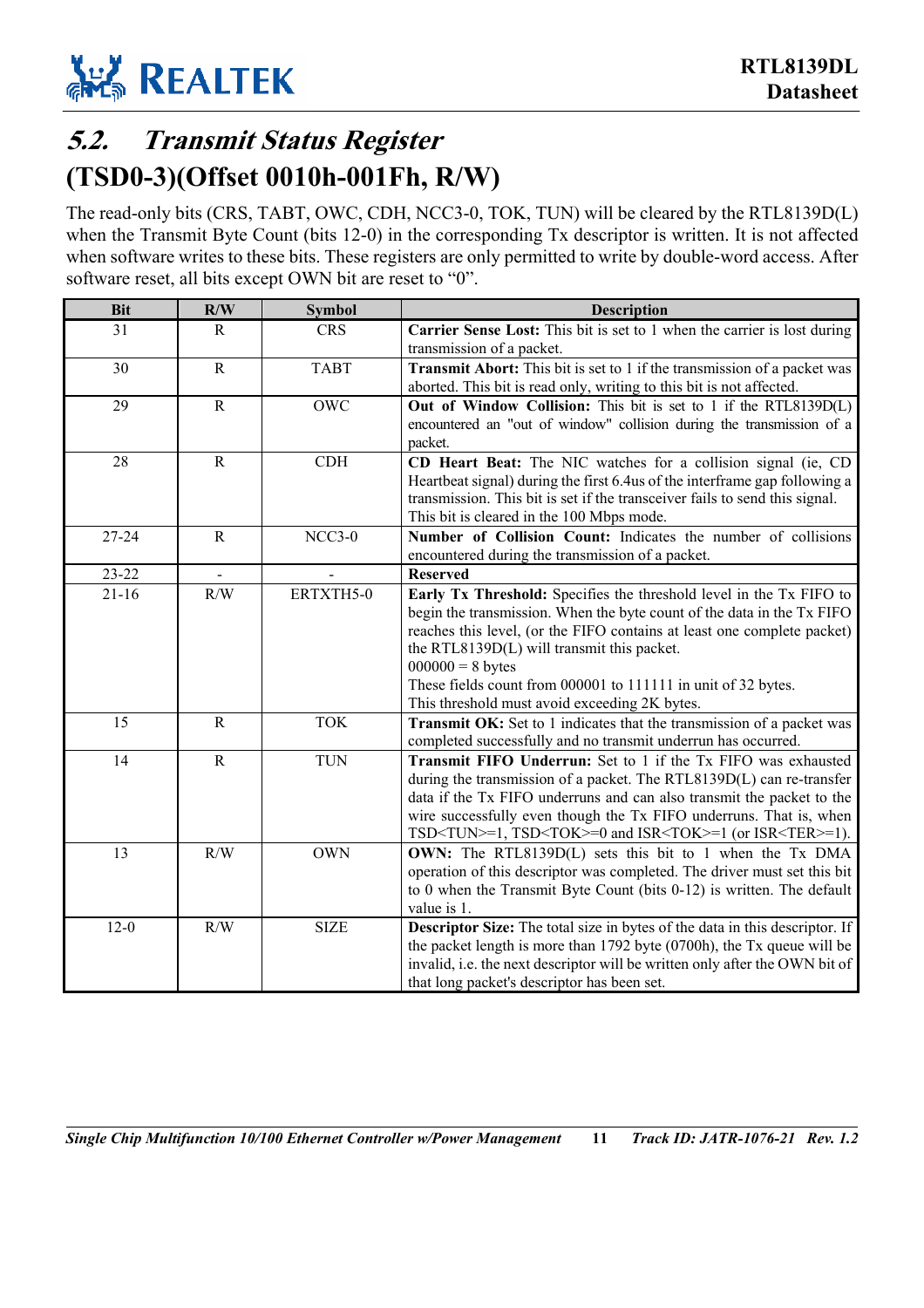

### <span id="page-17-0"></span>**5.3. ERSR: Early Rx Status Register (Offset 0036h, R)**

| <b>Bit</b>     | R/W | <b>Symbol</b> | <b>Description</b>                                                            |  |  |  |  |  |
|----------------|-----|---------------|-------------------------------------------------------------------------------|--|--|--|--|--|
| $7-4$          |     |               | <b>Reserved</b>                                                               |  |  |  |  |  |
| 3              | R   | ERGood        | <b>Early Rx Good packet:</b> This bit is set whenever a packet is completely  |  |  |  |  |  |
|                |     |               | received and the packet is good. Writing a 1 to this bit will clear it.       |  |  |  |  |  |
| $\mathfrak{D}$ | R   | ERBad         | <b>Early Rx Bad packet:</b> This bit is set whenever a packet is completely   |  |  |  |  |  |
|                |     |               | received and the packet is bad. Writing a 1 to this bit will clear it.        |  |  |  |  |  |
|                | R   | <b>EROVW</b>  | Early Rx OverWrite: This bit is set when the RTL8139D(L)'s local              |  |  |  |  |  |
|                |     |               | address pointer is equal to CAPR. In the early mode, this is different        |  |  |  |  |  |
|                |     |               | from buffer overflow. It happens that the RTL8139D(L) detected an Rx          |  |  |  |  |  |
|                |     |               | error and wanted to fill another packet data from the beginning address       |  |  |  |  |  |
|                |     |               | of that error packet. Writing a 1 to this bit will clear it.                  |  |  |  |  |  |
|                | R   | <b>EROK</b>   | <b>Early Rx OK:</b> The power-on value is 0. It is set when the Rx byte count |  |  |  |  |  |
|                |     |               | of the arriving packet exceeds the Rx threshold. After the whole packet       |  |  |  |  |  |
|                |     |               | is received, the RTL8139D(L) will set ROK or RER in ISR and clear             |  |  |  |  |  |
|                |     |               | this bit simultaneously. Setting this bit will invoke a ROK interrupt.        |  |  |  |  |  |

## <span id="page-17-1"></span>**5.4. Command Register (Offset 0037h, R/W)**

This register is used for issuing commands to the RTL8139D(L). These commands are issued by setting the corresponding bits for the function. A global software reset along with individual reset and enable/disable for transmitter and receiver are provided here.

| <b>Bit</b>     | R/W | <b>Symbol</b> | <b>Description</b>                                                                                                                                                                                                                                                                                                                                                                                                                                                              |
|----------------|-----|---------------|---------------------------------------------------------------------------------------------------------------------------------------------------------------------------------------------------------------------------------------------------------------------------------------------------------------------------------------------------------------------------------------------------------------------------------------------------------------------------------|
| $7 - 5$        |     |               | <b>Reserved</b>                                                                                                                                                                                                                                                                                                                                                                                                                                                                 |
| 4              | R/W | <b>RST</b>    | <b>Reset:</b> Setting to 1 forces the RTL8139D(L) to a software reset state<br>which disables the transmitter and receiver, reinitializes the FIFOs,<br>resets the system buffer pointer to the initial value (Tx buffer is at<br>TSAD0, Rx buffer is empty). The values of IDR0-5 and MAR0-7 and<br>PCI configuration space will have no changes. This bit is 1 during the<br>reset operation, and is cleared to 0 by the RTL8139D(L) when the reset<br>operation is complete. |
| 3              | R/W | RE            | <b>Receiver Enable:</b> When set to 1, and the receive state machine is idle,<br>the receive machine becomes active. This bit will read back as a 1<br>whenever the receive state machine is active. After initial power-up,<br>software must insure that the receiver has completely reset before<br>setting this bit.                                                                                                                                                         |
| $\overline{2}$ | R/W | TE            | <b>Transmitter Enable:</b> When set to 1, and the transmit state machine is<br>idle, then the transmit state machine becomes active. This bit will read<br>back as a 1 whenever the transmit state machine is active. After initial<br>power-up, software must insure that the transmitter has completely reset<br>before setting this bit.                                                                                                                                     |
|                |     |               | <b>Reserved</b>                                                                                                                                                                                                                                                                                                                                                                                                                                                                 |
| 0              | R   | <b>BUFE</b>   | <b>Buffer Empty:</b> Rx Buffer Empty. There is no packet stored in the Rx<br>buffer ring.                                                                                                                                                                                                                                                                                                                                                                                       |

*Single Chip Multifunction 10/100 Ethernet Controller w/Power Management* **12** *Track ID: JATR-1076-21 Rev. 1.2*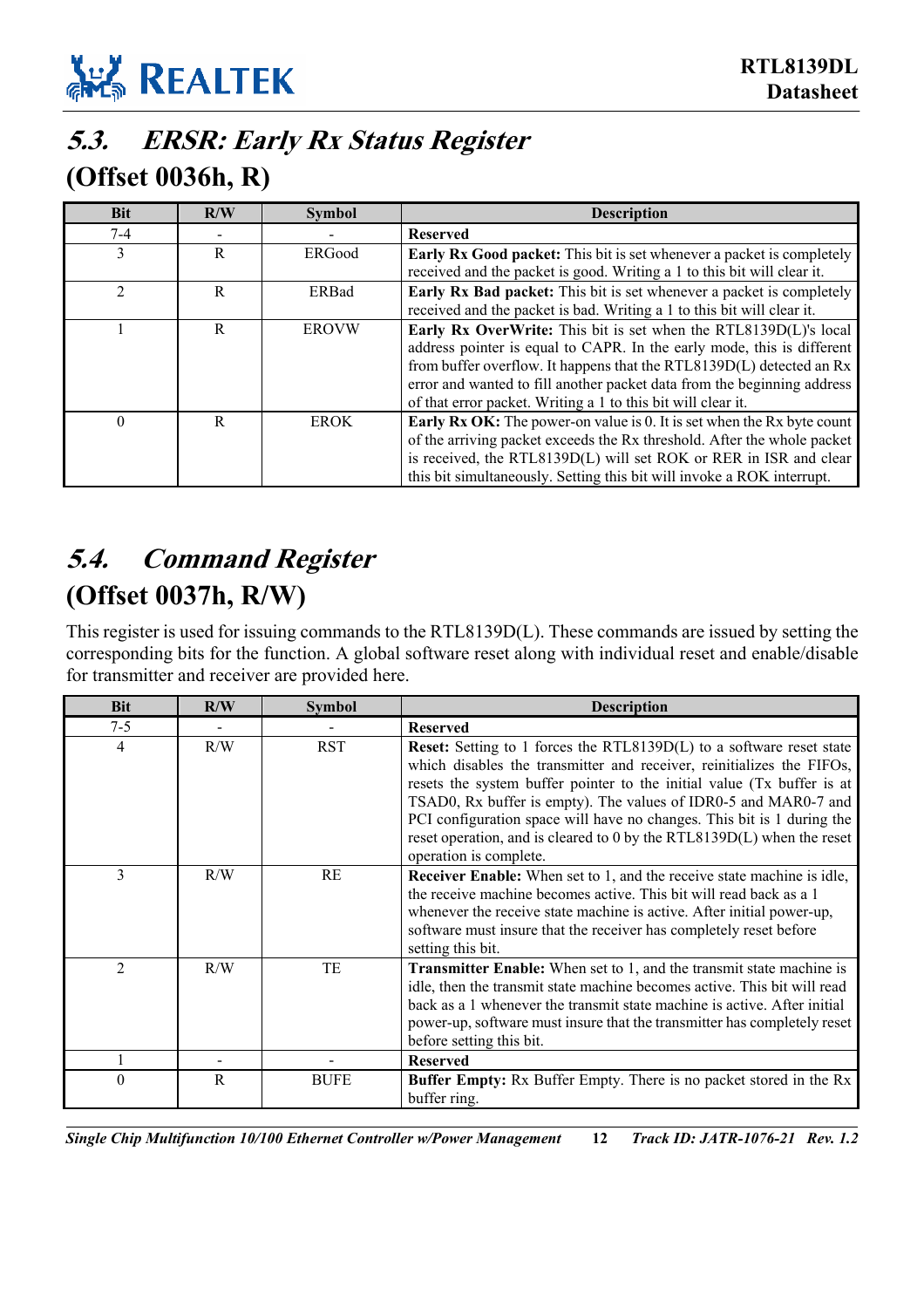

## <span id="page-18-0"></span>**5.5. Interrupt Mask Register (Offset 003Ch-003Dh, R/W)**

This register masks the interrupts that can be generated from the Interrupt Status Register. A hardware reset will clear all mask bits. Setting a mask bit allows the corresponding bit in the Interrupt Status Register to cause an interrupt. The Interrupt Status Register bits are always set to 1 if the condition is present, regardless of the state of the corresponding mask bit.

| <b>Bit</b> | R/W            | <b>Symbol</b> | <b>Description</b>                                                                     |  |  |  |  |  |
|------------|----------------|---------------|----------------------------------------------------------------------------------------|--|--|--|--|--|
| 15         | R/W            | <b>SERR</b>   | <b>System Error Interrupt:</b> $1 \Rightarrow$ Enable, $0 \Rightarrow$ Disable.        |  |  |  |  |  |
| 14         | R/W            | TimeOut       | <b>Time Out Interrupt:</b> $1 \Rightarrow$ Enable, $0 \Rightarrow$ Disable.            |  |  |  |  |  |
| 13         | R/W            | LenChg        | <b>Cable Length Change Interrupt:</b> $1 \Rightarrow$ Enable, $0 \Rightarrow$ Disable. |  |  |  |  |  |
| $12 - 7$   | $\blacksquare$ |               | <b>Reserved</b>                                                                        |  |  |  |  |  |
| 6          | R/W            | <b>FOVW</b>   | <b>Rx FIFO Overflow Interrupt:</b> $1 \Rightarrow$ Enable, $0 \Rightarrow$ Disable.    |  |  |  |  |  |
| 5          | R/W            | PUN/LinkChg   | Packet Underrun/Link Change Interrupt: $1 \Rightarrow$ Enable, $0 \Rightarrow$         |  |  |  |  |  |
|            |                |               | Disable.                                                                               |  |  |  |  |  |
| 4          | R/W            | <b>RXOVW</b>  | <b>Rx Buffer Overflow Interrupt:</b> $1 \Rightarrow$ Enable, $0 \Rightarrow$ Disable.  |  |  |  |  |  |
| 3          | R/W            | <b>TER</b>    | <b>Transmit Error Interrupt:</b> $1 \Rightarrow$ Enable, $0 \Rightarrow$ Disable.      |  |  |  |  |  |
| າ          | R/W            | TOK.          | <b>Transmit OK Interrupt:</b> $1 \Rightarrow$ Enable, $0 \Rightarrow$ Disable.         |  |  |  |  |  |
|            | R/W            | <b>RER</b>    | <b>Receive Error Interrupt:</b> $1 \Rightarrow$ Enable, $0 \Rightarrow$ Disable.       |  |  |  |  |  |
|            | R/W            | <b>ROK</b>    | <b>Receive OK Interrupt:</b> $1 \Rightarrow$ Enable, $0 \Rightarrow$ Disable.          |  |  |  |  |  |

### <span id="page-18-1"></span>**5.6. Interrupt Status Register (Offset 003Eh-003Fh, R/W)**

This register indicates the source of an interrupt when the INTA pin goes active. Enabling the corresponding bits in the Interrupt Mask Register (IMR) allows bits in this register to produce an interrupt. When an interrupt is active, one of more bits in this register are set to a "1". The interrupt Status Register reflects all current pending interrupts, regardless of the state of the corresponding mask bit in the IMR. Reading the ISR clears all interrupts. Writing to the ISR has no effect.

| <b>Bit</b>     | R/W | <b>Symbol</b>  | <b>Description</b>                                                          |  |  |  |  |
|----------------|-----|----------------|-----------------------------------------------------------------------------|--|--|--|--|
| 15             | R/W | <b>SERR</b>    | System Error: Set to 1 when the RTL8139D(L) signals a system error          |  |  |  |  |
|                |     |                | on the PCI bus.                                                             |  |  |  |  |
| 14             | R/W | <b>TimeOut</b> | Time Out: Set to 1 when the TCTR register reaches to the value of the       |  |  |  |  |
|                |     |                | TimerInt register.                                                          |  |  |  |  |
| 13             | R/W | LenChg         | Cable Length Change: Cable length is changed after Receiver is enabled.     |  |  |  |  |
| $12 - 7$       |     |                | <b>Reserved</b>                                                             |  |  |  |  |
| 6              | R/W | <b>FOVW</b>    | <b>Rx FIFO Overflow:</b> Set when an overflow occurs on the Rx status FIFO. |  |  |  |  |
| 5              | R/W | PUN/LinkChg    | Packet Underrun/Link Change: Set to 1 when CAPR is written but              |  |  |  |  |
|                |     |                | Rx buffer is empty, or when link status is changed.                         |  |  |  |  |
| 4              | R/W | <b>RXOVW</b>   | <b>Rx Buffer Overflow:</b> Set when receive (Rx) buffer ring storage        |  |  |  |  |
|                |     |                | resources have been exhausted.                                              |  |  |  |  |
| 3              | R/W | <b>TER</b>     | <b>Transmit (Tx) Error:</b> Indicates that a packet transmission was        |  |  |  |  |
|                |     |                | aborted, due to excessive collisions, according to the TXRR's setting.      |  |  |  |  |
| $\mathfrak{D}$ | R/W | TOK.           | Transmit (Tx) OK: Indicates that a packet transmission is completed         |  |  |  |  |
|                |     |                | successfully.                                                               |  |  |  |  |
|                | R/W | <b>RER</b>     | <b>Receive (Rx) Error:</b> Indicates that a packet has either CRC error or  |  |  |  |  |

*Single Chip Multifunction 10/100 Ethernet Controller w/Power Management* **13** *Track ID: JATR-1076-21 Rev. 1.2*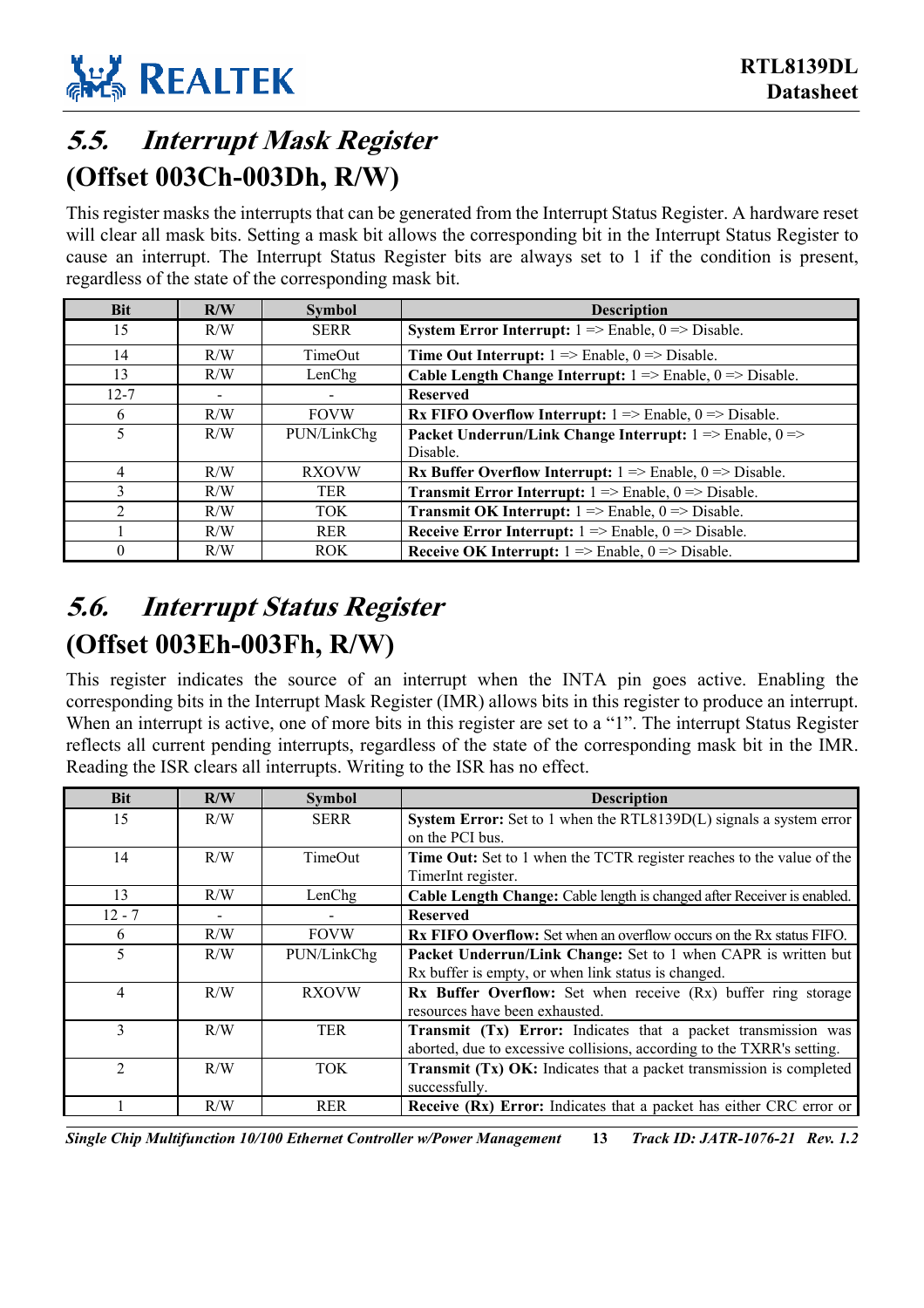

| <b>Bit</b> | R/W | <b>Symbol</b> | <b>Description</b>                                                          |
|------------|-----|---------------|-----------------------------------------------------------------------------|
|            |     |               | frame alignment error (FAE). The collided frame will not be recognized      |
|            |     |               | as CRC error if the length of this frame is shorter than 16 byte.           |
|            | R/W | <b>ROK</b>    | <b>Receive (Rx) OK:</b> In normal mode, indicates the successful completion |
|            |     |               | of a packet reception. In early mode, indicates that the Rx byte count of   |
|            |     |               | the arriving packet exceeds the early Rx threshold.                         |

### <span id="page-19-0"></span>**5.7. Transmit Configuration Register (Offset 0040h-0043h, R/W)**

This register defines the Transmit Configuration for the RTL8139D(L). It controls such functions as Loopback, Heartbeat, Auto Transmit Padding, programmable Interframe Gap, Fill and Drain Thresholds, and maximum DMA burst size.

| <b>Bit</b> | R/W         | <b>Symbol</b>    | <b>Description</b>                                                                                                                                                                                                                                                                                                             |              |              |              |                  |                             |                  |                  |
|------------|-------------|------------------|--------------------------------------------------------------------------------------------------------------------------------------------------------------------------------------------------------------------------------------------------------------------------------------------------------------------------------|--------------|--------------|--------------|------------------|-----------------------------|------------------|------------------|
| 31         |             |                  | <b>Reserved</b>                                                                                                                                                                                                                                                                                                                |              |              |              |                  |                             |                  |                  |
| 30-26      | $\mathbf R$ | HWVERID A        | <b>Hardware Version ID A:</b>                                                                                                                                                                                                                                                                                                  |              |              |              |                  |                             |                  |                  |
|            |             |                  |                                                                                                                                                                                                                                                                                                                                | Bit30        | Bit29        | Bit28        | Bit27            | Bit26                       | Bit23            | Bit22            |
|            |             |                  | RTL8139                                                                                                                                                                                                                                                                                                                        |              |              | $\mathbf{0}$ | $\theta$         | $\theta$                    | $\mathbf{0}$     | $\theta$         |
|            |             |                  | <b>RTL8139A</b>                                                                                                                                                                                                                                                                                                                | $\mathbf{1}$ | 1            | $\mathbf{1}$ | $\boldsymbol{0}$ | $\boldsymbol{0}$            | $\mathbf{0}$     | $\boldsymbol{0}$ |
|            |             |                  | RTL8139A-G                                                                                                                                                                                                                                                                                                                     | $\mathbf{1}$ | 1            | $\mathbf{1}$ | $\boldsymbol{0}$ | $\mathbf{1}$                | $\overline{0}$   | $\theta$         |
|            |             |                  | <b>RTL8139B</b>                                                                                                                                                                                                                                                                                                                | $\mathbf{1}$ | $\mathbf{1}$ | 1            | 1                | $\mathbf{0}$                | $\mathbf{0}$     | $\boldsymbol{0}$ |
|            |             |                  | RTL8130                                                                                                                                                                                                                                                                                                                        | $\mathbf{1}$ | $\mathbf{1}$ | $\mathbf{1}$ | 1                | $\overline{0}$              | $\overline{0}$   | $\overline{0}$   |
|            |             |                  | RTL8139C                                                                                                                                                                                                                                                                                                                       | $\mathbf{1}$ | 1            | $\mathbf{1}$ | $\boldsymbol{0}$ | $\mathbf{1}$                | $\boldsymbol{0}$ | $\theta$         |
|            |             |                  | RTL8100                                                                                                                                                                                                                                                                                                                        | $\mathbf{1}$ | 1            | $\mathbf{1}$ | 1                | $\boldsymbol{0}$            |                  | $\boldsymbol{0}$ |
|            |             |                  | RTL8100B/                                                                                                                                                                                                                                                                                                                      | $\mathbf{1}$ | 1            | $\mathbf{1}$ | $\mathbf{0}$     | $\mathbf{1}$                | $\Omega$         | $\mathbf{1}$     |
|            |             |                  | 8139D                                                                                                                                                                                                                                                                                                                          |              |              |              |                  |                             |                  |                  |
|            |             |                  | RTL8139C+                                                                                                                                                                                                                                                                                                                      | $\mathbf{1}$ |              | 1            | $\boldsymbol{0}$ | $\mathbf{1}$                |                  | $\theta$         |
|            |             |                  | RTL8101                                                                                                                                                                                                                                                                                                                        | $\mathbf{1}$ |              |              | $\mathbf{0}$     |                             |                  |                  |
|            |             |                  | Other combination<br>Reserved                                                                                                                                                                                                                                                                                                  |              |              |              |                  |                             |                  |                  |
|            |             |                  |                                                                                                                                                                                                                                                                                                                                |              |              |              |                  |                             |                  |                  |
| $25 - 24$  | R/W         | IFG1,0           | Interframe Gap Time: This field allows the user to adjust the<br>interframe gap time below the standard: 9.6 us for 10Mbps, 960 ns for<br>100Mbps. The time can be programmed from 9.6 us to 8.4 us (10Mbps)<br>and 960ns to 840ns (100Mbps). Note that any value other than $(1, 1)$<br>will violate the IEEE 802.3 standard. |              |              |              |                  |                             |                  |                  |
|            |             |                  | The formula for the inter frame gap is:                                                                                                                                                                                                                                                                                        |              |              |              |                  |                             |                  |                  |
|            |             |                  | 10 Mbps                                                                                                                                                                                                                                                                                                                        |              |              |              |                  | $8.4$ us + 0.4(IFG(1:0)) us |                  |                  |
|            |             |                  | 100 Mbps                                                                                                                                                                                                                                                                                                                       |              |              |              |                  | $840ns + 40(IFG(1:0))$ ns   |                  |                  |
| $23 - 22$  | $\mathbf R$ | <b>HWVERID B</b> | <b>Hardware Version ID B</b>                                                                                                                                                                                                                                                                                                   |              |              |              |                  |                             |                  |                  |
| $21 - 19$  |             |                  | <b>Reserved</b>                                                                                                                                                                                                                                                                                                                |              |              |              |                  |                             |                  |                  |
| 18, 17     | R/W         | LBK1, LBK0       | <b>Loopback test:</b> There will be no packet on the $TX+/-$ lines under the<br>Loopback test condition. The loopback function must be independent of<br>the link state.<br>00 : normal operation<br>01: Reserved<br>10 : Reserved                                                                                             |              |              |              |                  |                             |                  |                  |
|            |             |                  | 11 : Loopback mode                                                                                                                                                                                                                                                                                                             |              |              |              |                  |                             |                  |                  |

*Single Chip Multifunction 10/100 Ethernet Controller w/Power Management* **14** *Track ID: JATR-1076-21 Rev. 1.2*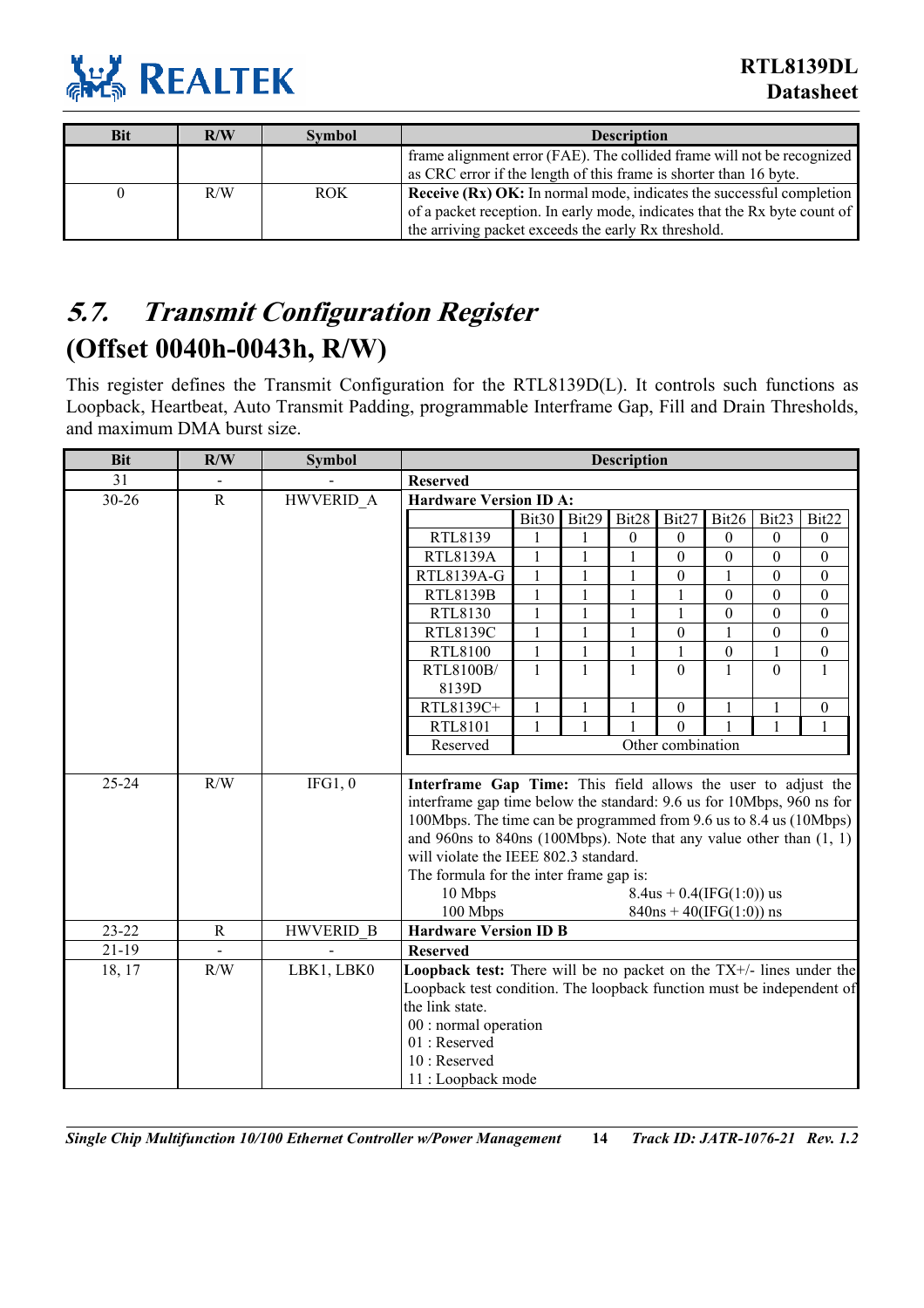

| <b>Bit</b> | R/W | <b>Symbol</b> | <b>Description</b>                                                        |
|------------|-----|---------------|---------------------------------------------------------------------------|
| 16         | R/W | <b>CRC</b>    | Append CRC: Setting to 1 means that there is no CRC appended at the       |
|            |     |               | end of a packet. Setting to 0 means that there is CRC appended at the     |
|            |     |               | end of a packet.                                                          |
| $15 - 11$  |     |               | <b>Reserved</b>                                                           |
| $10-8$     | R/W | MXDMA2, 1, 0  | Max DMA Burst Size per Tx DMA Burst: This field sets the                  |
|            |     |               | maximum size of transmit DMA data bursts according to the following       |
|            |     |               | table:                                                                    |
|            |     |               | $000 = 16$ bytes                                                          |
|            |     |               | $001 = 32$ bytes                                                          |
|            |     |               | $010 = 64$ bytes                                                          |
|            |     |               | $011 = 128$ bytes                                                         |
|            |     |               | $100 = 256$ bytes                                                         |
|            |     |               | $101 = 512$ bytes                                                         |
|            |     |               | $110 = 1024$ bytes                                                        |
|            |     |               | $111 = 2048$ bytes                                                        |
| $7 - 4$    | R/W | <b>TXRR</b>   | Tx Retry Count: These are used to specify additional transmission         |
|            |     |               | retries in multiple of 16(IEEE 802.3 CSMA/CD retry count). If the         |
|            |     |               | TXRR is set to 0, the transmitter will re-transmit 16 times before        |
|            |     |               | aborting due to excessive collisions. If the TXRR is set to a value       |
|            |     |               | greater than 0, the transmitter will re-transmit a number of times equals |
|            |     |               | to the following formula before aborting:                                 |
|            |     |               | Total retries = $16 + (TXRR * 16)$                                        |
|            |     |               | The TER bit in the ISR register or transmit descriptor will be set when   |
|            |     |               | the transmission fails and reaches to this specified retry count.         |
| $3 - 1$    |     |               | <b>Reserved</b>                                                           |
| $\theta$   | W   | <b>CLRABT</b> | Clear Abort: Setting this bit to 1 causes the RTL8139D(L) to              |
|            |     |               | retransmit the packet at the last transmitted descriptor when this        |
|            |     |               | transmission was aborted, Setting this bit is only permitted in the       |
|            |     |               | transmit abort state.                                                     |

## <span id="page-20-0"></span>**5.8. Receive Configuration Register (Offset 0044h-0047h, R/W)**

This register is used to set the receive configuration for the RTL8139D(L). Receive properties such as accepting error packets, runt packets, setting the receive drain threshold etc. are controlled here.

| <b>Bit</b> | R/W | <b>Symbol</b>  | <b>Description</b>                                                                                                                                                                                                                                                                                                                                                                                                                                                                                                    |
|------------|-----|----------------|-----------------------------------------------------------------------------------------------------------------------------------------------------------------------------------------------------------------------------------------------------------------------------------------------------------------------------------------------------------------------------------------------------------------------------------------------------------------------------------------------------------------------|
| $31 - 28$  |     |                | <b>Reserved</b>                                                                                                                                                                                                                                                                                                                                                                                                                                                                                                       |
| $27 - 24$  | R/W | ERTH3, 2, 1, 0 | <b>Early Rx threshold bits:</b> These bits are used to select the Rx threshold<br>multiplier of the whole packet that has been transferred to the system<br>buffer in early mode when the frame protocol is under the<br>RTL8139D(L)'s definition.<br>$0000$ = no early rx threshold<br>$0001 = 1/16$<br>$0010 = 2/16$<br>$0011 = 3/16$<br>$0100 = 4/16$<br>$0101 = 5/16$<br>$0110 = 6/16$<br>$0111 = 7/16$<br>$1000 = 8/16$<br>$1001 = 9/16$<br>$1010 = 10/16$<br>$1011 = 11/16$<br>$1100 = 12/16$<br>$1101 = 13/16$ |

*Single Chip Multifunction 10/100 Ethernet Controller w/Power Management* **15** *Track ID: JATR-1076-21 Rev. 1.2*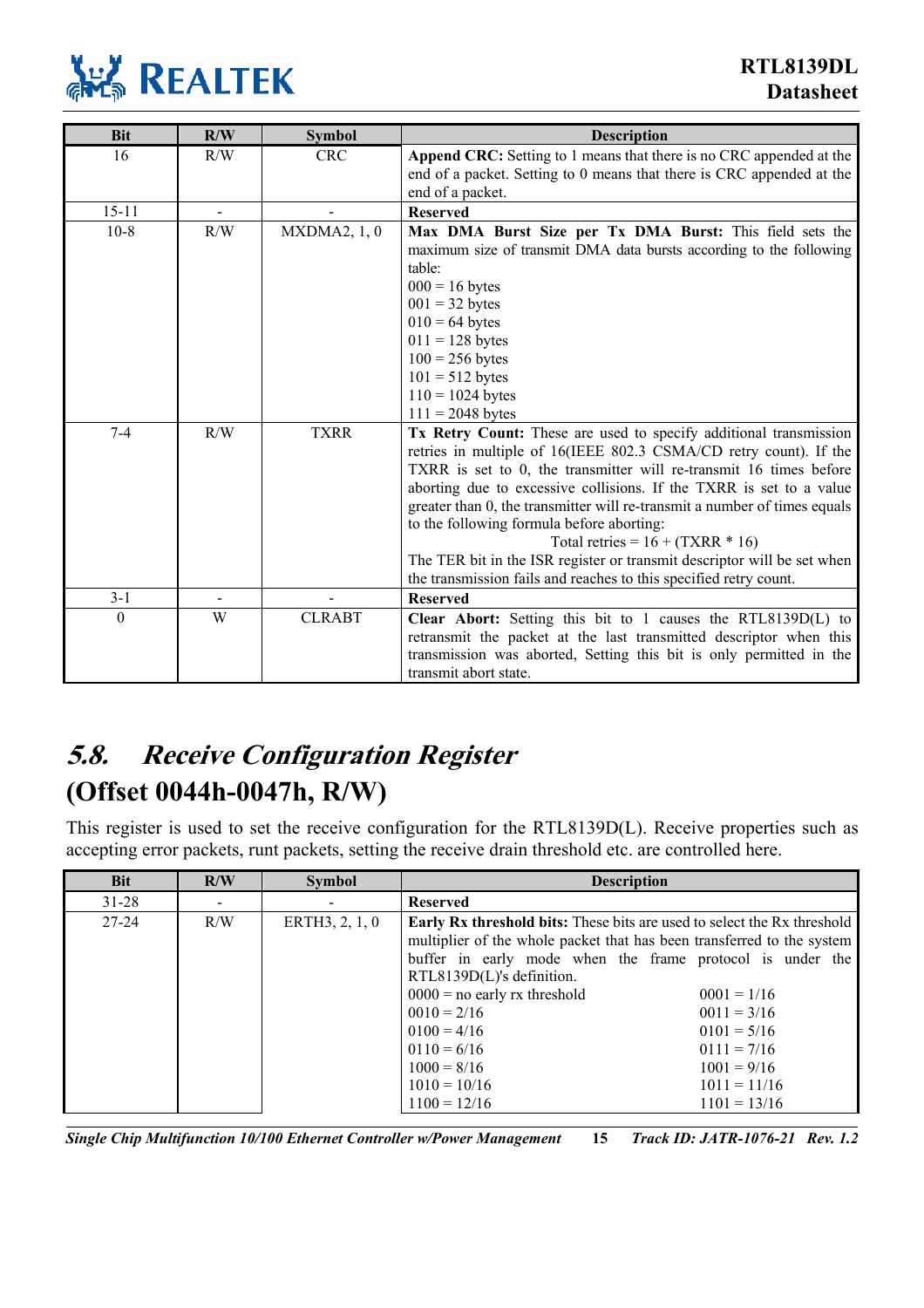

**RTL8139DL Datasheet**

| <b>Bit</b> | R/W | <b>Symbol</b>   | <b>Description</b>                                                                                                                                    |
|------------|-----|-----------------|-------------------------------------------------------------------------------------------------------------------------------------------------------|
|            |     |                 | $1110 = 14/16$<br>$1111 = 15/16$                                                                                                                      |
|            |     |                 |                                                                                                                                                       |
|            |     |                 |                                                                                                                                                       |
| $23 - 18$  |     |                 | <b>Reserved</b>                                                                                                                                       |
| 17         | R/W | <b>MulERINT</b> | Multiple early interrupt select: When this bit is set, any received                                                                                   |
|            |     |                 | packet invokes early interrupt according to MULINT <misr[11:0]></misr[11:0]>                                                                          |
|            |     |                 | setting in early mode. When this bit is reset, the packets of familiar                                                                                |
|            |     |                 | protocols (IPX, IP, NDIS, etc) invoke an early interrupt according to<br>RCR <erth[3:0]> setting in early mode. The packets of unfamiliar</erth[3:0]> |
|            |     |                 | protocols will invoke an early interrupt according to the setting of                                                                                  |
|            |     |                 | MULINT <misr[11:0]>.</misr[11:0]>                                                                                                                     |
| 16         | R/W | RER8            | The RTL8139D(L) receives the error packet whose length is larger than                                                                                 |
|            |     |                 | 8 bytes after setting the RER8 bit to 1.                                                                                                              |
|            |     |                 | The RTL8139D(L) receives the error packet larger than 64-byte long                                                                                    |
|            |     |                 | when the RER8 bit is cleared. The power-on default is zero.                                                                                           |
|            |     |                 | If AER or AR is set, the RER will be set when the RTL8139D $(L)$                                                                                      |
|            |     |                 | receives an error packet whose length is larger than 8 bytes. The RER8                                                                                |
|            |     |                 | is "Don't care " in this situation.                                                                                                                   |
| $15 - 13$  | R/W | RXFTH2, 1, 0    | Rx FIFO Threshold: Specifies Rx FIFO Threshold level. When the                                                                                        |
|            |     |                 | number of the received data bytes from a packet, which is being received<br>into the RTL8139D(L)'s Rx FIFO, has reached to this level (or the FIFO    |
|            |     |                 | has contained a complete packet), the receive PCI bus master function                                                                                 |
|            |     |                 | will begin to transfer the data from the FIFO to the host memory. This                                                                                |
|            |     |                 | field sets the threshold level according to the following table:                                                                                      |
|            |     |                 | $000 = 16$ bytes                                                                                                                                      |
|            |     |                 | $001 = 32$ bytes                                                                                                                                      |
|            |     |                 | $010 = 64$ bytes                                                                                                                                      |
|            |     |                 | $011 = 128$ bytes                                                                                                                                     |
|            |     |                 | $100 = 256$ bytes                                                                                                                                     |
|            |     |                 | $101 = 512$ bytes                                                                                                                                     |
|            |     |                 | $110 = 1024$ bytes                                                                                                                                    |
|            |     |                 | $111$ = no rx threshold. The RTL8139D(L) begins the transfer of data<br>after having received a whole packet in the FIFO.                             |
| $12 - 11$  | R/W | RBLEN1, 0       | Rx Buffer Length: This field indicates the size of the Rx ring buffer.                                                                                |
|            |     |                 | $00 = 8k + 16$ byte                                                                                                                                   |
|            |     |                 | $01 = 16k + 16$ byte                                                                                                                                  |
|            |     |                 | $10 = 32K + 16$ byte                                                                                                                                  |
|            |     |                 | $11 = 64K + 16$ byte                                                                                                                                  |
| $10-8$     | R/W | MXDMA2, 1, 0    | Max DMA Burst Size per Rx DMA Burst: This field sets the maximum                                                                                      |
|            |     |                 | size of the receive DMA data bursts according to the following table:                                                                                 |
|            |     |                 | $000 = 16$ bytes                                                                                                                                      |
|            |     |                 | $001 = 32$ bytes                                                                                                                                      |
|            |     |                 | $010 = 64$ bytes                                                                                                                                      |
|            |     |                 | $011 = 128$ bytes<br>$100 = 256$ bytes                                                                                                                |
|            |     |                 | $101 = 512$ bytes                                                                                                                                     |
|            |     |                 | $110 = 1024$ bytes                                                                                                                                    |
|            |     |                 | $111 =$ unlimited                                                                                                                                     |
| 7          | R/W | <b>WRAP</b>     | When set to 0: The RTL8139D(L) will transfer the rest of the packet                                                                                   |
|            |     |                 | data into the beginning of the Rx buffer if this packet has not been                                                                                  |
|            |     |                 | completely moved into the Rx buffer and the transfer has arrived at the                                                                               |
|            |     |                 | end of the Rx buffer.                                                                                                                                 |

*Single Chip Multifunction 10/100 Ethernet Controller w/Power Management* **16** *Track ID: JATR-1076-21 Rev. 1.2*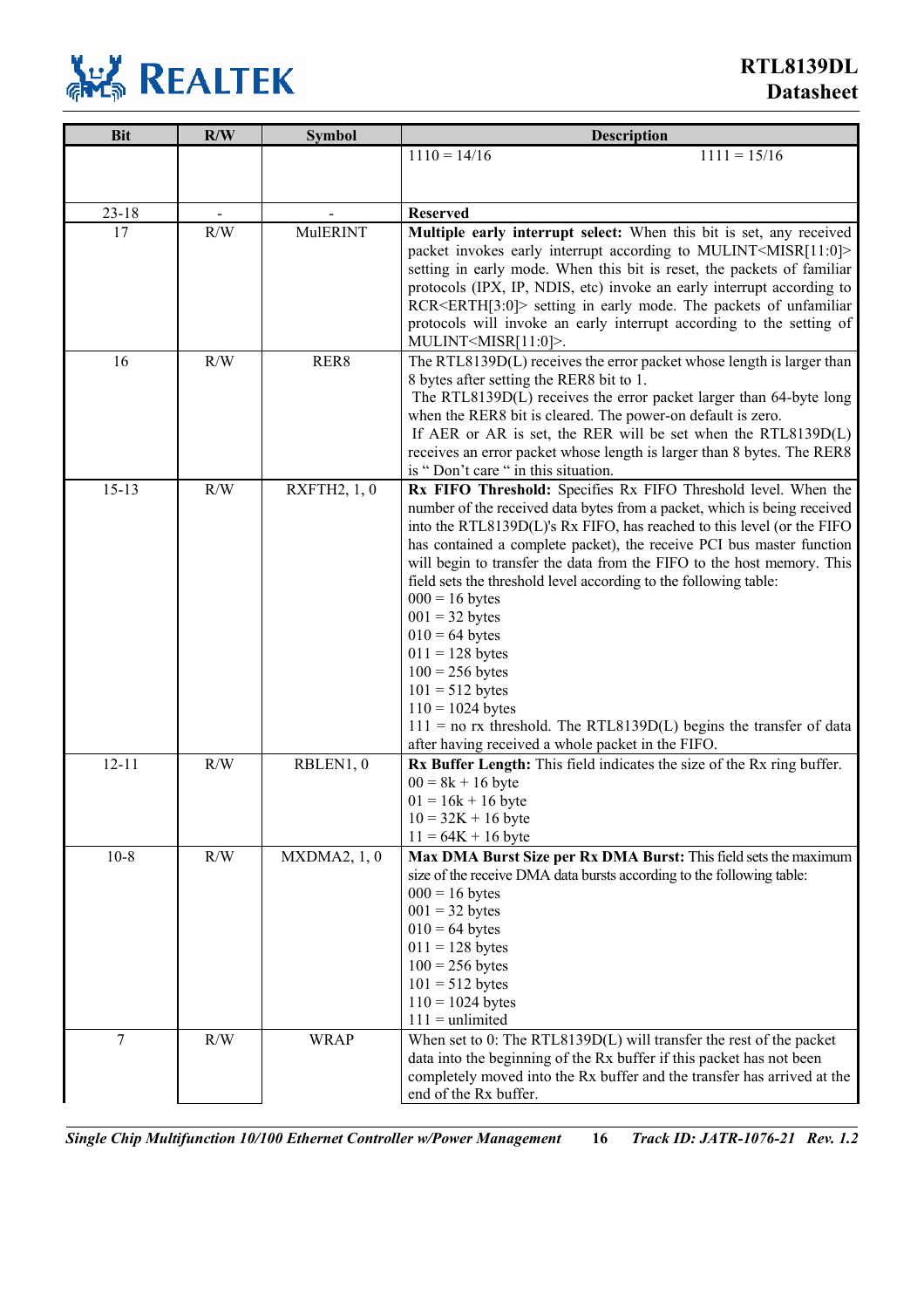

| <b>Bit</b>     | R/W                      | <b>Symbol</b> | <b>Description</b>                                                                                                                                                                                                                                                                                                                                                                                                                                                                                                                                                                                                 |
|----------------|--------------------------|---------------|--------------------------------------------------------------------------------------------------------------------------------------------------------------------------------------------------------------------------------------------------------------------------------------------------------------------------------------------------------------------------------------------------------------------------------------------------------------------------------------------------------------------------------------------------------------------------------------------------------------------|
|                |                          |               | When set to 1: The RTL8139D(L) will keep moving the rest of the<br>packet data into the memory immediately after the end of the Rx buffer,<br>if this packet has not been completely moved into the Rx buffer and the<br>transfer has arrived at the end of the Rx buffer. The software driver must<br>reserve at least 1.5K bytes buffer to accept the remainder of the packet.<br>We assume that the remainder of the packet is X bytes. The next packet<br>will be moved into the memory from the X byte offset at the top of the<br>Rx buffer.<br>This bit is invalid when Rx buffer is selected to 64K bytes. |
| 6              | $\overline{\phantom{a}}$ |               | <b>Reserved</b>                                                                                                                                                                                                                                                                                                                                                                                                                                                                                                                                                                                                    |
| 5              | R/W                      | <b>AER</b>    | Accept Error Packet: When set to 1, all packets with CRC error,<br>alignment error, and/or collided fragments will be accepted. When set to<br>0, all packets with CRC error, alignment error, and/or collided<br>fragments will be rejected.                                                                                                                                                                                                                                                                                                                                                                      |
| 4              | R/W                      | AR            | Accept Runt: This bit allows the receiver to accept packets that are<br>smaller than 64 bytes. The packet must be at least 8 bytes long to be<br>accepted as a runt. Set to 1 to accept runt packets.                                                                                                                                                                                                                                                                                                                                                                                                              |
| 3              | R/W                      | AB            | Accept Broadcast packets: Set to 1 to accept, 0 to reject.                                                                                                                                                                                                                                                                                                                                                                                                                                                                                                                                                         |
| $\overline{2}$ | R/W                      | AM            | Accept Multicast packets: Set to 1 to accept, 0 to reject.                                                                                                                                                                                                                                                                                                                                                                                                                                                                                                                                                         |
|                | R/W                      | <b>APM</b>    | Accept Physical Match packets: Set to 1 to accept, 0 to reject.                                                                                                                                                                                                                                                                                                                                                                                                                                                                                                                                                    |
| $\theta$       | R/W                      | AAP           | <b>Accept</b> All Packets: Set to 1 to accept all packets with a physical<br>destination address, 0 to reject.                                                                                                                                                                                                                                                                                                                                                                                                                                                                                                     |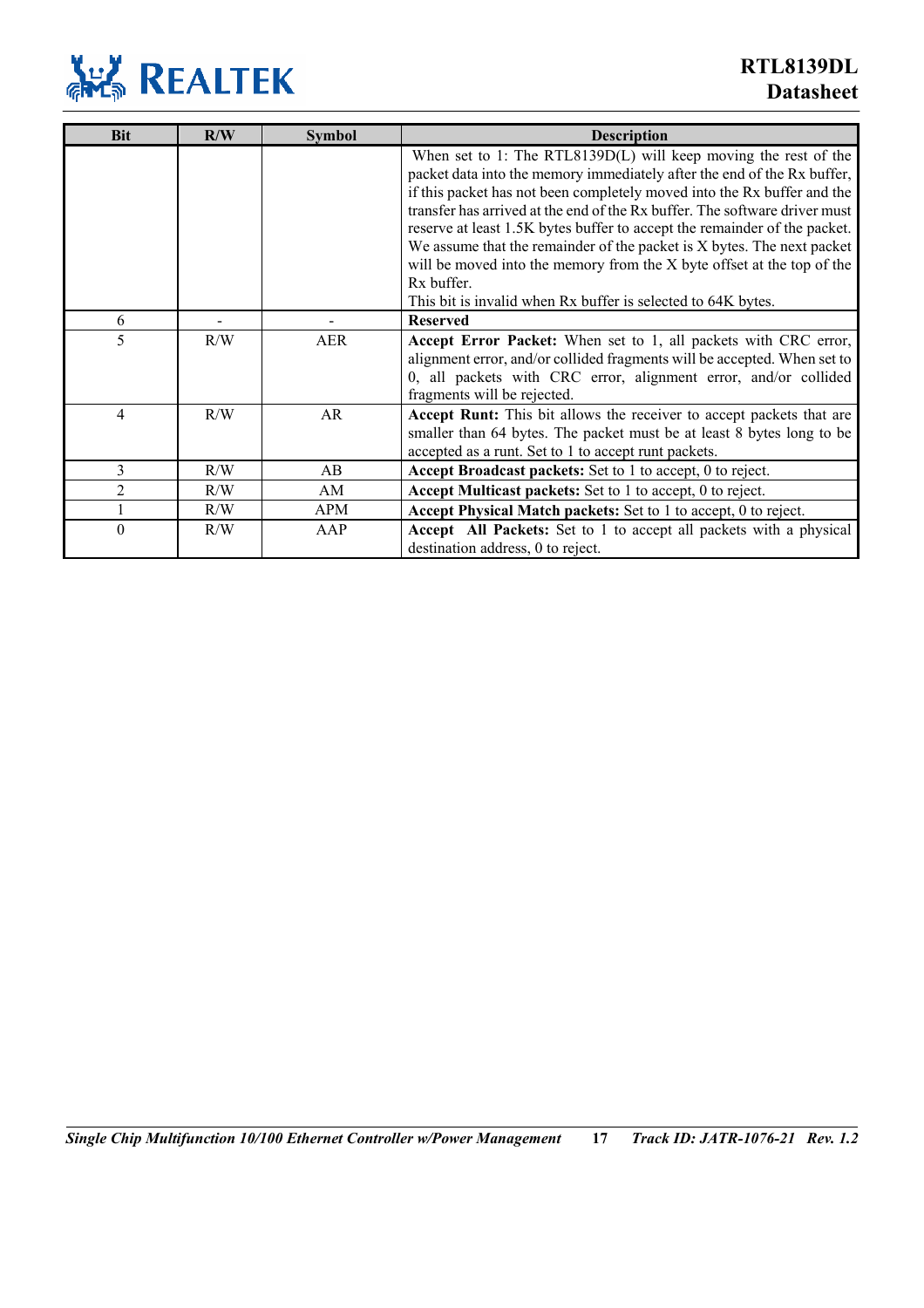

### <span id="page-23-0"></span>**5.9. 9346CR: 93C46 Command Register (Offset 0050h, R/W)**

This register is used for issuing commands to the RTL8139D(L). These commands are issued by setting the corresponding bits for the function. A warm software reset along with individual reset and enable/disable for transmitter and receiver are provided as well.

| <b>Bit</b>     | R/W    | <b>Symbol</b>                           |                 |              | <b>Description</b>                                                                                                                                                                                                                                                                                                                                               |
|----------------|--------|-----------------------------------------|-----------------|--------------|------------------------------------------------------------------------------------------------------------------------------------------------------------------------------------------------------------------------------------------------------------------------------------------------------------------------------------------------------------------|
| $7 - 6$        | R/W    | $EEM1-0$                                | mode.           |              | <b>Operating Mode:</b> These 2 bits select the RTL8139D(L) operating                                                                                                                                                                                                                                                                                             |
|                |        |                                         | EEM1            | <b>EEM0</b>  | <b>Operating Mode</b>                                                                                                                                                                                                                                                                                                                                            |
|                |        |                                         | $\theta$        | $\theta$     | Normal (RTL8139D(L) network/host communication<br>mode)                                                                                                                                                                                                                                                                                                          |
|                |        |                                         | $\theta$        | $\mathbf{1}$ | Auto-load: Entering this mode will make<br>the<br>RTL8139D(L) load the contents of 93C46 like when the<br>RSTB signal is asserted. This auto-load operation will<br>take about 2 ms. After it is completed, the RTL8139D(L)<br>goes back to the normal mode automatically ( $EEM1$ =<br>$EEM0 = 0$ ) and all the other registers are reset to default<br>values. |
|                |        |                                         | $\mathbf{1}$    | $\theta$     | 93C46 programming: In this mode, both network and host<br>bus master operations are disabled. The 93C46 can be<br>directly accessed via bit3-0 which now reflect the states of<br>EECS, EESK, EEDI, & EEDO pins respectively.                                                                                                                                    |
|                |        |                                         |                 |              | Config register write enable: Before writing to CONFIG0,<br>1, 3, 4 registers, and bit13, 12, 8 of BMCR(offset<br>62h-63h), the RTL8139D(L) must be placed in this mode.<br>This will prevent RTL8139D(L)'s configurations from<br>accidental change.                                                                                                            |
|                |        |                                         |                 |              |                                                                                                                                                                                                                                                                                                                                                                  |
| $4 - 5$<br>3   | $\sim$ | $\overline{\phantom{a}}$<br><b>EECS</b> | <b>Reserved</b> |              |                                                                                                                                                                                                                                                                                                                                                                  |
| $\overline{2}$ | R/W    |                                         |                 |              | These bits reflect the state of EECS, EESK, EEDI & EEDO pins in<br>auto-load or 93C46 programming mode.                                                                                                                                                                                                                                                          |
|                | R/W    | <b>EESK</b>                             |                 |              |                                                                                                                                                                                                                                                                                                                                                                  |
|                | R/W    | <b>EEDI</b>                             |                 |              |                                                                                                                                                                                                                                                                                                                                                                  |
| $\theta$       | R      | <b>EEDO</b>                             |                 |              |                                                                                                                                                                                                                                                                                                                                                                  |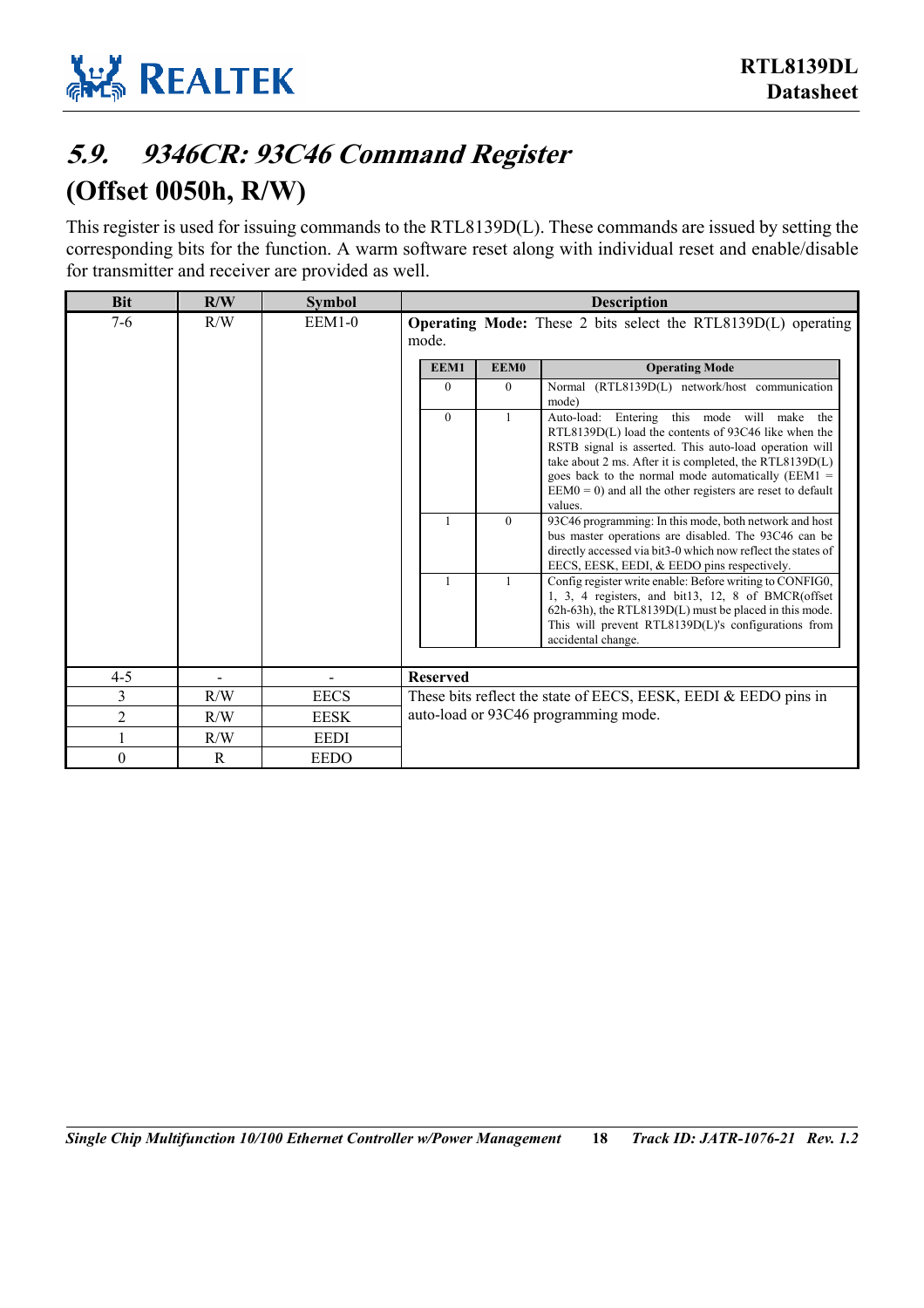

## <span id="page-24-0"></span>**5.10. CONFIG 0: Configuration Register 0 (Offset 0051h, R/W)**

| <b>Bit</b> | R/W         | <b>Symbol</b>        |                                                                |              | <b>Description</b> |                    |
|------------|-------------|----------------------|----------------------------------------------------------------|--------------|--------------------|--------------------|
| 7          | R           | <b>SCR</b>           | Scrambler Mode: Always 0.                                      |              |                    |                    |
| 6          | R           | <b>PCS</b>           | PCS Mode: Always 0.                                            |              |                    |                    |
| 5          | $\mathbf R$ | T <sub>10</sub>      | 10Mbps Mode: Always 0.                                         |              |                    |                    |
| $4 - 3$    | R           | PL1, PL0             | <b>Select 10Mbps medium type:</b> Always (PL1, PL0) = $(1, 0)$ |              |                    |                    |
| $2 - 0$    | $\mathbf R$ | <b>BS2, BS1, BS0</b> | Select Boot ROM size (Autoloaded from EEPROM)                  |              |                    |                    |
|            |             |                      | <b>BS2</b>                                                     | <b>BS1</b>   | <b>BS0</b>         | <b>Description</b> |
|            |             |                      | $\theta$                                                       | $\theta$     | $\mathbf{0}$       | No Boot ROM        |
|            |             |                      | $\theta$                                                       | $\theta$     |                    | 8K Boot ROM        |
|            |             |                      | $\overline{0}$                                                 |              | $\theta$           | 16K Boot ROM       |
|            |             |                      | $\theta$                                                       |              |                    | 32K Boot ROM       |
|            |             |                      |                                                                | $\mathbf{0}$ | $\boldsymbol{0}$   | 64K Boot ROM       |
|            |             |                      |                                                                | $\theta$     |                    | 128K Boot ROM      |
|            |             |                      |                                                                |              | $\theta$           | unused             |
|            |             |                      |                                                                |              |                    | unused             |
|            |             |                      |                                                                |              |                    |                    |

*Single Chip Multifunction 10/100 Ethernet Controller w/Power Management* **19** *Track ID: JATR-1076-21 Rev. 1.2*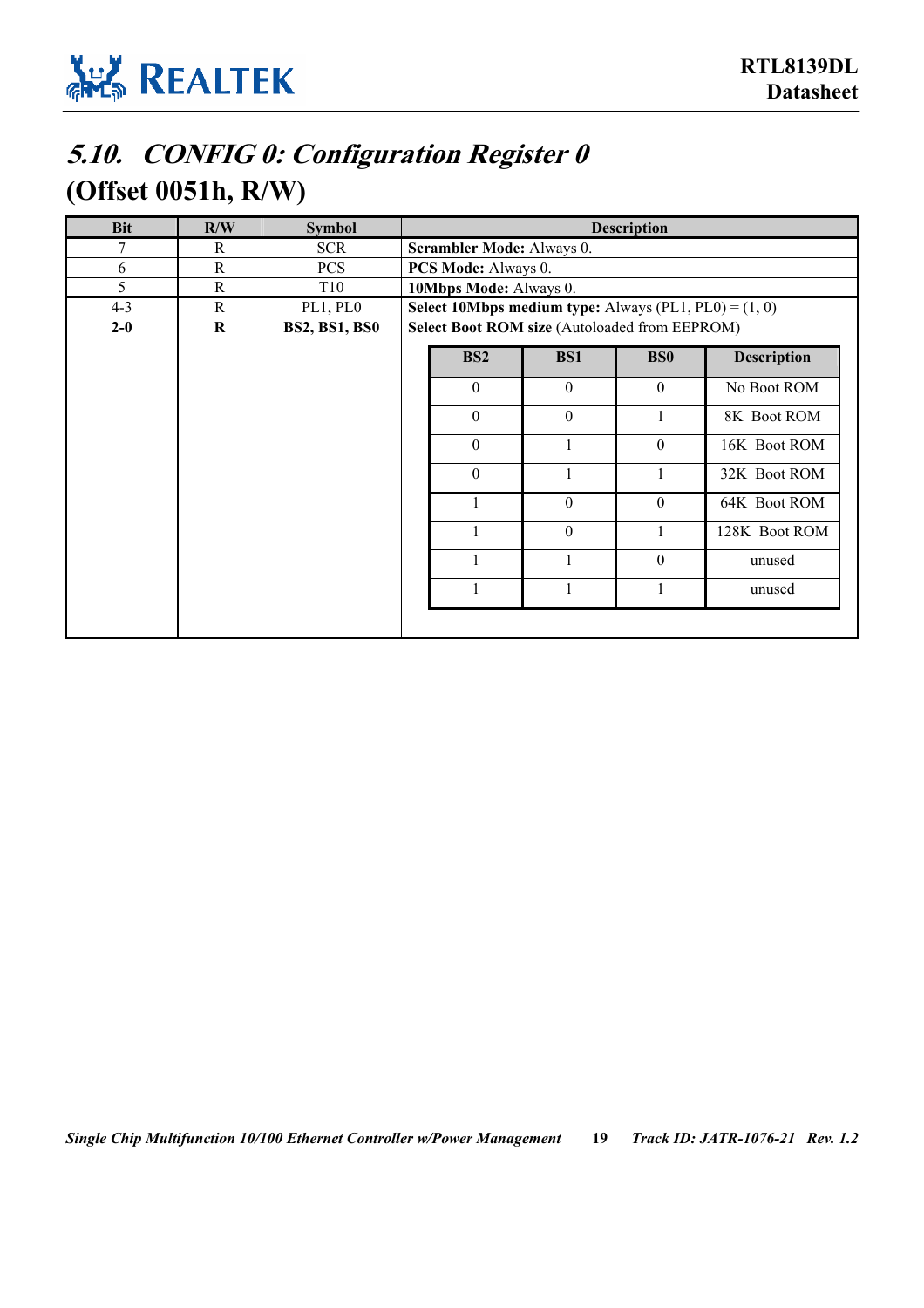

## <span id="page-25-0"></span>**5.11. CONFIG 1: Configuration Register 1**

### **(Offset 0052h, R/W)**

| <b>Bit</b>       | R/W         | <b>Symbol</b>  | <b>Description</b>                                                                                                                                                                                                                                                                                                                                                                                                                                                                 |                                                                                                                                                                                                                                                                                   |                                                                                                                                 |                                                                                                                                                                                                                                                                                                                        |  |
|------------------|-------------|----------------|------------------------------------------------------------------------------------------------------------------------------------------------------------------------------------------------------------------------------------------------------------------------------------------------------------------------------------------------------------------------------------------------------------------------------------------------------------------------------------|-----------------------------------------------------------------------------------------------------------------------------------------------------------------------------------------------------------------------------------------------------------------------------------|---------------------------------------------------------------------------------------------------------------------------------|------------------------------------------------------------------------------------------------------------------------------------------------------------------------------------------------------------------------------------------------------------------------------------------------------------------------|--|
| $7 - 6$          | R/W         | LEDS1-0        | Refer to LED PIN definition. These bits initial value come from 93C46.                                                                                                                                                                                                                                                                                                                                                                                                             |                                                                                                                                                                                                                                                                                   |                                                                                                                                 |                                                                                                                                                                                                                                                                                                                        |  |
| 5                | R/W         | <b>DVRLOAD</b> |                                                                                                                                                                                                                                                                                                                                                                                                                                                                                    | Driver Load: Software may use this bit to make sure that the driver has been<br>loaded. Writing 1 is 1. Writing 0 is 0. When the command register bits IOEN,<br>MEMEN, and BMEN of the PCI configuration space are written, the<br>RTL8139D(L) will clear this bit automatically. |                                                                                                                                 |                                                                                                                                                                                                                                                                                                                        |  |
| $\overline{4}$   | R/W         | <b>LWACT</b>   | LWAKE active mode: The LWACT bit and LWPTN bit in CONFIG4 register<br>are used to program the LWAKE pin's output signal. According to the<br>combination of these two bits, there may be 4 choices of LWAKE signal, i.e.,<br>active high, active low, positive (high) pulse, and negative (low) pulse. The<br>output pulse width is about 150ms.<br>The default value of each of these two bits is $0$ , i.e., the default output signal of<br>LWAKE pin is an active high signal. |                                                                                                                                                                                                                                                                                   |                                                                                                                                 |                                                                                                                                                                                                                                                                                                                        |  |
|                  |             |                | <b>LWAKE</b> output                                                                                                                                                                                                                                                                                                                                                                                                                                                                |                                                                                                                                                                                                                                                                                   | <b>LWACT</b>                                                                                                                    |                                                                                                                                                                                                                                                                                                                        |  |
|                  |             |                |                                                                                                                                                                                                                                                                                                                                                                                                                                                                                    |                                                                                                                                                                                                                                                                                   | $\Omega$                                                                                                                        |                                                                                                                                                                                                                                                                                                                        |  |
|                  |             |                | <b>LWPTN</b>                                                                                                                                                                                                                                                                                                                                                                                                                                                                       | $\mathbf{0}$                                                                                                                                                                                                                                                                      | Active high*                                                                                                                    | Active low                                                                                                                                                                                                                                                                                                             |  |
|                  |             |                |                                                                                                                                                                                                                                                                                                                                                                                                                                                                                    | $\mathbf{1}$                                                                                                                                                                                                                                                                      | Positive pulse                                                                                                                  | Negative pulse                                                                                                                                                                                                                                                                                                         |  |
|                  |             |                | * Default value.                                                                                                                                                                                                                                                                                                                                                                                                                                                                   |                                                                                                                                                                                                                                                                                   |                                                                                                                                 |                                                                                                                                                                                                                                                                                                                        |  |
| 3                | R           | <b>MEMMAP</b>  | Memory Mapping: The operational registers are mapped into PCI memory space.                                                                                                                                                                                                                                                                                                                                                                                                        |                                                                                                                                                                                                                                                                                   |                                                                                                                                 |                                                                                                                                                                                                                                                                                                                        |  |
| $\overline{c}$   | $\mathbf R$ | <b>IOMAP</b>   | I/O Mapping: The operational registers are mapped into PCI I/O space.                                                                                                                                                                                                                                                                                                                                                                                                              |                                                                                                                                                                                                                                                                                   |                                                                                                                                 |                                                                                                                                                                                                                                                                                                                        |  |
| $\mathbf{1}$     | R/W         | <b>VPD</b>     | offset 40h-7Fh.                                                                                                                                                                                                                                                                                                                                                                                                                                                                    |                                                                                                                                                                                                                                                                                   |                                                                                                                                 | Set to enable Vital Product Data: The VPD data is stored in 93C46 from within                                                                                                                                                                                                                                          |  |
| $\boldsymbol{0}$ | R/W         | PMEn           | <b>Power Management Enable:</b><br>Configuration space offset 06H.<br>space offset 50H.<br>offset from 52H to 57H.<br>space offset 51H.<br><b>PMEn</b> Description<br>$A=B=C=E=0$ , D not valid<br>$\theta$<br>A=1, B=50h, C=01h, D valid, E=0<br>1                                                                                                                                                                                                                                |                                                                                                                                                                                                                                                                                   | Writable only when 93C46CR register EEM1=EEM0=1<br>Let B denote the Cap Ptr register in the PCI Configuration space offset 34H. | Let A denote the New Cap bit (bit 4 of the Status Register) in the PCI<br>Let C denote the Cap ID (power management) register in the PCI Configuration<br>Let D denote the power management registers in the PCI Configuration space<br>Let E denote the Next Ptr (power management) register in the PCI Configuration |  |

*Single Chip Multifunction 10/100 Ethernet Controller w/Power Management* **20** *Track ID: JATR-1076-21 Rev. 1.2*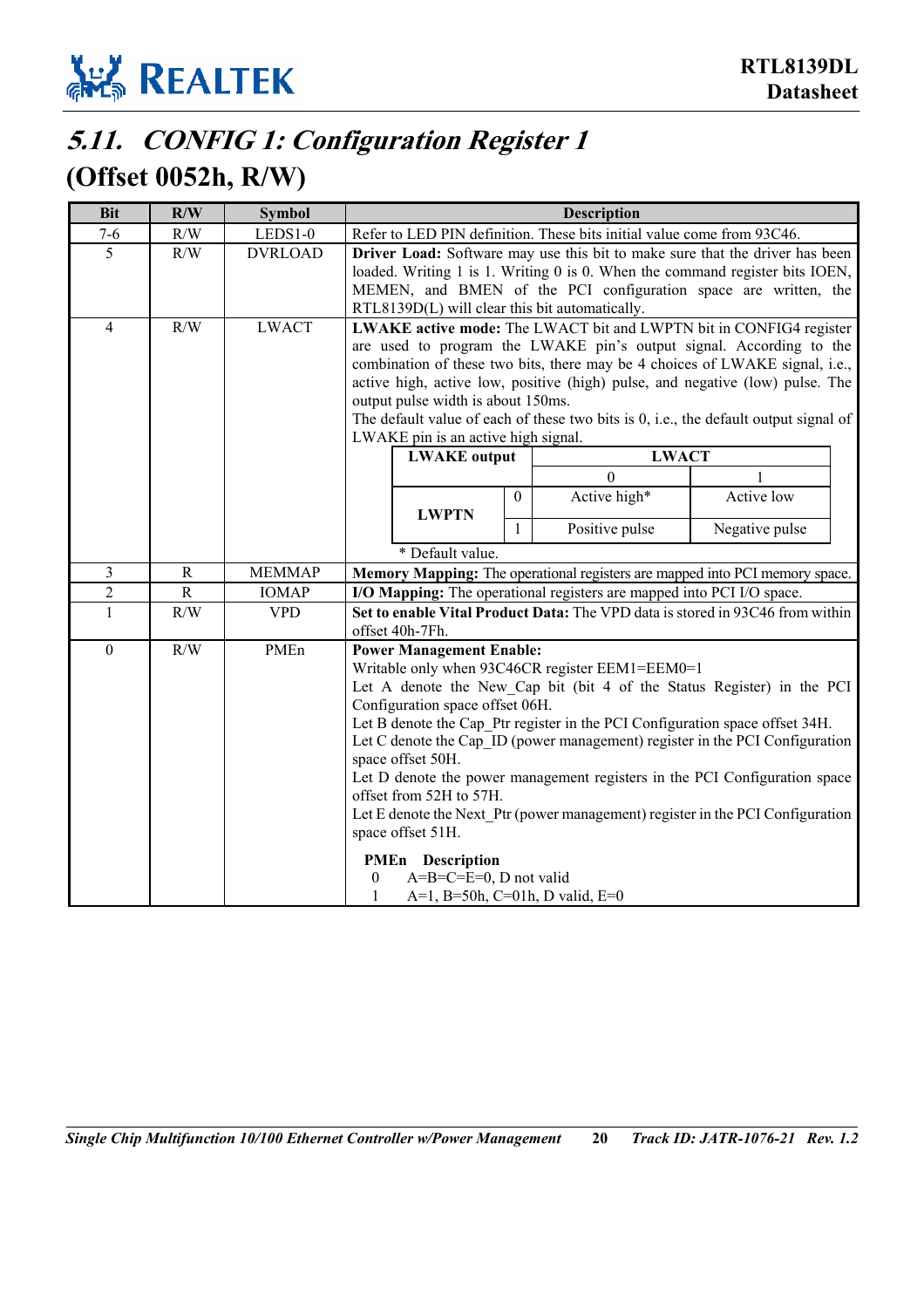

## <span id="page-26-0"></span>**5.12. Media Status Register (Offset 0058h, R/W)**

This register allows configuration of device and PHY options, and provides PHY status information.

| <b>Bit</b>     | R/W          | <b>Symbol</b>  | <b>Description</b>                                         |                                                         |                                                                        |
|----------------|--------------|----------------|------------------------------------------------------------|---------------------------------------------------------|------------------------------------------------------------------------|
| 7              | R/W          | TXFCE/         |                                                            |                                                         | Tx Flow Control Enable: The flow control is valid in full-duplex       |
|                |              | LdTXFCE        | mode only. This register's default value comes from 93C46. |                                                         |                                                                        |
|                |              |                | RTL8139D(L)                                                | Remote                                                  | TXFCE/LdTXFCE                                                          |
|                |              |                | $ANE = 1$                                                  | NWAY FLY mode                                           | R/O                                                                    |
|                |              |                | $ANE = 1$                                                  | NWAY mode only                                          | R/W                                                                    |
|                |              |                | $ANE = 1$                                                  | No NWAY                                                 | R/W                                                                    |
|                |              |                | $ANE = 0$ &                                                |                                                         | R/W                                                                    |
|                |              |                | full-duplex mode                                           |                                                         |                                                                        |
|                |              |                | $ANE = 0$ &                                                |                                                         | invalid                                                                |
|                |              |                | half-duplex mode                                           |                                                         |                                                                        |
|                |              |                |                                                            |                                                         |                                                                        |
|                |              |                |                                                            | NWAY FLY mode: NWAY with flow control capability        |                                                                        |
|                |              |                |                                                            | NWAY mode only: NWAY without flow control capability    |                                                                        |
| 6              | R/W          | <b>RXFCE</b>   |                                                            |                                                         | RX Flow control Enable: The flow control is enabled in full-duplex     |
|                |              |                |                                                            | mode only. The default value comes from 93C46.          |                                                                        |
| 5              | $\sim$       | $\overline{a}$ | <b>Reserved</b>                                            |                                                         |                                                                        |
| 4              | R            | Aux Status     | <b>Aux. Power present Status:</b>                          |                                                         |                                                                        |
|                |              |                | 1: The Aux. Power is present.                              |                                                         |                                                                        |
|                |              |                | 0: The Aux. Power is absent.                               |                                                         |                                                                        |
| 3              | $\mathbb{R}$ |                |                                                            | The value of this bit is fixed after each PCI reset.    |                                                                        |
|                |              | SPEED 10       | media is 100 Mbps mode.                                    |                                                         | Speed: Set, when current media is 10 Mbps mode. Reset, when current    |
| $\overline{2}$ | $\mathbf R$  | <b>LINKB</b>   |                                                            | Inverse of Link status. $0 =$ Link OK. $1 =$ Link Fail. |                                                                        |
|                | R            | <b>TXPF</b>    |                                                            |                                                         | Transmit Pause Flag: Set, when RTL8139D(L) sends pause packet.         |
|                |              |                |                                                            | Reset, when RTL8139D(L) sends a timer done packet.      |                                                                        |
| $\theta$       | $\mathbf R$  | <b>RXPF</b>    |                                                            |                                                         | Receive Pause Flag: Set, when RTL8139D(L) is in backoff state          |
|                |              |                |                                                            |                                                         | because a pause packet was received. Reset, when pause state is clear. |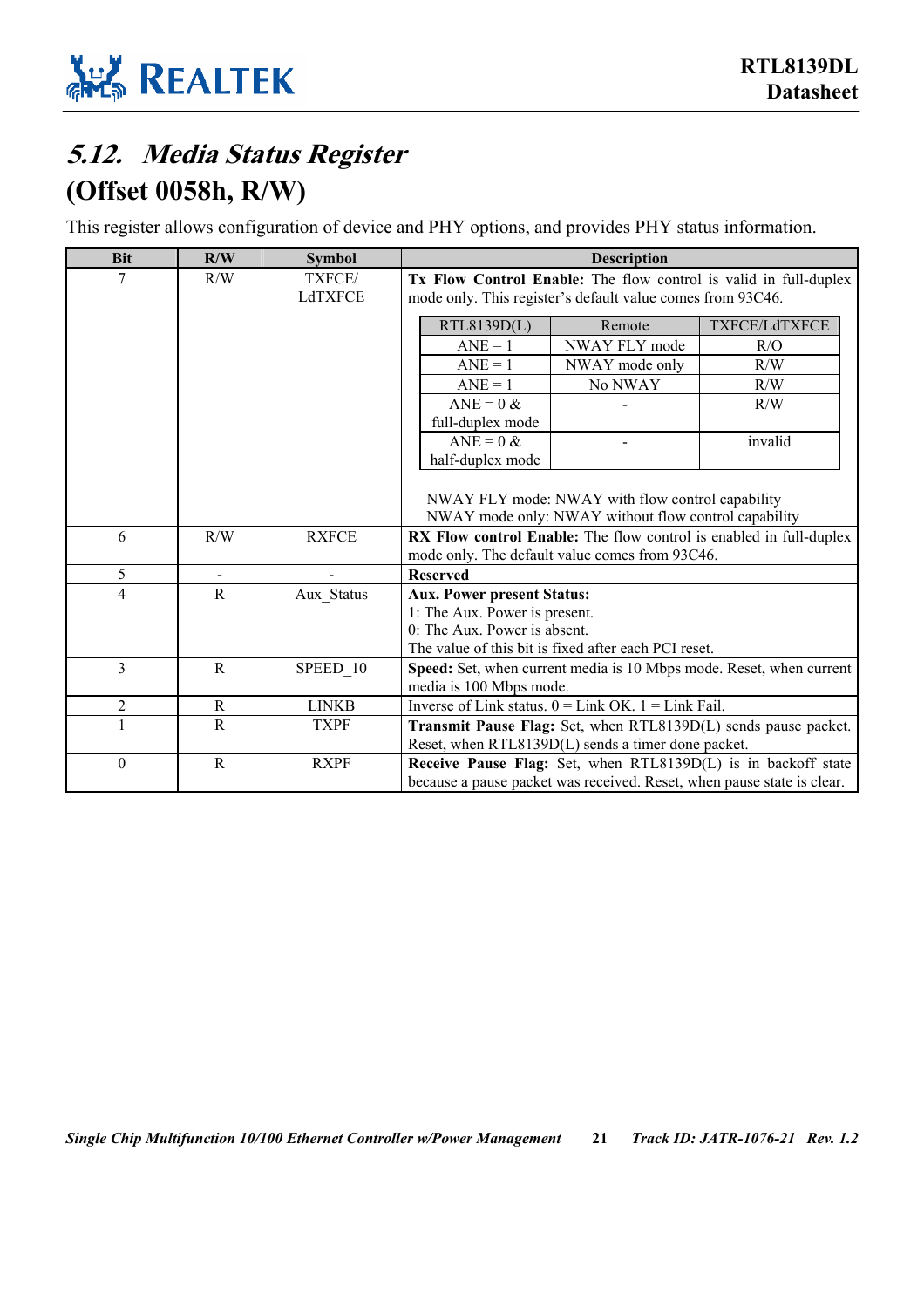

## <span id="page-27-0"></span>**5.13. CONFIG 3: Configuration Register3**

### **(Offset 0059h, R/W)**

| <b>Bit</b>     | R/W                      | <b>Symbol</b> | <b>Description</b>                                                                                                       |
|----------------|--------------------------|---------------|--------------------------------------------------------------------------------------------------------------------------|
| 7              | R                        | <b>GNTSel</b> | Gnt Select: Select the Frame's asserted time after the Grant signal has been                                             |
|                |                          |               | asserted. The Frame and Grant are the PCI signals.                                                                       |
|                |                          |               | 0: No delay                                                                                                              |
|                |                          |               | 1: delay one clock from GNT assertion.                                                                                   |
| 6              | R/W                      | PARM_En       | Parameter Enable: (Used in 100Mbps mode only)                                                                            |
|                |                          |               | This set to 0 and the 9346CR register EEM1=EEM0=1 will enable the PHY1 PARM,                                             |
|                |                          |               | PHY2 PARM, and TW PARM registers to be written via software.                                                             |
|                |                          |               | This set to 1 will allow parameters to be auto-loaded from the 93C46 and                                                 |
|                |                          |               | disable writing to the PHY1_PARM, PHY2_PARM and TW_PARM                                                                  |
|                |                          |               | registers via software.                                                                                                  |
|                |                          |               | The PHY1_PARM and PHY2_PARM can be auto-loaded from the                                                                  |
|                |                          |               | EEPROM in this mode. The parameter auto-load process is executed every                                                   |
| 5              |                          |               | time the Link is OK in 100Mbps mode.                                                                                     |
|                | R/W                      | Magic         | Magic Packet: This bit is valid when the PWEn bit of the CONFIG1                                                         |
|                |                          |               | register is set. The RTL8139D(L) will assert the PMEB signal to wakeup the                                               |
|                |                          |               | operating system when the Magic Packet is received.<br>Once the RTL8139D(L) has been enabled for Magic Packet wakeup and |
|                |                          |               | has been put into adequate state, it scans all incoming packets addressed to                                             |
|                |                          |               | the node for a specific data sequence, which indicates to the controller that                                            |
|                |                          |               | this is a Magic Packet frame. A Magic Packet frame must also meet the basic                                              |
|                |                          |               | requirements of:                                                                                                         |
|                |                          |               | Destination address + Source address + data + CRC                                                                        |
|                |                          |               | The destination address may be the node ID of the receiving station or a                                                 |
|                |                          |               | multicast address, which includes the broadcast address.                                                                 |
|                |                          |               | The specific sequence consists of 16 duplications of 6 byte ID registers,                                                |
|                |                          |               | with no breaks or interrupts. This sequence can be located anywhere within                                               |
|                |                          |               | the packet, but must be preceded by a synchronization stream, 6 bytes of                                                 |
|                |                          |               | FFh. The device will also accept a multicast address, as long as the 16                                                  |
|                |                          |               | duplications of the IEEE address match the address of the ID registers.                                                  |
|                |                          |               | If the Node ID is 11h 22h 33h 44h 55h 66h, then the magic frame's format                                                 |
|                |                          |               | is similar to the following:                                                                                             |
|                |                          |               | Destination address + source address + MISC + FF FF FF FF FF FF +                                                        |
|                |                          |               | MISC + 11 22 33 44 55 66 + 11 22 33 44 55 66 + 11 22 33 44 55 66 + 11 22                                                 |
|                |                          |               | 33 44 55 66 + 11 22 33 44 55 66 + 11 22 33 44 55 66 + 11 22 33 44 55 66 +                                                |
|                |                          |               | 11 22 33 44 55 66 + 11 22 33 44 55 66 + 11 22 33 44 55 66 + 11 22 33 44 55                                               |
|                |                          |               | $66 + 11$ 22 33 44 55 66 + 11 22 33 44 55 66 + 11 22 33 44 55 66 + 11 22 33                                              |
|                |                          |               | 44 55 66 + 11 22 33 44 55 66 + MISC + CRC                                                                                |
| $\overline{4}$ | R/W                      | LinkUp        | Link Up: This bit is valid when the PWEn bit of CONFIG1 register is set.                                                 |
|                |                          |               | The RTL8139D(L), in adequate power state, will assert the PMEB signal to                                                 |
|                |                          |               | wakeup the operating system when the cable connection is re-established.                                                 |
| $\overline{3}$ |                          |               | <b>Reserved</b>                                                                                                          |
| $\overline{2}$ | $\overline{R}$           | CLKRUN En     | <b>CLKRUN Enable:</b>                                                                                                    |
|                |                          |               | Set to 0 to disable CLKRUN                                                                                               |
|                |                          |               | Set to 1 to enable CLKRUN                                                                                                |
| $\mathbf{1}$   | $\overline{\phantom{0}}$ |               | <b>Reserved</b>                                                                                                          |
| $\mathbf{0}$   | ${\bf R}$                | FBtBEn        | Fast Back to Back Enable: Set to 1 to enable Fast Back to Back.                                                          |

*Single Chip Multifunction 10/100 Ethernet Controller w/Power Management* **22** *Track ID: JATR-1076-21 Rev. 1.2*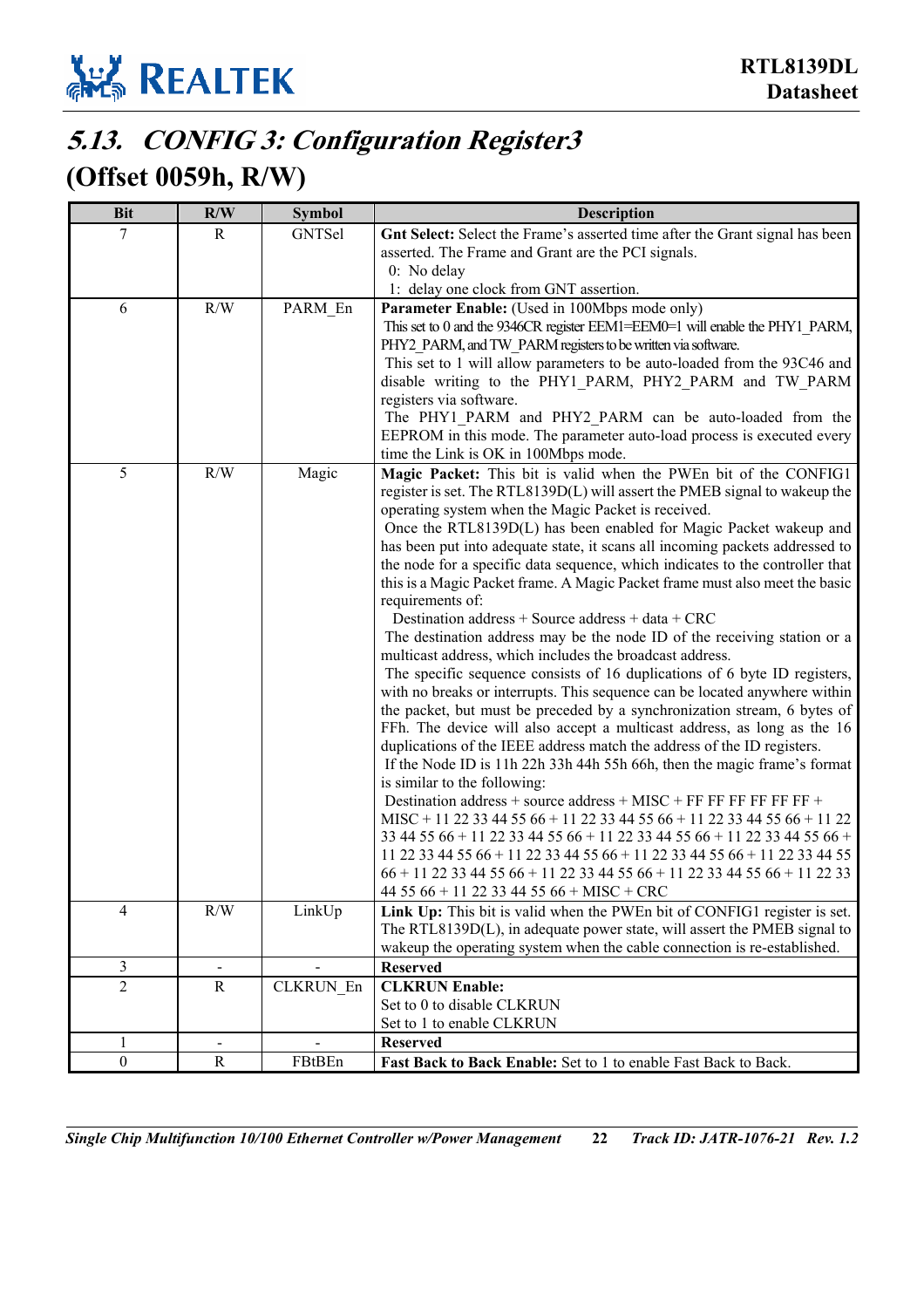

## <span id="page-28-0"></span>**5.14. CONFIG 4: Configuration Register4**

### **(Offset 005Ah, R/W)**

| <b>Bit</b>     | R/W | <b>Symbol</b>        | <b>Description</b>                                                                                                                                                                                                                                                                                                                                                                                                                                                                                                                                                                |
|----------------|-----|----------------------|-----------------------------------------------------------------------------------------------------------------------------------------------------------------------------------------------------------------------------------------------------------------------------------------------------------------------------------------------------------------------------------------------------------------------------------------------------------------------------------------------------------------------------------------------------------------------------------|
| 7              | R/W | <b>RxFIFOAutoClr</b> | Set to 1, the RTL8139D(L) will clear the Rx FIFO overflow                                                                                                                                                                                                                                                                                                                                                                                                                                                                                                                         |
|                |     |                      | automatically.                                                                                                                                                                                                                                                                                                                                                                                                                                                                                                                                                                    |
| 6              | R/W | AnaOff               | Analog Power Off: This bit can not be auto-loaded from EEPROM                                                                                                                                                                                                                                                                                                                                                                                                                                                                                                                     |
|                |     |                      | (93C46).                                                                                                                                                                                                                                                                                                                                                                                                                                                                                                                                                                          |
|                |     |                      | 1: Turn off the analog power of the RTL8139D(L) internally.                                                                                                                                                                                                                                                                                                                                                                                                                                                                                                                       |
|                |     |                      | 0: Normal working state. This is also power-on default value.                                                                                                                                                                                                                                                                                                                                                                                                                                                                                                                     |
| 5              | R/W | LongWF               | Long Wake-up Frame: The initial value comes from EEPROM<br>autoload.<br>Set to 1: The RTL8139D(L) supports up to 5 wake-up frames, each<br>with 16-bit CRC algorithm for MS Wakeup Frame, the low byte of<br>16-bit CRC should be placed at the correspondent CRC register, and<br>the high byte of 16-bit CRC should be placed at the correspondent                                                                                                                                                                                                                              |
|                |     |                      | LSBCRC register. The wake-up frame 0 and 1 are the same as above,<br>except that the masked bytes start from offset 0 to 63. The wake-up<br>frame 2 and 3 are merged into one long wake-up frame respectively<br>with masked bytes selected from offset 0 to 127. The wake-up frame 4<br>and 5, 6 and 7 are merged respectively into another 2 long wake-up<br>frames. Refer to 7.4 PCI Power Management Functions, page 41 for a<br>detailed description.<br>Set to 0: The RTL8139D(L) supports up to 8 wake-up frames, each<br>with masked bytes selected from offset 12 to 75. |
| $\overline{4}$ | R/W | <b>LWPME</b>         | <b>LANWAKE vs PMEB:</b><br>Set to 1: The LWAKE can only be asserted when the PMEB is<br>asserted and the ISOLATEB is low.<br>Set to 0: The LWAKE and PMEB are asserted at the same time.                                                                                                                                                                                                                                                                                                                                                                                          |
| 3              |     |                      | <b>Reserved</b>                                                                                                                                                                                                                                                                                                                                                                                                                                                                                                                                                                   |
| $\overline{2}$ |     |                      |                                                                                                                                                                                                                                                                                                                                                                                                                                                                                                                                                                                   |
|                | R/W | <b>LWPTN</b>         | LWAKE pattern: Please refer to LWACT bit in CONFIG1 register.                                                                                                                                                                                                                                                                                                                                                                                                                                                                                                                     |
| $\mathbf{1}$   |     |                      | <b>Reserved</b>                                                                                                                                                                                                                                                                                                                                                                                                                                                                                                                                                                   |
| $\Omega$       | R/W | PBWakeup             | Pre-Boot Wakeup: The initial value comes from EEPROM autoload.<br>1: Pre-Boot Wakeup disabled. (suitable for CardBus and MiniPCI<br>applications)<br>0: Pre-Boot Wakeup enabled.                                                                                                                                                                                                                                                                                                                                                                                                  |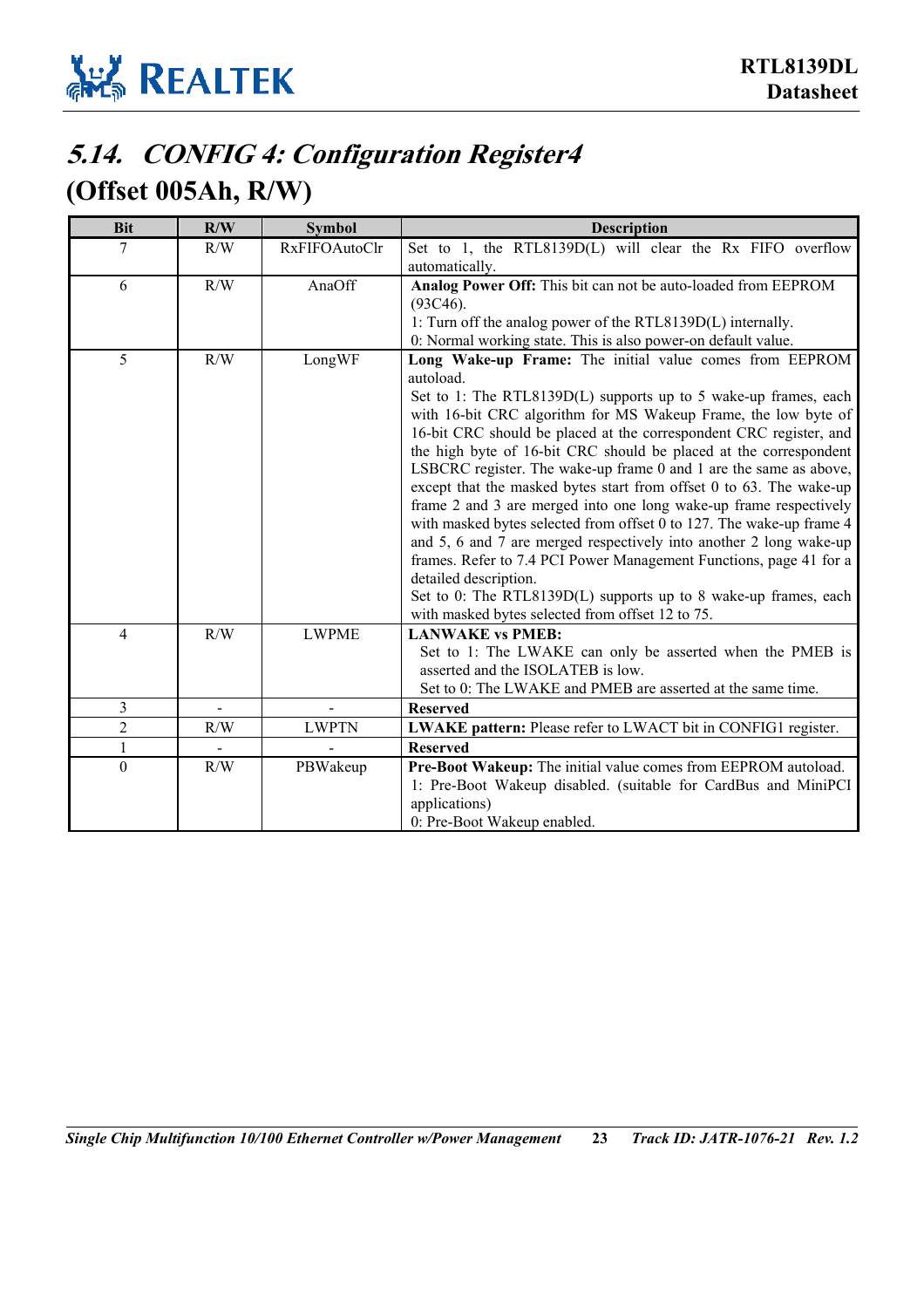

### <span id="page-29-0"></span>**5.15. Multiple Interrupt Select Register (Offset 005Ch-005Dh, R/W)**

If the received packet data is not a familiar protocol (IPX, IP, NDIS, etc.) to the RTL8139D(L), RCR<ERTH[3:0]> won't be used to transfer data in early mode. This register will be written to the received data length in order to make an early Rx interrupt for the unfamiliar protocol.

| <b>Bit</b> | R/W | <b>Symbol</b> | <b>Description</b>                                                                                                                                                                                                                                                                                                                                                                                                                                                      |
|------------|-----|---------------|-------------------------------------------------------------------------------------------------------------------------------------------------------------------------------------------------------------------------------------------------------------------------------------------------------------------------------------------------------------------------------------------------------------------------------------------------------------------------|
| $15 - 12$  |     |               | <b>Reserved</b>                                                                                                                                                                                                                                                                                                                                                                                                                                                         |
| $11-0$     | R/W | MISR11-0      | <b>Multiple Interrupt Select:</b> Indicates that the RTL8139D(L) makes an<br>rx interrupt after RTL8139D(L) has transferred the byte data into the<br>system memory. If the value of these bits is zero, there will be no early<br>interrupt as soon as the RTL8139D(L) prepares to execute the first PCI<br>transaction of the received data. Bit1, 0 must be zero.<br>The ERTH3-0 bits should not be set to 0 when the multiple interrupt<br>select register is used. |

*Note: The above is true when MulERINT=0 (bit17, RCR). When MulERINT=1, any received packet invokes early interrupt according to the MISR[11:0] setting in early mode.* 

### <span id="page-29-1"></span>**5.16. PCI Revision ID (Offset 005Eh, R)**

| <b>Bit</b> | $\mathbf{H}$ / $\mathbf{V}$<br>R/W | svmbol                   | Description                                                                                                                      |
|------------|------------------------------------|--------------------------|----------------------------------------------------------------------------------------------------------------------------------|
|            | . .                                | <b>TT</b><br>Revision IL | $\sim$<br>$10h$ .<br>$\alpha$<br><b>Property</b><br>DCI<br>$08h$ is<br>⊅onfiguration<br>value in<br>Space of the Space<br>. I he |

## <span id="page-29-2"></span>**5.17. Transmit Status of All Descriptors (TSAD) Register (Offset 0060h-0061h, R/W)**

| <b>Bit</b>     | R/W         | <b>Symbol</b>     | <b>Description</b>       |
|----------------|-------------|-------------------|--------------------------|
| 15             | R           | TOK3              | TOK bit of Descriptor 3  |
| 14             | R           | TOK <sub>2</sub>  | TOK bit of Descriptor 2  |
| 13             | R           | TOK1              | TOK bit of Descriptor 1  |
| 12             | R           | TOK <sub>0</sub>  | TOK bit of Descriptor 0  |
| 11             | R           | TUN3              | TUN bit of Descriptor 3  |
| 10             | R           | TUN2              | TUN bit of Descriptor 2  |
| 9              | R           | TUN1              | TUN bit of Descriptor 1  |
| 8              | R           | TUN0              | TUN bit of Descriptor 0  |
| 7              | R           | TABT3             | TABT bit of Descriptor 3 |
| 6              | R           | TABT <sub>2</sub> | TABT bit of Descriptor 2 |
| 5              | R           | TABT1             | TABT bit of Descriptor 1 |
| 4              | R           | TABT0             | TABT bit of Descriptor 0 |
| 3              | $\mathbf R$ | OWN3              | OWN bit of Descriptor 3  |
| $\overline{2}$ | $\mathbf R$ | OWN <sub>2</sub>  | OWN bit of Descriptor 2  |
|                | R           | OWN1              | OWN bit of Descriptor 1  |
| $\theta$       | R           | OWN0              | OWN bit of Descriptor 0  |

*Single Chip Multifunction 10/100 Ethernet Controller w/Power Management* **24** *Track ID: JATR-1076-21 Rev. 1.2*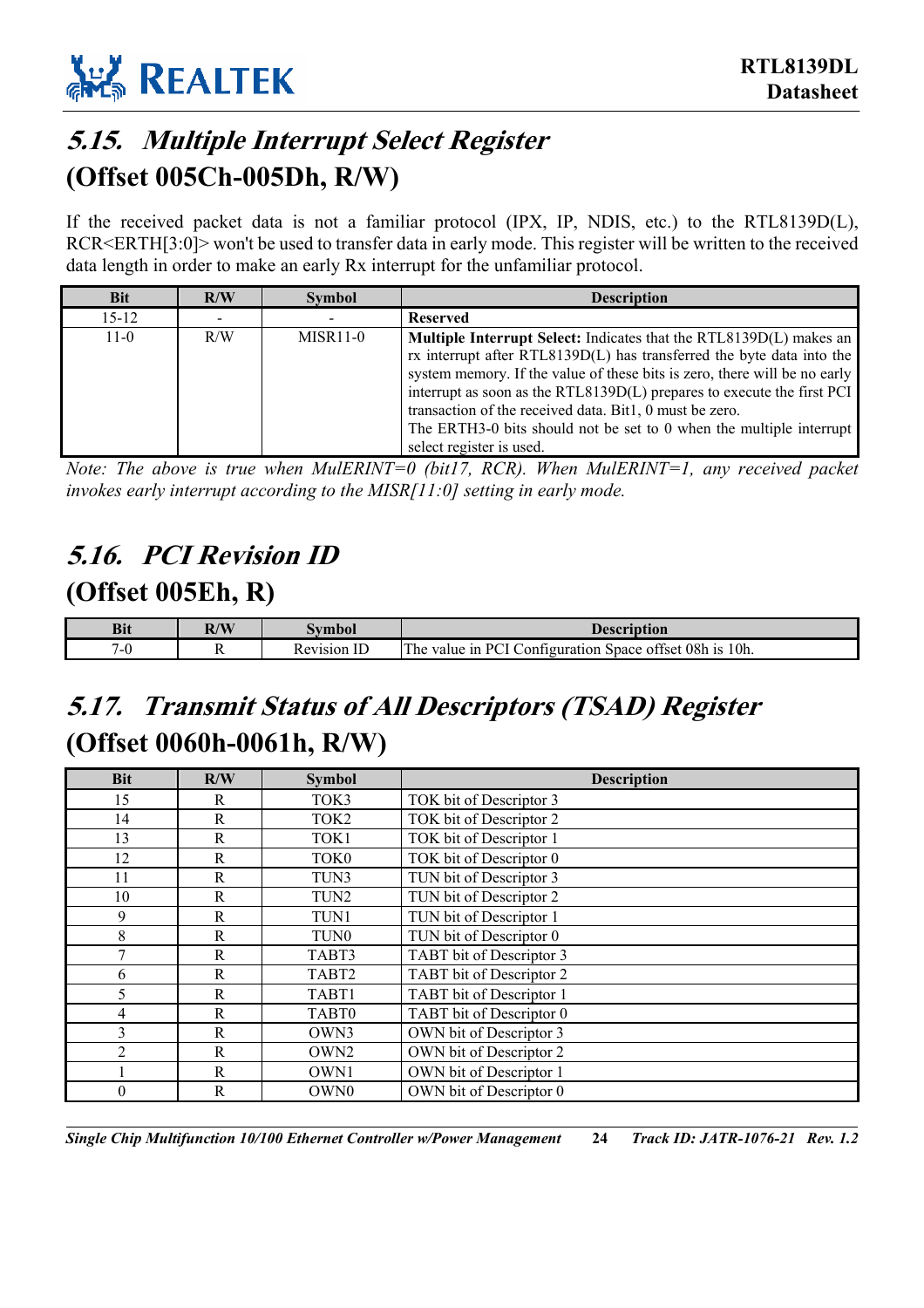

### <span id="page-30-0"></span>**5.18. Basic Mode Control Register (Offset 0062h-0063h, R/W)**

| <b>Bit</b> | <b>Name</b>             | Description/Usage                                                                                                                                | Default/Attribute |
|------------|-------------------------|--------------------------------------------------------------------------------------------------------------------------------------------------|-------------------|
| 15         | <b>Reset</b>            | This bit sets the status and control registers of the PHY(register<br>$0062-0074H$ ) in a default state. This bit is self-clearing. 1 = software | 0, RW             |
|            |                         | reset; $0 = normal operation$ .                                                                                                                  |                   |
| 14         |                         | <b>Reserved</b>                                                                                                                                  |                   |
| 13         | Spd Set                 | This bit sets the network speed. $1 = 100Mbps$ ; $0 = 10Mbps$ . This bit's<br>initial value comes from 93C46.                                    | 0, RW             |
| 12         | <b>Auto Negotiation</b> | This bit enables/disables the NWay auto-negotiation function.                                                                                    | 0, RW             |
|            | Enable                  | Set to 1 to enable auto-negotiation, bit13 will be ignored.                                                                                      |                   |
|            | (ANE)                   | Set to 0 disables auto-negotiation, bit13 and bit8 will determine the                                                                            |                   |
|            |                         | link speed and the data transfer mode, respectively.                                                                                             |                   |
|            |                         | This bit's initial value comes from 93C46.                                                                                                       |                   |
| $11 - 10$  |                         | <b>Reserved</b>                                                                                                                                  |                   |
| 9          | <b>Restart Auto</b>     | This bit allows the NWay auto-negotiation function to be reset.                                                                                  | 0, RW             |
|            | <b>Negotiation</b>      | $=$ re-start auto-negotiation; 0 = normal operation.                                                                                             |                   |
| 8          | <b>Duplex Mode</b>      | This bit sets the duplex mode. $0 = normal operation$ ; $1 = full-duplex$ .                                                                      | 0, RW             |
|            |                         | This bit's initial value comes from 93C46.                                                                                                       |                   |
|            |                         | If bit $12 = 1$ , read = status write = register value.                                                                                          |                   |
|            |                         | If bit12 = 0, read = write = register value.                                                                                                     |                   |
| $7-0$      |                         | <b>Reserved</b>                                                                                                                                  |                   |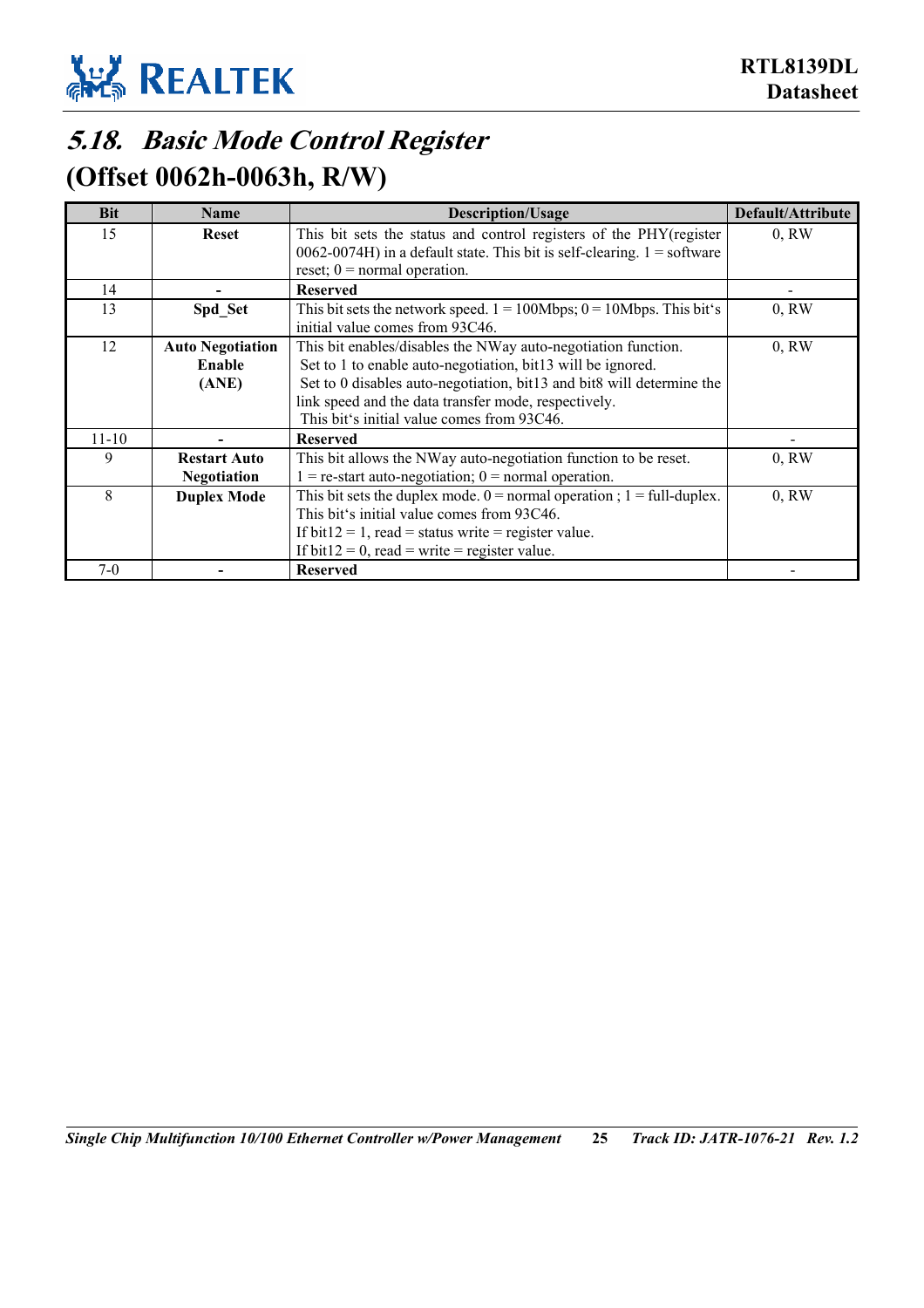

### <span id="page-31-0"></span>**5.19. Basic Mode Status Register (Offset 0064h-0065h, R)**

| <b>Bit</b>     | <b>Name</b>             | <b>Description/Usage</b>                                             | Default/Attribute |
|----------------|-------------------------|----------------------------------------------------------------------|-------------------|
| 15             | 100Base-T4              | $1 =$ enable 100Base-T4 support; 0 = suppress 100Base-T4 support.    | 0, RO             |
| 14             | 100Base TX FD           | $1$ = enable 100Base-TX full duplex support;                         | 1, RO             |
|                |                         | $0 =$ suppress 100Base-TX full duplex support.                       |                   |
| 13             | 100BASE TX HD           | $1 =$ enable 100Base-TX half-duplex support;                         | 1, RO             |
|                |                         | $0 =$ suppress 100Base-TX half-duplex support.                       |                   |
| 12             | 10Base T FD             | $1 =$ enable 10Base-T full duplex support;                           | 1, RO             |
|                |                         | $0 =$ suppress 10Base-T full duplex support.                         |                   |
| 11             | 10_Base_T_HD            | $1 =$ enable 10Base-T half-duplex support;                           | 1, RO             |
|                |                         | $0 =$ suppress 10Base-T half-duplex support.                         |                   |
| $10-6$         |                         | Reserved                                                             |                   |
| 5              | <b>Auto Negotiation</b> | $1 =$ auto-negotiation process completed;                            | 0, RO             |
|                | Complete                | $0 =$ auto-negotiation process not completed.                        |                   |
| 4              | <b>Remote Fault</b>     | $1$ = remote fault condition detected (cleared on read);             | 0, RO             |
|                |                         | $0 =$ no remote fault condition detected.                            |                   |
| 3              | <b>Auto Negotiation</b> | $1 =$ Link had not been experienced fail state.                      | $1$ , RD          |
|                |                         | $0 =$ Link had been experienced fail state                           |                   |
| $\mathfrak{D}$ | <b>Link Status</b>      | $1 =$ valid link established;                                        | 0, RO             |
|                |                         | $0 =$ no valid link established.                                     |                   |
|                | <b>Jabber Detect</b>    | $1 =$ jabber condition detected; $0 =$ no jabber condition detected. | 0, RO             |
| $\theta$       | <b>Extended</b>         | $1 =$ extended register capability;                                  | 1, RO             |
|                | Capability              | $0 = \text{basic register capability only.}$                         |                   |

### <span id="page-31-1"></span>**5.20. Auto-negotiation Advertisement Register (Offset 0066h-0067h, R/W)**

This register contains the advertised abilities of this device as they will be transmitted to its link partner during Auto-negotiation.

| <b>Bit</b> | <b>Name</b> | Description/Usage                                                 | Default/Attribute |
|------------|-------------|-------------------------------------------------------------------|-------------------|
| 15         | NP          | Next Page bit.                                                    | 0, RO             |
|            |             | $1 =$ transmitting the protocol specific data page;               |                   |
|            |             | $0 =$ transmitting the primary capability data page               |                   |
| 14         | <b>ACK</b>  | $1 =$ acknowledge reception of link partner capability data word. | 0, RO             |
| 13         | RF          | $1 =$ advertise remote fault detection capability;                | 0, RW             |
|            |             | $0 =$ do not advertise remote fault detection capability.         |                   |
| $12 - 11$  |             | Reserved                                                          |                   |
| 10         | Pause       | $1 =$ flow control is supported by local node.                    | The default value |
|            |             | $0 =$ flow control is not supported by local mode.                | comes from        |
|            |             |                                                                   | EEPROM, RO        |
| 9          | <b>T4</b>   | $1 = 100$ Base-T4 is supported by local node;                     | 0, RO             |
|            |             | $0 = 100$ Base-T4 not supported by local node.                    |                   |
| 8          | <b>TXFD</b> | $1 = 100$ Base-TX full duplex is supported by local node;         | 1. RW             |
|            |             | $0 = 100$ Base-TX full duplex not supported by local node.        |                   |

*Single Chip Multifunction 10/100 Ethernet Controller w/Power Management* **26** *Track ID: JATR-1076-21 Rev. 1.2*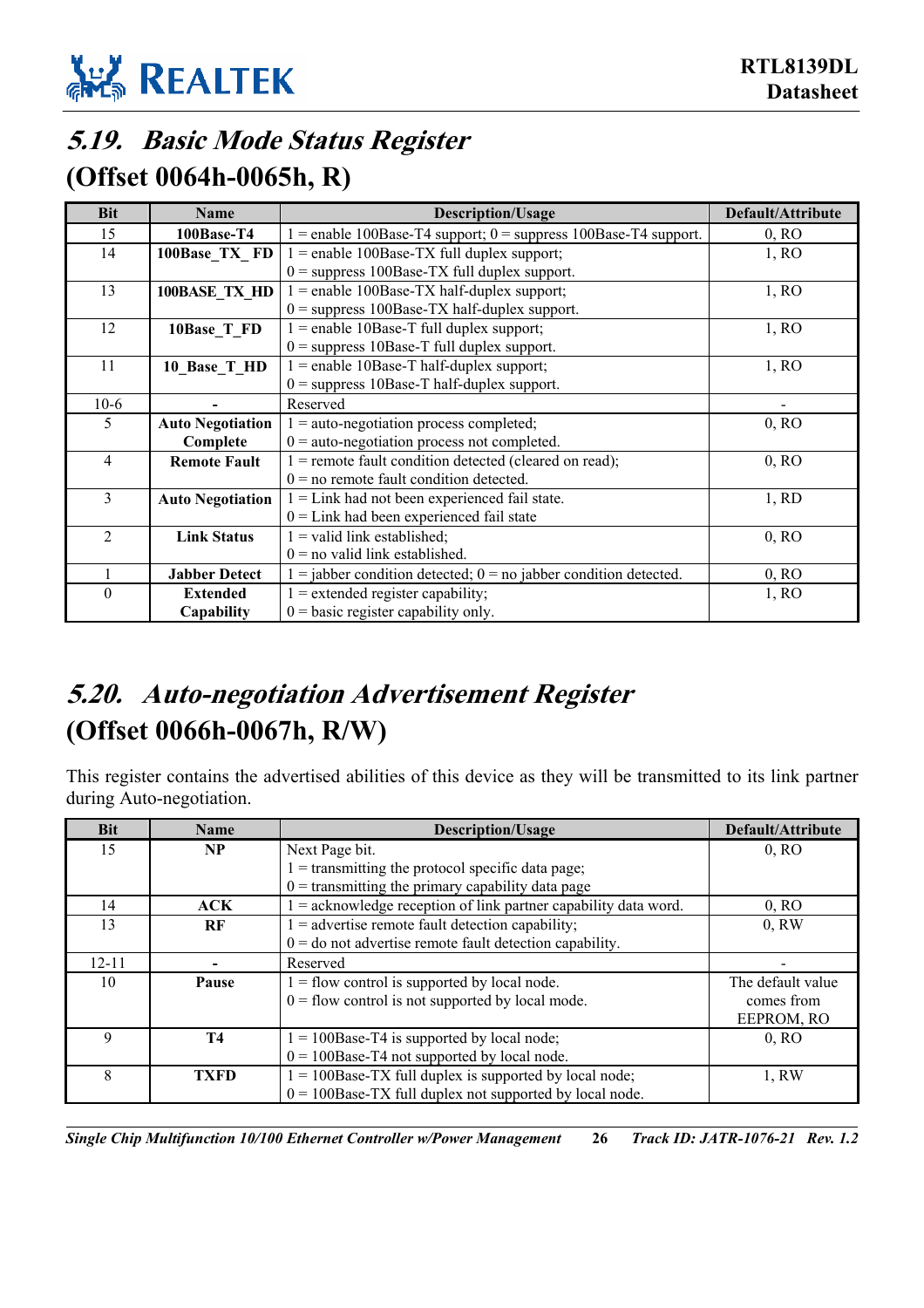

**RTL8139DL Datasheet**

| Bit          | <b>Name</b>     | <b>Description/Usage</b>                                          | Default/Attribute |
|--------------|-----------------|-------------------------------------------------------------------|-------------------|
| $\mathbf{r}$ | TX              | $1 = 100$ Base-TX is supported by local node;                     | 1, RW             |
|              |                 | $0 = 100$ Base-TX not supported by local node.                    |                   |
|              | 10FD            | $1 = 10$ Base-T full duplex supported by local node;              | 1. RW             |
|              |                 | $0 = 10$ Base-T full duplex not supported by local node.          |                   |
|              | 10              | $1 = 10$ Base-T is supported by local node;                       | 1, RW             |
|              |                 | $0 = 10$ Base-T not supported by local node.                      |                   |
| $4-0$        | <b>Selector</b> | Binary encoded selector supported by this node. Currently only    | $<00001$ , RW     |
|              |                 | $CSMA/CD < 00001$ is specified. No other protocols are supported. |                   |

### <span id="page-32-0"></span>**5.21. Auto-Negotiation Link Partner Ability Register (Offset 0068h-0069h, R)**

This register contains the advertised abilities of the Link Partner as received during Auto-negotiation. The content changes after the successful Auto-negotiation if Next-pages are supported.

| <b>Bit</b> | <b>Name</b>     | <b>Description/Usage</b>                                             | Default/Attribute |
|------------|-----------------|----------------------------------------------------------------------|-------------------|
| 15         | NP              | Next Page bit.                                                       | 0, RO             |
|            |                 | $1 =$ transmitting the protocol specific data page;                  |                   |
|            |                 | $0 =$ transmitting the primary capability data page.                 |                   |
| 14         | ACK             | $1 =$ link partner acknowledges reception of local node's capability | 0, RO             |
|            |                 | data word.                                                           |                   |
| 13         | RF              | $1 =$ link partner is indicating a remote fault.                     | 0, RO             |
| $12 - 11$  |                 | Reserved                                                             |                   |
| 10         | Pause           | $1 =$ Flow control is supported by link partner,                     | 0, RO             |
|            |                 | $0 =$ Flow control is not supported by link partner.                 |                   |
| 9          | <b>T4</b>       | $1 = 100$ Base-T4 is supported by link partner;                      | 0, RO             |
|            |                 | $0 = 100$ Base-T4 not supported by link partner.                     |                   |
| 8          | <b>TXFD</b>     | $1 = 100$ Base-TX full duplex is supported by link partner;          | 0, RO             |
|            |                 | $0 = 100$ Base-TX full duplex not supported by link partner.         |                   |
| 7          | TX              | $1 = 100$ Base-TX is supported by link partner;                      | 0, RO             |
|            |                 | $0 = 100$ Base-TX not supported by link partner.                     |                   |
| 6          | <b>10FD</b>     | $1 = 10$ Base-T full duplex is supported by link partner;            | 0, RO             |
|            |                 | $0 = 10$ Base-T full duplex not supported by link partner.           |                   |
| 5          | 10              | $1 = 10$ Base-T is supported by link partner;                        | 0, RO             |
|            |                 | $0 = 10$ Base-T not supported by link partner.                       |                   |
| $4 - 0$    | <b>Selector</b> | Link Partner's binary encoded node selector. Currently only          | $<00000>$ , RO    |
|            |                 | $CSMA/CD < 00001$ is specified.                                      |                   |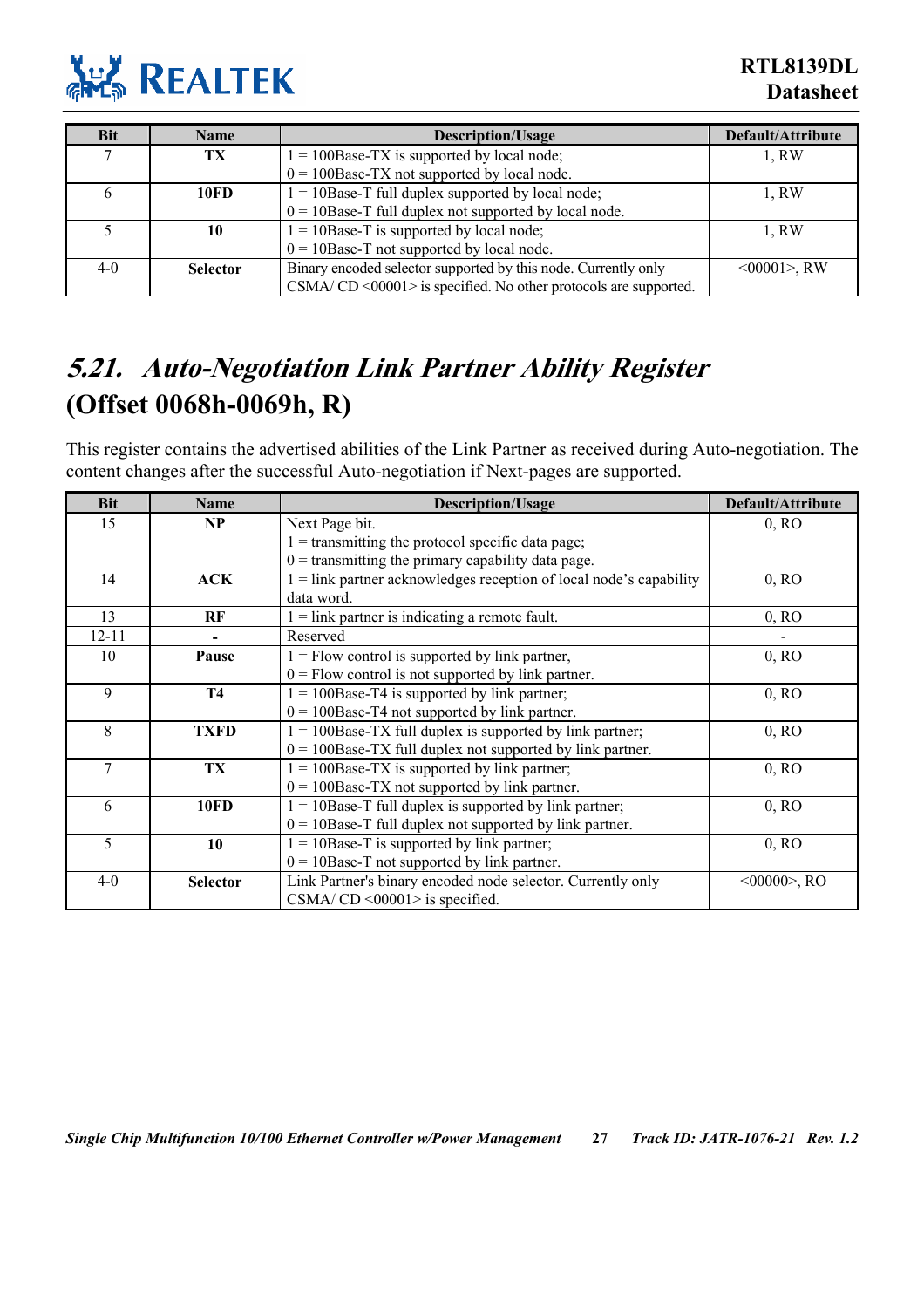

## <span id="page-33-0"></span>**5.22. Auto-negotiation Expansion Register (Offset 006Ah-006Bh, R)**

This register contains additional status for NWay auto-negotiation.

| <b>Bit</b> | <b>Name</b>   | Description/Usage                                                     | Default/Attribute |
|------------|---------------|-----------------------------------------------------------------------|-------------------|
| $15 - 5$   |               | Reserved, This bit is always set to 0.                                |                   |
| 4          | MLF           | Status indicating if a multiple link fault has occurred.              | 0, RO             |
|            |               | $1 =$ fault occurred; $0 =$ no fault occurred.                        |                   |
|            | LP NP ABLE    | Status indicating if the link partner supports Next Page negotiation. | 0, RO             |
|            |               | $1 =$ supported; $0 =$ not supported.                                 |                   |
| C.         | NP ABLE       | This bit indicates if the local node is able to send additional Next  | 0, RO             |
|            |               | Pages.                                                                |                   |
|            | PAGE RX       | This bit is set when a new Link Code Word Page has been received.     | 0, RO             |
|            |               | The bit is automatically cleared when the auto-negotiation link       |                   |
|            |               | partner's ability register (register 5) is read by management.        |                   |
|            | ABLE<br>LP NW | $1 =$ link partner supports NWay auto-negotiation.                    | 0, RO             |

## <span id="page-33-1"></span>**5.23. Disconnect Counter (Offset 006Ch-006Dh, R)**

| <b>Bit</b> | <b>Name</b> | Description/Usage                                                  | Default/Attribute |
|------------|-------------|--------------------------------------------------------------------|-------------------|
| $-5-0$     | <b>DCNT</b> | This 16-bit counter increments by 1 for every disconnect event. It | $h'[0000]$ ,      |
|            |             | rolls over when becomes full. It is cleared to zero by read        |                   |
|            |             | command.                                                           |                   |

### <span id="page-33-2"></span>**5.24. False Carrier Sense Counter (Offset 006Eh-006Fh, R)**

This counter provides information required to implement the "FalseCarriers" attribute within the MAU managed object class of Clause 30 of IEEE 802.3u specification.

| Bit   | Name          | <b>Description/Usage</b>                                                | Default/Attribute |
|-------|---------------|-------------------------------------------------------------------------|-------------------|
| $5-0$ | <b>FCSCNT</b> | This 16-bit counter increments by 1 for each false carrier event. It is | $h'[0000]$ ,      |
|       |               | cleared to zero by read command.                                        |                   |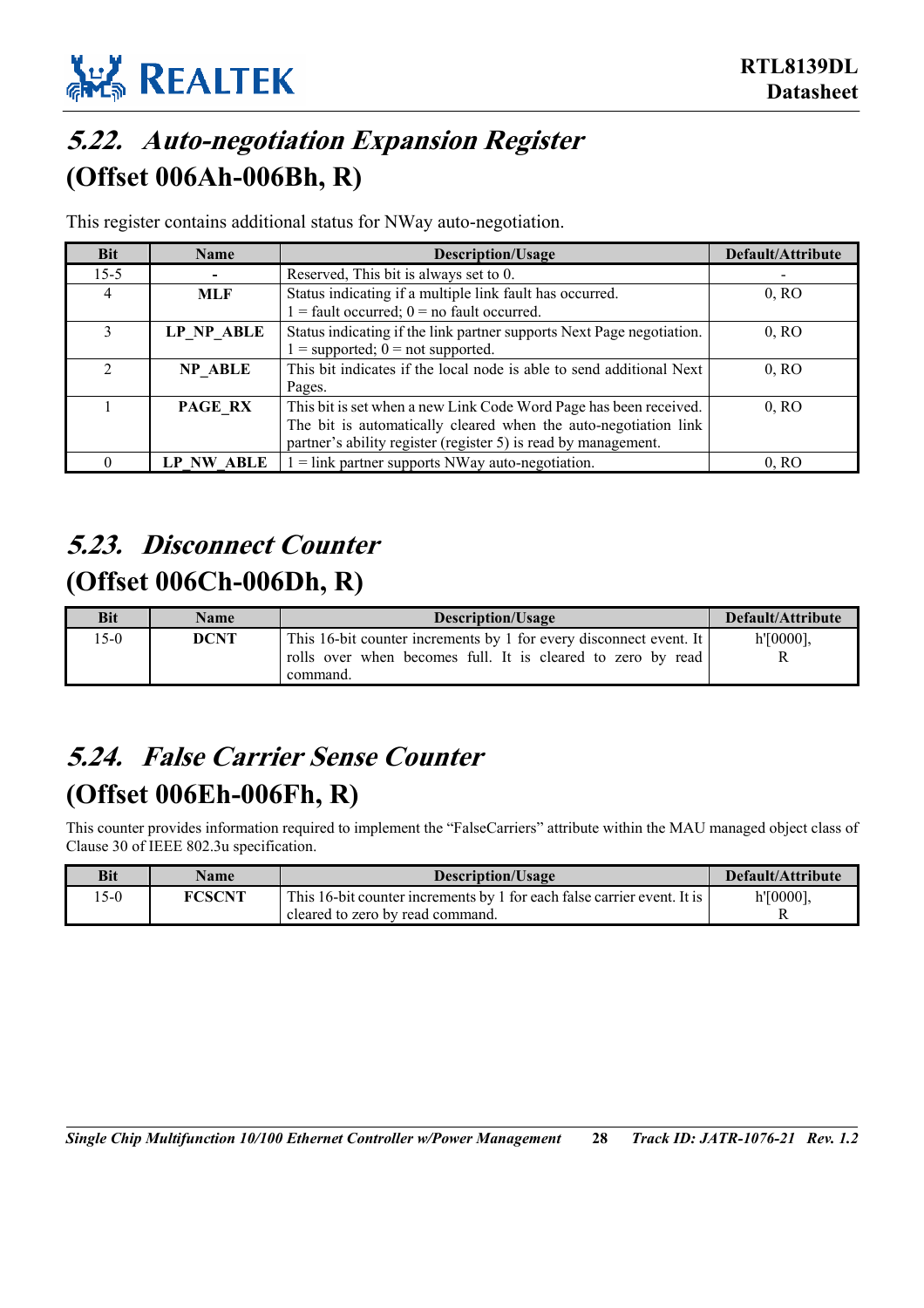

### <span id="page-34-0"></span>**5.25. NWay Test Register**

**(Offset 0070h-0071h, R/W)** 

| <b>Bit</b> | <b>Name</b>    | <b>Description/Usage</b>                                  | Default/Attribute        |
|------------|----------------|-----------------------------------------------------------|--------------------------|
| $15 - 8$   |                | Reserved                                                  |                          |
|            | <b>NWLPBK</b>  | $1 = set$ NWay to loopback mode.                          | 0, RW                    |
| 6-4        |                | Reserved                                                  | $\overline{\phantom{a}}$ |
|            | <b>ENNWLE</b>  | $1 =$ LED0 Pin indicates linkpulse                        | 0, RW                    |
|            | <b>FLAGABD</b> | $1 =$ Auto-neg experienced ability detect state           | 0, RO                    |
|            | <b>FLAGPDF</b> | $1 =$ Auto-neg experienced parallel detection fault state | 0, RO                    |
|            | <b>FLAGLSC</b> | $1 =$ Auto-neg experienced link status check state        | 0, RO                    |

### <span id="page-34-1"></span>**5.26. RX\_ER Counter**

### **(Offset 0072h-0073h, R)**

| Bit   | Name           | Description/Usage                                                   | Default/Attribute |
|-------|----------------|---------------------------------------------------------------------|-------------------|
| $5-0$ | <b>RXERCNT</b> | This 16-bit counter increments by 1 for each valid packet received. | $h'[0000]$ ,      |
|       |                | It is cleared to zero by a read command.                            |                   |

### <span id="page-34-2"></span>**5.27. CS Configuration Register (Offset 0074h-0075h, R/W)**

| Bit            | Name              | <b>Description/Usage</b>                                               | Default/Attribute |
|----------------|-------------------|------------------------------------------------------------------------|-------------------|
| 15             | <b>Testfun</b>    | $1 =$ Auto-neg speeds up internal timer                                | $0$ , WO          |
| $14 - 10$      |                   | Reserved                                                               |                   |
| 9              | LD                | Active low TPI link disable signal. When low, TPI still transmits      | 1, RW             |
|                |                   | link pulses and TPI stays in good link state.                          |                   |
| 8              | <b>HEART BEAT</b> | $1 = HEART BEAT enable$ , $0 = HEART BEAT disable$ . HEART             | 1, RW             |
|                |                   | BEAT function is only valid in 10Mbps mode.                            |                   |
|                | <b>JBEN</b>       | $1 =$ enable jabber function; $0 =$ disable jabber function            | 1. RW             |
| 6              | <b>F LINK 100</b> | Used to login force good link in 100Mbps for diagnostic purposes.      | 1, RW             |
|                |                   | $1 = DISABLE$ , $0 = ENABLE$ .                                         |                   |
| 5.             | <b>F</b> Connect  | Assertion of this bit forces the disconnect function to be bypassed.   | 0, RW             |
| 4              |                   | Reserved                                                               |                   |
| 3              | Con status        | This bit indicates the status of the connection. $1 =$ valid connected | 0, RO             |
|                |                   | link detected; $0 =$ disconnected link detected.                       |                   |
| $\mathfrak{D}$ | Con status En     | Assertion of this bit configures LED1 pin to indicate connection       | 0, RW             |
|                |                   | status.                                                                |                   |
|                |                   | Reserved                                                               |                   |
|                | <b>PASS SCR</b>   | <b>Bypass Scramble</b>                                                 | $0.$ RW           |

*Single Chip Multifunction 10/100 Ethernet Controller w/Power Management* **29** *Track ID: JATR-1076-21 Rev. 1.2*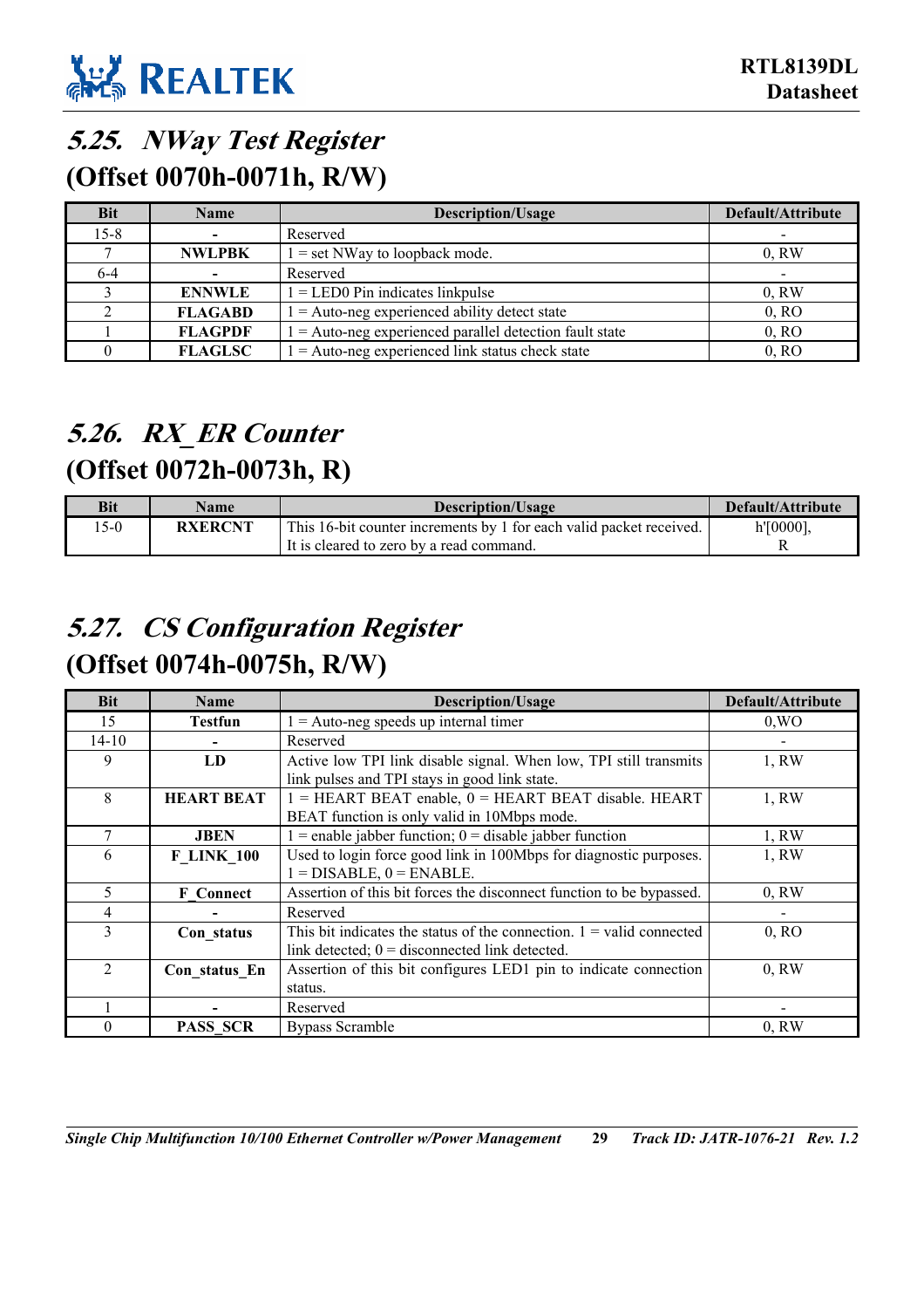

## <span id="page-35-0"></span>**5.28. Config5: Configuration Register 5 (Offset 00D8h, R/W)**

This register, unlike other Config registers, is not protected by 93C46 Command register. I.e. there is no need to enable Config register write prior to writing to Config5.

| <b>Bit</b>     | R/W | <b>Symbol</b> | Description                                                                                                                                                                                                                                                                                                                                                                                                                                                                                                                                                                  |
|----------------|-----|---------------|------------------------------------------------------------------------------------------------------------------------------------------------------------------------------------------------------------------------------------------------------------------------------------------------------------------------------------------------------------------------------------------------------------------------------------------------------------------------------------------------------------------------------------------------------------------------------|
| 7              |     |               | <b>Reserved</b>                                                                                                                                                                                                                                                                                                                                                                                                                                                                                                                                                              |
| 6              | R/W | <b>BWF</b>    | <b>Broadcast Wakeup Frame:</b><br>1: Enable Broadcast Wakeup Frame with mask bytes of only DID<br>$field = FF FF FF FF FF.$<br>0: Default value. Disable Broadcast Wakeup Frame with mask bytes<br>of only $DID$ field = $FF$ $FF$ $FF$ $FF$ $FF$ $FF$ .<br>The power-on default value of this bit is 0.                                                                                                                                                                                                                                                                     |
| 5              | R/W | <b>MWF</b>    | <b>Multicast Wakeup Frame:</b><br>1: Enable Multicast Wakeup Frame with mask bytes of only DID<br>field, which is a multicast address.<br>0: Default value. Disable Multicast Wakeup Frame with mask bytes<br>of only DID field, which is a multicast address.<br>The power-on default value of this bit is 0.                                                                                                                                                                                                                                                               |
| 4              | R/W | <b>UWF</b>    | <b>Unicast Wakeup Frame:</b><br>1: Enable Unicast Wakeup Frame with mask bytes of only DID<br>field, which is its own physical address.<br>0: Default value. Disable Unicast Wakeup Frame with mask bytes of<br>only DID field, which is its own physical address.<br>The power-on default value of this bit is 0.                                                                                                                                                                                                                                                           |
| 3              | R/W | FIFOAddrPtr   | FIFO Address Pointer: (Realtek internal use only to test FIFO SRAM)<br>1: Both Rx and Tx FIFO address pointers are updated in descending<br>way from 1FFh and downwards. The initial FIFO address pointer is<br>1FFh.<br>0: (Power-on) default value. Both Rx and Tx FIFO address pointers<br>are updated in ascending way from 0 and upwards. The initial FIFO<br>address pointer is 0.<br>Note: This bit does not participate in EEPROM auto-load. The FIFO<br>address pointers can not be reset, except initial power-on.<br>The power-on default value of this bit is 0. |
| $\overline{2}$ | R/W | <b>LDPS</b>   | <b>Link Down Power Saving mode:</b><br>1: Disable.<br>0: Enable. When cable is disconnected (Link Down), the analog part<br>will power down itself (PHY Tx part & part of twister) automatically<br>except PHY Rx part and part of twister to monitor SD signal in case<br>that cable is re-connected and Link should be established again.                                                                                                                                                                                                                                  |
| 1              | R/W | LANWake       | LANWake signal enable/disable:<br>1: Enable LANWake signal.<br>0: Disable LANWake signal.                                                                                                                                                                                                                                                                                                                                                                                                                                                                                    |
| $\Omega$       | R/W | PME_STS       | PME Status bit: Always sticky/can be reset by PCI RST# and<br>software.<br>1: The PME_Status bit can be reset by PCI reset or by software.<br>0: The PME Status bit can only be reset by software.                                                                                                                                                                                                                                                                                                                                                                           |

¾ Config5 register, offset D8h: (SYM\_ERR register is changed to Config5, the function of SYM\_ERR register is no longer supported by RTL8139D(L).)

¾ The 3 bits (bit2-0) are auto-loaded from EEPROM Config5 byte to RTL8139D(L) Config5 register.

*Single Chip Multifunction 10/100 Ethernet Controller w/Power Management* **30** *Track ID: JATR-1076-21 Rev. 1.2*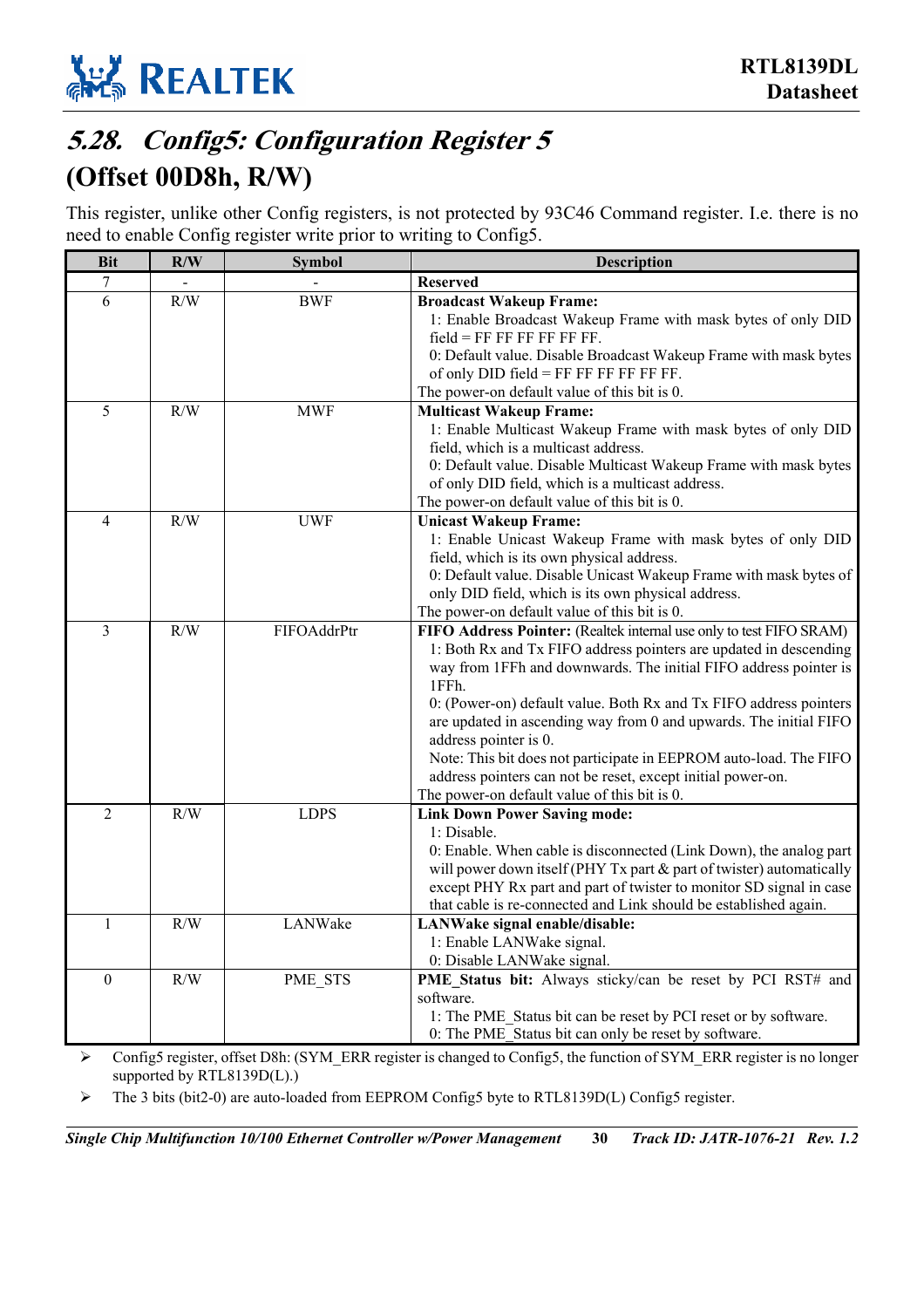

## <span id="page-36-0"></span>**6. EEPROM (93C46) Contents**

The 93C46 is a 1K-bit EEPROM. Although it is addressed by words, we list its contents by bytes below for convenience.

The 93C46 is a 1K-bit EEPROM. Although it is actually addressed by words, its contents are listed below by bytes for convenience. After the valid duration of the RSTB pin or auto-load command in the 9346CR, the RTL8139D(L) performs a series of EEPROM read operations from the 93C46 addresses 00H to 31H.

It is suggested to obtain Realtek approval before changing the default settings of the EEPROM.

| <b>Bytes</b>    | <b>Contents</b> | <b>Description</b>                                                                        |
|-----------------|-----------------|-------------------------------------------------------------------------------------------|
| 00h             | 29h             | These 2 bytes contain the ID code word for the RTL8139D(L). The RTL8139D(L) will          |
| 01h             | 81h             | load the contents of EEPROM into the corresponding location if the ID word (8129h) is     |
|                 |                 | right, otherwise, the RTL8139D(L) will not proceed with the EEPROM autoload               |
|                 |                 | process.                                                                                  |
| 02h-05h         |                 | Reserved. The RTL8139D(L) no longer supports autoload of Vender ID and Device ID.         |
|                 |                 | The default values of VID and DID are hex 10EC and 8139, respectively.                    |
| 06h-07h         | <b>SVID</b>     | PCI Subsystem Vendor ID, PCI configuration space offset 2Ch-2Dh.                          |
| 08h-09h         | <b>SMID</b>     | PCI Subsystem ID, PCI configuration space offset 2Eh-2Fh.                                 |
| 0Ah             | <b>MNGNT</b>    | PCI Minimum Grant Timer, PCI configuration space offset 3Eh.                              |
| 0Bh             | <b>MXLAT</b>    | PCI Maximum Latency Timer, PCI configuration space offset 3Fh.                            |
| 0 <sub>Ch</sub> | <b>MSRBMCR</b>  | Bits 7-6 map to bits 7-6 of the Media Status register (MSR); Bits 5, 4, 0 map to bits 13, |
|                 |                 | 12, 8 of the Basic Mode Control register (BMCR); Bits 3-2 are reserved. If the network    |
|                 |                 | speed is set to Auto-Detect mode (i.e. Nway mode), then Bit 1=0 means the local           |
|                 |                 | RTL8139D(L) supports flow control (IEEE 802.3x). In this case, Bit 10=1 in the            |
|                 |                 | Auto-negotiation Advertisement Register (offset 66h-67h), and Bit 1=1 means the local     |
|                 |                 | $RTL8139D(L)$ does not support flow control. In this case, Bit $10=0$ in Auto-negotiation |
|                 |                 | Advertisement. This is because there are Nway switch hubs which keep sending flow         |
|                 |                 | control pause packets for no reason, if the link partner supports Nway flow control.      |
| 0Dh             | CONFIG3         | RTL8139D(L) Configuration register 3, operational register offset 59H.                    |
| 0Eh-13h         | Ethernet ID     | Ethernet ID, After auto-load command or hardware reset, RTL8139D(L) loads Ethernet        |
|                 |                 | ID to IDR0-IDR5 of RTL8139D(L)'s I/O registers.                                           |
| 14h             | CONFIG0         | RTL8139D(L) Configuration register 0, operational registers offset 51h.                   |
| 15h             | CONFIG1         | RTL8139D(L) Configuration register 1, operational registers offset 52h.                   |
| $16h-17h$       | <b>PMC</b>      | Reserved. Do not change this filed without Realtek approval.                              |
|                 |                 | Power Management Capabilities. PCI configuration space address 52h and 53h.               |
| 18h             | <b>PMCSR</b>    | Reserved. Do not change this filed without Realtek approval.                              |
|                 |                 | Power Management Control/Status. PCI configuration space address 55h.                     |
| 19h             | CONFIG4         | Reserved. Do not change this filed without Realtek approval.                              |
|                 |                 | RTL8139D(L) Configuration register 4, operational registers offset 5Ah.                   |
| 1Ah-1Dh         | PHY1 PARM U     | Reserved. Do not change this filed without Realtek approval.                              |
|                 |                 | PHY Parameter 1-U for RTL8139D(L). Operational registers of the RTL8139D(L) are           |
|                 |                 | from 78h to 7Bh.                                                                          |
| 1Eh             | PHY2_PARM_U     | Reserved. Do not change this filed without Realtek approval.                              |
|                 |                 | PHY Parameter 2-U for RTL8139D(L). Operational register of the RTL8139D(L) is             |
|                 |                 | 80h.                                                                                      |
| 1Fh             | CONFIG 5        | Do not change this filed without Realtek approval.                                        |

*Single Chip Multifunction 10/100 Ethernet Controller w/Power Management* **31** *Track ID: JATR-1076-21 Rev. 1.2*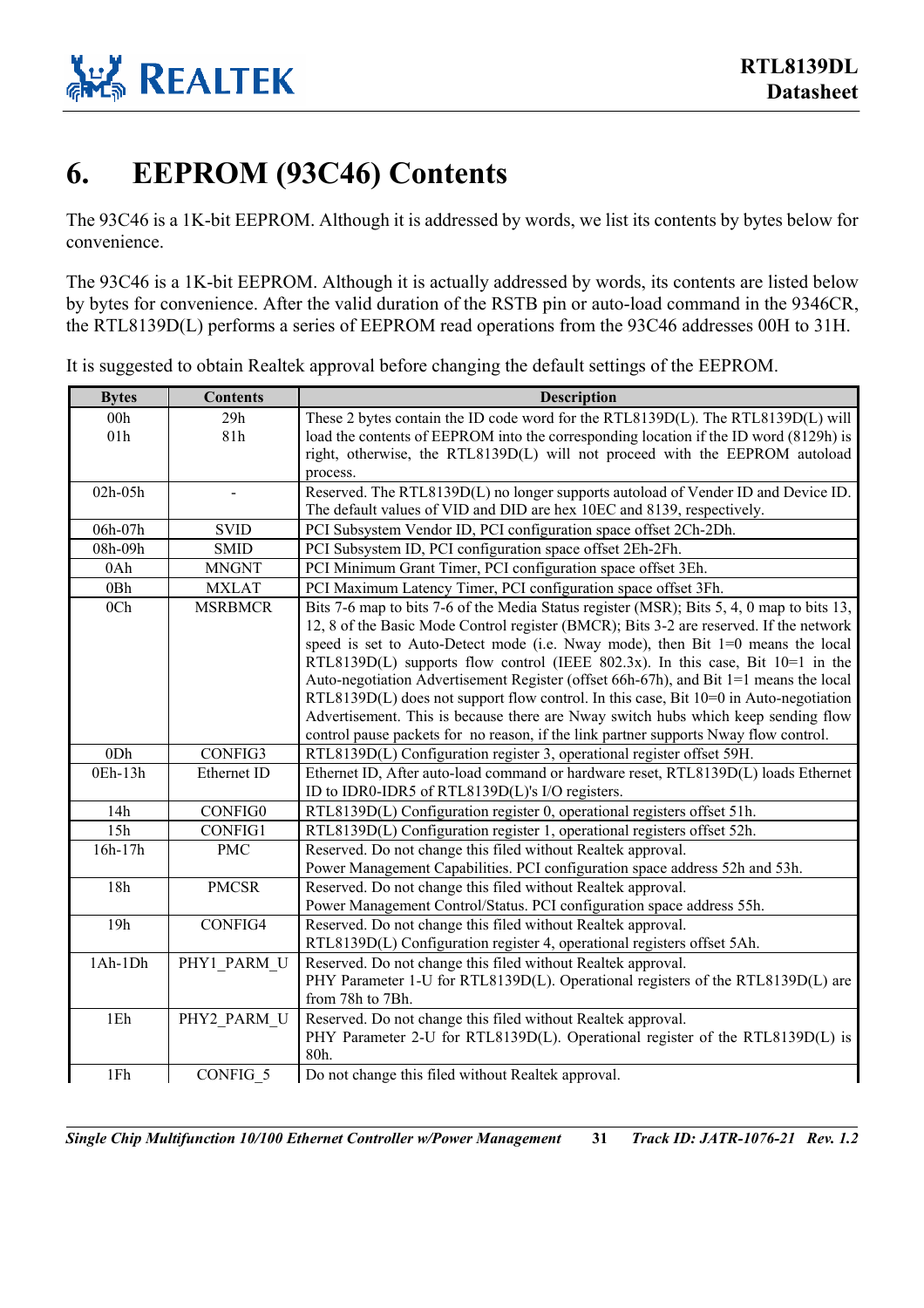

| <b>Bytes</b> | <b>Contents</b> | Description                                                                                                                                                                                                                                                                                                                                                                                                                                                                                                                                                                                                                                                                                                       |
|--------------|-----------------|-------------------------------------------------------------------------------------------------------------------------------------------------------------------------------------------------------------------------------------------------------------------------------------------------------------------------------------------------------------------------------------------------------------------------------------------------------------------------------------------------------------------------------------------------------------------------------------------------------------------------------------------------------------------------------------------------------------------|
|              |                 | Bit7-6,4-3: Reserved.<br>Bit5: PCI multi-function enable.<br>Set to 1: Enable PCI multi-function capability. The RTL8139D(L) can be a<br>multi-function device with an external master PCI device mode on the same PCB,<br>ex. an external hardware modem.<br>Set to 0: Disable PCI multi-function capability.<br>Bit2: Link Down Power Saving mode:<br>Set to 1: Disable.<br>Set to 0: Enable. When cable is disconnected (Link Down), the analog part will power<br>down itself (PHY Tx part & part of twister) automatically except PHY Rx part and<br>part of twister to monitor SD signal in case that cable is re-connected and Link should<br>be established again.<br>Bit1: LANWake signal Enable/Disable |
|              |                 | Set to 1: Enable LANWake signal.<br>Set to 0: Disable LANWake signal.<br>Bit0: PME Status bit property<br>Set to 1: The PME Status bit can be reset by PCI reset or by software if<br>D3cold support PME is 0. If D3cold support PME=1, the PME Status bit is a<br>sticky bit.<br>Set to 0: The PME_Status bit is always a sticky bit and can only be reset by software.                                                                                                                                                                                                                                                                                                                                          |
| 20h-23h      | TW PARM U       | Reserved. Do not change this filed without Realtek approval.<br>Twister Parameter U for RTL8139D(L). Operational registers of the RTL8139D(L) are<br>7Ch-7Fh.                                                                                                                                                                                                                                                                                                                                                                                                                                                                                                                                                     |
| 24h-27h      | TW PARM T       | Reserved. Do not change this filed without Realtek approval.<br>Twister Parameter T for RTL8139D(L). Operational registers of the RTL8139D(L) are<br>7Ch-7Fh.                                                                                                                                                                                                                                                                                                                                                                                                                                                                                                                                                     |
| $28h-2Bh$    | PHY1 PARM T     | Reserved. Do not change this filed without Realtek approval.<br>PHY Parameter 1-T for RTL8139D(L). Operational registers of the RTL8139D(L) are<br>from 78h to 7Bh.                                                                                                                                                                                                                                                                                                                                                                                                                                                                                                                                               |
| 2Ch          | PHY2 PARM T     | Reserved. Do not change this filed without Realtek approval.<br>PHY Parameter 2-T for RTL8139D(L). Operational register of the RTL8139D(L) is<br>80h.                                                                                                                                                                                                                                                                                                                                                                                                                                                                                                                                                             |
| $2Dh-31h$    |                 | Reserved.                                                                                                                                                                                                                                                                                                                                                                                                                                                                                                                                                                                                                                                                                                         |
| 32h-33h      | CheckSum        | Reserved. Do not change this filed without Realtek approval.<br>Checksum of the EEPROM content.                                                                                                                                                                                                                                                                                                                                                                                                                                                                                                                                                                                                                   |
| 34h-3Eh      |                 | Reserved. Do not change this filed without Realtek approval.                                                                                                                                                                                                                                                                                                                                                                                                                                                                                                                                                                                                                                                      |
| 3Fh          | PXE Para        | Reserved. Do not change this filed without Realtek approval.<br>PXE ROM code parameter.                                                                                                                                                                                                                                                                                                                                                                                                                                                                                                                                                                                                                           |
| 40h-7Fh      | VPD Data        | VPD data filed. Offset 40h is the start address of the VPD data.                                                                                                                                                                                                                                                                                                                                                                                                                                                                                                                                                                                                                                                  |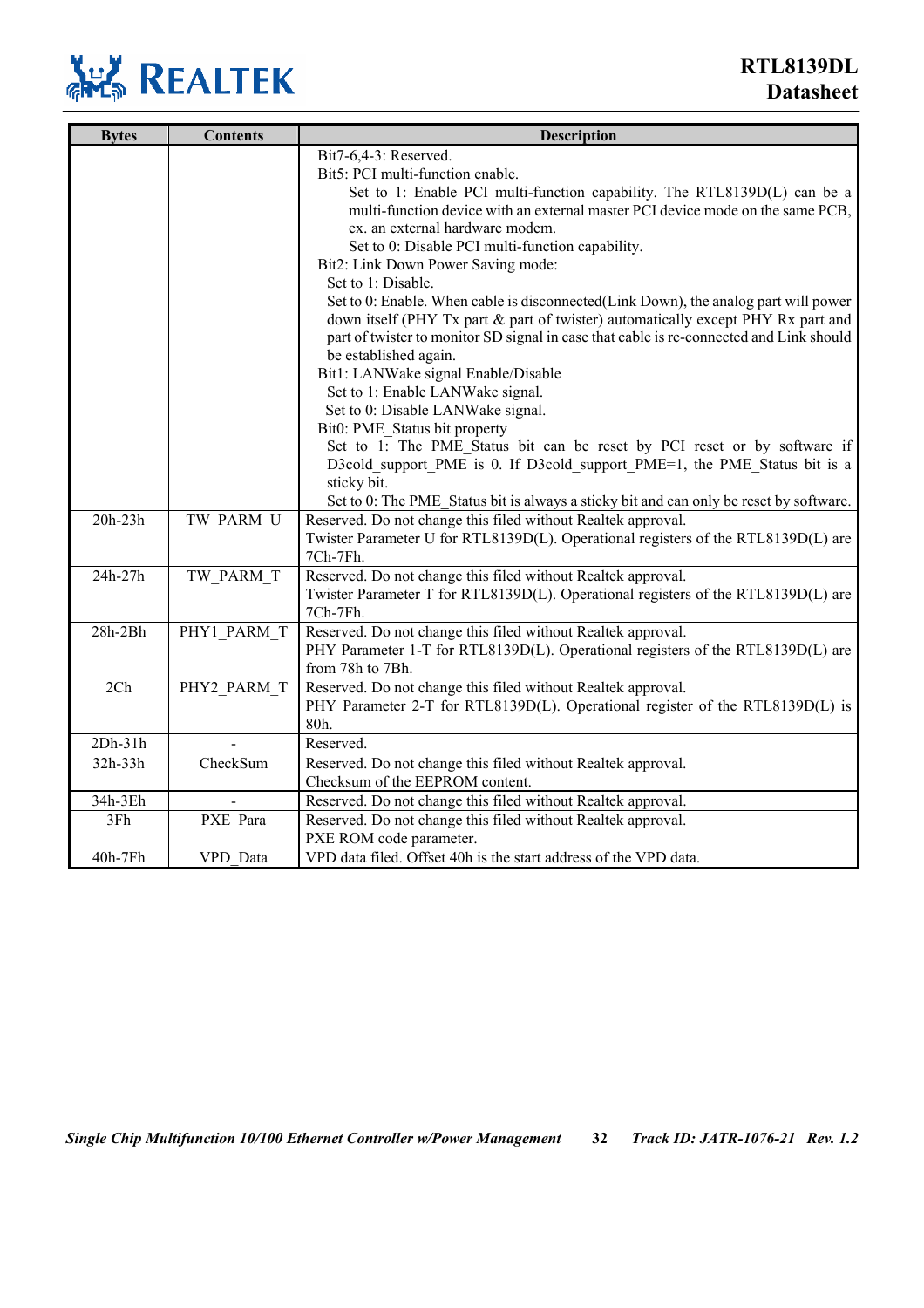

### <span id="page-38-0"></span>**6.1. Summary of RTL8139D(L) EEPROM Registers**

| <b>Offset</b> | Name            | <b>Type</b>      | Bit7                     | Bit <sub>6</sub>         | Bit <sub>5</sub> | Bit4              | Bit3                     | Bit2                     | Bit1                     | <b>Bit0</b>         |
|---------------|-----------------|------------------|--------------------------|--------------------------|------------------|-------------------|--------------------------|--------------------------|--------------------------|---------------------|
| 00h-05h       | $IDR0 - IDR5$   | $R/W^*$          |                          |                          |                  |                   |                          |                          |                          |                     |
| 51h           | <b>CONFIG0</b>  | R                |                          |                          |                  |                   |                          | BS <sub>2</sub>          | BS1                      | BS <sub>0</sub>     |
|               |                 | $W^*$            |                          |                          |                  |                   |                          |                          |                          |                     |
| 52h           | CONFIG1         | $\mathbf R$      | LEDS1                    | LEDS <sub>0</sub>        | DVRLOAD LWACT    |                   | <b>MEMMAP</b>            | <b>IOMAP</b>             | <b>VPD</b>               | <b>PMEN</b>         |
|               |                 | $W^*$            | LEDS1                    | LEDS <sub>0</sub>        | DVRLOAD LWACT    |                   |                          |                          | <b>VPD</b>               | <b>PMEN</b>         |
| 58h           |                 | R                | <b>TxFCE</b>             | <b>RxFCE</b>             |                  |                   | -                        | $\overline{\phantom{a}}$ |                          |                     |
|               |                 | $W^*$            | <b>TxFCE</b>             | <b>RxFCE</b>             |                  |                   | $\overline{a}$           |                          |                          |                     |
| 63H           | <b>MSRBMCR</b>  | R                |                          | $\blacksquare$           | Spd Set          | <b>ANE</b>        | $\overline{a}$           | $\overline{\phantom{a}}$ |                          | <b>FUDUP</b>        |
|               |                 | $W^*$            | $\overline{\phantom{a}}$ | $\overline{\phantom{0}}$ | Spd_Set          | <b>ANE</b>        | $\overline{\phantom{a}}$ | $\blacksquare$           |                          | <b>FUDUP</b>        |
| 59h           | CONFIG3         | R                | GNTDel                   | PARM EN                  | Magic            | LinkUp            |                          |                          |                          | FBtBEn              |
|               |                 | $W^*$            | $\blacksquare$           | PARM EN                  | Magic            | LinkUp            |                          |                          | $\overline{\phantom{a}}$ |                     |
| 5Ah           | CONFIG4         | $R/W^*$          | <b>RxFIFO</b>            | AnaOff                   | LongWF           | <b>LWPME</b>      |                          | <b>LWPTN</b>             |                          |                     |
|               |                 |                  | AutoClr                  |                          |                  |                   |                          |                          |                          |                     |
| 78h-7Bh       | PHY1 PARM       | $R/W^{\ast\ast}$ |                          |                          |                  | 32 bit Read Write |                          |                          |                          |                     |
| 7Ch-7Fh       | TW1 PARM        | $R/W^{\ast\ast}$ |                          | 32 bit Read Write        |                  |                   |                          |                          |                          |                     |
|               | TW2 PARM        |                  | 32 bit Read Write        |                          |                  |                   |                          |                          |                          |                     |
| 80h           | PHY2_PARM R/W** |                  | 8 bit Read Write         |                          |                  |                   |                          |                          |                          |                     |
| D8h           | <b>CONFIG5</b>  | $R/W^*$          |                          |                          |                  |                   |                          | <b>LDPS</b>              |                          | <b>LANWa PME ST</b> |
|               |                 |                  |                          |                          |                  |                   |                          |                          | ke                       | ${\bf S}$           |

\* Registers marked with type =  $W^*$  can be written only if bits EEM1=EEM0=1.

\*\* Registers marked with type = 'W<sup>\*\*'</sup> can be written only if bits EEM1=EEM0=1 and CONFIG3<PARM\_EN> = 0.

### <span id="page-38-1"></span>**6.2. Summary of EEPROM Power Management Registers**

| Configuration<br><b>Space offset</b> | <b>Name</b> | <b>Type</b> | Bit7                                                | Bit <sub>6</sub> | Bit <sub>5</sub> | Bit4 | Bit <sub>3</sub>  | Bit2 | <b>Bit1</b> | <b>Bit0</b> |
|--------------------------------------|-------------|-------------|-----------------------------------------------------|------------------|------------------|------|-------------------|------|-------------|-------------|
| 52h                                  | PMC         | R           | Aux I bl                                            | Aux I b0         | <b>DSI</b>       |      | Reserved   PMECLK |      | Version     |             |
| 53h                                  |             |             | PME $D3_{cold}$ PME $D3_{bol}$ PME D2 PME D1 PME D0 |                  |                  |      |                   | D2   | D1          | Aux I $b2$  |
|                                      |             |             |                                                     |                  |                  |      |                   |      |             |             |
| 55h                                  | <b>PMCS</b> | R           | <b>PME</b> Status                                   | $\blacksquare$   |                  |      | $\,$              |      |             | PME En      |
|                                      | R           | W           | <b>PME</b> Status                                   | ۰                |                  |      | $\,$              |      |             | PME En      |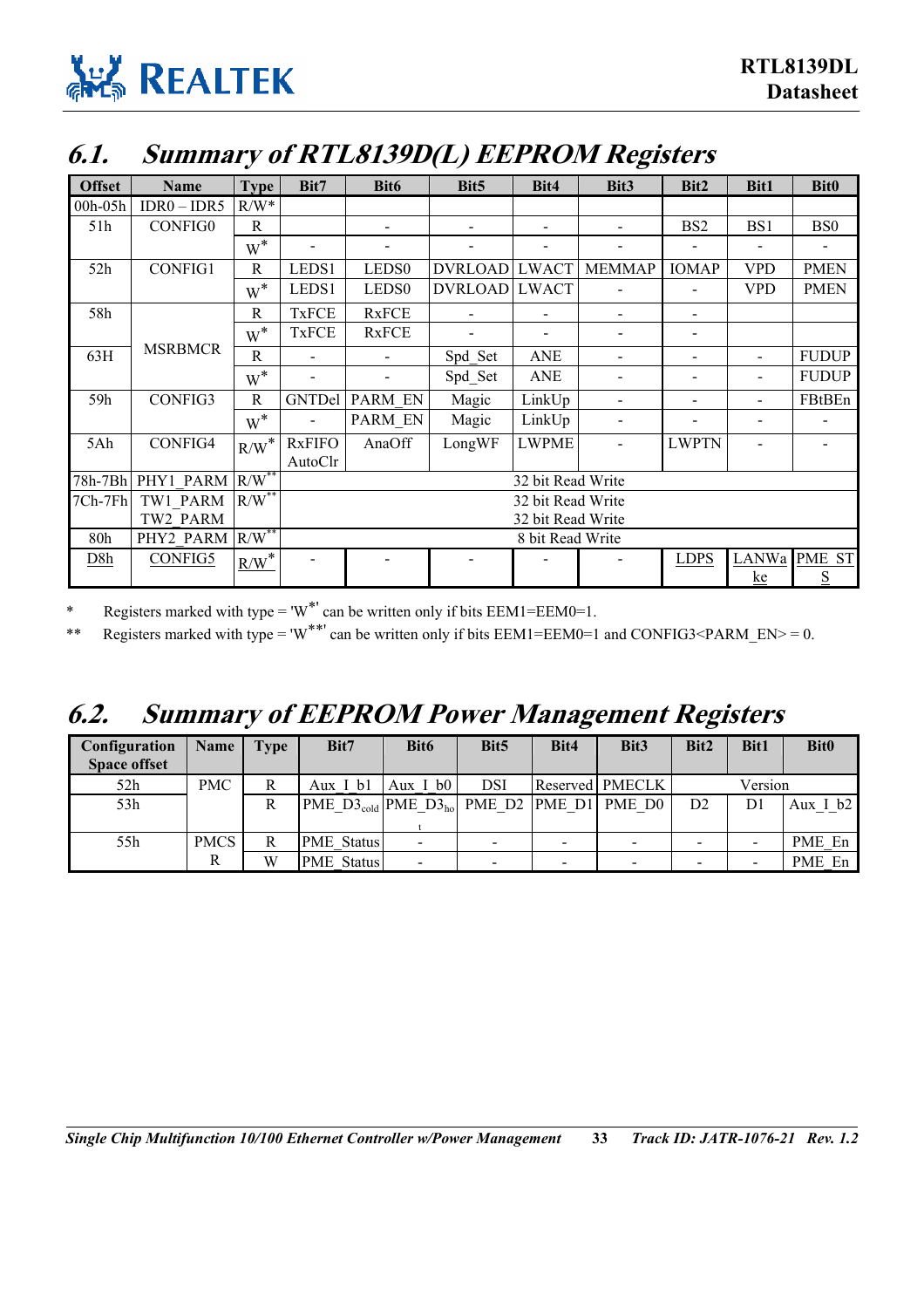

## <span id="page-39-0"></span>**7. PCI Configuration Space Registers**

### <span id="page-39-1"></span>**7.1. PCI Configuration Space Table**

| No.             | Name               | <b>Type</b>    | Bit7             | Bit6              | Bit <sub>5</sub> | Bit4               | Bit3                     | Bit2               | Bit1                     | <b>Bit0</b>       |
|-----------------|--------------------|----------------|------------------|-------------------|------------------|--------------------|--------------------------|--------------------|--------------------------|-------------------|
| 00h             | <b>VID</b>         | R              | 1                | 1                 | 1                | $\boldsymbol{0}$   | 1                        | 1                  | $\mathbf{0}$             | $\boldsymbol{0}$  |
| 01h             |                    | $\mathbf R$    | $\boldsymbol{0}$ | $\boldsymbol{0}$  | $\boldsymbol{0}$ | 1                  | $\boldsymbol{0}$         | $\boldsymbol{0}$   | $\boldsymbol{0}$         | $\boldsymbol{0}$  |
| 02h             | DID                | ${\bf R}$      | $\boldsymbol{0}$ | $\boldsymbol{0}$  | $\mathbf{1}$     | 1                  | 1                        | $\boldsymbol{0}$   | $\boldsymbol{0}$         | $\mathbf{1}$      |
| 03h             |                    | $\mathbf R$    | $\mathbf{1}$     | $\boldsymbol{0}$  | $\boldsymbol{0}$ | $\boldsymbol{0}$   | $\boldsymbol{0}$         | $\boldsymbol{0}$   | $\boldsymbol{0}$         |                   |
| 04h             | Command            | $\mathbf R$    | $\boldsymbol{0}$ | <b>PERRSP</b>     | $\boldsymbol{0}$ | $\boldsymbol{0}$   | $\overline{\phantom{a}}$ | <b>BMEN</b>        | <b>MEMEN</b>             | <b>IOEN</b>       |
|                 |                    | W              | $\blacksquare$   | <b>PERRSP</b>     |                  |                    |                          | <b>BMEN</b>        | <b>MEMEN</b>             | <b>IOEN</b>       |
| 05h             |                    | ${\bf R}$      | $\boldsymbol{0}$ | $\boldsymbol{0}$  | $\boldsymbol{0}$ | $\boldsymbol{0}$   | $\mathbf{0}$             | $\mathbf{0}$       | <b>FBTBEN</b>            | <b>SERREN</b>     |
|                 |                    | W              |                  |                   |                  |                    |                          |                    |                          | <b>SERREN</b>     |
| 06h             | <b>Status</b>      | ${\bf R}$      | <b>FBBC</b>      | $\boldsymbol{0}$  | $\boldsymbol{0}$ | NewCap             | $\boldsymbol{0}$         | $\boldsymbol{0}$   | $\overline{0}$           | $\boldsymbol{0}$  |
| 07h             |                    | $\mathbf R$    | <b>DPERR</b>     | <b>SSERR</b>      | <b>RMABT</b>     | <b>RTABT</b>       | <b>STABT</b>             | DST1               | DST <sub>0</sub>         | <b>DPD</b>        |
|                 |                    | W              | <b>DPERR</b>     | <b>SSERR</b>      | <b>RMABT</b>     | <b>RTABT</b>       | <b>STABT</b>             |                    |                          | <b>DPD</b>        |
| 08h             | <b>Revision ID</b> | ${\bf R}$      | $\boldsymbol{0}$ | $\boldsymbol{0}$  | $\boldsymbol{0}$ | $\boldsymbol{0}$   | $\boldsymbol{0}$         | $\boldsymbol{0}$   | $\boldsymbol{0}$         | $\boldsymbol{0}$  |
| 09h             | <b>PIFR</b>        | ${\bf R}$      | $\boldsymbol{0}$ | $\boldsymbol{0}$  | $\boldsymbol{0}$ | $\boldsymbol{0}$   | $\theta$                 | $\boldsymbol{0}$   | $\boldsymbol{0}$         | $\boldsymbol{0}$  |
| 0Ah             | <b>SCR</b>         | ${\bf R}$      | $\boldsymbol{0}$ | $\boldsymbol{0}$  | $\boldsymbol{0}$ | $\boldsymbol{0}$   | $\boldsymbol{0}$         | $\boldsymbol{0}$   | $\boldsymbol{0}$         | $\boldsymbol{0}$  |
| 0Bh             | <b>BCR</b>         | $\mathbf R$    | $\boldsymbol{0}$ | $\boldsymbol{0}$  | $\boldsymbol{0}$ | $\boldsymbol{0}$   | $\boldsymbol{0}$         | $\boldsymbol{0}$   |                          | $\boldsymbol{0}$  |
| 0 <sub>Ch</sub> | <b>CLS</b>         | ${\bf R}$      | $\boldsymbol{0}$ | $\boldsymbol{0}$  | $\mathbf{0}$     | $\boldsymbol{0}$   | $\boldsymbol{0}$         | $\boldsymbol{0}$   | $\boldsymbol{0}$         | $\boldsymbol{0}$  |
| 0Dh             | <b>LTR</b>         | $\mathbf R$    | LTR7             | LTR6              | LTR5             | LTR4               | LTR3                     | LTP2               | LTR1                     | LTR0              |
|                 |                    | W              | LTR7             | LTR6              | LTR5             | LTR4               | LTR3                     | LTP2               | LTR1                     | LTR <sub>0</sub>  |
| 0Eh             | <b>HTR</b>         | ${\bf R}$      | $\boldsymbol{0}$ | $\boldsymbol{0}$  | $\boldsymbol{0}$ | $\mathbf{0}$       | $\boldsymbol{0}$         | $\mathbf{0}$       | $\boldsymbol{0}$         | $\boldsymbol{0}$  |
| 0Fh             | <b>BIST</b>        | ${\bf R}$      | $\mathbf{0}$     | $\boldsymbol{0}$  | $\boldsymbol{0}$ | $\mathbf{0}$       | $\boldsymbol{0}$         | $\boldsymbol{0}$   | $\boldsymbol{0}$         | $\overline{0}$    |
| 10 <sub>h</sub> | <b>IOAR</b>        | $\mathbf R$    | $\boldsymbol{0}$ | $\boldsymbol{0}$  | $\boldsymbol{0}$ | $\boldsymbol{0}$   | $\boldsymbol{0}$         | $\boldsymbol{0}$   | $\boldsymbol{0}$         | IOIN              |
|                 |                    | W              |                  |                   |                  |                    |                          |                    |                          |                   |
| 11h             |                    | R/W            | IOAR15           | IOAR14            | IOAR13           | IOAR12             | IOAR11                   | IOAR10             | IOAR9                    | IOAR8             |
| 12h             |                    | R/W            | IOAR23           | IOAR22            | IOAR21           | IOAR <sub>20</sub> | IOAR19                   | IOAR18             | IOAR17                   | IOAR16            |
| 13h             |                    | R/W            | IOAR31           | IOAR30            | IOAR29           | IOAR28             | IOAR27                   | IOAR <sub>26</sub> | IOAR25                   | IOAR24            |
| 14h             | <b>MEMAR</b>       | ${\bf R}$      | $\boldsymbol{0}$ | $\boldsymbol{0}$  | $\boldsymbol{0}$ | $\boldsymbol{0}$   | $\boldsymbol{0}$         | $\boldsymbol{0}$   | $\boldsymbol{0}$         | <b>MEMIN</b>      |
|                 |                    | W              |                  |                   |                  |                    |                          |                    |                          |                   |
| 15h             |                    | R/W            | MEM15            | MEM14             | MEM13            | MEM12              | MEM11                    | MEM10              | MEM9                     | MEM8              |
| 16h             |                    | R/W            | MEM23            | MEM22             | MEM21            | MEM20              | MEM19                    | MEM18              | MEM17                    | MEM16             |
| 17h             |                    | R/W            | MEM31            | MEM30             | MEM29            | MEM28              | MEM27                    | MEM26              | MEM25                    | MEM24             |
| $18h-2$         |                    |                |                  |                   | <b>RESERVED</b>  |                    |                          |                    |                          |                   |
| <b>Bh</b>       |                    |                |                  |                   |                  |                    |                          |                    |                          |                   |
| 2Ch             | <b>SVID</b>        | ${\bf R}$      | SVID7            | SVID <sub>6</sub> | SVID5            | SVID4              | SVID3                    | SVID <sub>2</sub>  | SVID1                    | SVID <sub>0</sub> |
| 2Dh             |                    | $\overline{R}$ | SVID15           | SVID14            | SVID13           | SVID12             | SVID11                   | SVID10             | SVID9                    | SVID <sub>8</sub> |
| 2Eh             | <b>SMID</b>        | R              | SMID7            | SMID <sub>6</sub> | SMID5            | SMID4              | SMID3                    | SMID <sub>2</sub>  | SMID1                    | SMID <sub>0</sub> |
| 2Fh             |                    | R              | SMID15           | SMID14            | SMID13           | SMID12             | SMID11                   | SMID10             | SMID9                    | SMID <sub>8</sub> |
| 30 <sub>h</sub> | <b>BMAR</b>        | $\mathbb{R}$   | $\boldsymbol{0}$ | $\boldsymbol{0}$  | $\boldsymbol{0}$ | $\mathbf{0}$       | $\boldsymbol{0}$         | $\mathbf{0}$       | $\boldsymbol{0}$         | <b>BROMEN</b>     |
|                 |                    | W              |                  |                   |                  |                    |                          |                    | $\overline{\phantom{m}}$ | <b>BROMEN</b>     |
| 31h             |                    | R              | BMAR15           | BMAR14            | BMAR13           | BMAR12             | BMAR11                   | $\overline{0}$     | $\boldsymbol{0}$         | $\boldsymbol{0}$  |
|                 |                    | W              | BMAR15           | BMAR14            | BMAR13           | BMAR12             | BMAR11                   |                    |                          |                   |
| 32h             |                    | R/W            | BMAR23           | BMAR22            | BMAR21           | BMAR20             | BMAR19                   | BMAR18             | BMAR17                   | BMAR16            |
| 33h             |                    | R/W            | BMAR31           | BMAR30            | BMAR29           | BMAR28             | BMAR27                   | BMAR26             | BMAR25                   | BMAR24            |
| 34h             | Cap Ptr            | R              | $\boldsymbol{0}$ | 1                 | $\overline{0}$   |                    | $\boldsymbol{0}$         | $\boldsymbol{0}$   | $\boldsymbol{0}$         | $\boldsymbol{0}$  |
| $35h-3$         |                    |                |                  |                   | <b>RESERVED</b>  |                    |                          |                    |                          |                   |
| Bh              |                    |                |                  |                   |                  |                    |                          |                    |                          |                   |

*Single Chip Multifunction 10/100 Ethernet Controller w/Power Management* **34** *Track ID: JATR-1076-21 Rev. 1.2*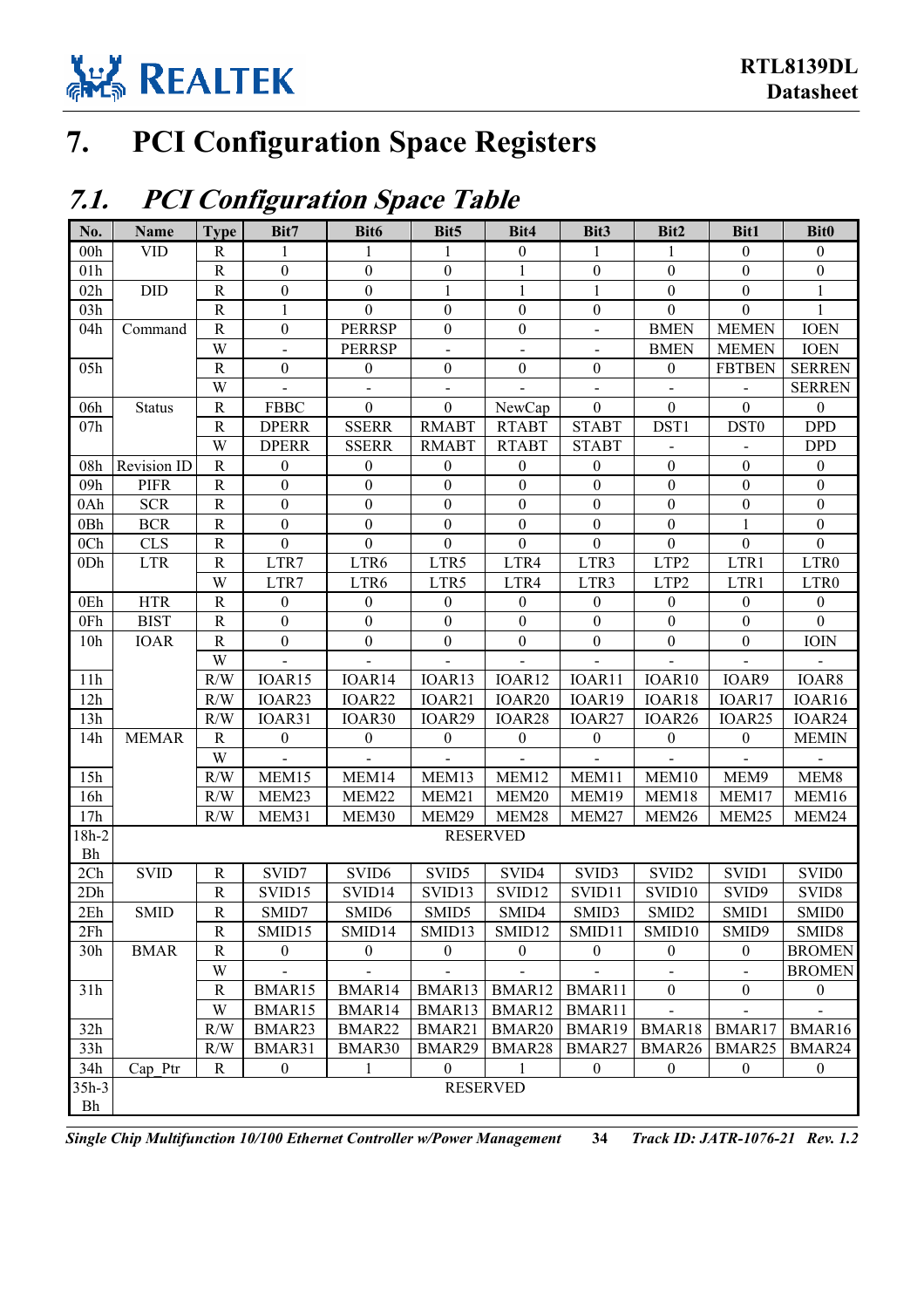

| No.     | <b>Name</b>     | <b>Type</b>  | Bit7                                      | Bit <sub>6</sub>             | Bit <sub>5</sub>         | Bit4             | Bit <sub>3</sub>         | Bit2             | <b>Bit1</b>      | <b>Bit0</b>      |
|---------|-----------------|--------------|-------------------------------------------|------------------------------|--------------------------|------------------|--------------------------|------------------|------------------|------------------|
| 3Ch     | <b>ILR</b>      | R/W          | IRL7                                      | ILR6                         | ILR5                     | ILR4             | ILR3                     | ILR <sub>2</sub> | ILR1             | ILR0             |
| 3Dh     | <b>IPR</b>      | $\mathbb{R}$ | $\mathbf{0}$                              | $\mathbf{0}$                 | $\theta$                 | $\boldsymbol{0}$ | $\mathbf{0}$             | $\overline{0}$   | $\mathbf{0}$     |                  |
| 3Eh     | <b>MNGNT</b>    | $\mathbf R$  | $\boldsymbol{0}$                          | $\boldsymbol{0}$             |                          | $\boldsymbol{0}$ | $\boldsymbol{0}$         | $\boldsymbol{0}$ | $\boldsymbol{0}$ | $\boldsymbol{0}$ |
| 3Fh     | <b>MXLAT</b>    | $\mathbf R$  | $\boldsymbol{0}$                          | $\boldsymbol{0}$             | 1                        | $\mathbf{0}$     | $\boldsymbol{0}$         | $\boldsymbol{0}$ | $\boldsymbol{0}$ | $\boldsymbol{0}$ |
| $40h -$ |                 |              |                                           |                              | <b>RESERVED</b>          |                  |                          |                  |                  |                  |
| 4Fh     |                 |              |                                           |                              |                          |                  |                          |                  |                  |                  |
| 50h     | <b>PMID</b>     | ${\bf R}$    | $\boldsymbol{0}$                          | $\boldsymbol{0}$             | $\boldsymbol{0}$         | $\boldsymbol{0}$ | $\boldsymbol{0}$         | $\boldsymbol{0}$ | $\boldsymbol{0}$ | $\mathbf{1}$     |
| 51h     | NextPtr         | R            | $\theta$                                  | $\mathbf{0}$                 | $\mathbf{0}$             | $\overline{0}$   | $\overline{0}$           | $\boldsymbol{0}$ | $\overline{0}$   | $\mathbf{0}$     |
| 52h     | <b>PMC</b>      | ${\bf R}$    | Aux I bl                                  | Aux I b0                     | <b>DSI</b>               | Reserved         | <b>PMECLK</b>            |                  | Version          |                  |
| 53h     |                 | $\mathbf R$  | $\overline{\text{PME\_D3}_{\text{cold}}}$ | $PME_D3_{hot}$               | PME D2                   | PME D1           | PME D0                   | D2               | D1               | Aux I b2         |
| 54h     | <b>PMCSR</b>    | $\mathbb{R}$ | $\boldsymbol{0}$                          | $\boldsymbol{0}$             | $\boldsymbol{0}$         | $\boldsymbol{0}$ | $\boldsymbol{0}$         | $\boldsymbol{0}$ | Power State      |                  |
|         |                 | W            |                                           | $\overline{a}$               | $\overline{a}$           | $\overline{a}$   | $\overline{a}$           | $\overline{a}$   | Power State      |                  |
| 55h     |                 | $\mathbf R$  | <b>PME</b> Status                         | $\overline{\phantom{0}}$     | $\overline{\phantom{0}}$ | $\overline{a}$   | $\overline{\phantom{a}}$ | $\overline{a}$   | $\blacksquare$   | PME En           |
|         |                 | W            | <b>PME</b> Status                         | $\qquad \qquad \blacksquare$ |                          |                  | $\overline{\phantom{0}}$ | $\blacksquare$   | $\blacksquare$   | PME En           |
| $56h-$  |                 |              |                                           |                              | <b>RESERVED</b>          |                  |                          |                  |                  |                  |
| 5Fh     |                 |              |                                           |                              |                          |                  |                          |                  |                  |                  |
| 60h     | <b>VPDID</b>    | $\mathbb{R}$ | $\theta$                                  | $\boldsymbol{0}$             | $\boldsymbol{0}$         | $\boldsymbol{0}$ | $\boldsymbol{0}$         | $\boldsymbol{0}$ | 1                |                  |
| 61h     | NextPtr         | $\mathbf R$  | $\mathbf{0}$                              | $\mathbf{0}$                 | $\mathbf{0}$             | $\mathbf{0}$     | $\mathbf{0}$             | $\mathbf{0}$     | $\mathbf{0}$     | $\boldsymbol{0}$ |
| 62h     | Flag VPD        | R/W          | <b>VPDADDR</b>                            | <b>VPDADDR</b>               | <b>VPDADD</b>            | <b>VPDADD</b>    | <b>VPDADD</b>            | <b>VPDADD</b>    | <b>VPDADD</b>    | <b>VPDADD</b>    |
|         | Address         |              | 7                                         | 6                            | R <sub>5</sub>           | R <sub>4</sub>   | R <sub>3</sub>           | R <sub>2</sub>   | R1               | R <sub>0</sub>   |
| 63h     |                 | R/W          | Flag                                      | <b>VPDADDR</b>               | <b>VPDADD</b>            | <b>VPDADD</b>    | <b>VPDADD</b>            | <b>VPDADD</b>    | <b>VPDADD</b>    | <b>VPDADD</b>    |
|         |                 |              |                                           | 14                           | R13                      | R12              | R11                      | R10              | R <sub>9</sub>   | R8               |
| 64h     | <b>VPD</b> Data | R/W          | Data7                                     | Data6                        | Data <sub>5</sub>        | Data4            | Data3                    | Data2            | Datal            | Data0            |
| 65h     |                 | R/W          | Data15                                    | Data14                       | Data13                   | Data12           | Data11                   | Data10           | Data9            | Data8            |
| 66h     |                 | R/W          | Data23                                    | Data22                       | Data21                   | Data20           | Data19                   | Data18           | Data17           | Data16           |
| 67h     |                 | R/W          | Data31                                    | Data30                       | Data29                   | Data28           | Data27                   | Data26           | Data25           | Data24           |
| 68h-F   |                 |              |                                           |                              | <b>RESERVED</b>          |                  |                          |                  |                  |                  |
| Fh      |                 |              |                                           |                              |                          |                  |                          |                  |                  |                  |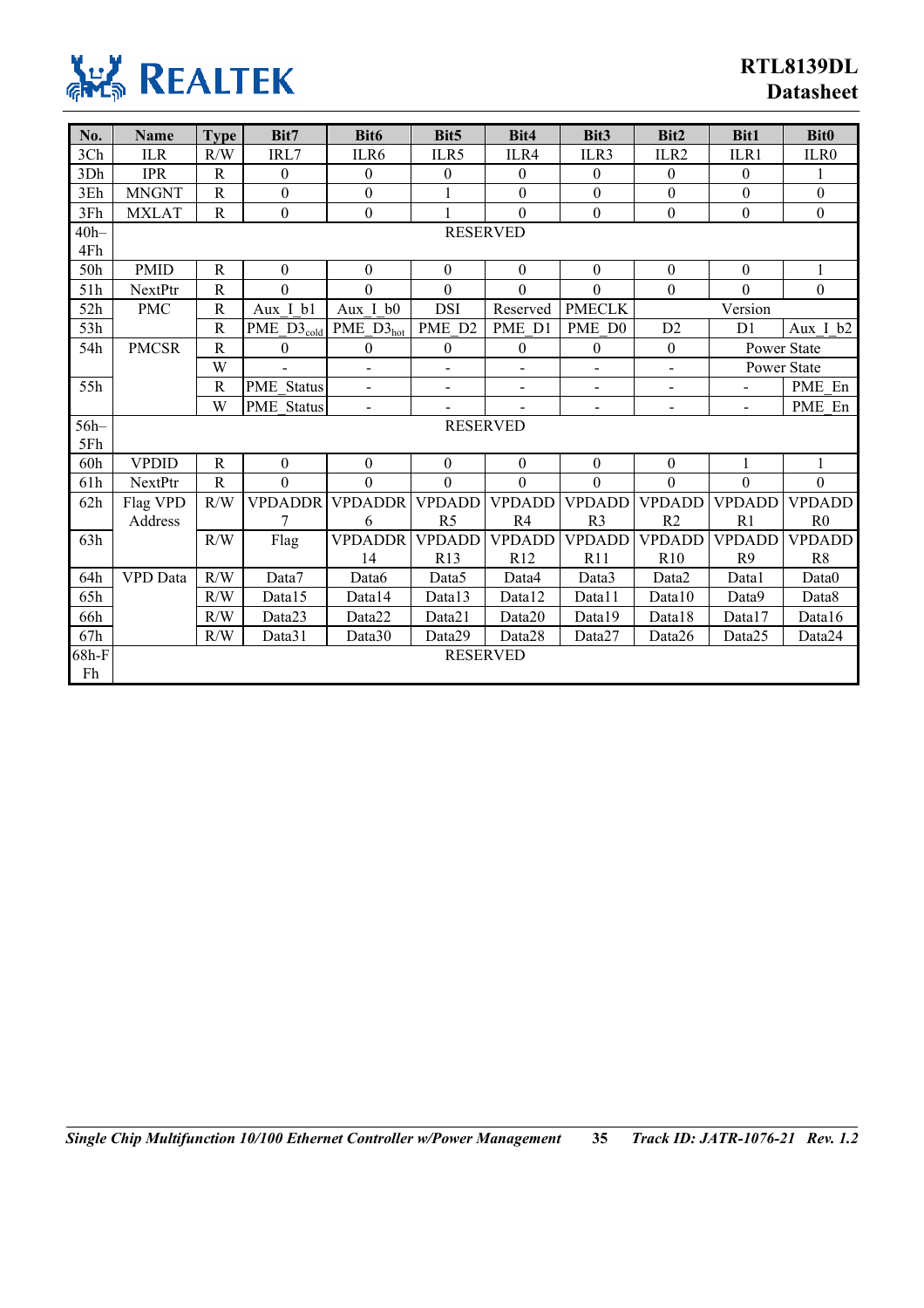

### <span id="page-41-0"></span>**7.2. PCI Configuration Space Functions**

The PCI configuration space is intended for configuration, initialization, and catastrophic error handling functions. The functions of the RTL8139D(L)'s configuration space are described below.

**VID:** Vendor ID. This field will default to a value of 10ECh which is Realtek Semiconductor's PCI Vendor ID.

**DID:** Device ID. This field will default to a value of 8139h.

**Command:** The command register is a 16-bit register used to provide coarse control over a device's ability to generate and respond to PCI cycles.

| <b>Bit</b>     | <b>Symbol</b>       | <b>Description</b>                                                                                                                                                                                    |
|----------------|---------------------|-------------------------------------------------------------------------------------------------------------------------------------------------------------------------------------------------------|
| $15 - 10$      |                     | <b>Reserved</b>                                                                                                                                                                                       |
| 9              | <b>FBTBEN</b>       | Fast Back-To-Back Enable: Config3 <fbtben>=0:Read as 0. Write operation has no effect. The</fbtben>                                                                                                   |
|                |                     | RTL8139D(L) will not generate Fast Back-to-back cycles. When Config3 <fbtben>=1, This<br/>read/write bit controls whether or not a master can do fast back-to-back transactions to different</fbtben> |
|                |                     | devices. Initialization software will set the bit if all targets are fast back-to-back capable. A value of 1                                                                                          |
|                |                     | means the master is allowed to generate fast back-to-back transaction to different agents. A value of 0                                                                                               |
|                |                     | means fast back-to-back transactions are only allowed to the same agent. This bit's state after RST# is                                                                                               |
|                |                     | $\Omega$ .                                                                                                                                                                                            |
| 8              | <b>SERREN</b>       | System Error Enable: When set to 1, the RTL8139D(L) asserts the SERRB pin when it detects a                                                                                                           |
|                |                     | parity error on the address phase (AD<31:0> and CBEB<3:0>).                                                                                                                                           |
| 7              | <b>ADSTEP</b>       | Address/Data Stepping: Read as 0, write operation has no effect. The RTL8139D(L) never make                                                                                                           |
|                |                     | address/data stepping.                                                                                                                                                                                |
| 6              | <b>PERRSP</b>       | Parity Error Response: When set to 1, the RTL8139D(L) will assert the PERRB pin on the detection                                                                                                      |
|                |                     | of a data parity error when acting as the target, and will sample the PERRB pin as the master. When set                                                                                               |
|                |                     | to 0, any detected parity error is ignored and the RTL8139D( $L$ ) continues normal operation.<br>Parity checking is disabled after hardware reset (RSTB).                                            |
|                |                     |                                                                                                                                                                                                       |
| 5              | <b>VGASNOO</b><br>P | VGA palette SNOOP: Read as 0, write operation has no effect.                                                                                                                                          |
| $\overline{4}$ | <b>MWIEN</b>        | Memory Write and Invalidate cycle Enable: Read as 0, write operation has no effect.                                                                                                                   |
| $\overline{3}$ | <b>SCYCEN</b>       | Special Cycle Enable: Read as 0, write operation has no effect. The RTL8139D(L) ignores all special                                                                                                   |
|                |                     | cycle operation.                                                                                                                                                                                      |
| $\overline{2}$ | <b>BMEN</b>         | Bus Master Enable: When set to 1, the RTL8139D(L) is capable of acting as a bus master. When set                                                                                                      |
|                |                     | to 0, it is prohibited from acting as a PCI bus master.                                                                                                                                               |
|                |                     | For the normal operation, this bit must be set by the system BIOS.                                                                                                                                    |
| $\mathbf{1}$   | <b>MEMEN</b>        | Memory Space Access: When set to 1, the RTL8139D(L) responds to memory space accesses. When                                                                                                           |
|                |                     | set to 0, the RTL8139D(L) ignores memory space accesses.                                                                                                                                              |
| $\theta$       | <b>IOEN</b>         | I/O Space Access: When set to 1, the RTL8139D(L) responds to IO space access. When set to 0, the                                                                                                      |
|                |                     | RTL8139D(L) ignores I/O space accesses.                                                                                                                                                               |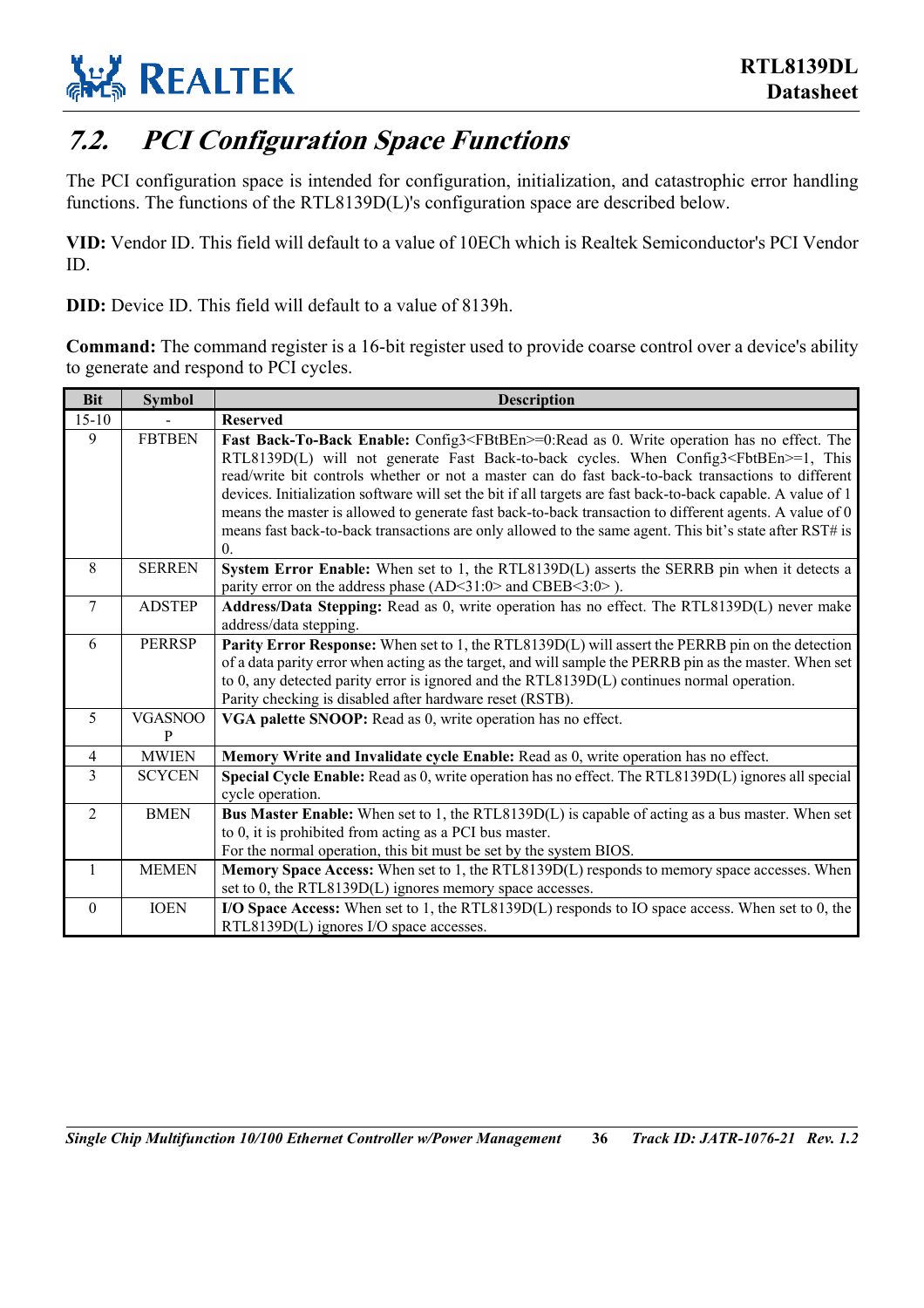

*Status: The status register is a 16-bit register used to record status information for PCI bus related events. Reads to this register behave normally. Writes are slightly different in that bits can be reset, but not set.* 

| <b>Bit</b>     | <b>Symbol</b>  | <b>Description</b>                                                                                                                                                                                                                                                                                                                                                                                  |
|----------------|----------------|-----------------------------------------------------------------------------------------------------------------------------------------------------------------------------------------------------------------------------------------------------------------------------------------------------------------------------------------------------------------------------------------------------|
| 15             | <b>DPERR</b>   | Detected Parity Error: When set indicates that the RTL8139D(L) detected a parity error, even if parity<br>error handling is disabled in command register PERRSP bit.                                                                                                                                                                                                                                |
| 14             | <b>SSERR</b>   | Signaled System Error: When set indicates that the RTL8139D(L) asserted the system error pin,<br>SERRB. Writing a 1 clears this bit to 0.                                                                                                                                                                                                                                                           |
| 13             | <b>RMABT</b>   | Received Master Abort: When set indicates that the RTL8139D(L) terminated a master transaction<br>with master abort. Writing a 1 clears this bit to 0.                                                                                                                                                                                                                                              |
| 12             | <b>RTABT</b>   | Received Target Abort: When set indicates that the RTL8139D(L) master transaction was terminated<br>due to a target abort. Writing a 1 clears this bit to 0.                                                                                                                                                                                                                                        |
| 11             | <b>STABT</b>   | Signaled Target Abort: Set to 1 whenever the RTL8139D(L) terminates a transaction with target abort.<br>Writing a 1 clears this bit to $0$ .                                                                                                                                                                                                                                                        |
| $10-9$         | <b>DST1-0</b>  | Device Select Timing: These bits encode the timing of DEVSELB. They are set to 01b (medium),<br>indicating the RTL8139D(L) will assert DEVSELB two clocks after FRAMEB is asserted.                                                                                                                                                                                                                 |
| 8              | <b>DPD</b>     | <b>Data Parity error Detected:</b><br>This bit sets when the following conditions are met:<br>The RTL8139D(L) asserts parity error(PERRB pin) or it senses the assertion of PERRB pin by another device.<br>$\blacktriangleright$ The RTL8139D(L) operates as a bus master for the operation that caused the error.<br>The Command register PERRSP bit is set.<br>Writing a 1 clears this bit to 0. |
| $\overline{7}$ | <b>FBBC</b>    | Fast Back-To-Back Capable: Config3 <fbtben>=0, Read as 0, write operation has no effect.<br/>Config3<fbtben>=1, Read as 1.</fbtben></fbtben>                                                                                                                                                                                                                                                        |
| 6              | <b>UDF</b>     | User Definable Features Supported: Read as 0, write operation has no effect. The RTL8139D(L) does<br>not support UDF.                                                                                                                                                                                                                                                                               |
| 5              | 66MHz          | 66 MHz Capable: Read as 0, write operation has no effect. The RTL8139D(L) has no 66MHz<br>capability.                                                                                                                                                                                                                                                                                               |
| $\overline{4}$ | NewCap         | New Capability: Config3 <pmen>=0, Read as 0, write operation has no effect. Config3<pmen>=1,<br/>Read as 1.</pmen></pmen>                                                                                                                                                                                                                                                                           |
| $0 - 3$        | $\overline{a}$ | <b>Reserved</b>                                                                                                                                                                                                                                                                                                                                                                                     |

#### **RID:** Revision ID Register

The Revision ID register is an 8-bit register that specifies the RTL8139D(L) controller revision number.

#### **PIFR:** Programming Interface Register

The programming interface register is an 8-bit register that identifies the programming interface of the RTL8139D(L) controller. Because the PCI version 2.1 specification does not define any specific value for network devices, PIFR = 00h.

#### **SCR:** Sub-Class Register

The Sub-class register is an 8-bit register that identifies the function of the RTL8139D(L). SCR = 00h indicates that the RTL8139D(L) is an Ethernet controller.

#### **BCR:** Base-Class Register

The Base-class register is an 8-bit register that broadly classifies the function of the RTL8139D(L). BCR = 02h indicates that the RTL8139D(L) is a network controller.

#### **CLS:** Cache Line Size

Reads will return a 0, writes are ignored.

#### **LTR:** Latency Timer Register

Specifies, in units of PCI bus clocks, the value of the latency timer of the RTL8139D(L).

When the RTL8139D(L) asserts FRAMEB, it enables its latency timer to count. If the RTL8139D(L) deasserts FRAMEB prior to count expiration, the content of the latency timer is ignored. Otherwise,

*Single Chip Multifunction 10/100 Ethernet Controller w/Power Management* **37** *Track ID: JATR-1076-21 Rev. 1.2*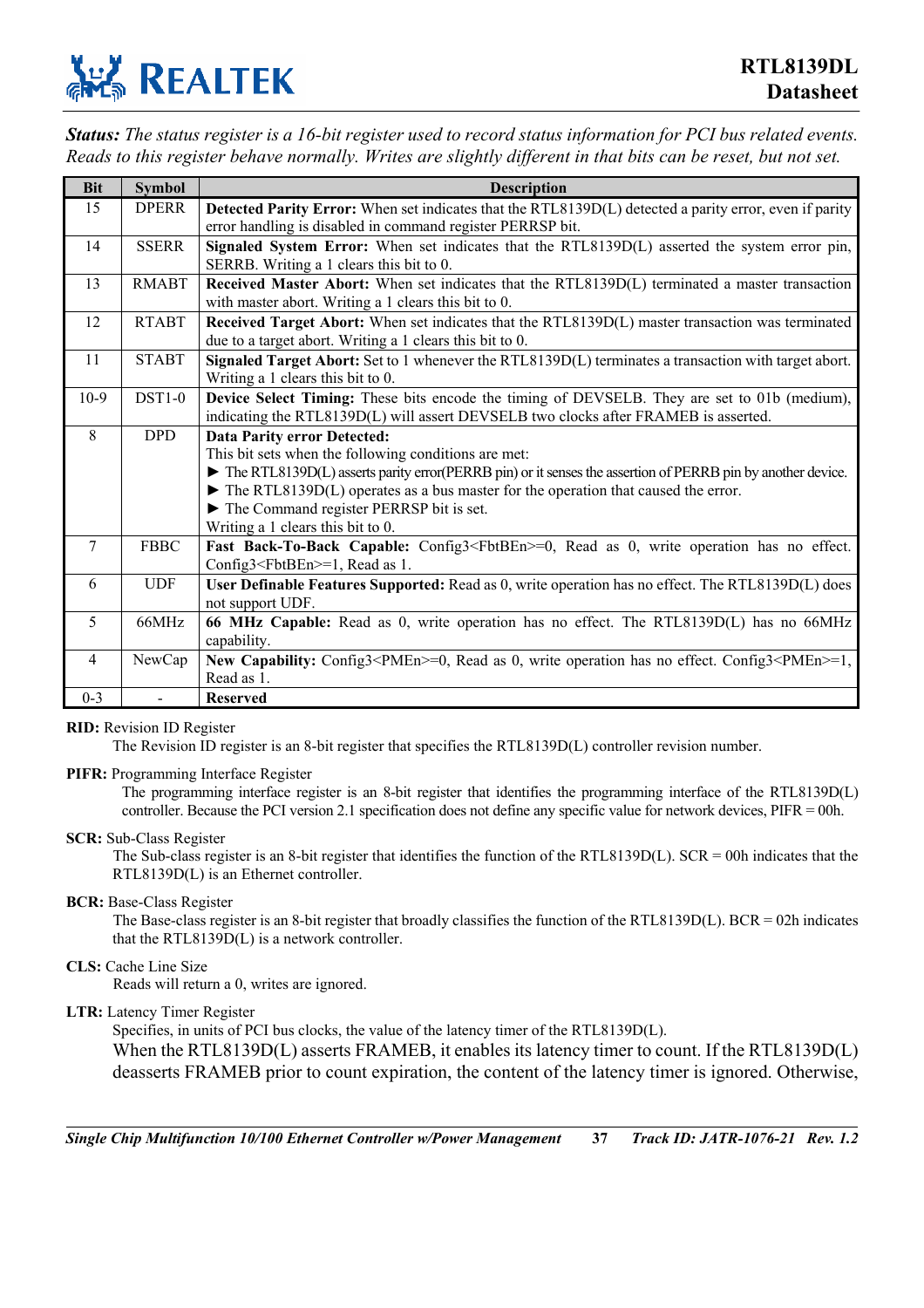

after the count expires, the RTL8139D(L) initiates transaction termination as soon as its GNTB is deasserted. Software is able to read or write, and the default value is 00H.

#### **HTR:** Header Type Register

Reads will return a 0, writes are ignored.

**BIST:** Built-in Self Test

Reads will return a 0, writes are ignored.

**IOAR:** This register specifies the BASE IO address which is required to build an address map during configuration. It also specifies the number of bytes required as well as an indication that it can be mapped into IO space.

| <b>Bit</b> | <b>Symbol</b>  | <b>Description</b>                                                                                                  |
|------------|----------------|---------------------------------------------------------------------------------------------------------------------|
| $31 - 8$   |                | IOAR31-8   <b>BASE IO Address:</b> This is set by software to the Base IO address for the operational register map. |
| $7 - 2$    | <b>IOSIZE</b>  | Size Indication: Read back as 0. This allows the PCI bridge to determine that the RTL8139D $(L)$                    |
|            |                | requires 256 bytes of IO space.                                                                                     |
|            | $\blacksquare$ | <b>Reserved</b>                                                                                                     |
| $\theta$   | <b>IOIN</b>    | IO Space Indicator: Read only. Set to 1 by the RTL8139D(L) to indicate that it is capable of being                  |
|            |                | mapped into IO space.                                                                                               |

**MEMAR:** This register specifies the base memory address for memory accesses to the RTL8139D(L) operational registers. This register must be initialized prior to accessing any RTL8139D(L)'s register with memory access.

| <b>Bit</b> | <b>Symbol</b>  | <b>Description</b>                                                                                        |
|------------|----------------|-----------------------------------------------------------------------------------------------------------|
| $31 - 8$   | <b>MEM31-8</b> | <b>Base Memory Address:</b> This is set by software to the base address for the operational register map. |
| $7 - 4$    |                | MEMSIZE   Memory Size: These bits return 0, which indicates that the RTL8139D(L) requires 256 bytes of    |
|            |                | Memory Space.                                                                                             |
| 3          | <b>MEMPF</b>   | Memory Prefetchable: Read only. Set to 0 by the RTL8139D(L).                                              |
| $2 - 1$    | MEMLOC         | Memory Location Select: Read only. Set to 0 by the RTL8139D(L). This indicates that the base              |
|            |                | register is 32-bit wide and can be placed anywhere in the 32-bit memory space.                            |
| $\theta$   | <b>MEMIN</b>   | <b>Memory Space Indicator:</b> Read only. Set to 0 by the RTL8139D(L) to indicate that it is capable of   |
|            |                | being mapped into memory space.                                                                           |

- **SVID:** Subsystem Vendor ID. This field will be set to a value corresponding to PCI Subsystem Vendor ID in the external EEPROM. If there is no EEPROM, this field will default to a value of 10ECh which is Realtek Semiconductor's PCI Subsystem Vendor ID.
- **SMID:** Subsystem ID. This field will be set to value corresponding to PCI Subsystem ID in the external EEPROM. If there is no EEPROM, this field will default to a value of 8139h.
- **BMAR:** This register specifies the base memory address for memory accesses to the Rtl8139D(L) operational registers. This register must be initialized prior to accessing any Rtl8139D(L) 's register with memory access.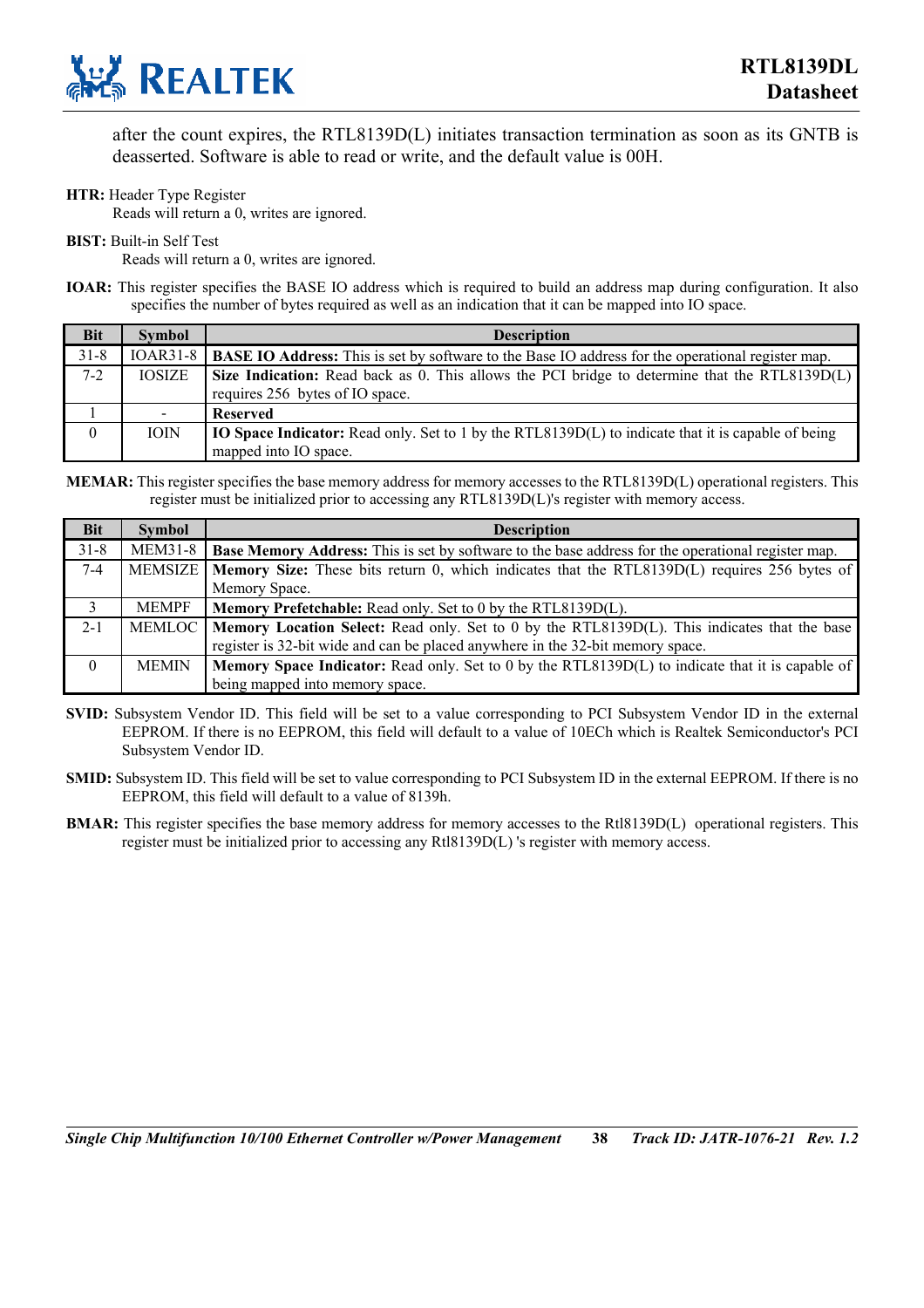

| <b>Bit</b> | <b>Symbol</b>    | <b>Description</b>                                                                     |
|------------|------------------|----------------------------------------------------------------------------------------|
| $31 - 18$  | <b>BMAR31-18</b> | <b>Boot ROM Base Address</b>                                                           |
| $17 - 11$  | <b>ROMSIZE</b>   | These bits indicate how many Boot ROM spaces to be supported.                          |
|            |                  | The Relationship between Config $0 \leq BS2:0$ and BMAR17-11 is the following:         |
|            |                  | <b>BS2 BS1 BS0 Description</b>                                                         |
|            |                  | No Boot ROM, BROMEN=0 (R)<br>0<br>$\theta$<br>$\theta$                                 |
|            |                  | 8K Boot ROM, BROMEN (R/W), BMAR12-11 = 0 (R), BMAR17-13 (R/W)<br>$\Omega$<br>$\Omega$  |
|            |                  | 16K Boot ROM, BROMEN (R/W), BMAR13-11 = 0 (R), BMAR17-14 (R/W)<br>$\Omega$<br>$\theta$ |
|            |                  | 32K Boot ROM, BROMEN (R/W), BMAR14-11 = 0 (R), BMAR17-15 (R/W)<br>$\theta$             |
|            |                  | 64K Boot ROM, BROMEN (R/W), BMAR15-11 = 0 (R), BMAR17-16 (R/W)<br>$\theta$<br>$\theta$ |
|            |                  | 128K Boot ROM, BROMEN(R/W), BMAR16-11=0 (R), BMAR17 (R/W)<br>$\theta$                  |
|            |                  | unused<br>$\Omega$                                                                     |
|            |                  | unused                                                                                 |
| $10-1$     |                  | Reserved (read back 0)                                                                 |
| $\theta$   | <b>BROMEN</b>    | Boot ROM Enable: This is used by the PCI BIOS to enable accesses to Boot ROM.          |

#### **ILR:** Interrupt Line Register

The Interrupt Line Register is an 8-bit register used to communicate with the routing of the interrupt. It is written by the POST software to set interrupt line for the RTL8139D(L).

#### **IPR:** Interrupt Pin Register

The Interrupt Pin register is an 8-bit register indicating the interrupt pin used by the RTL8139D(L). The RTL8139D(L) uses INTA interrupt pin. Read only.  $IPR = 01H$ .

#### **MNGNT:** Minimum Grant Timer: Read only

Specifies how long a burst period the RTL8139D(L) needs at 33 MHz clock rate in units of 1/4 microsecond. This field will be set to a value from the external EEPROM. If there is no EEPROM, this field will default to a value of 20h.

#### **MXLAT:** Maximum Latency Timer: Read only

Specifies how often the RTL8139D(L) needs to gain access to the PCI bus in unit of 1/4 microsecond. This field will be set to a value from the external EEPROM. If there is no EEPROM, this field will default to a value of 20h.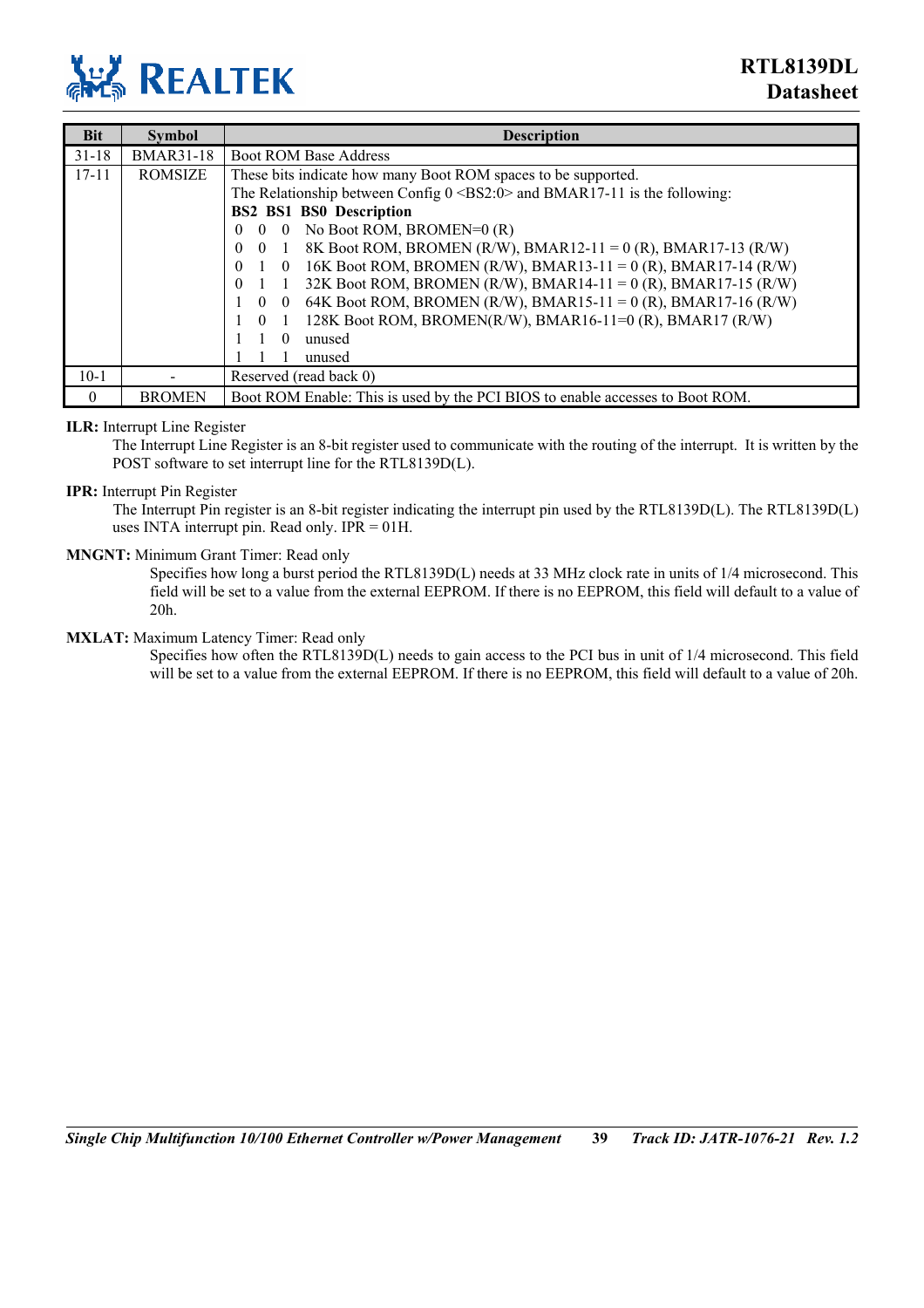

## <span id="page-45-0"></span>**7.3. Default Values after Power-on (RSTB Asserted)**

### **PCI Configuration Space Table**

| No.             | <b>Name</b>   | <b>Type</b>          | Bit7                               | Bit6                                 | Bit <sub>5</sub>                 | Bit4                             | Bit3                             | Bit2                                 | Bit1                                         | <b>Bit0</b>                        |
|-----------------|---------------|----------------------|------------------------------------|--------------------------------------|----------------------------------|----------------------------------|----------------------------------|--------------------------------------|----------------------------------------------|------------------------------------|
| 00h             | <b>VID</b>    | $\mathbb{R}$         | 1                                  | 1                                    | 1                                | $\boldsymbol{0}$                 | 1                                | 1                                    | $\boldsymbol{0}$                             | $\mathbf{0}$                       |
| 01h             |               | ${\bf R}$            | $\boldsymbol{0}$                   | $\boldsymbol{0}$                     | $\boldsymbol{0}$                 | $\mathbf{1}$                     | $\boldsymbol{0}$                 | $\boldsymbol{0}$                     | $\boldsymbol{0}$                             | $\boldsymbol{0}$                   |
| 02h             | <b>DID</b>    | ${\bf R}$            | $\boldsymbol{0}$                   | $\boldsymbol{0}$                     | $\mathbf{1}$                     | $\mathbf{1}$                     | 1                                | $\boldsymbol{0}$                     | $\boldsymbol{0}$                             | 1                                  |
| 03h             |               | $\mathbf R$          | $\mathbf{1}$                       | $\boldsymbol{0}$                     | $\boldsymbol{0}$                 | $\boldsymbol{0}$                 | $\boldsymbol{0}$                 | $\boldsymbol{0}$                     | $\boldsymbol{0}$                             | 1                                  |
| 04h             | Command       | ${\bf R}$            | $\boldsymbol{0}$                   | $\overline{0}$                       | $\boldsymbol{0}$                 | $\boldsymbol{0}$                 | $\boldsymbol{0}$                 | $\boldsymbol{0}$                     | $\boldsymbol{0}$                             | $\theta$                           |
|                 |               | W                    | $\overline{\phantom{a}}$           | <b>PERRSP</b>                        | $\overline{\phantom{a}}$         | $\blacksquare$                   | $\overline{\phantom{a}}$         | <b>BMEN</b>                          | <b>MEMEN</b>                                 | <b>IOEN</b>                        |
| 05h             |               | ${\bf R}$            | $\boldsymbol{0}$                   | $\boldsymbol{0}$                     | $\boldsymbol{0}$                 | $\boldsymbol{0}$                 | $\boldsymbol{0}$                 | $\boldsymbol{0}$                     | $\boldsymbol{0}$                             | $\mathbf{0}$                       |
|                 |               | W                    | $\overline{\phantom{0}}$           | $\blacksquare$                       | $\overline{\phantom{a}}$         |                                  | $\blacksquare$                   |                                      |                                              | <b>SERREN</b>                      |
| 06h             | <b>Status</b> | ${\bf R}$            | $\boldsymbol{0}$                   | $\boldsymbol{0}$                     | $\boldsymbol{0}$                 | NewCap                           | $\boldsymbol{0}$                 | $\boldsymbol{0}$                     | $\boldsymbol{0}$                             | $\boldsymbol{0}$                   |
| 07h             |               | ${\bf R}$            | $\boldsymbol{0}$                   | $\boldsymbol{0}$                     | $\overline{0}$                   | $\theta$                         | $\theta$                         | $\boldsymbol{0}$                     | $\mathbf{1}$                                 | $\theta$                           |
|                 |               | W                    | <b>DPERR</b>                       | <b>SSERR</b>                         | <b>RMABT</b>                     | <b>RTABT</b>                     | <b>STABT</b>                     | $\blacksquare$                       | $\blacksquare$                               | <b>DPD</b>                         |
| 08h             | Revision ID   | ${\bf R}$            | $\boldsymbol{0}$                   | $\boldsymbol{0}$                     | $\boldsymbol{0}$                 | $\boldsymbol{0}$                 | $\boldsymbol{0}$                 | $\boldsymbol{0}$                     | $\boldsymbol{0}$                             | $\boldsymbol{0}$                   |
| 09h             | <b>PIFR</b>   | $\mathbb{R}$         | $\boldsymbol{0}$                   | $\boldsymbol{0}$                     | $\boldsymbol{0}$                 | $\boldsymbol{0}$                 | $\boldsymbol{0}$                 | $\boldsymbol{0}$                     | $\boldsymbol{0}$                             | $\boldsymbol{0}$                   |
| 0Ah             | <b>SCR</b>    | ${\bf R}$            | $\boldsymbol{0}$                   | $\boldsymbol{0}$                     | $\boldsymbol{0}$                 | $\boldsymbol{0}$                 | $\boldsymbol{0}$                 | $\boldsymbol{0}$                     | $\boldsymbol{0}$                             | $\mathbf{0}$                       |
| 0Bh             | <b>BCR</b>    | ${\bf R}$            | $\boldsymbol{0}$                   | $\boldsymbol{0}$                     | $\boldsymbol{0}$                 | $\boldsymbol{0}$                 | $\boldsymbol{0}$                 | $\boldsymbol{0}$                     | $\mathbf{1}$                                 | $\boldsymbol{0}$                   |
| 0 <sub>Ch</sub> | <b>CLS</b>    | ${\bf R}$            | $\boldsymbol{0}$                   | $\boldsymbol{0}$                     | $\boldsymbol{0}$                 | $\boldsymbol{0}$                 | $\boldsymbol{0}$                 | $\boldsymbol{0}$                     | $\boldsymbol{0}$                             | $\boldsymbol{0}$                   |
| 0Dh             | <b>LTR</b>    | $\mathbb{R}$         | $\boldsymbol{0}$                   | $\boldsymbol{0}$                     | $\boldsymbol{0}$                 | $\overline{0}$                   | $\boldsymbol{0}$                 | $\mathbf{0}$                         | $\boldsymbol{0}$                             | $\theta$                           |
|                 |               | W                    | LTR7                               | LTR6                                 | LTR5                             | LTR4                             | LTR3                             | LTP2                                 | LTR1                                         | LTR0                               |
| 0Eh             | <b>HTR</b>    | ${\bf R}$            | $\boldsymbol{0}$                   | $\boldsymbol{0}$                     | $\boldsymbol{0}$                 | $\boldsymbol{0}$                 | $\boldsymbol{0}$                 | $\boldsymbol{0}$                     | $\boldsymbol{0}$                             | $\mathbf{0}$                       |
| 0Fh             | <b>BIST</b>   | ${\bf R}$            | $\boldsymbol{0}$                   | $\boldsymbol{0}$                     | $\theta$                         | $\theta$                         | $\theta$                         | $\boldsymbol{0}$                     | $\boldsymbol{0}$                             | $\mathbf{0}$                       |
| 10h             | <b>IOAR</b>   | $\mathbb{R}$         | $\mathbf{0}$                       | $\boldsymbol{0}$                     | $\overline{0}$                   | $\boldsymbol{0}$                 | $\theta$                         | $\boldsymbol{0}$                     | $\boldsymbol{0}$                             | 1                                  |
| 11h             |               | R/W                  | $\boldsymbol{0}$                   | $\boldsymbol{0}$                     | $\boldsymbol{0}$                 | $\boldsymbol{0}$                 | $\boldsymbol{0}$                 | $\boldsymbol{0}$                     | $\boldsymbol{0}$                             | $\mathbf{0}$                       |
| 12h             |               | R/W                  | $\boldsymbol{0}$                   | $\boldsymbol{0}$                     | $\boldsymbol{0}$                 | $\boldsymbol{0}$                 | $\boldsymbol{0}$                 | $\boldsymbol{0}$                     | $\boldsymbol{0}$                             | $\boldsymbol{0}$                   |
| 13h             |               | R/W                  | $\boldsymbol{0}$                   | $\boldsymbol{0}$                     | $\boldsymbol{0}$                 | $\boldsymbol{0}$                 | $\boldsymbol{0}$                 | $\boldsymbol{0}$                     | $\boldsymbol{0}$                             | $\boldsymbol{0}$                   |
| 14h             | <b>MEMAR</b>  | ${\bf R}$            | $\boldsymbol{0}$                   | $\boldsymbol{0}$                     | $\boldsymbol{0}$                 | $\boldsymbol{0}$                 | $\boldsymbol{0}$                 | $\boldsymbol{0}$                     | $\boldsymbol{0}$                             | $\mathbf{0}$                       |
| 15h             |               | R/W                  | $\boldsymbol{0}$                   | $\boldsymbol{0}$                     | $\boldsymbol{0}$                 | $\boldsymbol{0}$                 | $\boldsymbol{0}$                 | $\boldsymbol{0}$                     | $\boldsymbol{0}$                             | $\boldsymbol{0}$                   |
| 16h             |               | R/W                  | $\boldsymbol{0}$                   | $\boldsymbol{0}$                     | $\theta$                         | $\boldsymbol{0}$                 | $\theta$                         | $\boldsymbol{0}$                     | $\boldsymbol{0}$                             | $\boldsymbol{0}$                   |
| 17h             |               | R/W                  | $\boldsymbol{0}$                   | $\boldsymbol{0}$                     | $\overline{0}$                   | $\overline{0}$                   | $\boldsymbol{0}$                 | $\boldsymbol{0}$                     | $\boldsymbol{0}$                             | $\boldsymbol{0}$                   |
| 18h             |               |                      |                                    |                                      | <b>RESERVED(ALL 0)</b>           |                                  |                                  |                                      |                                              |                                    |
|                 |               |                      |                                    |                                      |                                  |                                  |                                  |                                      |                                              |                                    |
| 2Bh             |               |                      |                                    |                                      | $\mathbf{1}$                     |                                  | $\mathbf{1}$                     |                                      |                                              |                                    |
| 2Ch             | <b>SVID</b>   | ${\bf R}$            | $\mathbf{1}$                       | 1                                    |                                  | $\boldsymbol{0}$                 |                                  | $\mathbf{1}$                         | $\boldsymbol{0}$                             | $\boldsymbol{0}$                   |
| 2Dh             |               | ${\bf R}$            | $\boldsymbol{0}$                   | $\boldsymbol{0}$                     | $\boldsymbol{0}$                 | $\mathbf{1}$<br>$\mathbf{1}$     | $\boldsymbol{0}$                 | $\boldsymbol{0}$<br>$\boldsymbol{0}$ | $\boldsymbol{0}$                             |                                    |
| 2Eh<br>2Fh      | <b>SMID</b>   | ${\bf R}$<br>$\rm R$ | $\boldsymbol{0}$<br>$\mathbf{1}$   | $\boldsymbol{0}$<br>$\boldsymbol{0}$ | $\mathbf{1}$<br>$\boldsymbol{0}$ | $\boldsymbol{0}$                 | $\mathbf{1}$<br>$\boldsymbol{0}$ | $\mathbf{0}$                         | $\boldsymbol{0}$<br>$\boldsymbol{0}$         | $\mathbf{1}$                       |
| 30h             |               | ${\bf R}$            | $\boldsymbol{0}$                   | $\boldsymbol{0}$                     | $\boldsymbol{0}$                 | $\boldsymbol{0}$                 | $\boldsymbol{0}$                 | $\boldsymbol{0}$                     | $\boldsymbol{0}$                             | $\boldsymbol{0}$                   |
|                 | <b>BMAR</b>   | W                    |                                    |                                      |                                  |                                  |                                  |                                      |                                              | <b>BROMEN</b>                      |
| 31h             |               | $\mathbf R$          | $\blacksquare$<br>$\boldsymbol{0}$ | $\blacksquare$<br>$\overline{0}$     | $\blacksquare$<br>$\overline{0}$ | $\blacksquare$<br>$\overline{0}$ | $\blacksquare$<br>$\overline{0}$ | $\blacksquare$                       | $\blacksquare$                               |                                    |
|                 |               | W                    | BMAR15                             | BMAR14                               | BMAR13                           | BMAR12                           | BMAR11                           | $\boldsymbol{0}$                     | $\boldsymbol{0}$                             | $\boldsymbol{0}$                   |
| 32h             |               | R/W                  | $\boldsymbol{0}$                   | $\boldsymbol{0}$                     | $\overline{0}$                   | $\boldsymbol{0}$                 | $\boldsymbol{0}$                 | $\blacksquare$<br>$\boldsymbol{0}$   | $\overline{\phantom{a}}$<br>$\boldsymbol{0}$ | $\blacksquare$<br>$\boldsymbol{0}$ |
| 33h             |               | R/W                  | $\boldsymbol{0}$                   | $\overline{0}$                       | $\overline{0}$                   | $\overline{0}$                   | $\overline{0}$                   | $\boldsymbol{0}$                     | $\theta$                                     | $\theta$                           |
| 34h             | Cap-Ptr       | $\mathbf R$          | Ptr7                               | Ptr6                                 | $P$ tr5                          | Ptr4                             | Ptr3                             | Ptr2                                 | Ptr1                                         | Ptr <sub>0</sub>                   |
| 35h             |               |                      |                                    |                                      | <b>RESERVED(ALL 0)</b>           |                                  |                                  |                                      |                                              |                                    |
|                 |               |                      |                                    |                                      |                                  |                                  |                                  |                                      |                                              |                                    |
| 3Bh             |               |                      |                                    |                                      |                                  |                                  |                                  |                                      |                                              |                                    |
|                 |               |                      |                                    |                                      |                                  |                                  |                                  |                                      |                                              |                                    |

*Single Chip Multifunction 10/100 Ethernet Controller w/Power Management* **40** *Track ID: JATR-1076-21 Rev. 1.2*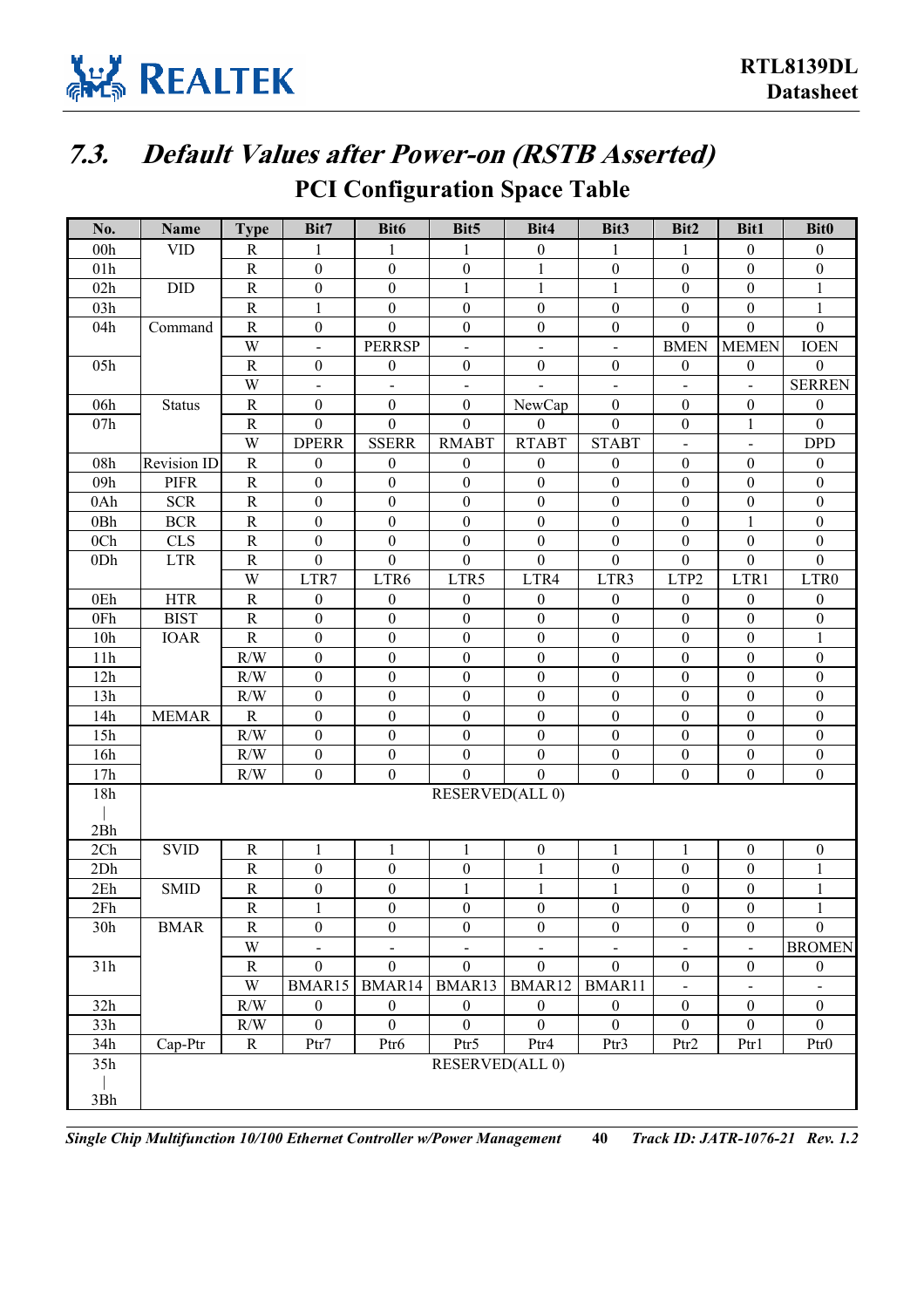

| No. | Name         | <b>Type</b> | Bit7                   | Bit <sub>6</sub> | Bit <sub>5</sub> | Bit4 | Bit <sub>3</sub> | Bit2 | <b>Bit1</b> | <b>Bit0</b> |
|-----|--------------|-------------|------------------------|------------------|------------------|------|------------------|------|-------------|-------------|
| 3Ch | ILR          | R/W         |                        |                  |                  |      |                  |      |             |             |
| 3Dh | <b>IPR</b>   | n           |                        |                  |                  |      |                  |      |             |             |
| 3Eh | <b>MNGNT</b> | R           |                        |                  |                  |      |                  |      |             |             |
| 3Fh | <b>MXLAT</b> | R           |                        |                  |                  |      |                  |      |             |             |
| 40h |              |             | <b>RESERVED(ALL 0)</b> |                  |                  |      |                  |      |             |             |
|     |              |             |                        |                  |                  |      |                  |      |             |             |
| FFh |              |             |                        |                  |                  |      |                  |      |             |             |

### <span id="page-46-0"></span>**7.4. PCI Power Management Functions**

The RTL8139D(L) complies with ACPI (Rev 1.1), PCI Power Management (Rev 1.1), and Device Class Power Management Reference Specification (V1.0a), such as to support OS Directed Power Management (OSPM) environment. To support this, the RTL8139D(L) provides the following capabilities:

- $\triangleright$  The RTL8139D(L) can monitor the network for a Wakeup Frame, a Magic Packet, or a Link Change, and notify the system via PME# when such a packet or event arrives. Then, the whole system can restore to working state to process the incoming jobs.
- $\triangleright$  The RTL8139D(L) can be isolated from the PCI bus automatically with the auxiliary power circuit when the PCI bus is in B3 state, i.e. the power on the PCI bus is removed. When the motherboard includes a built-in RTL8139D(L) single-chip fast Ethernet controller, the RTL8139D(L) can be disabled when needed by pulling the isolate pin low to 0V.

When the RTL8139D(L) is in power down mode ( $D1 \sim D3$ ),

- ♦ The Rx state machine is stopped, and the RTL8139D(L) keeps monitoring the network for wakeup event such Magic Packet, Wakeup Frame, and/or Link Change, in order to wake up the system. When in power down mode, the RTL8139D(L) will not reflect the status of any incoming packet in the ISR register and will not receive any packet into Rx FIFO.
- ♦ The FIFO status and the packets which are already received into Rx FIFO before entering into power down mode, are kept by the RTL8139D(L) during power down mode
- ♦ The transmission is stopped. The action of PCI bus master mode is stopped, too. The Tx FIFO is kept.
- After restoring to a D0 state, the PCI bus master mode continues to transfer the data, which is not yet moved into Tx FIFO from the last break. The packet that was not transmitted completely last time is transmitted again.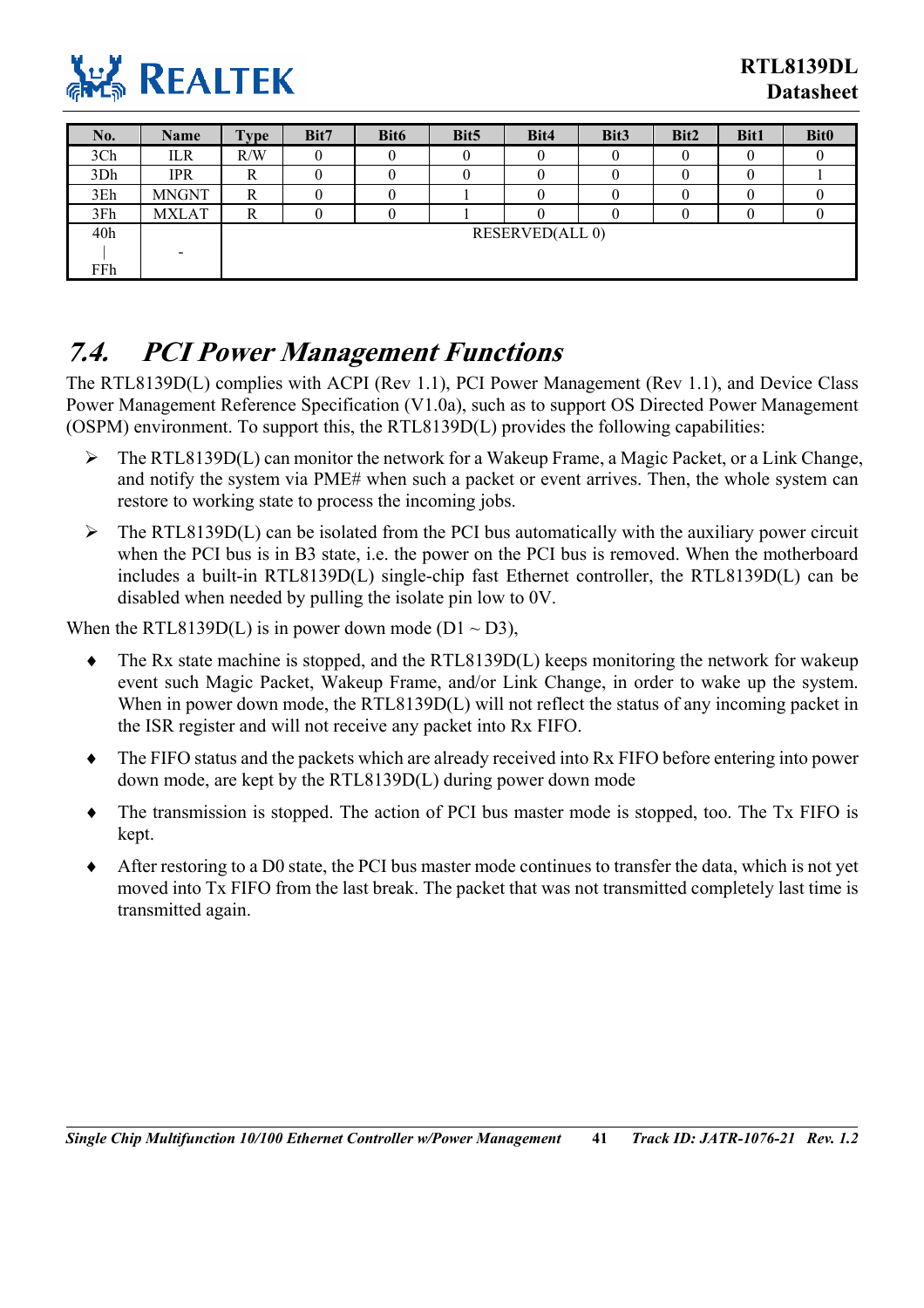

D3cold\_support\_PME bit(bit15, PMC register) & Aux\_I\_b2:0 (bit8:6, PMC register) in PCI configuration space.

If 9346 D3cold support PME bit(bit15, PMC) = 1, the above 4 bits depend on the existence of Aux power.

If 9346 D3cold support PME bit(bit15, PMC) = 0, the above 4 bits are all 0's.

Ex.:

- 1. If 9346 D3c, support  $PME = 1$ .
	- $\triangleright$  Aux. power exists, then PMC in PCI config space is the same as 9346 PMC, i.e. if 9346  $PMC = C2 F7$ , then PCI PMC = C2 F7.
	- $\triangleright$  Aux. power is absent, then PMC in PCI config space is the same as 9346 PMC except the above 4 bits are all 0's. I.e. if 9346 PMC = C2 F7, the PCI PMC = 02 76.
		- In this case, if wakeup support is desired when the main power is off, it is suggested that the 9346 PMC be set to: C2 F7 (RT 9346 default value). It is not recommended to set the D0\_support\_PME bit to "1".
- 2. If 9346 D3c support  $PME = 0$ ,
	- $\blacktriangleright$  Aux. power exists, then PMC in PCI config space is the same as 9346 PMC. I.e. if 9346 PMC =  $C2$  77, then PCI PMC =  $C2$  77.
	- $\triangleright$  Aux. power is absent, then PMC in PCI config space is the same as 9346 PMC except the above 4 bits are all 0's. I.e. if 9346 PMC =  $C2$  77, the PCI PMC = 02 76.
		- In this case, if wakeup support is not desired when the main power is off, it is suggested that the 9346 PMC to be 02 76. It is not recommended to set the D0\_support\_PME bit to "1".

Link Wakeup occurs only when the following conditions are approved,

- $\bullet$  The LinkUp bit (CONFIG3#4) is set to 1, the PMEn bit (CONFIG1#0) is set to 1, and the RTL8139D(L) is in isolation state, or the PME# can be asserted in current power state.
- The Link status is re-established.

Magic Packet Wakeup occurs only when the following conditions are met:

- ♦ The destination address of the received Magic Packet matches.
- ♦ The received Magic Packet does not contain CRC error.
- $\bullet$  The Magic bit (CONFIG3#5) is set to 1, the PMEn bit (CONFIG1#0) is set to 1, and the RTL8139D(L) is in isolation state, or the PME# can be asserted in current power state.
- ♦ The Magic Packet pattern matches, i.e. 6 \* FFh + MISC(can be none)+ 16 \* DID(Destination ID) in any part of a valid (Fast) Ethernet packet.

Wakeup Frame event occurs only when the following conditions are met:

- ♦ The destination address of the received Wakeup Frame matches.
- ♦ The received Wakeup Frame does not contain a CRC error.
- ♦ The PMEn bit (CONFIG1#0) is set to 1.
- ◆ The *8-bit CRC<sup>\*</sup>* (or *16-bit CRC*) of the received Wakeup Frame matches with the *8-bit CRC<sup>\*</sup>* (or *16-bit CRC*) of the sample Wakeup Frame pattern received from the local machine's OS.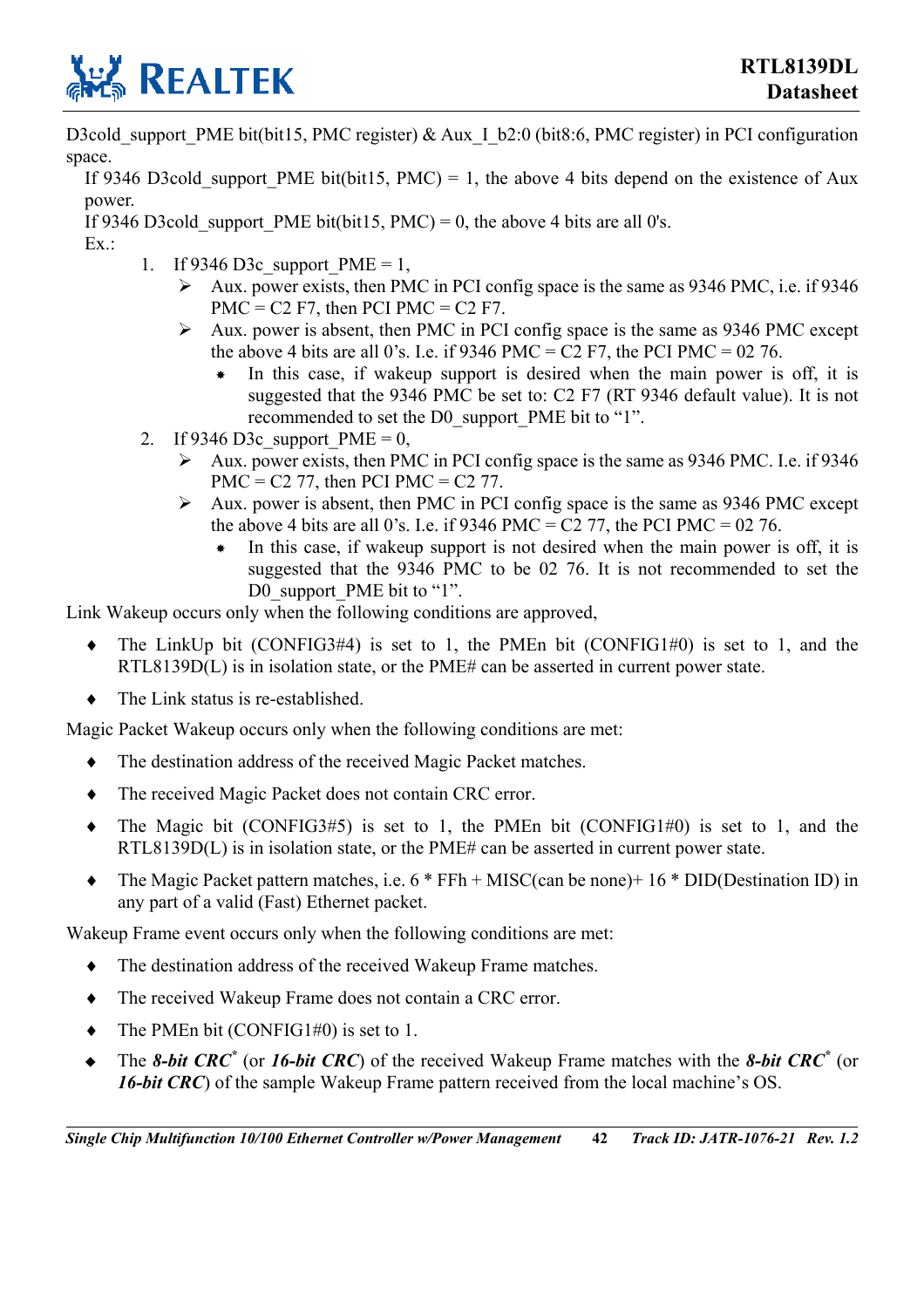

 The *last masked byte\*\** of the received Wakeup Frame matches with the *last masked byte\*\** of the sample Wakeup Frame pattern provided by the local machine's OS. (In Long Wakeup Frame mode, the last masked byte field is replaced with the high byte of the 16-bit CRC.)

### z **8-bit CRC:**

This 8-bit CRC logic is use to generate an 8-bit CRC from the masked bytes of the received Wakeup Frame packet within offset 12 to 75. Software should calculate the 8-bit Power Management CRC for each specific sample wakeup frame and store the calculated CRC in the corresponding CRC register for the RTL8139D(L) to check if there is Wakeup Frame packet coming in.

#### z **16-bit CRC: (Long Wakeup Frame mode, the mask bytes cover from offset 0 to 127)**

*Long Wakeup Frame:* The RTL8139D(L) also supports 3 long Wakeup Frames. If the range of mask bytes of the sample Wakeup Frame, passed down by the OS to the driver, exceeds the range from offset 12 to 75, the related registers of wakeup frame 2 and 3 can be merged to support one long wakeup frame by setting the LongWF (bit0, CONFIG4). Thus, the range of effective mask bytes extends from offset 0 to 127. The low byte and high byte of calculated 16-bit CRC should be put into register CRC2 and LSBCRC2 respectively. The mask bytes (16 bytes) should be store to register Wakeup2 and Wakeup3. The CRC3 and LSBCRC3 have no meaning in this case and should be reset to 0. So as the long Wakeup Frame pairs, wakeup frame 4 and 5, wakeup frame 6 and 7. The CRC5, CRC7, LSBCRC5, and LSBCRC7 have no meaning in this case and should be reset to 0, if the RTL8139D(L) is set to support long Wakeup Frame. In this case, the RTL8139D(L) support 5 wakeup frames, that are 2 normal wakeup frames and 3 long wakeup frames.

#### \*\* **last masked byte:**

The last byte of the masked bytes of the received Wakeup Frame packet within offset 12 to 75 (in 8-bit CRC mode) should matches with the last byte of the masked bytes of the sample Wakeup Frame provided by the local machine's OS.

The PME# signal is asserted only when the following are approved,

- $\bullet$  The PMEn bit (bit0, CONFIG1) is set to 1.
- The PME En bit (bit8, PMCSR) in PCI Configuration Space is set to 1.
- $\blacklozenge$  The RTL8139D(L) may assert PME# in current power state, or the RTL8139D(L) is in isolation state. Refer to PME\_Support(bit15-11) of the PMC register in PCI Configuration Space.
- Magic Packet, LinkUp, or Wakeup Frame has occurred.
	- \* Writing a 1 to the PME\_Status (bit15) of PMCSR register in the PCI Configuration Space will clear this bit and cause the RTL8139D(L) to stop asserting a PME# (if enabled).

When the RTL8139D(L) is in power down mode, ex. D1-D3, the IO, MEM, and Boot ROM space are all disabled. After RST# asserted, the power state must be changed to D0 if the original power state is  $D3_{\text{cold}}$ . There is no hardware enforced delays at RTL8139D(L)'s power state. When in ACPI mode, the RTL8139D(L) does not support PME from D0 (owing to the setting of PMC register. This setting comes from EEPROM).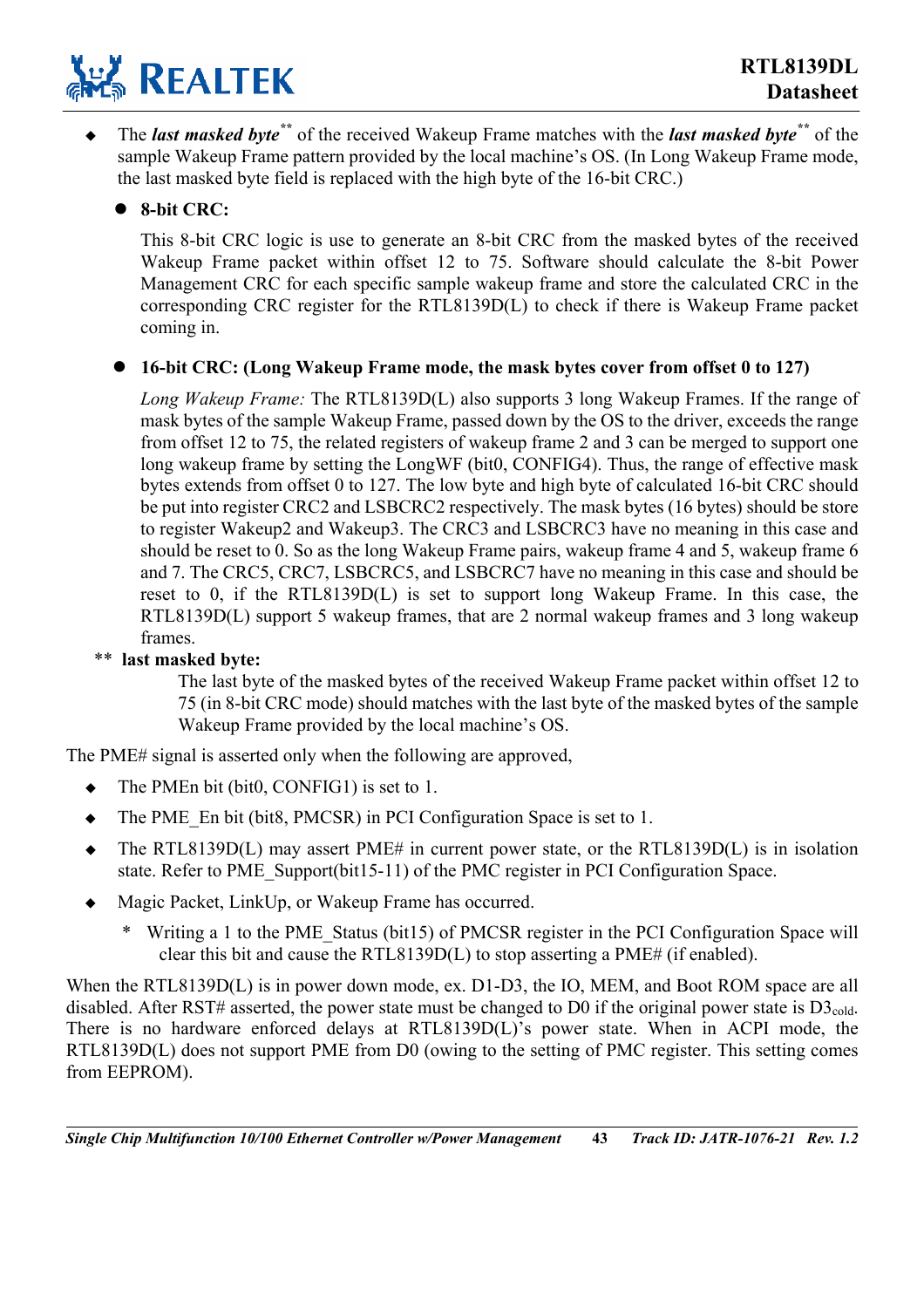

The RTL8139D(L) also supports LAN WAKE-UP function. The LWAKE pin is used to notify the motherboard to execute wake-up process whenever the RTL8139D(L) receives a wakeup event, such as Magic Packet.

The LWAKE signal is asserted according the following setting.

- ◆ LWPME bit (bit4, CONFIG4):
	- 0: The LWAKE is asserted whenever there is wakeup event occurs.
	- 1: The LWAKE can only be asserted when the PMEB is asserted and the ISOLATEB is low.
- ◆ Bit1 of DELAY byte(offset 1Fh, EEPROM):
	- 0: LWAKE signal is disabled.
	- 1: LWAKE signal is enabled

VPD (Vital Product Data)

Bit 31 of the Vital Product Data (VPD) is used to issue VPD read/write commands, and is also a flag used to indicate whether the transfer of data between the VPD data register and the 93C46 is completed or not.

- 1. Write VPD register: (write data to 93C46) Write the flag bit to a one (at the same time the VPD address is written). When the flag bit is set to zero by the RTL8139D(L), the VPD data (all 4 bytes) has been transferred from the VPD data register to 93C46.
- 2. Read VPD register: (read data from 93C46)

Write the flag bit to a zero at the same time the VPD address is written). When the flag bit is set to one by the RTL8139D(L), the VPD data (all 4 bytes) has been transferred from 93C46 to the VPD data register.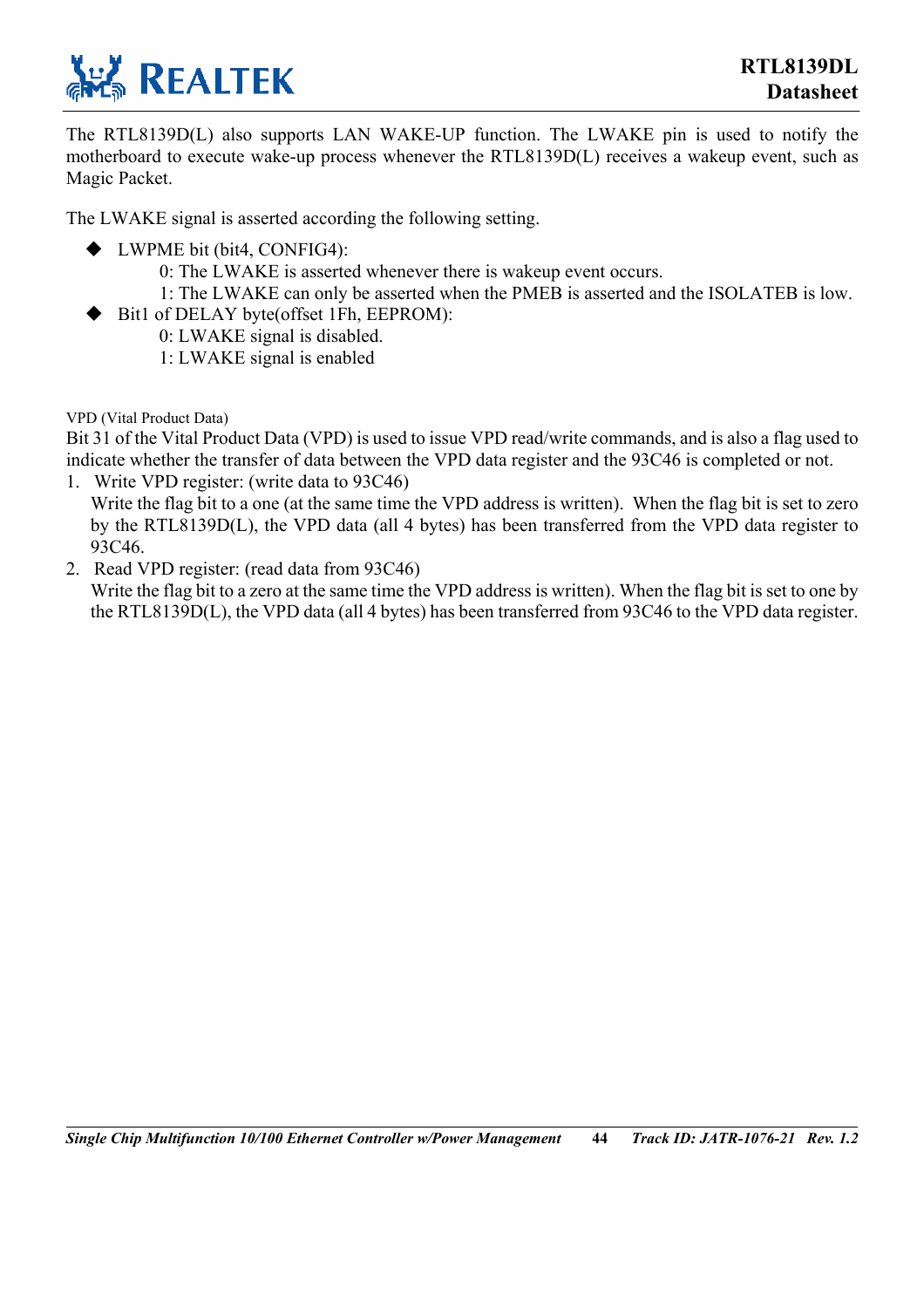

### **8. Block Diagram**

<span id="page-50-0"></span>

*Single Chip Multifunction 10/100 Ethernet Controller w/Power Management* **45** *Track ID: JATR-1076-21 Rev. 1.2*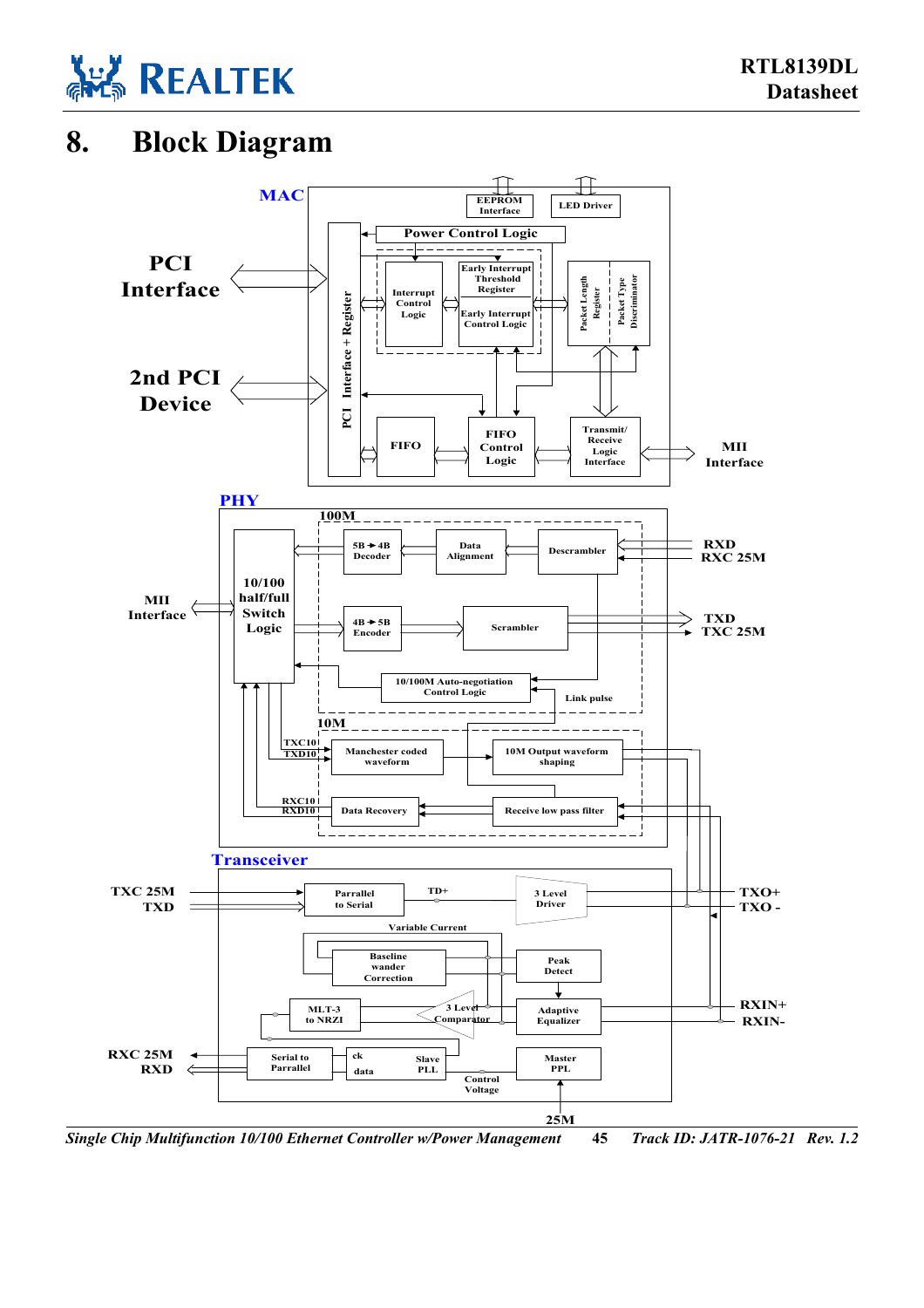

## <span id="page-51-0"></span>**9. Functional Description**

### <span id="page-51-1"></span>**9.1. Transmit Operation**

The host CPU initiates a transmit by storing an entire packet of data in one of the descriptors in the main memory. When the entire packet has been transferred to the Tx buffer, the RTL8139D(L) is instructed to move the data from the Tx buffer to the internal transmit FIFO in PCI bus master mode. When the transmit FIFO contains a complete packet or is filled to the programmed threshold level, the RTL8139D(L) begins packet transmission.

### <span id="page-51-2"></span>**9.2. Receive Operation**

The incoming packet is placed in the RTL8139D(L)'s Rx FIFO. Concurrently, the RTL8139D(L) performs address filtering of multicast packets according to its hash algorithms. When the amount of data in the Rx FIFO reaches the level defined in the Receive Configuration Register, the RTL8139D(L) requests the PCI bus to begin transferring the data to the Rx buffer in PCI bus master mode.

### <span id="page-51-3"></span>**9.3. Base Line Wander Compensation**

The 8139D(L) is ANSI TP-PMD compliant and supports input and Base Line Wander (BLW) compensation in 100Base-TX mode. The 8139D(L) does not require external attenuation circuitry at its receive inputs, RD+/-. It accepts TP-PMD compliant waveforms directly, requiring only a  $100\Omega$ termination and a 1:1 transformer.

BLW is the change in the average DC content, over time, of an AC coupled digital transmission over a given transmission medium. BLW is a result from the interaction between the low frequency components of a transmitted bit stream and the frequency response of the AC coupling component(s) within the transmission system. If the low frequency content of the digital bit stream goes below the low frequency pole of the AC coupling transformers, then the droop characteristics of the transformers will dominate, resulting in potentially serious BLW. If BLW is not compensated, packet loss can occur.

## <span id="page-51-4"></span>**9.4. Line Quality Monitor**

The line quality monitor function is available in 100Base-TX mode. It is possible to determine the amount of Equalization being used by accessing certain test registers with the DSP engine. This provides a crude indication of connected cable length. This function allows for a quick and simple verification of the line quality in that any significant deviation from an expected register value (based on a known cable length) would indicate that the signal quality has deviated from the expected nominal case.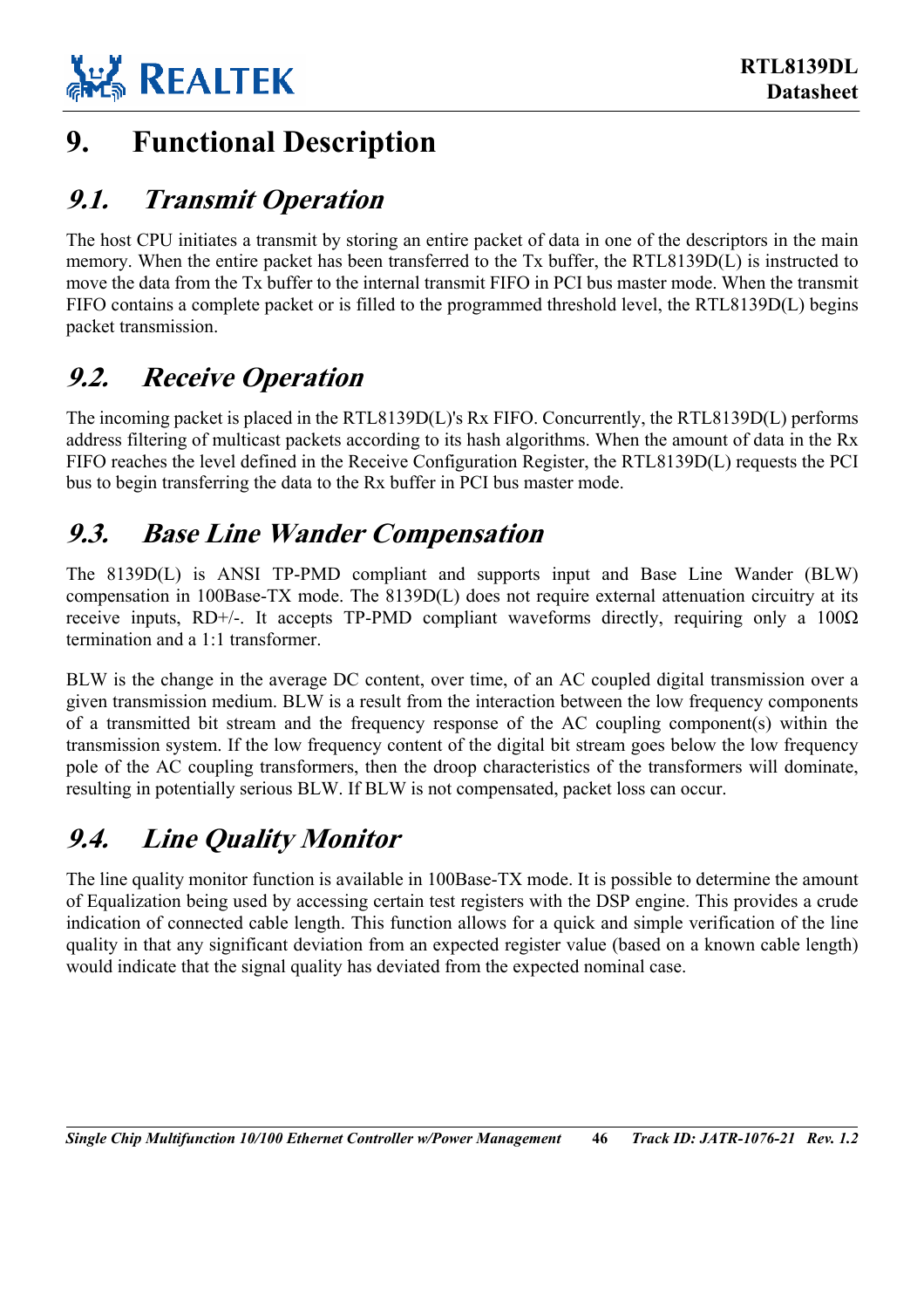

### <span id="page-52-0"></span>**9.5. Clock Recovery Module**

The Clock Recovery Module (CRM) is supported in 100Base-TX mode. The CRM accepts 125Mbps MLT3 data from the equalizer. The DPLL locks onto the 125Mbps data stream and extracts a 125MHz recovered clock. The extracted and synchronized clock and data are used as required by the synchronous receive operations.

### <span id="page-52-1"></span>**9.6. Loopback Operation**

Loopback mode is normally used to verify that the logic operations up to the Ethernet cable function correctly. In loopback mode for 100Mbps, the RTL8139D(L) takes frames from the transmit descriptor and transmits them up to internal Twister logic.

### <span id="page-52-2"></span>**9.7. Tx Encapsulation**

While operating in 100Base-TX mode, the RTL8139D(L) encapsulates the frames that it transmits according to the 4B/5B code-groups table. The changes of the original packet data are listed as follows:

- 1. The first byte of the preamble in the MAC frame is replaced with the JK symbol pair.
- <span id="page-52-3"></span>2. After the CRC, the TR symbol pair is inserted.

### **9.8. Collision**

If the RTL8139D(L) is not in the full-duplex mode, a collision event occurs when the receive input is not idle while the RTL8139D(L) transmits. If the collision was detected during the preamble transmission, the jam pattern is transmitted after completing the preamble (including the JK symbol pair).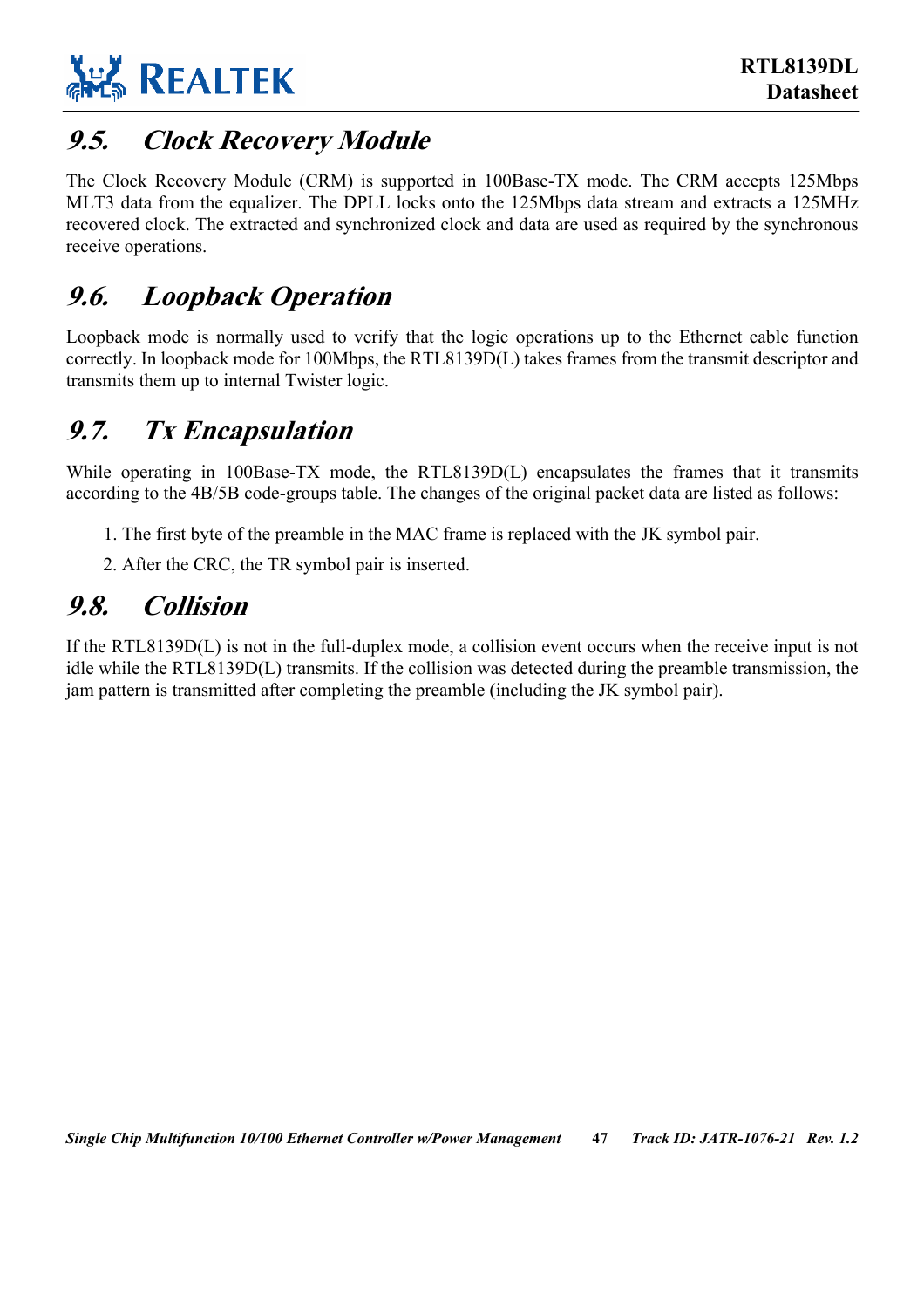

### <span id="page-53-0"></span>**9.9. Rx Decapsulation**

The RTL8139D(L) continuously monitors the network when reception is enabled. When activity is recognized it starts to process the incoming data.

After detecting receive activity on the line, the RTL8139D(L) starts to process the preamble bytes based on the mode of operation.

While operating in 100Base-Tx mode, the RTL8139D(L) expects the frame to start with the symbol pair JK in the first byte of the 8-byte preamble.

The RTL8139D(L) checks the CRC bytes and checks if the packet data ends with the TR symbol pair, if not, the RTL8139D(L) reports an CRC error RSR.

The RTL8139D(L) reports a RSR<CRC> error in any of the following cases:

- 1. In 100Base-Tx mode, one of the following occurs:
- a. An invalid symbol (4B/5B Table) is received in the middle of the frame. RSR<ISE> bit also sets.
- <span id="page-53-1"></span>b. The frame does not end with the TR symbol pair.

### **9.10. Flow Control**

The RTL8139D(L) supports IEEE802.3X flow control to improve performance in full-duplex mode. It detects PAUSE packet to achieve flow control task.

### <span id="page-53-2"></span>**9.10.1. Control Frame Transmission**

When the RTL8139D(L) detects that its free receive buffer is less than 3K bytes, it sends a **PAUSE packet**  with pause time(=FFFFh) to inform the source station to stop transmission for the specified period of time. After the driver has processed the packets in the receive buffer and updated the boundary pointer, the RTL8139D(L) sends the other **PAUSE** packet with pause time(=0000h) to wake up the source station to restart transmission.

### <span id="page-53-3"></span>**9.10.2. Control Frame Reception**

The RTL8139D(L) enters a back off state for a specified period of time when it receives a valid **PAUSE packet with pause time(=n)**. If the PAUSE packet is received while the RTL8139D(L) is transmitting, the RTL8139D(L) starts to back off after current transmission completes. The RTL8139D(L) is free to transmit the next packets when it receives a valid **PAUSE** packet with pause time(=0000h) or the **backoff timer(=n\*512 bit time)** elapses.

*Note: The PAUSE operation cannot be used to inhibit transmission of MAC Control frames (e.g. PAUSE packet). The N-way flow control capability can be disabled, please refer to Section 6, EEPROM (93C46) Contents for a detailed description.* 

*Single Chip Multifunction 10/100 Ethernet Controller w/Power Management* **48** *Track ID: JATR-1076-21 Rev. 1.2*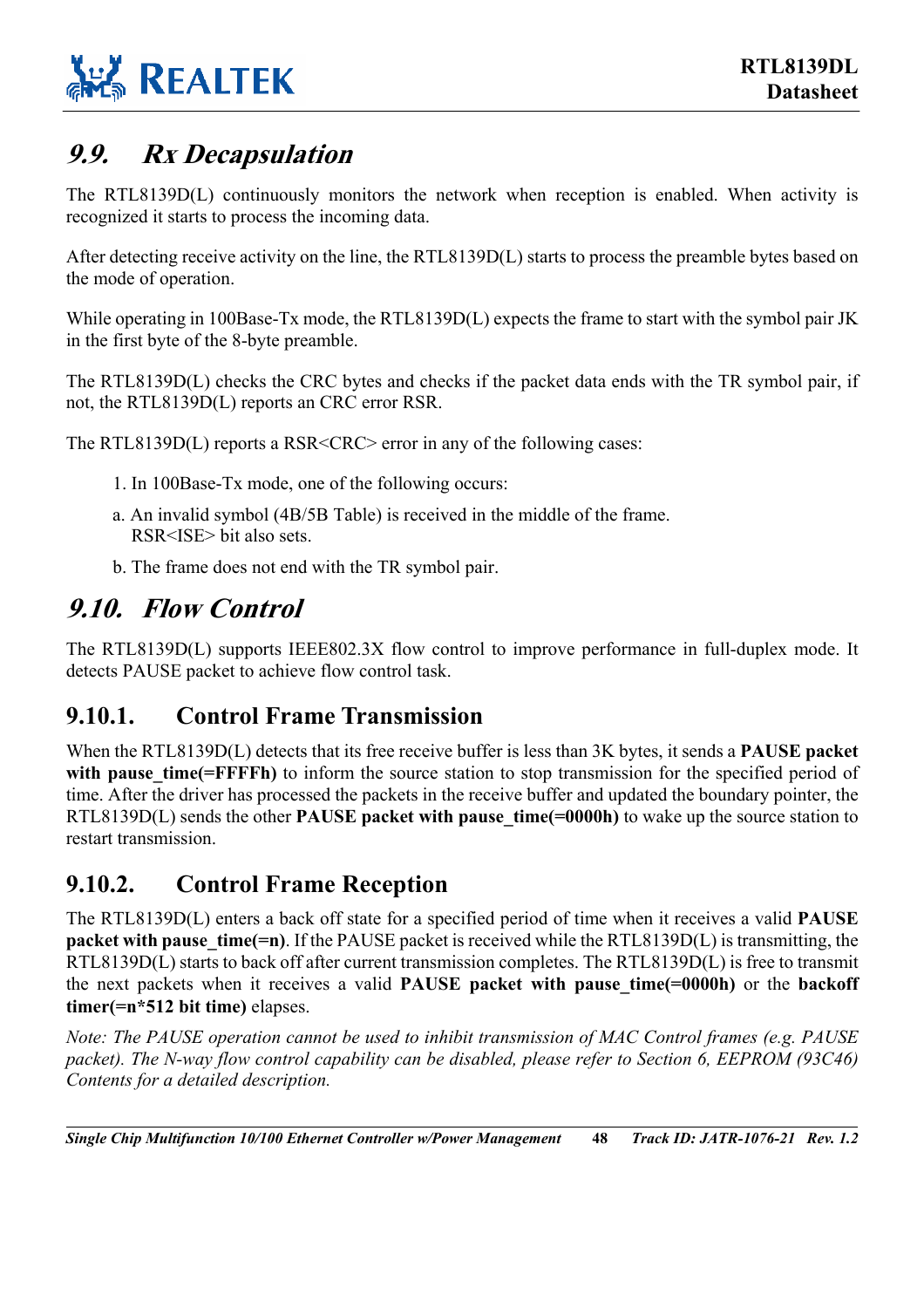

### <span id="page-54-0"></span>**9.11. LED Functions**

### <span id="page-54-1"></span>**9.11.1. 10/100Mbps Link Monitor**

The Link Monitor senses the link integrity or if a station is down.

### <span id="page-54-2"></span>**9.11.2. LED\_RX**

In 10/100 Mbps mode, the LED function is the same as the RTL8139C(L).

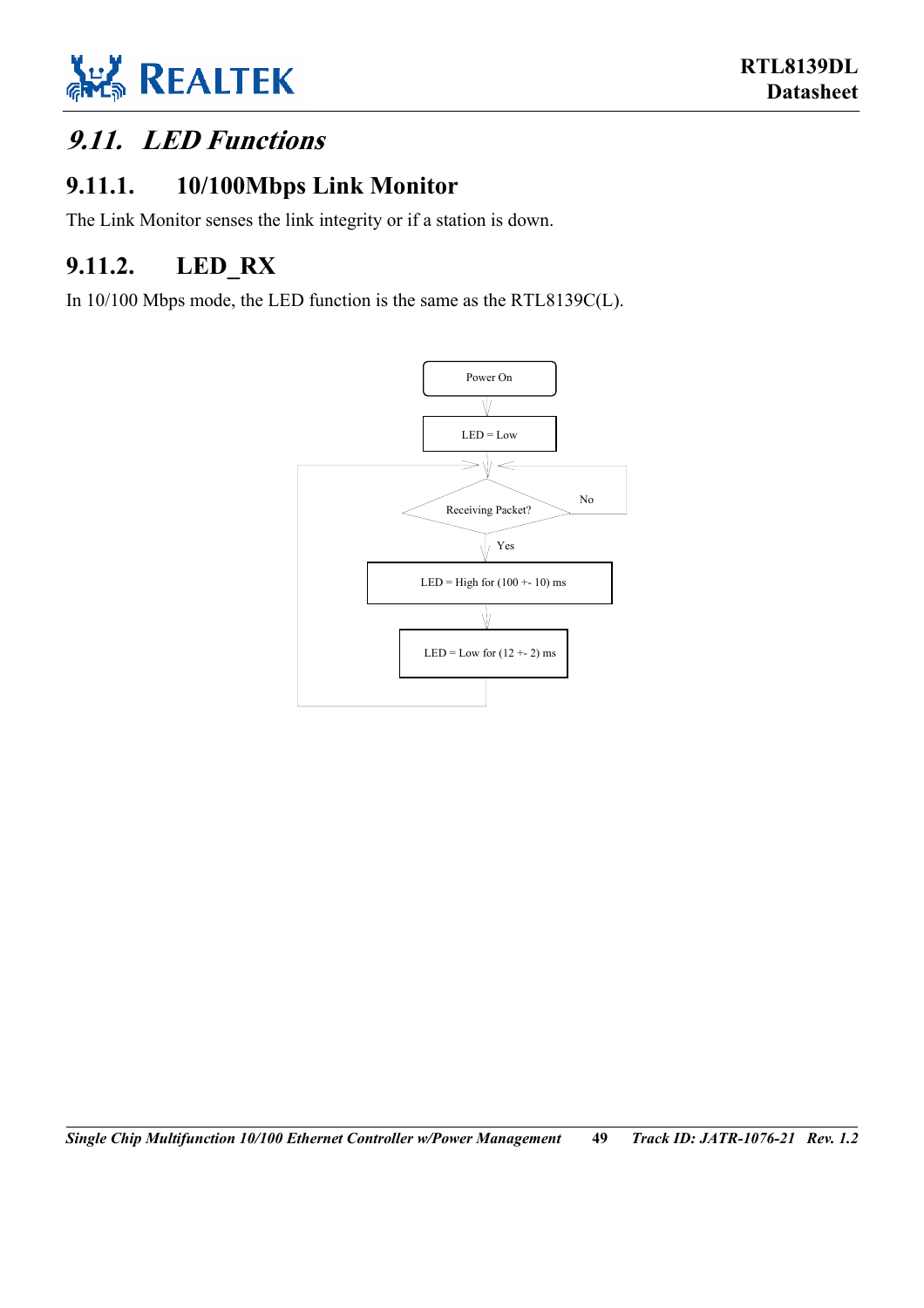

### **9.11.3. LED\_TX**

<span id="page-55-0"></span>

### **9.11.4. LED\_TX+LED\_RX**

<span id="page-55-1"></span>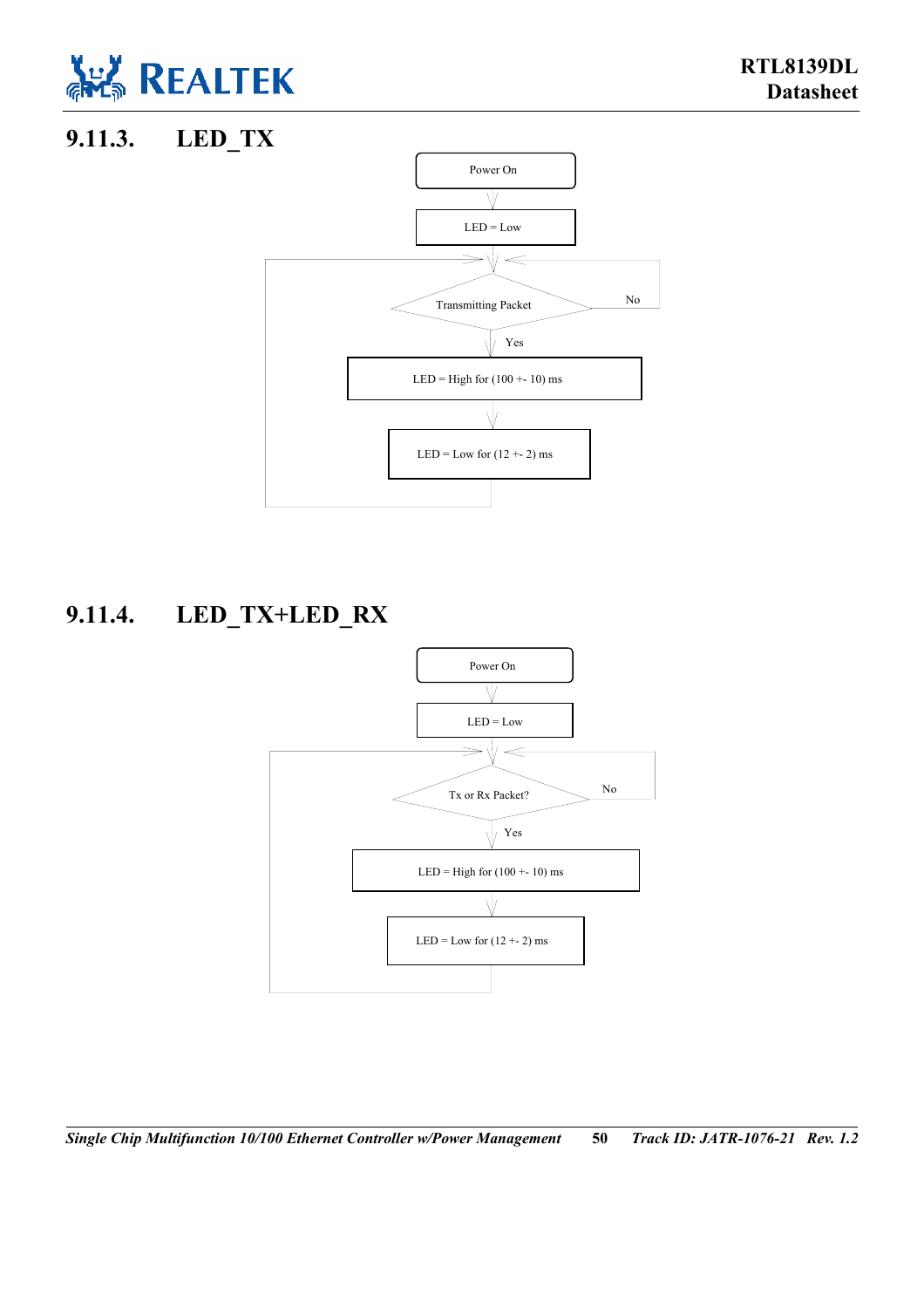

## <span id="page-56-0"></span>**10. Application Diagram**



*Single Chip Multifunction 10/100 Ethernet Controller w/Power Management* **51** *Track ID: JATR-1076-21 Rev. 1.2*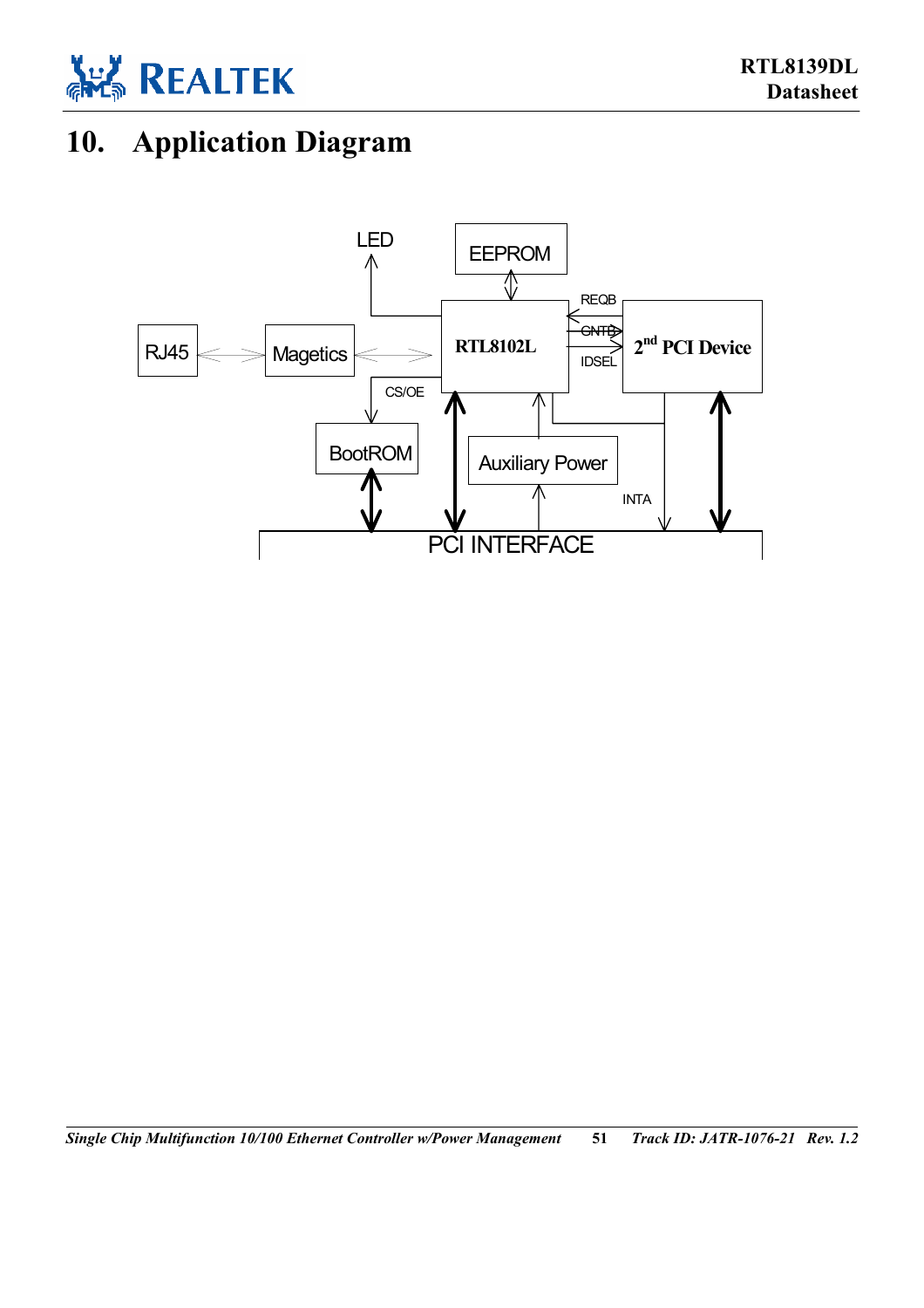

## <span id="page-57-0"></span>**11. Electrical Characteristics**

### <span id="page-57-1"></span>**11.1. Temperature Limit Ratings**

| Parameter             | <b>Minimum</b>                                    | Maximum                   | <b>Units</b> |
|-----------------------|---------------------------------------------------|---------------------------|--------------|
| Storage temperature   | $\overline{\phantom{0}}$<br>$\tilde{\phantom{a}}$ | $1 \cap F$<br>-<br>ن که 1 | ٥r           |
| Operating temperature |                                                   | 70                        | ∩r           |

### <span id="page-57-2"></span>**11.2. DC Characteristics**

### <span id="page-57-3"></span>**11.2.1. Supply Voltage Vcc = 3.0V min. to 3.6V max.**

| <b>Symbol</b>  | <b>Parameter</b>                  | <b>Conditions</b>                   | <b>Minimum</b>     | <b>Maximum</b>     | <b>Units</b> |
|----------------|-----------------------------------|-------------------------------------|--------------------|--------------------|--------------|
| $V_{OH}$       | Minimum High Level Output Voltage | $1$ OH = $-8$ mA                    | $0.9 * \text{Vcc}$ | Vcc                | V            |
| $V_{OL}$       | Maximum Low Level Output Voltage  | $1_{\text{OL}} = 8 \text{mA}$       |                    | $0.1 * \text{Vcc}$ | V            |
| ${\rm V_{IH}}$ | Minimum High Level Input Voltage  |                                     | $0.5 * Vec$        | $Vec{+}0.5$        | V            |
| $V_{IL}$       | Maximum Low Level Input Voltage   |                                     | $-0.5$             | $0.3 * Vcc$        | V            |
| $I_{IN}$       | Input Current                     | $V_{IN} = V_{CC}$ or                | $-1.0$             | 1.0                | uA           |
|                |                                   | <b>GND</b>                          |                    |                    |              |
| $I_{OZ}$       | Tri-State Output Leakage Current  | $V_{\text{OUT}}=V_{\text{CC}}$ or   | $-10$              | 10                 | uA           |
|                |                                   | <b>GND</b>                          |                    |                    |              |
| $_{\rm{ICC}}$  | Average Operating Supply Current  | $I_{\text{OI}}$ <sub>JT=</sub> 0mA, |                    | 330                | mA           |

### <span id="page-57-4"></span>**11.2.2. Supply Voltage Vdd25 = 2.3V min. to 2.7V max.**

| <b>Symbol</b>   | <b>Parameter</b>                        | <b>Conditions</b>                    | <b>Minimum</b> | <b>Maximum</b> | <b>Units</b> |
|-----------------|-----------------------------------------|--------------------------------------|----------------|----------------|--------------|
| $V_{OH}$        | Minimum High Level Output Voltage       | $1$ OH = $-8$ mA                     | $0.9 * Vdd25$  | Vdd25          | V            |
| $V_{OL}$        | Maximum Low Level Output Voltage        | $1_{\text{OL}} = 8 \text{mA}$        |                | $0.1 * Vdd25$  | V            |
| V <sub>IH</sub> | Minimum High Level Input Voltage        |                                      | $0.5 * Vdd25$  | $Vdd25+0.5$    | V            |
| $V_{IL}$        | Maximum Low Level Input Voltage         |                                      | $-0.5$         | $0.3 * Vdd25$  | V            |
| $I_{IN}$        | <b>Input Current</b>                    | $V_{\text{IN}} = V_{\text{dd}25}$ or | $-1.0$         | 1.0            | uA           |
|                 |                                         | <b>GND</b>                           |                |                |              |
| $I_{OZ}$        | Tri-State Output Leakage Current        | $V_{\text{OUT}}=V_{\text{dd25}}$ or  | $-10$          | 10             | uA           |
|                 |                                         | <b>GND</b>                           |                |                |              |
| $l_{dd25}$      | <b>Average Operating Supply Current</b> | $I_{\text{OUT}} = 0$ mA,             |                | 40             | mA           |

*Single Chip Multifunction 10/100 Ethernet Controller w/Power Management* **52** *Track ID: JATR-1076-21 Rev. 1.2*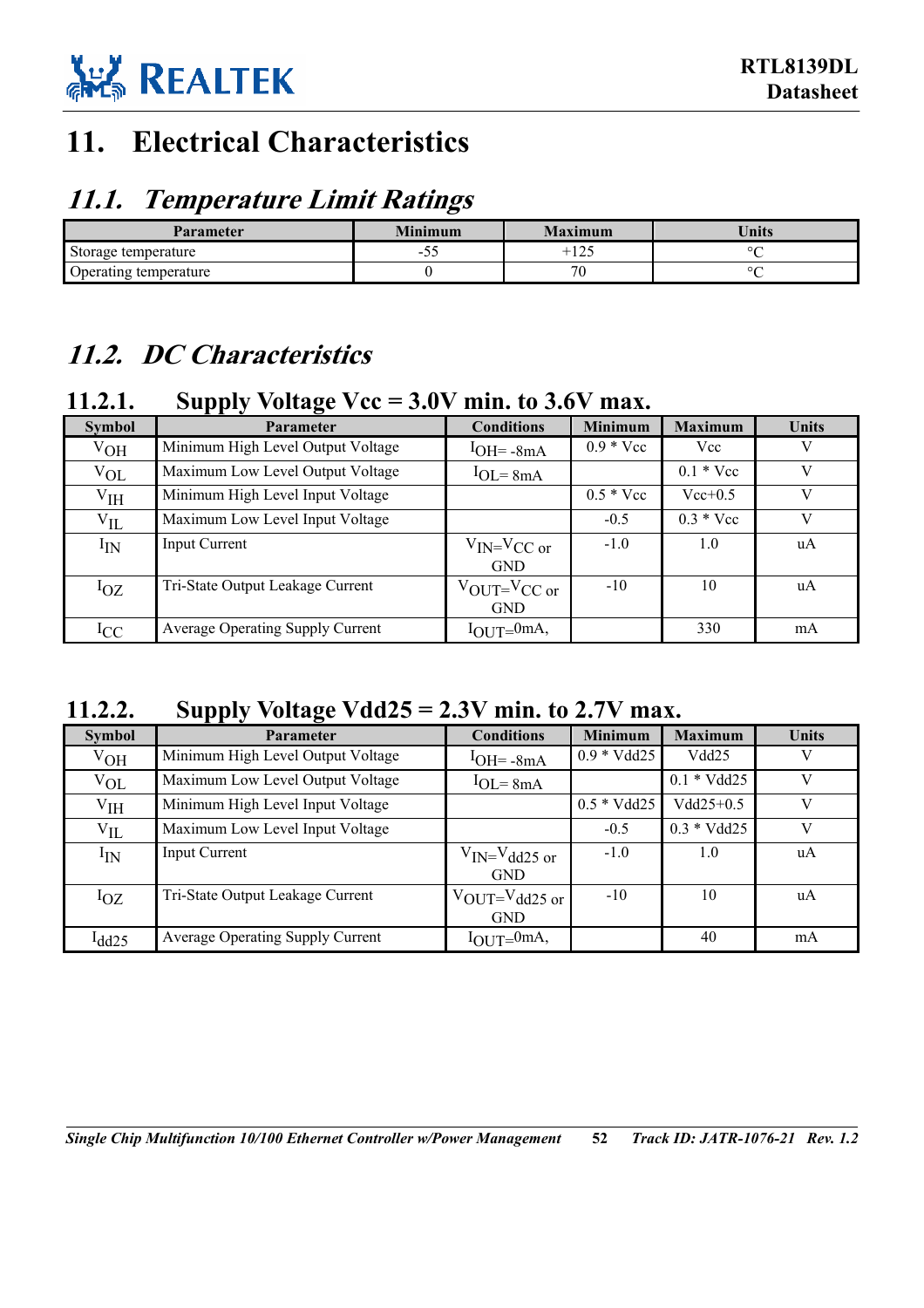

### <span id="page-58-0"></span>**11.3. AC Characteristics**

### <span id="page-58-1"></span>**11.3.1. PCI Bus Operation Timing**

### **Target Read**



### **Target Write**



*Single Chip Multifunction 10/100 Ethernet Controller w/Power Management* **53** *Track ID: JATR-1076-21 Rev. 1.2*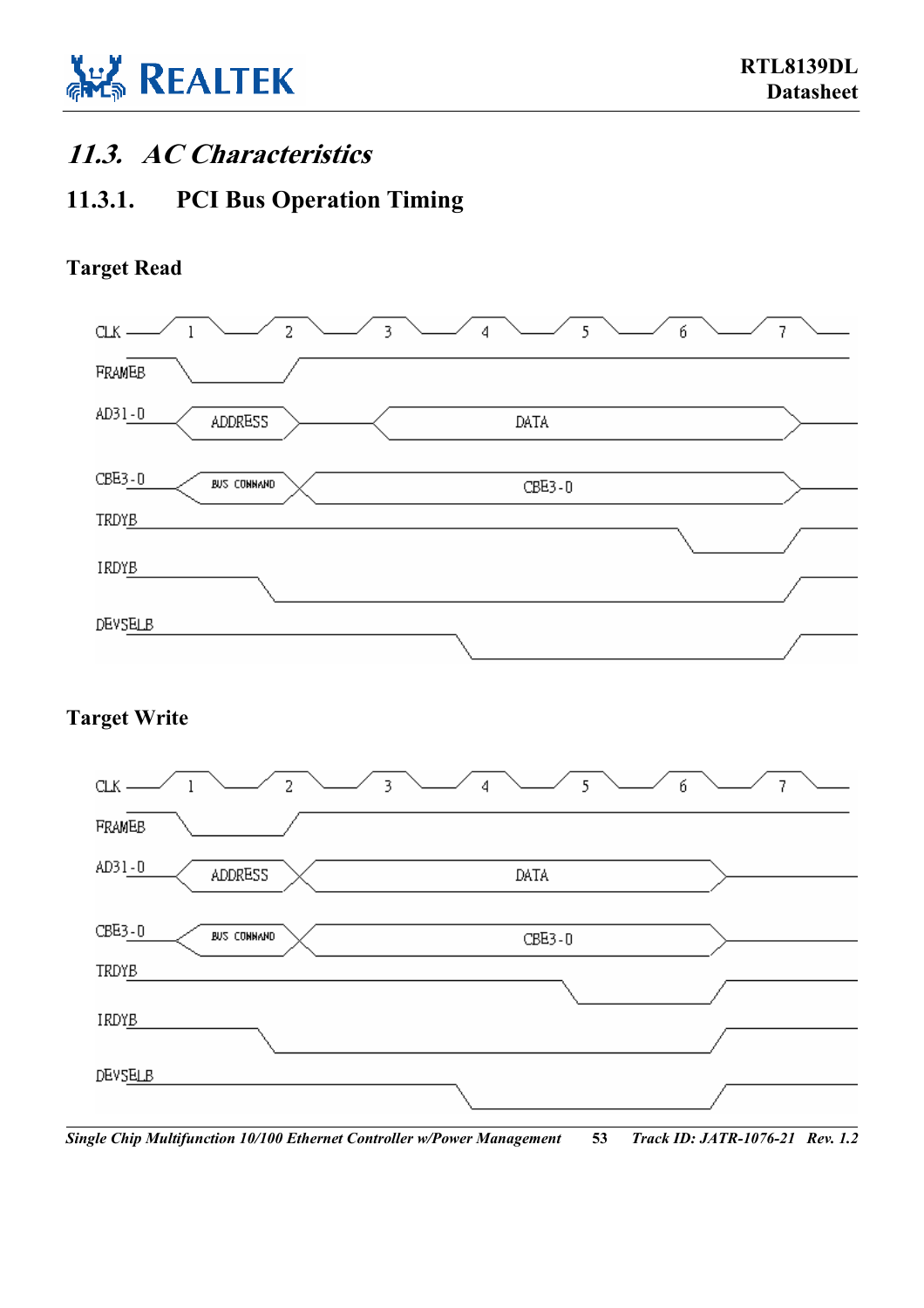

### **Configuration Read**



*Single Chip Multifunction 10/100 Ethernet Controller w/Power Management* **54** *Track ID: JATR-1076-21 Rev. 1.2*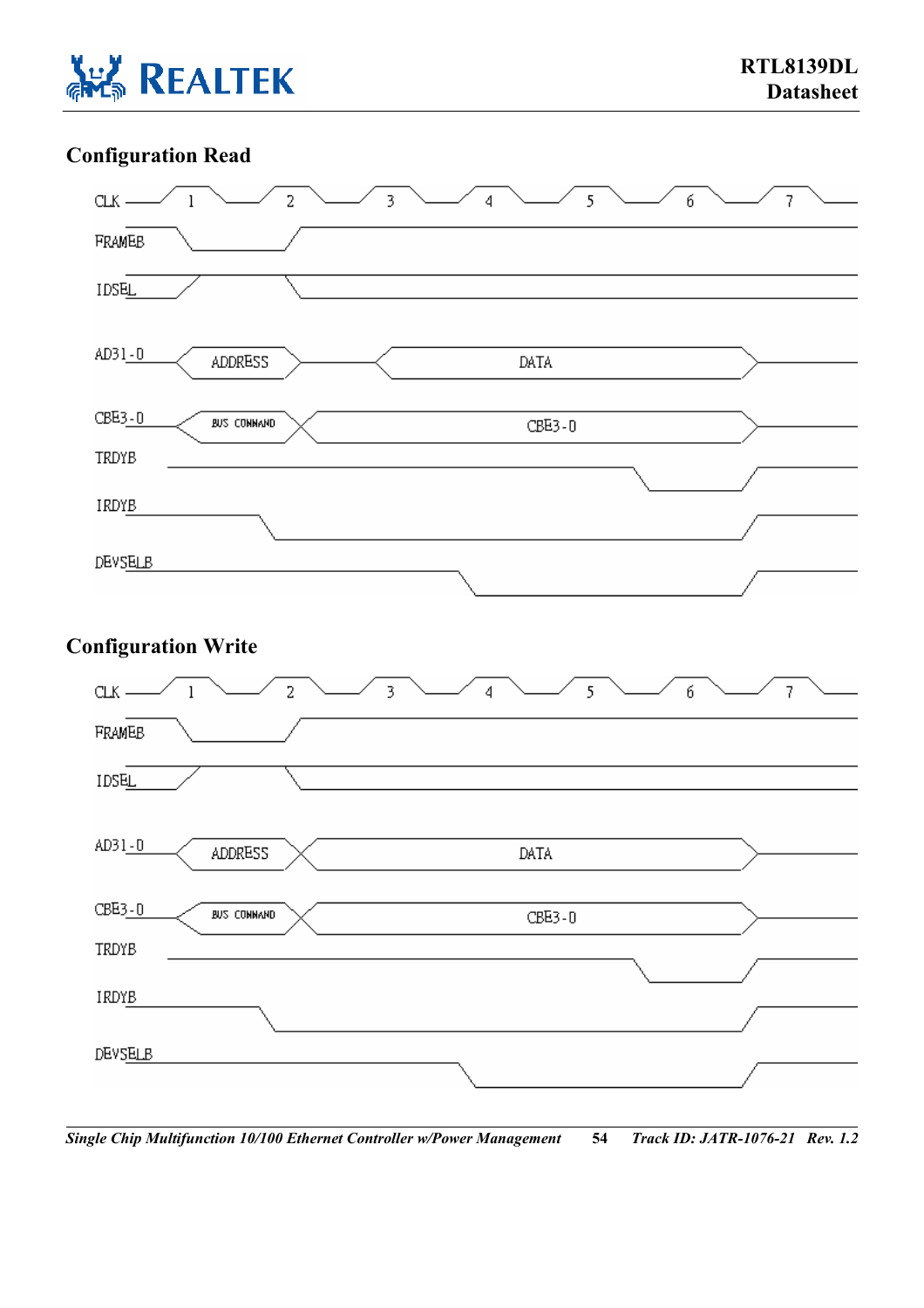

### **BUS Arbitration**



### **Memory Read**



*Single Chip Multifunction 10/100 Ethernet Controller w/Power Management* **55** *Track ID: JATR-1076-21 Rev. 1.2*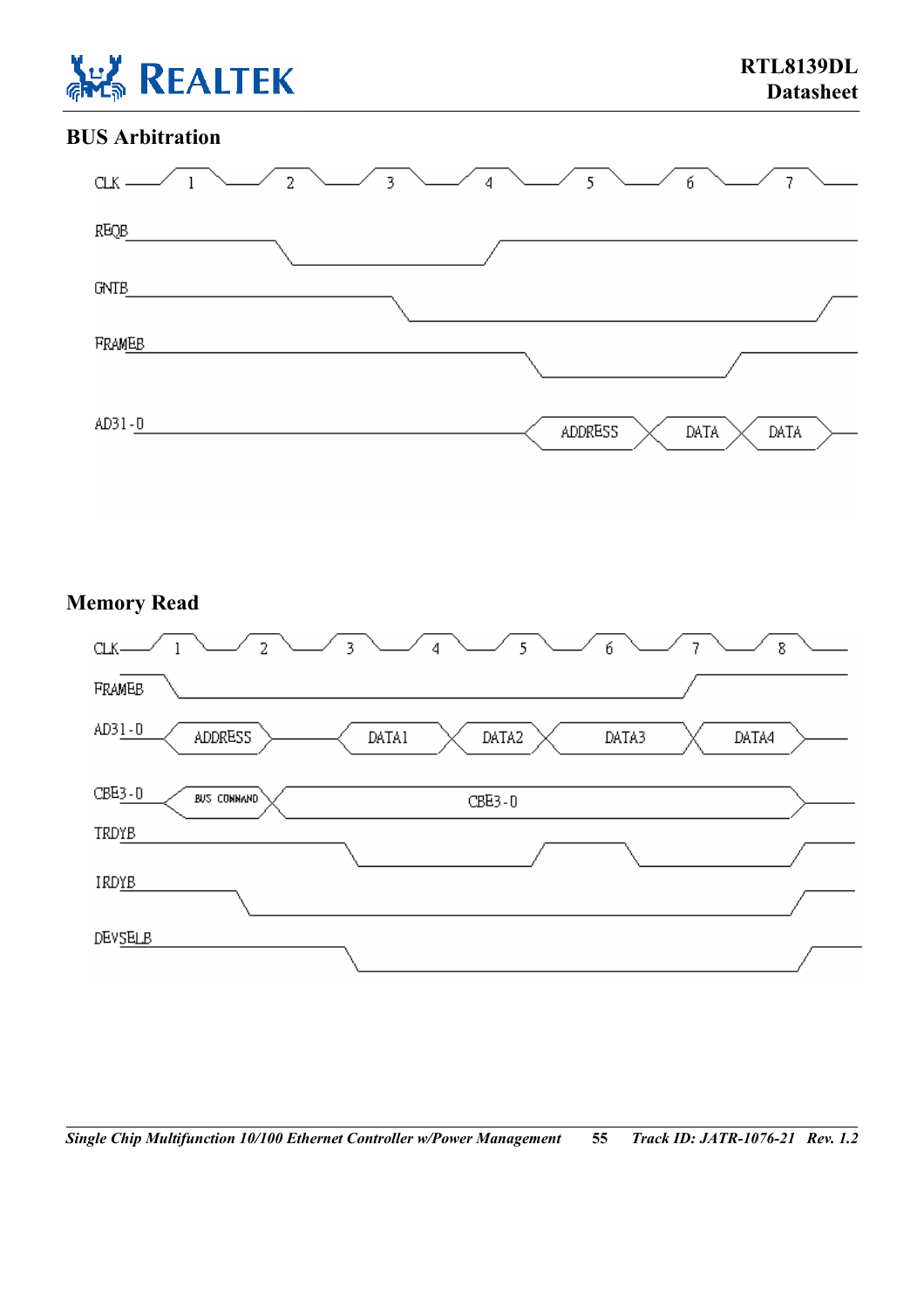

### **Memory Write**



### **Target Initiated Termination - Retry**

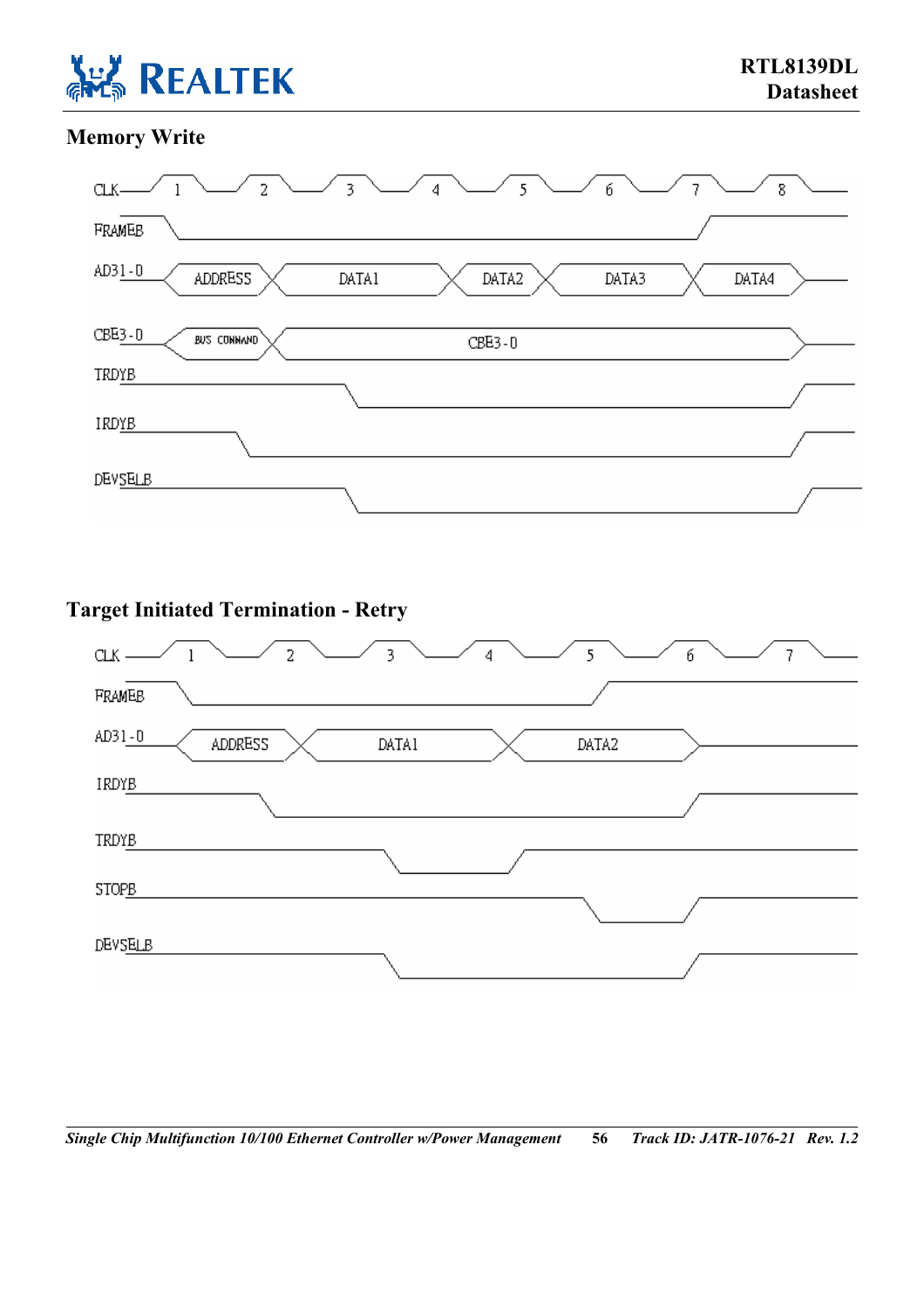

### **Target Initiated Termination - Disconnect**



### **Target Initiated Termination - Abort**

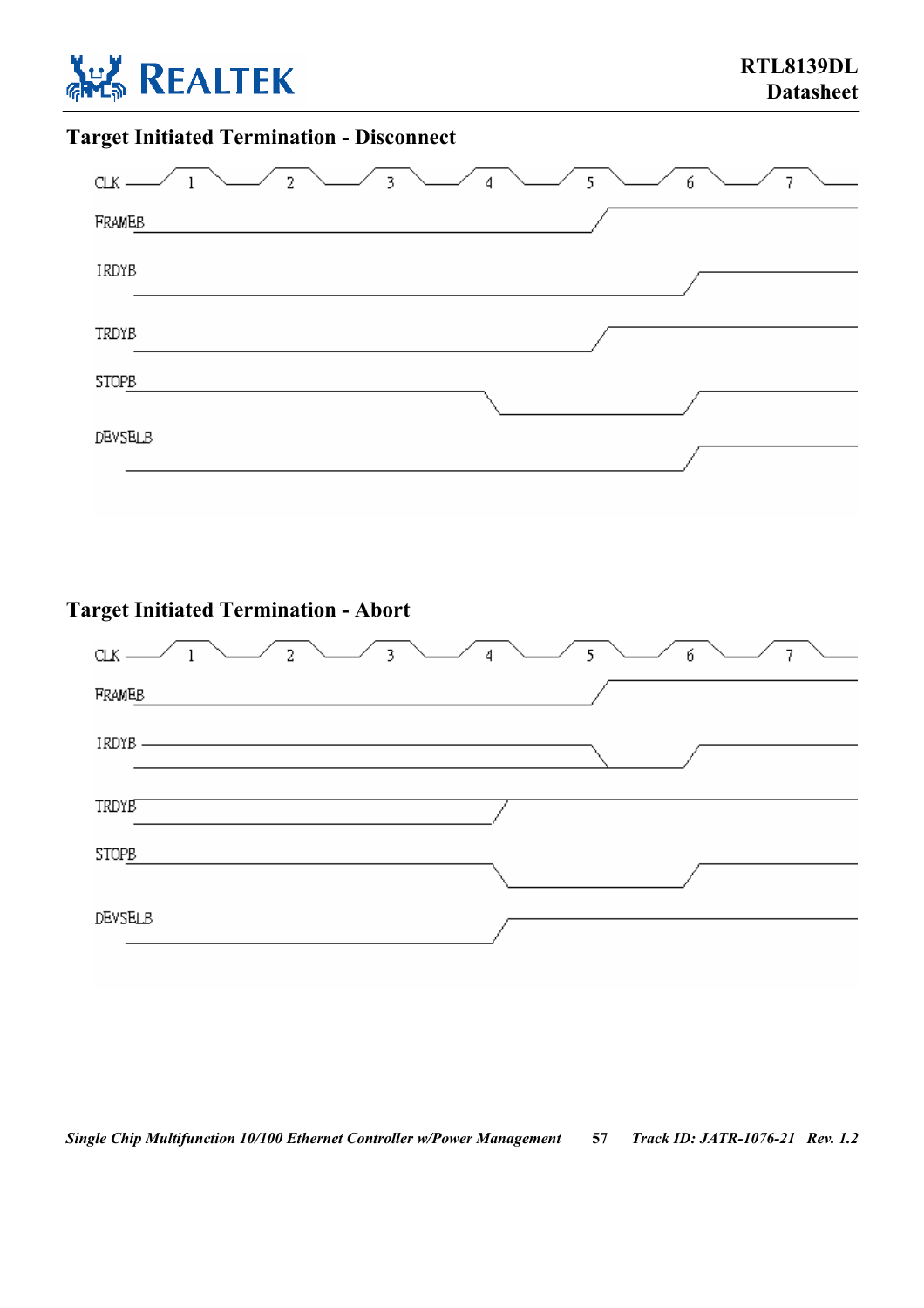

### **Master Initiated Termination – Abort**



#### **Parity Operation - one example**  $CLK^ \overline{2}$  $\overline{3}$  $\overline{5}$  $\frac{8}{7}$  $\mathbf{1}$  $\overline{4}$ 6 7 FRAME AD34 **ADDRES** DATA1 DATA2 DATA3 CBE<sub>3</sub> are cannon CBEI3:01="100 PAR Addr par DATA1-DATA2-DATA3-**SERRB** PERRB-

*Single Chip Multifunction 10/100 Ethernet Controller w/Power Management* **58** *Track ID: JATR-1076-21 Rev. 1.2*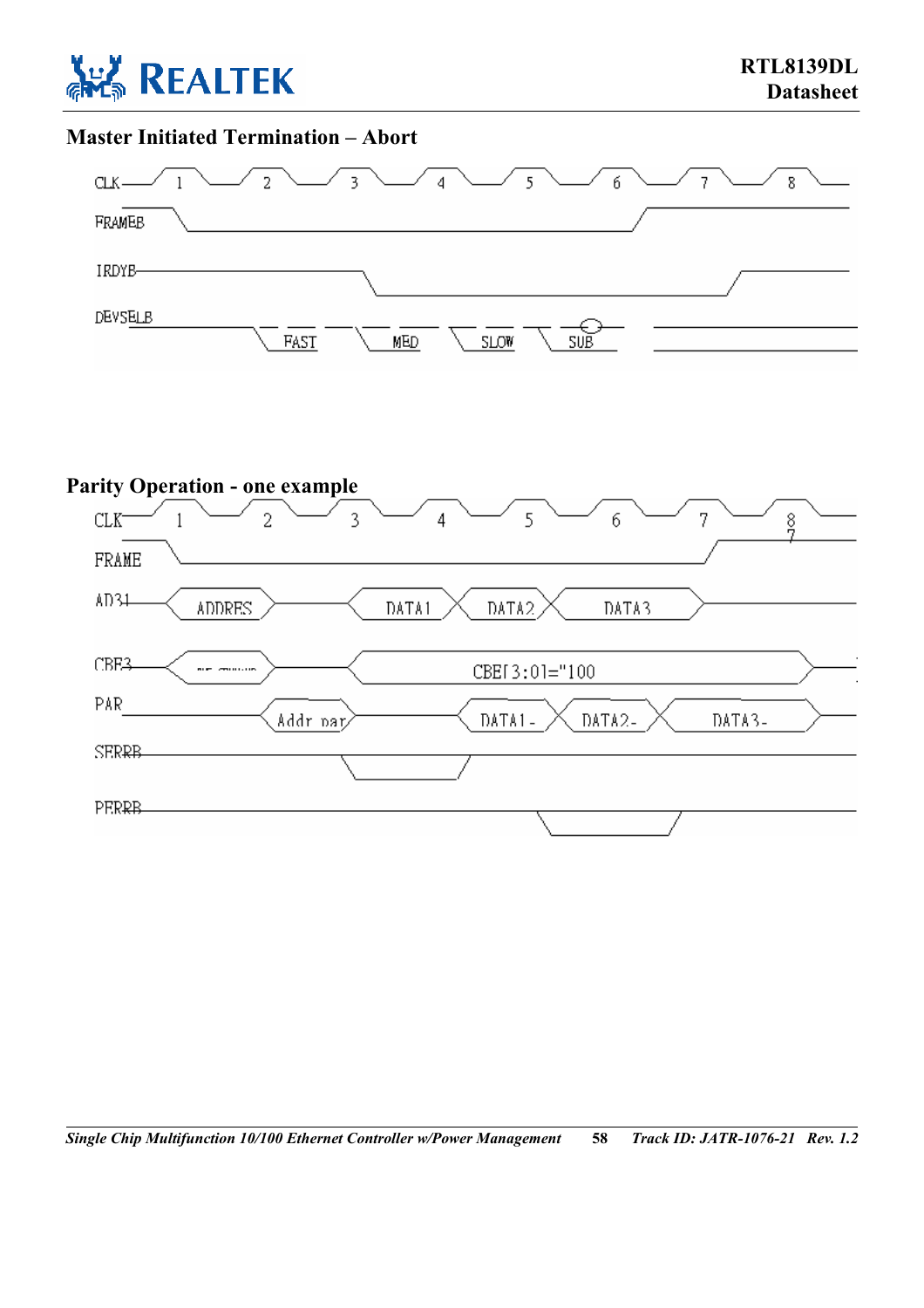

## <span id="page-64-0"></span>**12. Mechanical Dimensions**

### **12.1. QFP**

<span id="page-64-1"></span>

### Notes:

 $\text{Nbol}$  Dimension in mil Dimension in mm 1.Dimension D & E do not include interlead flash.

2.Dimension b does not include dambar protrusion/intrusion.

**A1** 4.3 20.1 35.8 0.11 **0.51** 0.91 4.General appearance spec. should be based on final visual inspection spec.

| D        | 541.3       |       |              | 551.2 561.0 13.75 14.00 |              | 14.25        |                | TITLE: 100L QFP (14x20 mm <sup>**</sup> 2) FOOTPRINT 4.8 mm |                     |    |  |  |
|----------|-------------|-------|--------------|-------------------------|--------------|--------------|----------------|-------------------------------------------------------------|---------------------|----|--|--|
| E        | 777.6       | 787.4 | 797.2        | 19.75                   | <b>20.00</b> | 20.25        |                | PACKAGE OUTLINE DRAWING                                     |                     |    |  |  |
| e        | 19.7        | 25.6  | 31.5         | 0.50                    | 0.65         | 0.80         |                |                                                             | LEADFRAME MATERIAL: |    |  |  |
| Ŧр       | 726.4       | 740.2 | 753.9        | 18.45                   | 18.80        | 19.15        | <b>APPROVE</b> |                                                             | DWG NO.             |    |  |  |
| HЕ       | 962.6       | 976.4 | 990.2        | 24.45                   | 24.80        | 25.15        |                |                                                             | REV NO.             |    |  |  |
| L        | 39.4        | 47.2  | 55.1         | 1.00                    | 1.20         | 1.40         |                |                                                             | <b>SCALE</b>        |    |  |  |
| $L_1$    | 88.6        | 94.5  | 104.3        | 2.25                    | 2.40         | 2.65         | <b>CHECK</b>   | Ricardo Chen                                                | DATE                |    |  |  |
| Y        |             |       | 3.9          |                         |              | 0.10         |                |                                                             | SHT NO.             | OF |  |  |
| $\theta$ | $0^{\circ}$ |       | $12^{\circ}$ | $0^{\circ}$             |              | $12^{\circ}$ |                | <b>REALTEK SEMICONDUCTOR CORP.</b>                          |                     |    |  |  |

| Single Chip Multifunction 10/100 Ethernet Controller w/Power Management |  | 59 Track ID: JATR-1076-21 Rev. 1.2 |  |
|-------------------------------------------------------------------------|--|------------------------------------|--|
|-------------------------------------------------------------------------|--|------------------------------------|--|

| Symbol         |             | Dimension in mil |              |             | Dimension in   | mm           |                                             | 1. Dimension D $\alpha$ E do not include interlead |                         |  |
|----------------|-------------|------------------|--------------|-------------|----------------|--------------|---------------------------------------------|----------------------------------------------------|-------------------------|--|
|                | Min         | <b>Typical</b>   | Max          | Min         | <b>Typical</b> | Max          |                                             | 2. Dimension b does not include dambar prot        |                         |  |
| $\mathbf{A}$   | 106.3       | 118.1            | 129.9        | 2.70        | 3.00           | 3.30         | 3. Controlling dimension: Millimeter        |                                                    |                         |  |
| A1             | 4.3         | 20.1             | 35.8         | 0.11        | 0.51           | 0.91         | 4. General appearance spec. should be based |                                                    |                         |  |
| A2             | 102.4       | 112.2            | 122.0        | 2.60        | 2.85           | 3.10         | inspection spec.                            |                                                    |                         |  |
| b              | 7.1         | 11.8             | 16.5         | 0.18        | 0.30           | 0.42         |                                             |                                                    |                         |  |
| $\mathbf{c}$   | 1.6         | 5.9              | 10.2         | 0.04        | 0.15           | 0.26         |                                             |                                                    |                         |  |
| D              | 541.3       | 551.2            | 561.0        | 13.75       | 14.00          | 14.25        |                                             | TITLE: 100L QFP (14x20 mm**2) FC                   |                         |  |
| E              | 777.6       | 787.4            | 797.2        | 19.75       | 20.00          | 20.25        |                                             | PACKAGE OUTLINE DRA                                |                         |  |
| e              | 19.7        | 25.6             | 31.5         | 0.50        | 0.65           | 0.80         |                                             |                                                    | <b>LEADFRAME MATERI</b> |  |
| H <sub>D</sub> | 726.4       | 740.2            | 753.9        | 18.45       | 18.80          | 19.15        | <b>APPROVE</b>                              |                                                    | DWG NO.                 |  |
| $H_E$          | 962.6       | 976.4            | 990.2        | 24.45       | 24.80          | 25.15        |                                             |                                                    | REV NO.                 |  |
| L              | 39.4        | 47.2             | 55.1         | 1.00        | 1.20           | 1.40         |                                             |                                                    | <b>SCALE</b>            |  |
| $\mathbf{L}$   | 88.6        | 94.5             | 104.3        | 2.25        | 2.40           | 2.65         | <b>CHECK</b>                                | Ricardo Chen                                       | <b>DATE</b>             |  |
| Y              |             |                  | 3.9          |             |                | 0.10         |                                             |                                                    | SHT NO.                 |  |
| $\theta$       | $0^{\circ}$ |                  | $12^{\circ}$ | $0^{\circ}$ | -              | $12^{\circ}$ |                                             | <b>REALTEK SEMICONDUCTO</b>                        |                         |  |
|                |             |                  |              |             |                |              |                                             |                                                    |                         |  |
|                |             |                  |              |             |                |              |                                             |                                                    |                         |  |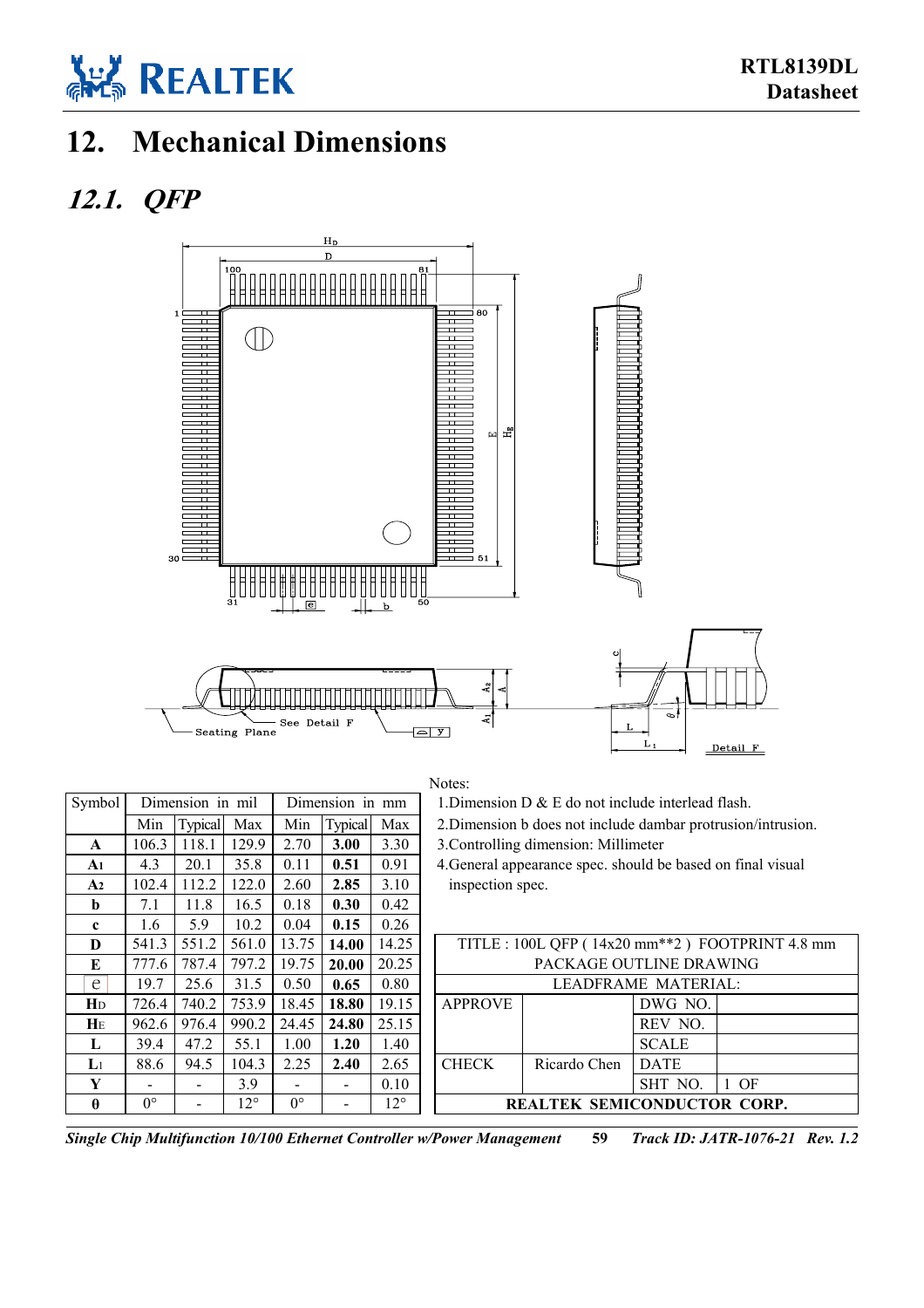

### **12.2. LQFP**

<span id="page-65-0"></span>





SECTION B-B

1.To be determined at seating plane -c-

2.Dimensions  $D_1$  and  $E_1$  do not include mold protrusion.<br>  $D_1$  and  $E_1$  are maximum plastic body size dimensions

| Symbol   Dimension in inch   Dimension in mm |                                   |  |  | $D_1$ and E <sub>1</sub> are maximum plastic body size dimensions |
|----------------------------------------------|-----------------------------------|--|--|-------------------------------------------------------------------|
|                                              | Min   Nom   Max   Min   Nom   Max |  |  | including mold mismatch.                                          |

3.Dimension b does not include dambar protrusion. Dambar can not be located on the lower radius of the foot.

**b** 0.006 0.009 0.011 0.15 **0.22** 0.29 5.These dimensions apply to the flat section of the lead between 0.10 mm and 0.25 mm from the lead tip.

 $6. A<sub>1</sub>$  is defined as the distance from the seating plane to the lowest point of the package body.

| TITLE: 100LD LQFP (14x14x1.4mm)<br>$0.630$ BSC<br>16.00 BSC<br>E<br>0.551 BSC<br>14.00 BSC<br>$0.50$ BSC<br>0.020 BSC<br>LEADFRAME MATERIAL:<br>e |                                          |  |  |  |  |
|---------------------------------------------------------------------------------------------------------------------------------------------------|------------------------------------------|--|--|--|--|
| ${\bf E_1}$                                                                                                                                       |                                          |  |  |  |  |
|                                                                                                                                                   | PACKAGE OUTLINE DRAWING, FOOTPRINT 2.0mm |  |  |  |  |
|                                                                                                                                                   |                                          |  |  |  |  |
| $0.024 \mid 0.031$<br>0.80<br><b>APPROVE</b><br>DOC. NO.<br>0.40<br>0.60<br>0.016<br>L                                                            |                                          |  |  |  |  |
| <b>VERSION</b><br>$\mathbf{L}_1$<br>0.039 REF<br>1.00 REF                                                                                         |                                          |  |  |  |  |
| q°<br>$3.5^{\circ}$<br>$3.5^{\circ}$<br>0 <sup>o</sup><br>$\theta$<br>OF<br>$0^{\circ}$<br><b>PAGE</b><br>$0^{\circ}$                             |                                          |  |  |  |  |
| DWG NO.<br>$LQ100 - P1$<br>$0^{\circ}$<br>$0^{\circ}$<br><b>CHECK</b><br>$\theta$ 1                                                               |                                          |  |  |  |  |
| $12^{\circ}$ TYP<br><b>DATE</b><br>$\theta$ 2<br>12°TYP                                                                                           |                                          |  |  |  |  |
| REALTEK SEMICONDUCTOR CORP.<br>$\theta$ 3<br>$12^{\circ}$ TYP<br>$12^{\circ}$ TYP                                                                 |                                          |  |  |  |  |

*Single Chip Multifunction 10/100 Ethernet Controller w/Power Management* **60** *Track ID: JATR-1076-21 Rev. 1.2*

| <b>SYMDOL</b>         |             | Dimension in inch |             |             | Dumension in min |             |                                                        | Dr and El are maximum plastic body size dimens    |                |     |  |  |
|-----------------------|-------------|-------------------|-------------|-------------|------------------|-------------|--------------------------------------------------------|---------------------------------------------------|----------------|-----|--|--|
|                       | Min         | Nom               | Max         | Min         | Nom              | Max         | including mold mismatch.                               |                                                   |                |     |  |  |
| A                     |             |                   | 0.067       |             |                  | 1.70        |                                                        | 3. Dimension b does not include dambar protrusion |                |     |  |  |
| A <sub>1</sub>        | 0.000       | 0.004             | 0.008       | 0.00        | 0.1              | 0.20        |                                                        | Dambar can not be located on the lower radius of  |                |     |  |  |
| A <sub>2</sub>        | 0.051       | 0.055             | 0.059       | 1.30        | 1.40             | 1.50        | 4. Exact shape of each corner is optional.             |                                                   |                |     |  |  |
| b                     | 0.006       | 0.009             | 0.011       | 0.15        | 0.22             | 0.29        | 5. These dimensions apply to the flat section of the   |                                                   |                |     |  |  |
| $b1$                  | 0.006       | 0.008             | 0.010       | 0.15        | 0.20             | 0.25        | between 0.10 mm and 0.25 mm from the lead tip          |                                                   |                |     |  |  |
| $\mathbf{c}$          | 0.004       |                   | 0.008       | 0.09        |                  | 0.20        | $6. A1$ is defined as the distance from the seating pl |                                                   |                |     |  |  |
| C <sub>1</sub>        | 0.004       |                   | 0.006       | 0.09        |                  | 0.16        | to the lowest point of the package body.               |                                                   |                |     |  |  |
| D                     | 0.630 BSC   |                   |             |             | 16.00 BSC        |             |                                                        | 7. Controlling dimension: millimeter.             |                |     |  |  |
| $\mathbf{D}_1$        | 0.551 BSC   |                   |             |             | 14.00 BSC        |             |                                                        | 8. Reference document: JEDEC MS-026, BED.         |                |     |  |  |
| E                     |             | 0.630 BSC         |             |             | 16.00 BSC        |             |                                                        | TITLE: 100LD LQFP (14x14x1.4mn                    |                |     |  |  |
| $E_1$                 |             | 0.551 BSC         |             |             | 14.00 BSC        |             |                                                        | PACKAGE OUTLINE DRAWING, FOOTPRI                  |                |     |  |  |
| e                     |             | $0.020$ BSC       |             |             | 0.50 BSC         |             |                                                        | LEADFRAME MATERIAL:                               |                |     |  |  |
| L                     | 0.016       | 0.024             | 0.031       | 0.40        | 0.60             | 0.80        | <b>APPROVE</b>                                         |                                                   | DOC. NO.       |     |  |  |
| $\mathbf{L}_1$        |             | 0.039 REF         |             |             | 1.00 REF         |             |                                                        |                                                   | <b>VERSION</b> | 1   |  |  |
| $\theta$              | $0^{\circ}$ | $3.5^\circ$       | $9^{\circ}$ | $0^{\circ}$ | $3.5^\circ$      | $9^{\circ}$ |                                                        |                                                   | PAGE           | OF  |  |  |
| $\theta_1$            | $0^{\circ}$ |                   |             | $0^{\circ}$ |                  |             | <b>CHECK</b>                                           |                                                   | DWG NO.        | LQ. |  |  |
| $\theta$ <sub>2</sub> |             | $12^{\circ}$ TYP  |             |             | $12^{\circ}$ TYP |             |                                                        |                                                   | <b>DATE</b>    |     |  |  |
| $\theta_3$            |             | 12°TYP            |             |             | 12°TYP           |             |                                                        | <b>REALTEK SEMICONDUCTOR CO</b>                   |                |     |  |  |
|                       |             |                   |             |             |                  |             |                                                        |                                                   |                |     |  |  |